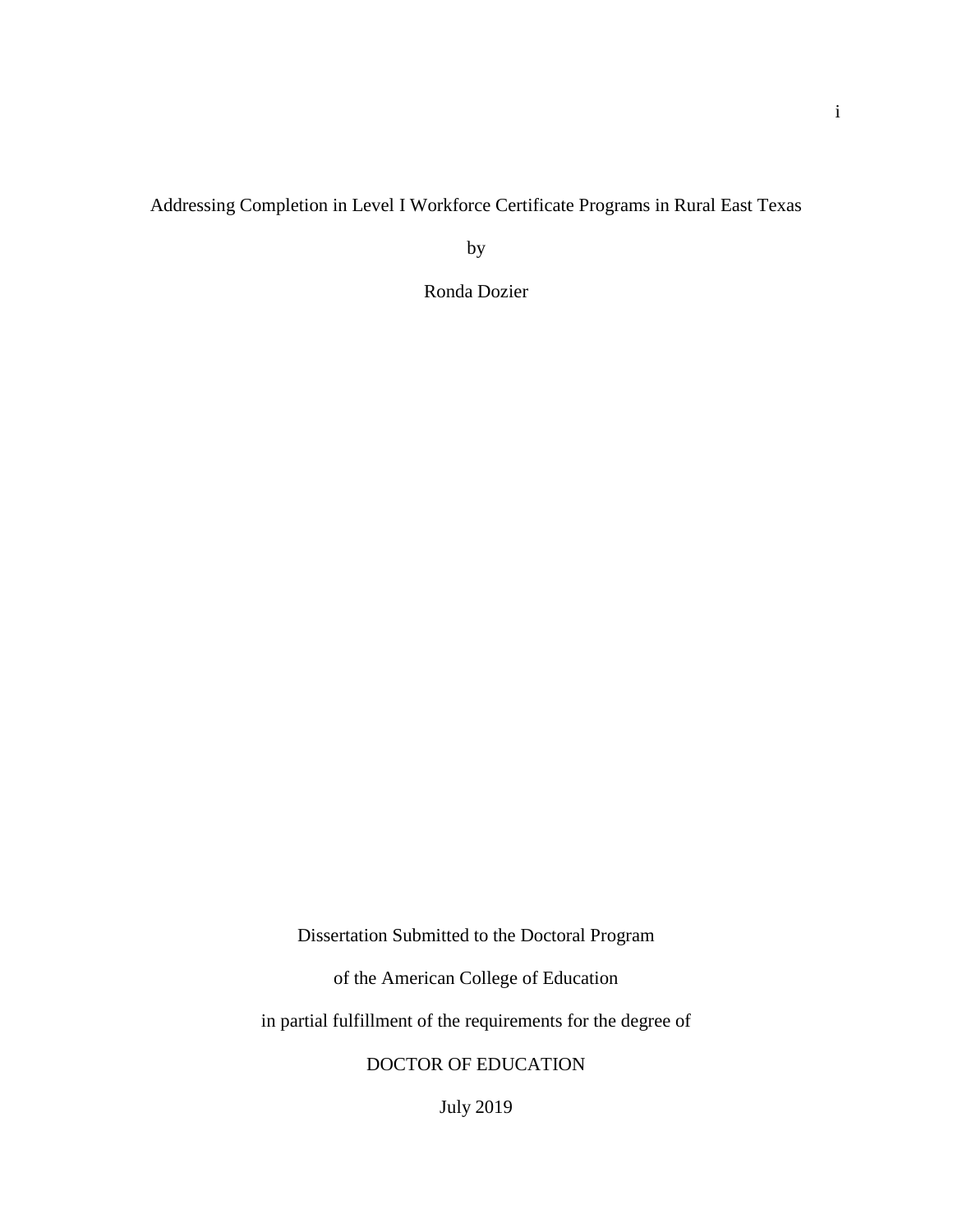# Addressing Completion in Level I Workforce Certificate Programs in Rural East Texas

by

Ronda Dozier

Approved by:

- Dissertation Chair: Dr. Cathy McKay, EdD
- Committee Member: Dr. Matthew Smalley, EdD
- Program Chair: Dr. Crystal Neumann, DBA
- Assistant Provost: Dr. Jerry Ausburn, EdD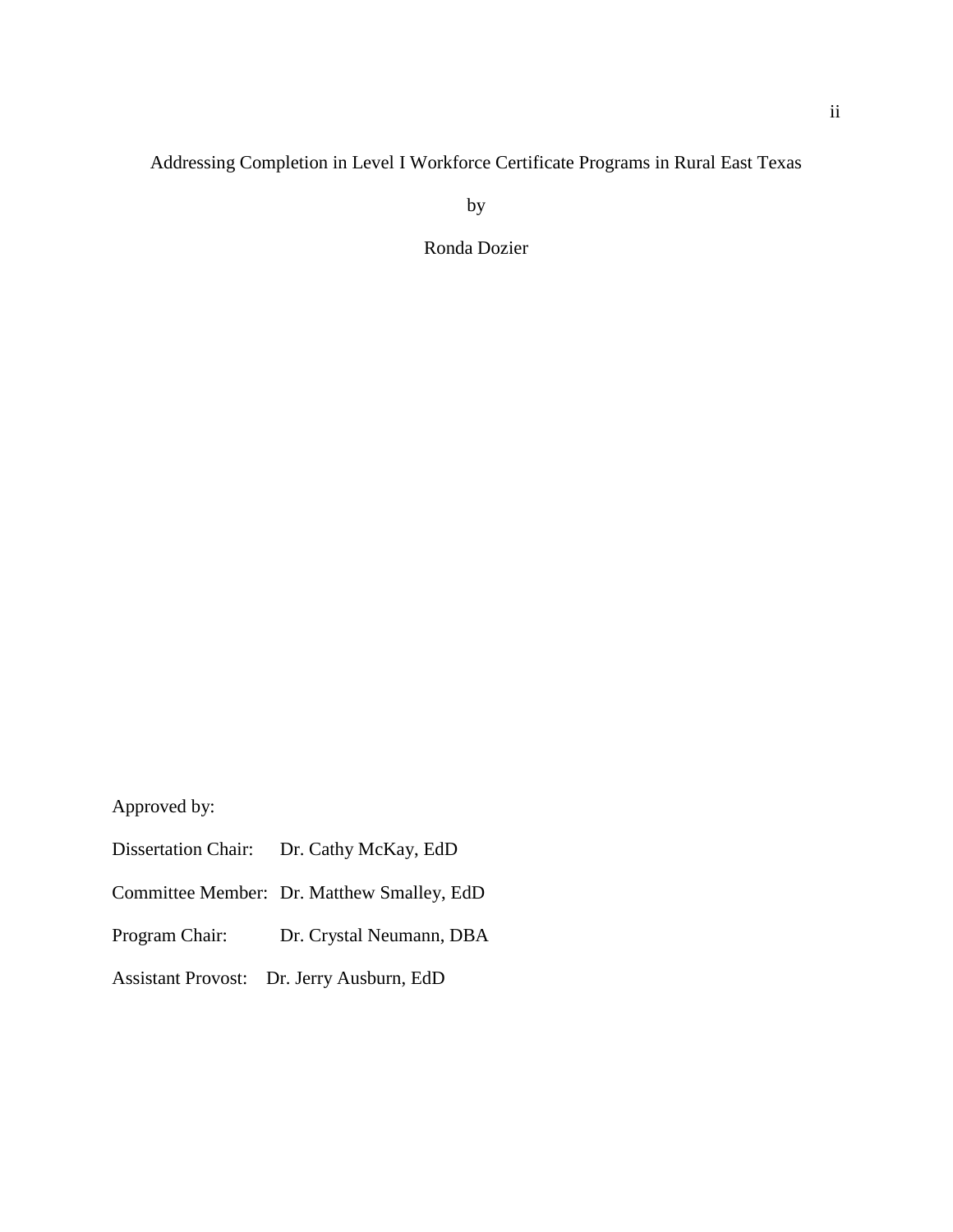Copyright © 2019

Ronda Dozier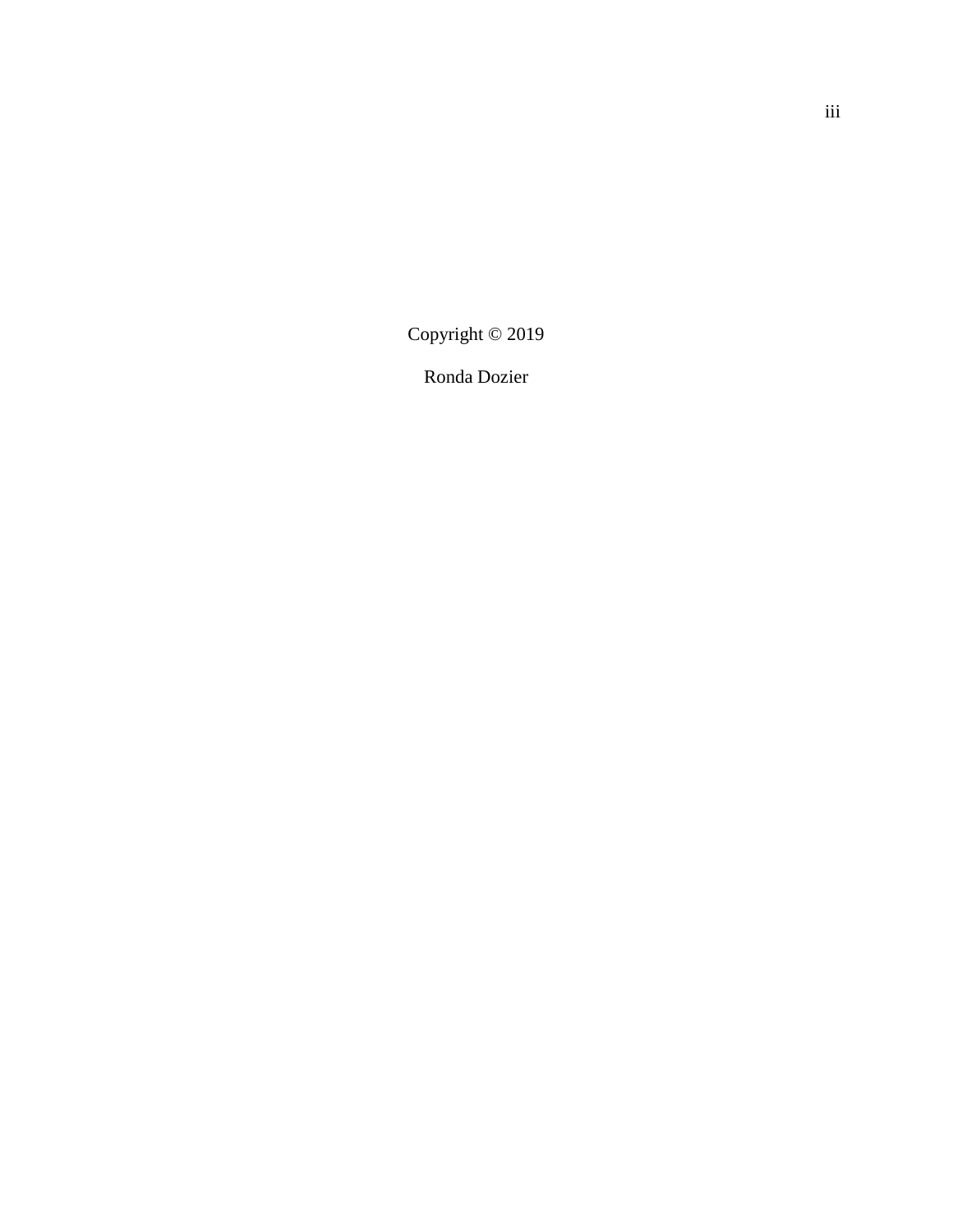#### Abstract

By 2018, 56% of all job openings required skilled training or a workforce certificate to meet the technical skills needed for business and industry. The problem of this study was that low completion rates in Level I workforce certificate programs at community colleges across Texas contributes to the increasing shortage of available skilled workers to fill vacated and new positions in business and industry. This study was intended to provide answers to the research questions about which groups of students enrolled in Level I workforce certificate programs in rural east Texas are completing at higher rates than others. The purpose of this quantitative research study was to discover to what extent significant correlations exist in completion rates by gender, race/ethnicity, and college for adult students in Level I workforce certificate-programs at rural, east Texas community colleges from 2014-2017. The quantitative correlational research study was conducted using archival data posted on a public website. The population consisted of approximately 470,000 students across Texas, the archival data were collected, and the sample included all students who failed to complete a Level I workforce certificate from one of four community colleges listed in the study. While research has been conducted about completion in higher education in general, there was little information specifically targeting completion from Level I certificates at rural community colleges.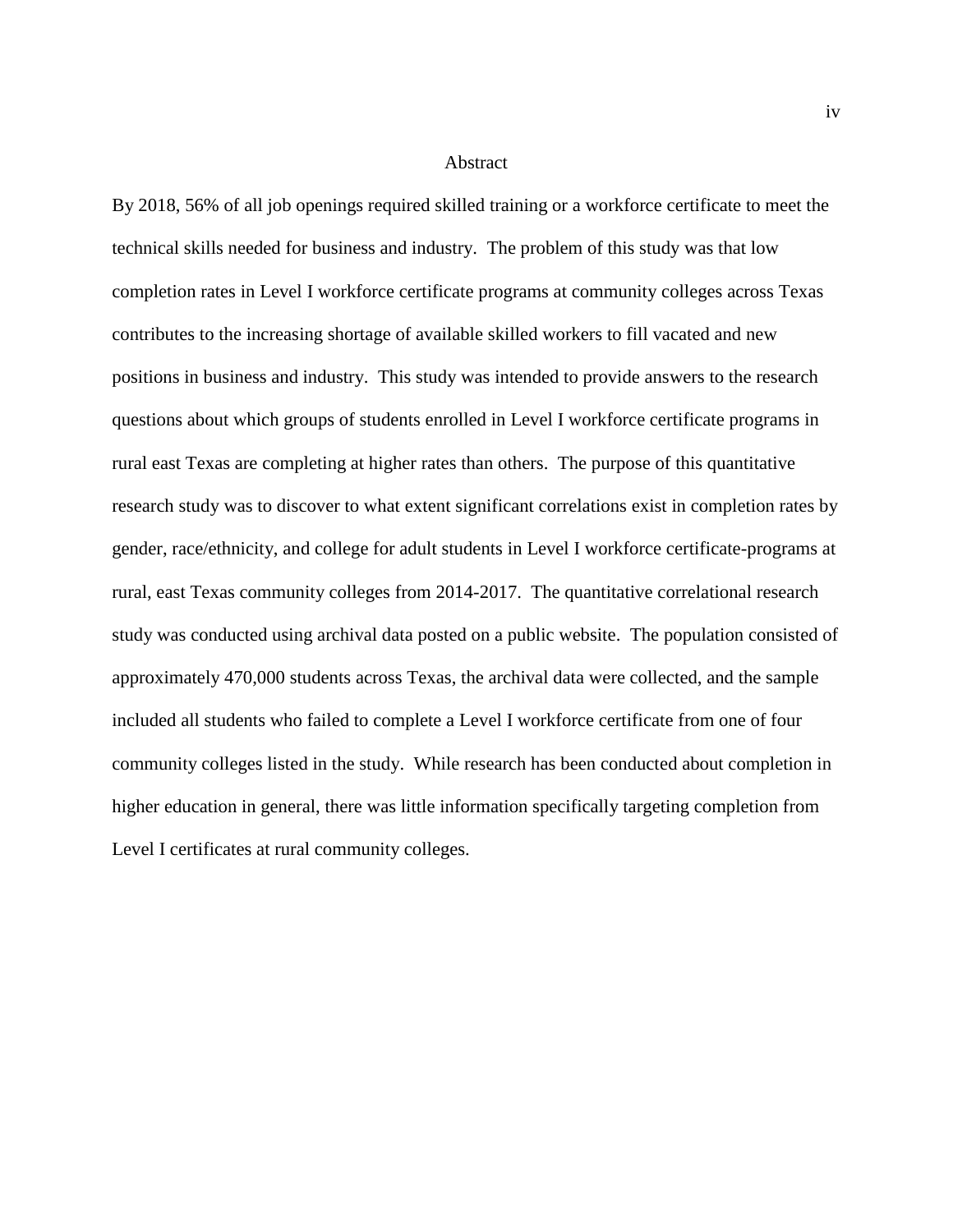# Dedication

I dedicate this dissertation to my husband and soul mate, Johnny Dozier. I thank him for his understanding and support of the time commitment necessary to complete this project. From grocery shopping to running menial errands that often included providing meals for me while I studied was remarkable and spoke volumes of your love and support for me. There is no doubt, without you, this journey would have been much more difficult, if not impossible. As I always say, God made you just for me, and me just for you. He knew long before we did what we would accomplish together. Thank you for being you.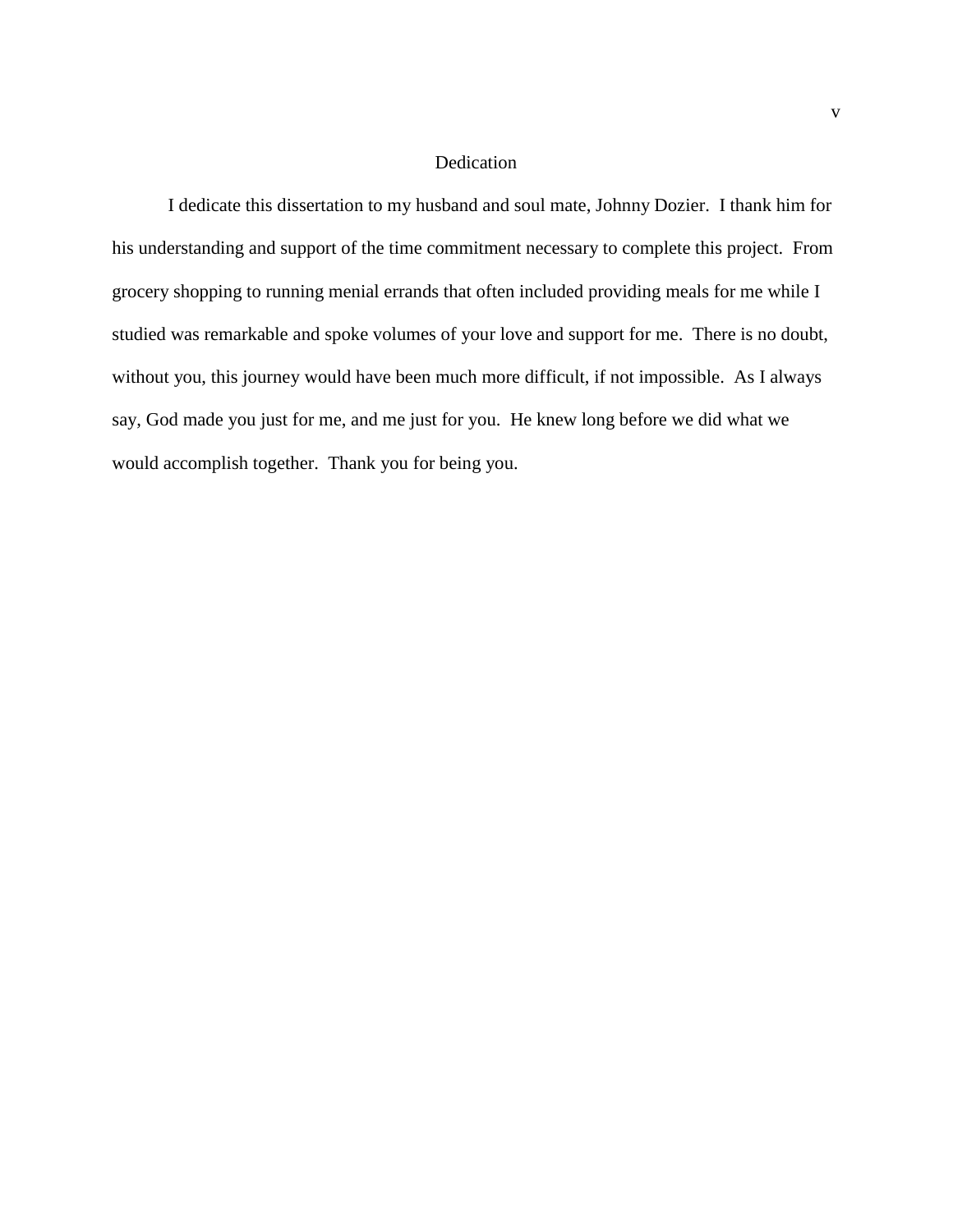# Acknowledgments

I express my appreciation and gratitude for the overwhelming support and contribution of everyone who assisted me in this project. Specifically, I would like to thank my chairperson, Dr. Cathy McKay for her willingness and dedication with guidance, support, and most importantly, her encouragement in helping me complete this journey. I appreciate the commitment of her time, even on her days off, to help me meet the goals I set for myself. I would also like to offer my thanks to committee member, Dr. Matthew Smalley, professor Dr. Imani Akin, and a special thanks to Dr. Elizabeth Johnson and Dr. Crystal Neumann for continued support and valuable insights throughout this process. Finally, I want to thank Dr. Theodore Creighton. He was absolutely the most helpful, caring, encouraging, and kind professor I have had since becoming a doctoral candidate. To all who supported and encouraged me along the way, I am forever grateful.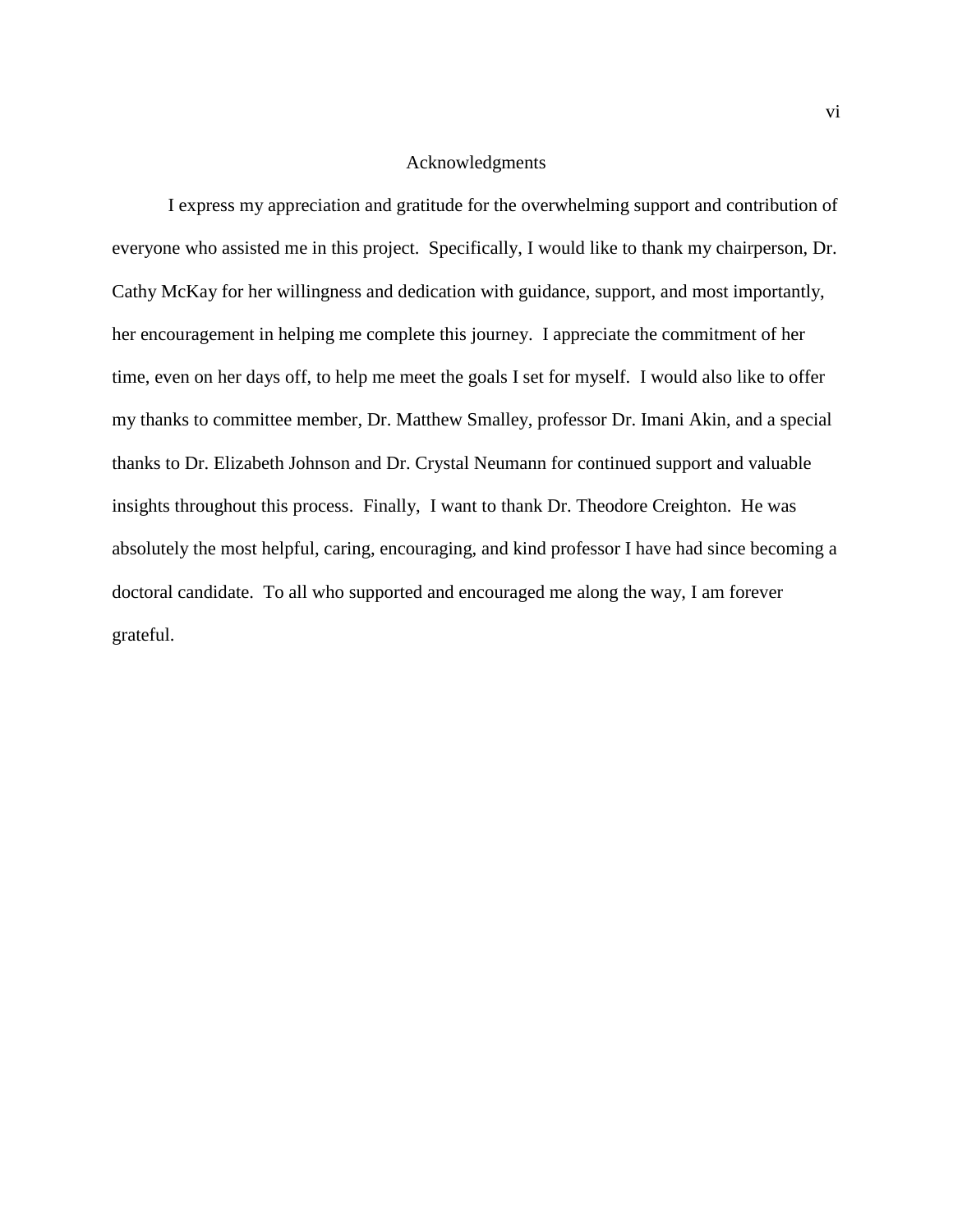# **Table of Contents**

| .25 |
|-----|
|     |
|     |
|     |
|     |
|     |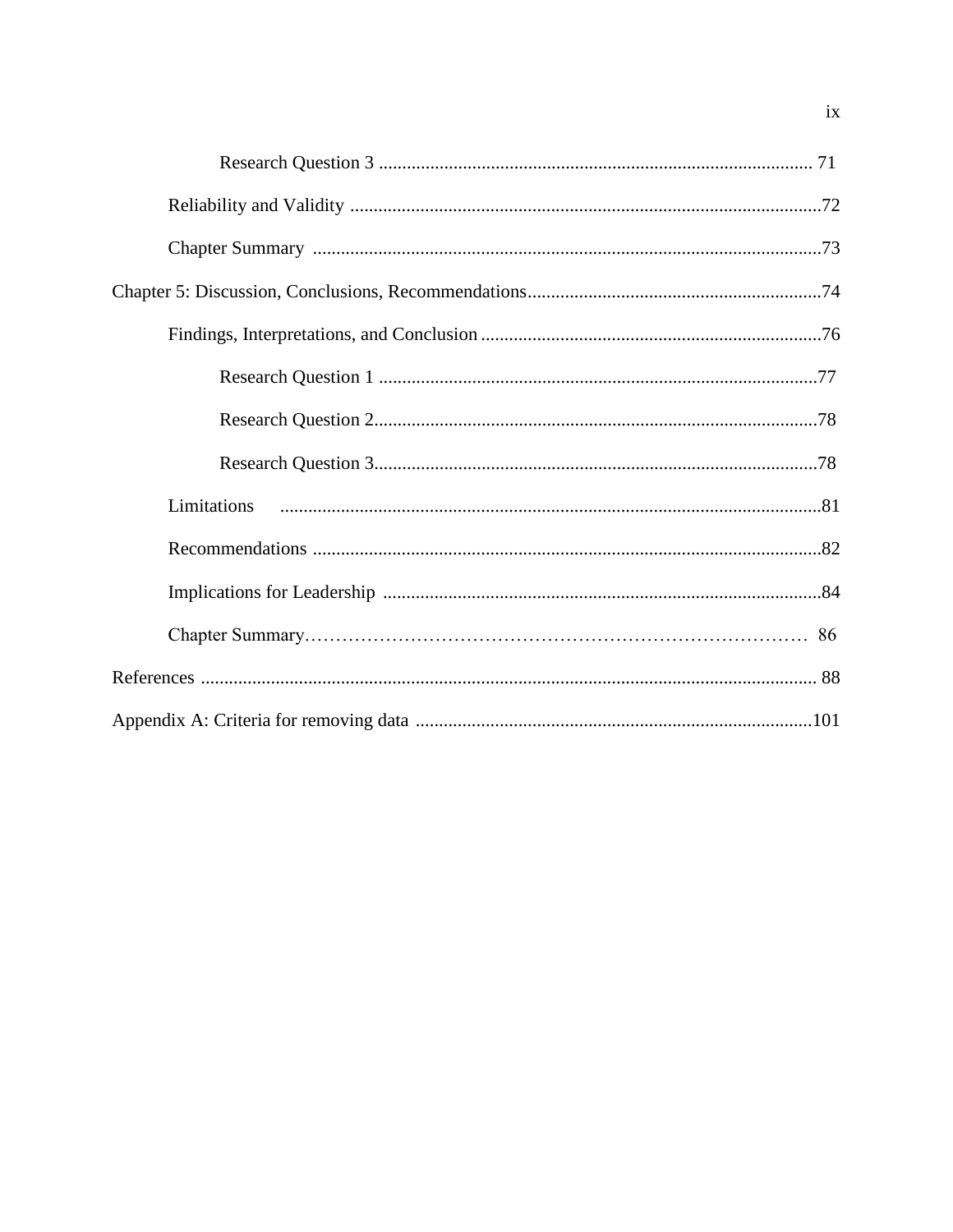# List of Tables

| Table |                                                                                           |
|-------|-------------------------------------------------------------------------------------------|
|       |                                                                                           |
|       | 2. Correlation of certificate program completion by completion rates and gender77         |
|       | 3. Correlation of certificate program completion by completion rates and ethnicity/race78 |
|       | 4. Correlation of certificate program completion by completion rates and college 78       |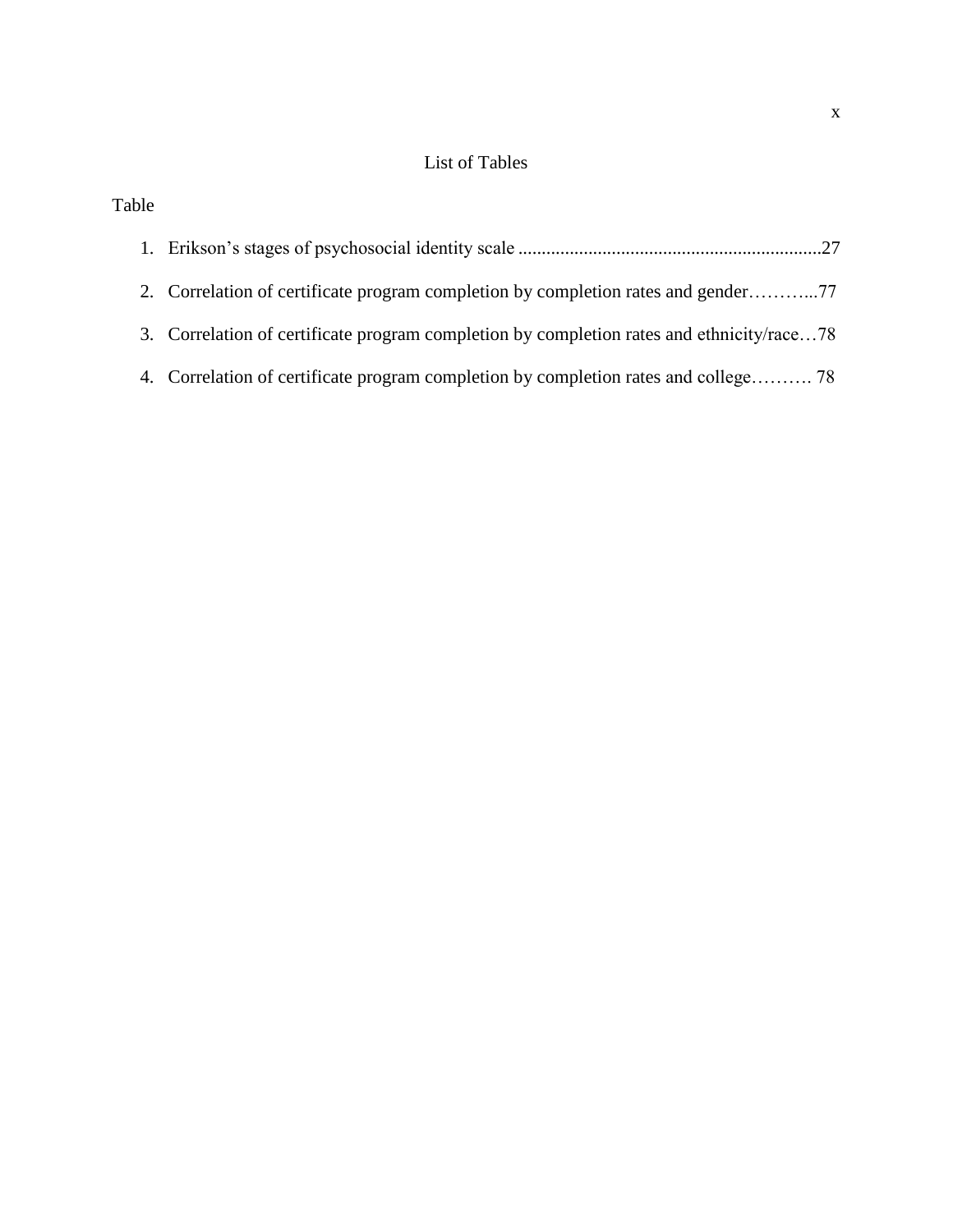# List of Figures

# Figure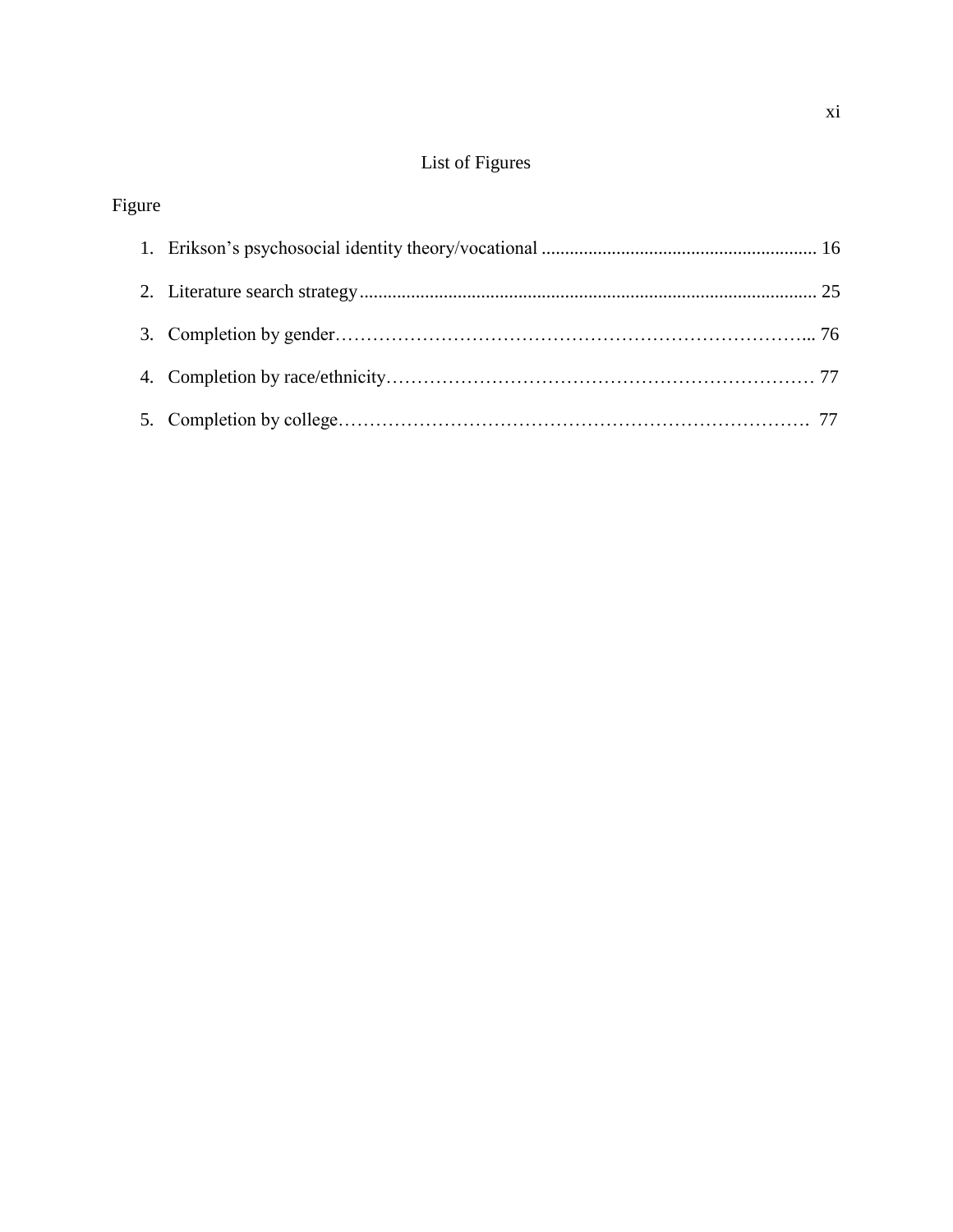### Chapter 1: Introduction

Higher education institutions have seen an increase in the number of adult students enrolling in recent years (National Center for Educational Statistics, 2017). The increase in the number of students enrolling at higher education institutions occurred between the years 2005 to 2010; however, in the years 2010 to 2015, administrators started realizing decreases in enrollment and low completion rates for the enrolled learners. The trend in low completion rates for Level I workforce certificate programs is a concern for administrators at community colleges in Texas. Workforce certificate programs such as Automotive Technology, Construction Technology, Air Conditioning and Refrigeration Technology, Industrial Technologies, Culinary Arts, Cosmetology, Office Careers, and many others are offered to equip students with the necessary skills matching the workforce requirements. At community colleges in Texas, students are not required to demonstrate college readiness before enrolling in a Level I workforce certificate program (Texas Higher Education Coordinating Board, 2015).

The Texas Higher Education Coordinating Board (2015) allows colleges to perform internal assessments for the students and design academic remediation programs for the workforce students to facilitate persistence leading to completion in level 1 workforce certificate programs. The Texas Higher Education Coordinating Board is the agency in Texas responsible for regulation of higher education across the state. The board oversees all activities of higher education and determines if the higher education institutions are permitted to offer specific certificate and degree programs. The Level 1 workforce certificate programs offered by some community colleges cover a minimum of 15 semester credit hours up to 45 semester credit hours to completion (Texas Higher Education Coordinating Board [THECB], 2015). The shorter period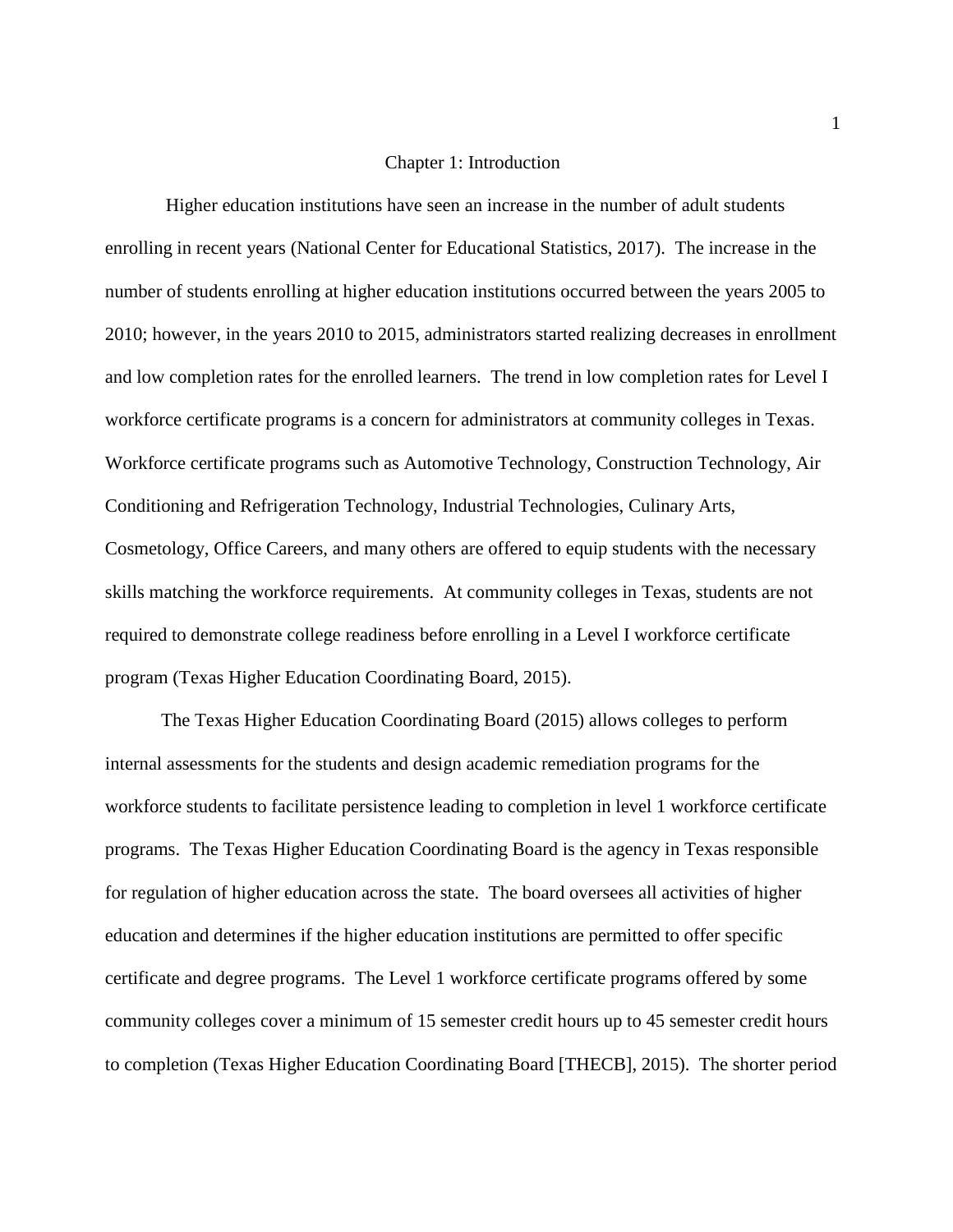allows adult learners enrolled in the programs to complete the course in less time and attracts more learners to enroll in Level I workforce certificate programs.

Adult learners have commitments and other responsibilities, so community colleges design these programs to accommodate the unique requirements of these learners. The courses and programs are designed to cover both theoretical and practical aspects to equip adult learners with the skills needed in the workforce (Helaire, 2014). Workforce certificate programs cover a range of fields which include, but are not limited to, Automotive Technologies, Construction Technology, Welding Technology, Air Conditioning and Refrigeration, Industrial Technologies, Culinary Arts, Cosmetology, Office Careers, and a variety of other programs depending on the region of the state (Texarkana College, 2018). The programs are tailored to be more technical with an emphasis on equipping the learners with technical skills in demand in the workplace (Gonzales, 2017). In most Texas community colleges, the programs are open to all interested students to enroll (Spangler, 2012). The concern is not the number of students enrolled, but the number of students who persist in completing the course sequences in the programs at community colleges.

The objective is to encourage as many people as possible to enroll in the programs and benefit from the skillsets obtained when completing the programs. There are very few colleges experiencing satisfactory completion rates for adults enrolling in Level I workforce certificate programs (Rodriguez, 2013). The issue of persistence has remained a significant challenge for the community colleges to oversee students to completion in certificate programs chosen. The study has the objective of establishing demographic attributes to determine completion rates in rural, east Texas, colleges. The research design and approach were focused on whether or not correlations between demographic variables and completion rates exist among adult learners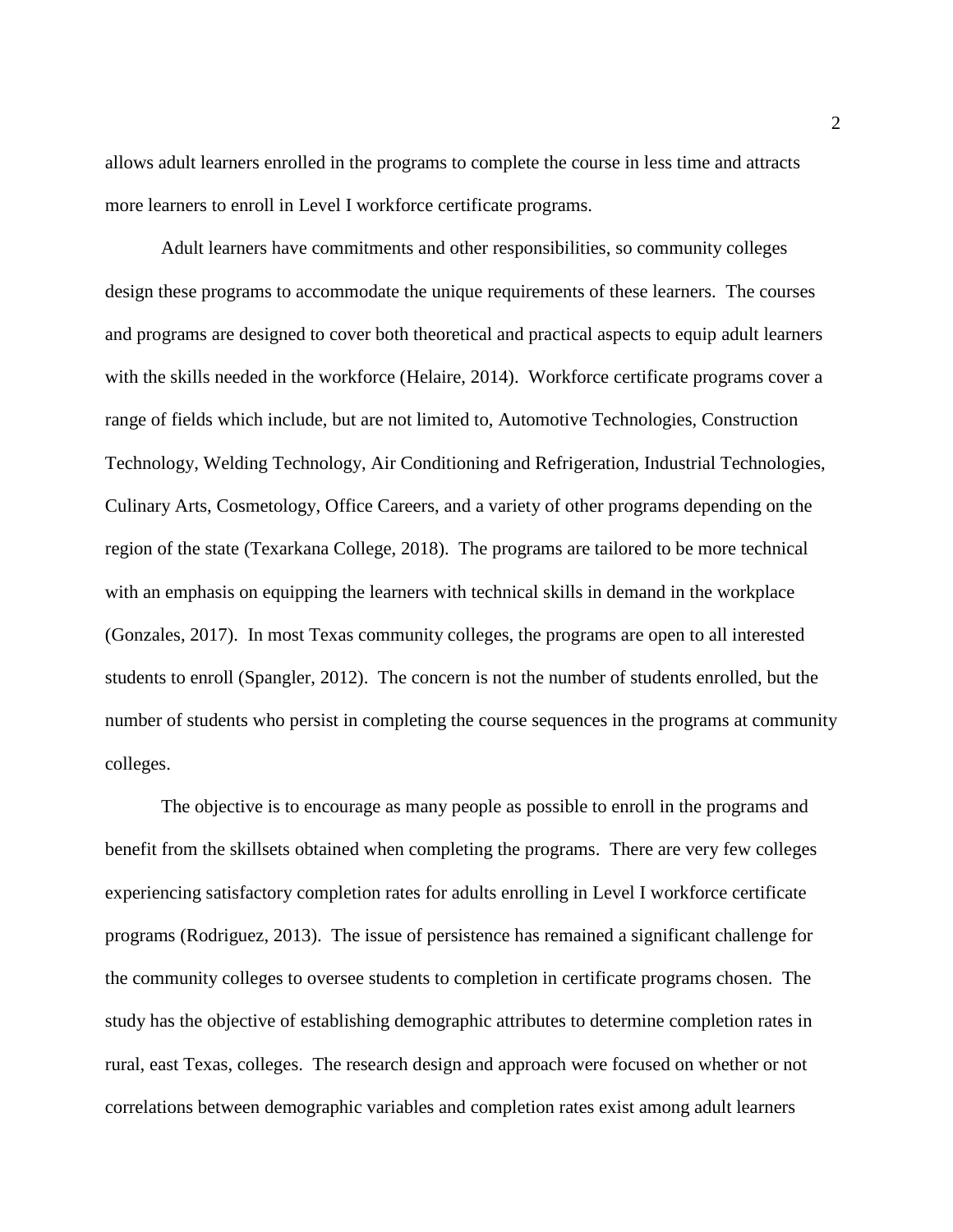enrolled in Level 1 workforce certificate programs at rural, east Texas community colleges from 2014-2017.

Chapter 1 introduces this quantitative correlational research study. The background of the study provides research information including a brief literature review relating to the concern about the lack of completion in Level I workforce certificate programs across Texas and the impact this issue has on a larger scale. The chapter also includes the problem statement, the significance of the study proposal, research questions and hypotheses, theoretical framework, a listing of the definition of terms used, assumptions, scope and delimitations, limitations, and a summary of the chapter contents.

#### **Background of the Study**

The prior research shows there is a decline in the number of skilled employees available as the majority of the baby boomer generation is retiring and the market demands for specific skills increase across the United States (Modestino, 2016). Employers are interested in skilled employees who can meet the market requirements as employers are looking for already trained and skilled individuals to fill available positions. A shortage of skilled technical workers has had an impact on the Texas workforce with available candidates lacking the required technical skills to fill available positions (Texas Association of Workforce Boards, 2014). Community colleges in the larger Texas region are not producing enough skilled candidates to replace the aging workforce, and the states and community colleges need to work together to ensure the current skills gap is filled. Collaboration between the states and the community colleges can help in finding solutions to fill in the increasing skills gap in the job environment (Shaffer, 2015). Enhancing the skills pool to meet job market demands becomes the responsibility of the institutions of higher learning in Texas and other states to locate the best possible approach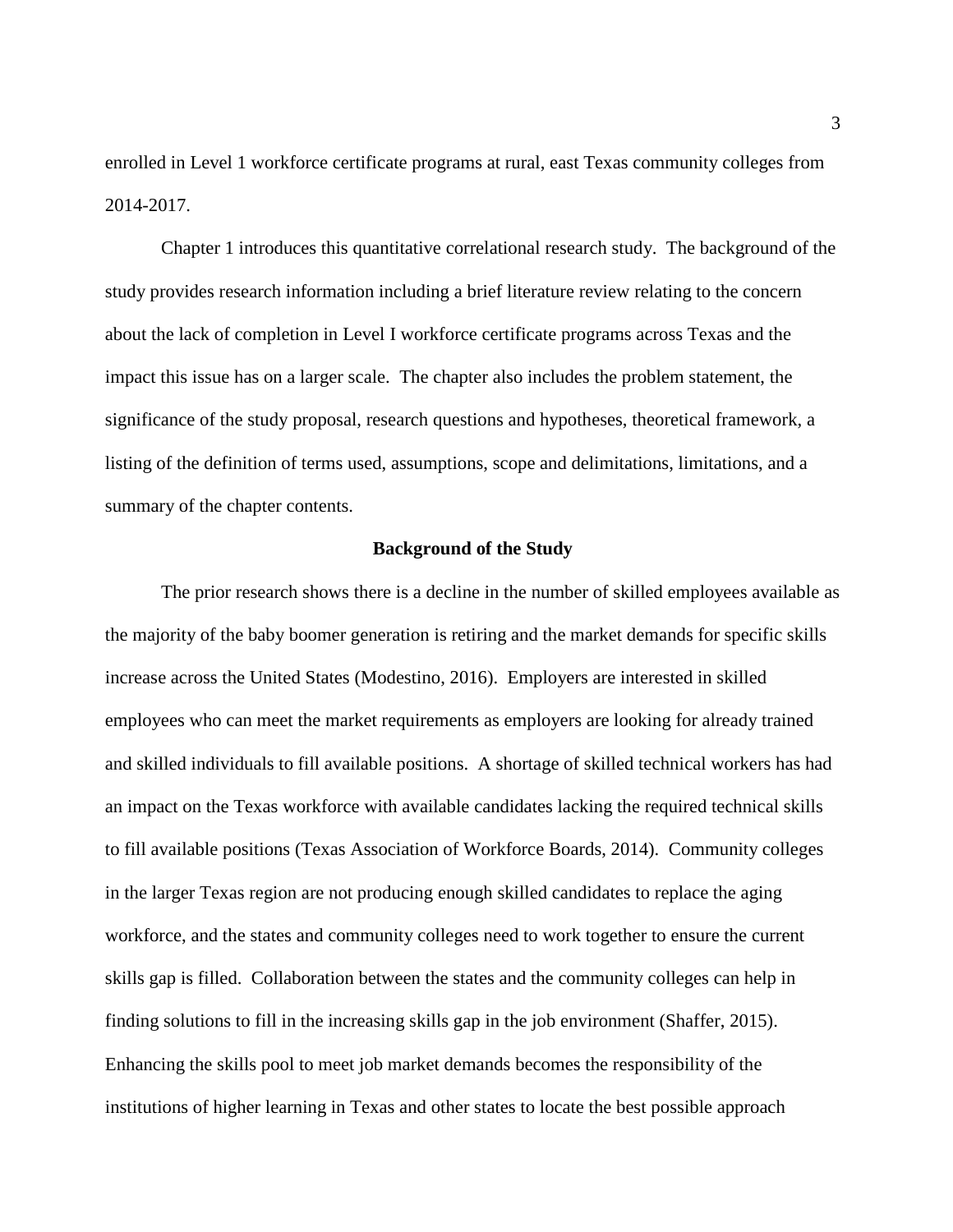(Shaffer, 2015). Research literature provides insufficient evidence on how the different enrollment demographics affect the persistence of students enrolled at community colleges.

This study determined if a significant correlation existed between students who complete Level I workforce certificate programs and demographic variables including gender, race/ethnicity, and college. As established by previous research, completion rates among adults who enroll in Level 1 certificates were less than 15 % which is quite low given the programs are one year or less in length (Complete College America, 2013). Statistics point to the fact that about 70 % of certificate-seeking students at community colleges fail to persist to completion which is directly affecting the skills pool making the workforce globally uncompetitive (Kennedy, 2015). The dropout rates among adult learners are not only affecting the skills, but also affecting the cultural diversity in the community college as minority populations are dropping out of college in higher numbers (National Center for Educational Statistics, 2008).

Although universities and community colleges adopted the open enrollment policy, the policy has done little to address the pertinent issues associated with persistence rates among students to complete college. Open admission was initially viewed as a solution to encourage more adult learners to enroll in programs with 95 % of the institutions adopting the policy (National Center for Educational Statistics [NCES], 2008). The policy was mainly supported by the fact that colleges in the past decade were overlooking Level I workforce certificate programs with an increased focus towards degree programs. The educational programs mainly focused on educational attainment while ignoring technical skills development among the learners. As proposed by this research, enhancing the technical skills improves not only the educational attainment but also boosts the skilled labor pool which is beneficial to the community (NCES, 2008). Community college enrollment rates increased in the years 2000–2010, but then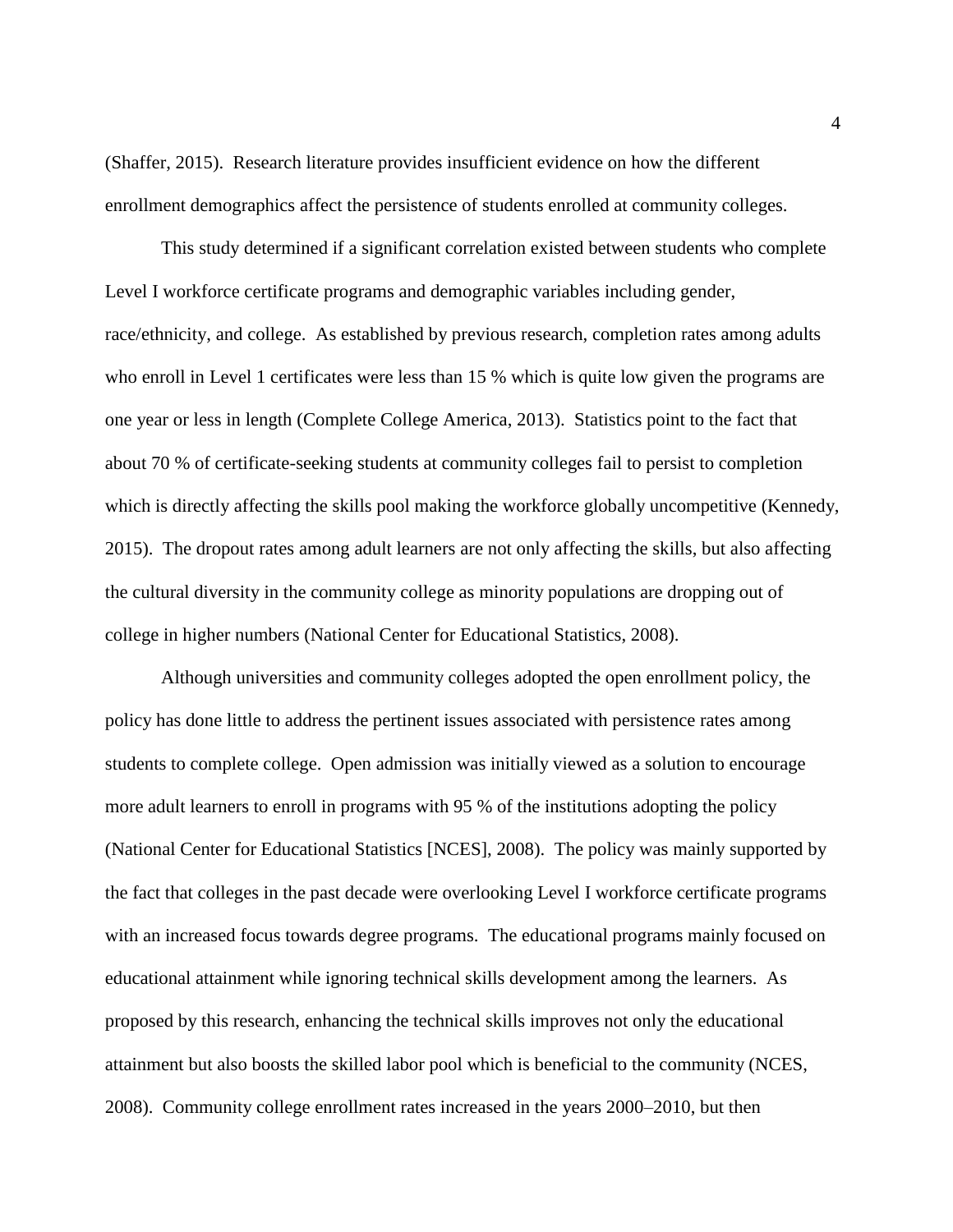experienced declines with the changes in economic conditions and changing labor market demands being significant factors (NCES, 2008). The study conducted by the National Center for Educational Statistics (2008) reported a decline in the number of adult students persisting to complete college could have far-reaching implications on the job market.

# **Statement of the Problem**

The problem of this study is that low completion rates in Level I workforce certificate programs at community colleges across Texas contribute to the increasing shortage of available skilled workers to fill vacated and new positions in business and industry. Efforts have been made to decrease and close the skills gaps in the current workforce, but the issue of completion with adult students from Level I workforce certificate programs still exists. Programs like *Closing the Gaps* and *60X30TX* were created by Texas legislation to reinforce the idea of motivating and promoting students to complete college. Despite these efforts, Texas is still lagging behind in attainment of the desired educational skills to match the requirements of the workforce. According to research, the situation is projected to become more severe by the year 2040 (Texas Association of Workforce Boards, 2014). As established by the Texas Association of Workforce Boards, the issue of skilled labor shortage will remain a significant problem unless active steps are taken to ensure colleges tailor programs targeted to reduce the shortage. The situation is further aggravated by the increased number of workers from an aging, skilled workforce which are exiting due to retirement.

Additionally, the lack of completion in technical certificate programs puts the employers in a compromising situation. Texas has made deliberate efforts to increase adult certificate enrollment rates and decrease the drop out rates in community colleges. The lack of completion in technical certificate programs was attributed to low retention rates because many of the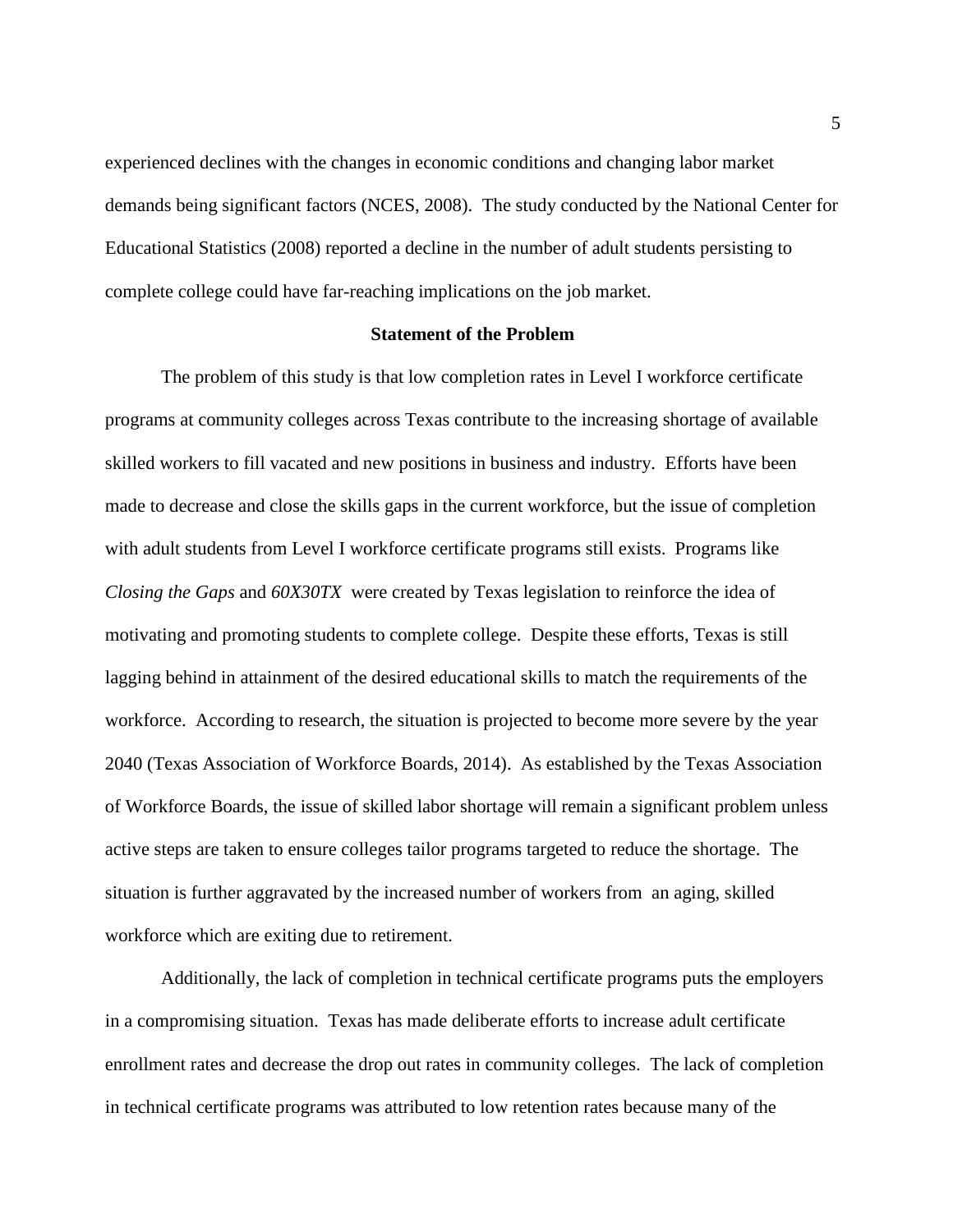enrolled students drop out during the course sequence in the programs. Completion in Level I workforce certificate programs for adult students enrolled at community colleges was relatively low. If institutions are focused on providing the next generation of talented employees, then equipping existing or new programs for skills training that is in demand with updated equipment becomes necessary for graduates who complete the programs. Through persistence, students enrolled in Level I workforce certificate programs will complete and acquire the necessary skills to fill positions added by a growing economy in Texas.

At one college, for example, approximately 900 students enrolled in a Level I workforce certificate program from 2014-2017, and approximately 40% of the 900 students failed to persist to completion (Texarkana College Institutional Effectiveness and Research, 2018). Studies show employment for students while enrolled in a community college can be an issue (MacDonald, 2018). Employment for students while enrolled in Level I certificate programs was a significant barrier limiting those working students from persisting and completing college, while traditional students were 12 times more likely to persist in completing a certificate program and acquiring the certificate (Macdonald, 2018). The lack of persistence among community college students leads to loss of college revenue and fewer graduates entering the workforce (Riddick, 2014).

A significant number of factors and challenges force adult students to drop out of college and research seeks to evaluate those factors with the goal of assisting institutions in developing remedies to solve the challenges (Morrison Goings, 2013). A literature review has shown many potential factors contributing to the low persistence rates among adult learners enrolled in Texas community colleges (Kennedy, 2015). There was little research or evidence in the literature providing answers for the low completion issues among Level I workforce certificate-seeking adult students enrolled at rural, community colleges across Texas. Although there was research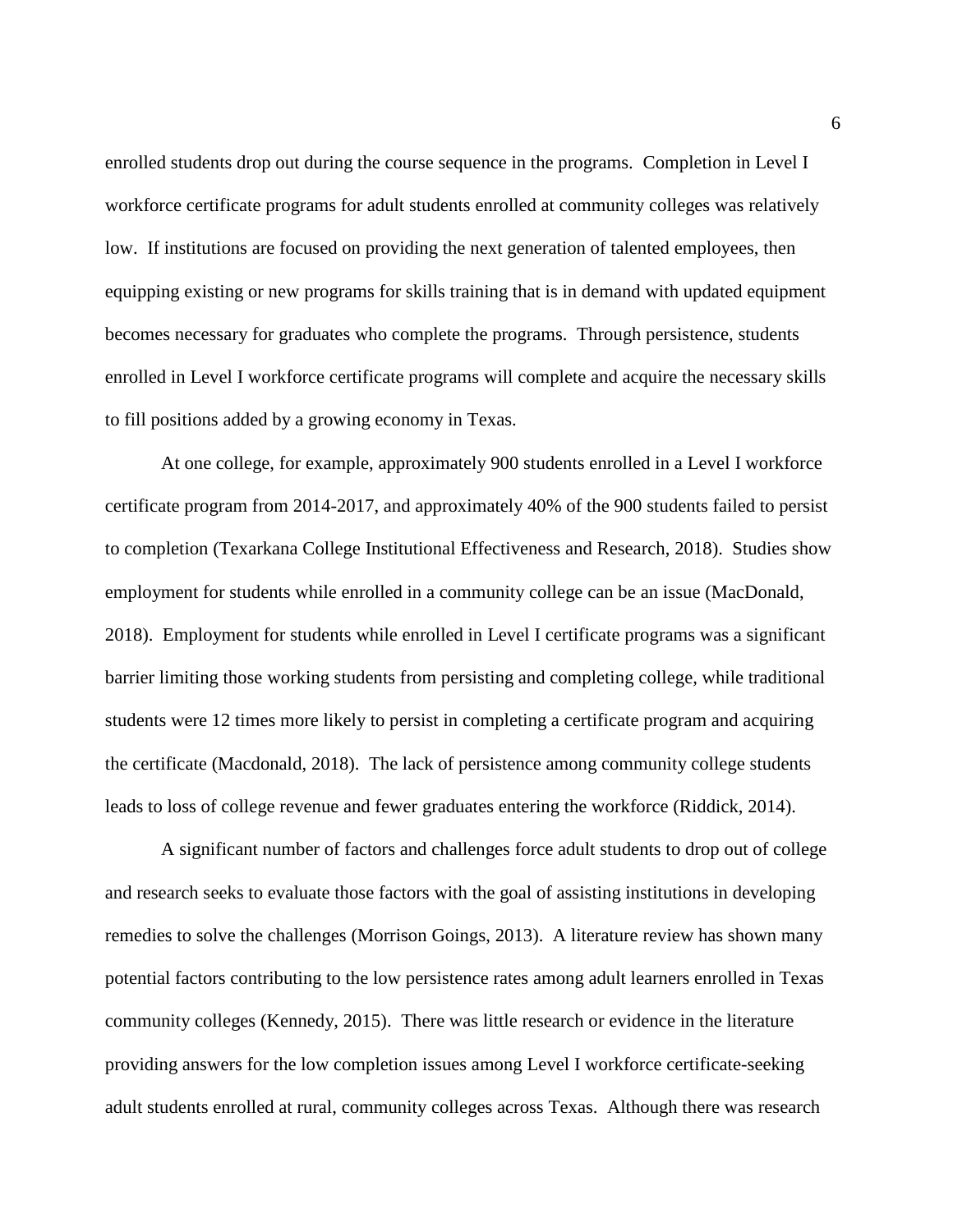on the issue, little attention was given to addressing which demographic groups such as gender, race/ethnicity, and college were completing Level I workforce certificate programs more frequently. Studies have been conducted in other regions, but so far no study has been conducted targeting the Texas Level I workforce certificate-seeking students enrolled in rural, east Texas, community colleges. The research will add value to the existing literature by specifically addressing persistence challenges and completion numbers for adult students in Level I workforce certificate programs in Texas.

#### **Purpose of the Study**

The purpose of this quantitative research study was to discover to what extent significant correlations exist in completion rates by gender, race/ethnicity, and college for adult students in Level I workforce certificate-programs at rural, east Texas community colleges from 2014-2017. The inclusion criteria for the research was all participants were 17 years of age and above and completed a Level I workforce certificate program at one of the four rural, east Texas community colleges specified in the study. The population size for this study consists of approximately 470,000 adult students previously enrolled in a Level 1 workforce certificate program, also referred to as vocational students, enrolled at nonprofit community colleges across rural, east Texas from 2014-2017. Four rural, east Texas community colleges were included in the study. The research study included all enrolled Level 1 workforce certificate-seeking adults from the four Texas community colleges and no exclusion criteria were used for this study. The study examined demographic characteristics such as gender, race/ethnicity, and college.

A quantitative correlational study was conducted to determine if significant correlations exist between groups of adult students (by gender, race/ethnicity, college, and completion rates) in Level I workforce certificate programs from rural, east Texas community colleges who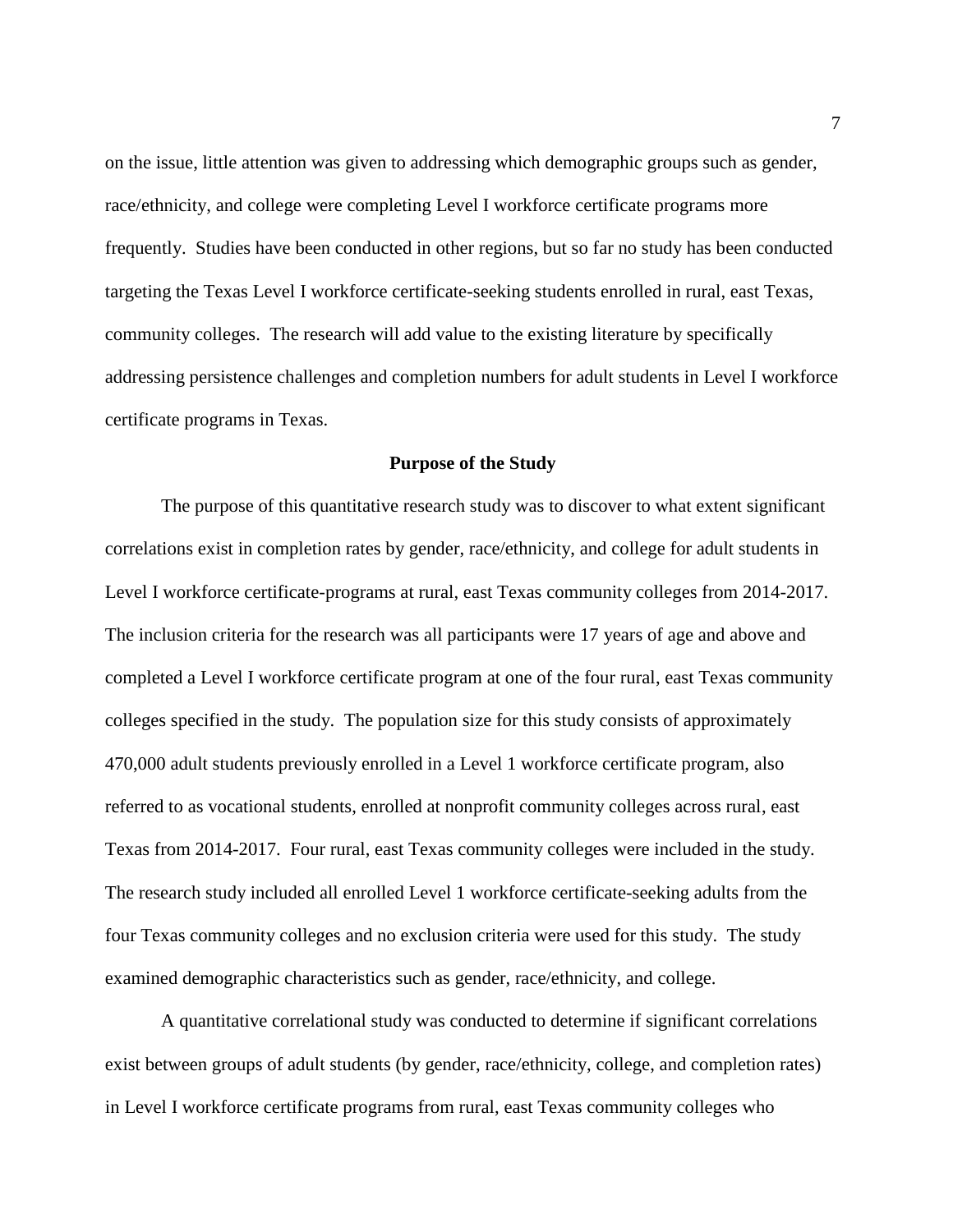completed from 2014-2017. Descriptive statistics included raw data representing the demographic characteristics of the sample such as gender, race/ethnicity, and college. The procedures and techniques involved in descriptive statistics allow for summarizing using methods to describe the mode for gender, race/ethnicity, and college of students completing a Level I workforce certificate program from one of the four rural east Texas community colleges in the study. For purposes of this study, archival data for all Level I workforce students who completed from 2014-2017 were analyzed to measure the most frequently occurring data in the demographic categories to determine which category had the highest level of completion. Group frequencies, standard deviation, and ranges were the variables of the gender, race/ethnicity, and college data to be presented in charts and graphs from the raw data collected in this study (Creswell, 2014).

Descriptive statistics were used to summarize archival completion data for adult workforce Level I certificate-seeking students from four rural, east Texas community colleges collected from the Texas Higher Education Coordinating Board's Interactive Database online. Descriptive statistics allowed for summarizing data using methods to describe the mode for gender, race/ethnicity, and college for students completing Level I workforce certificate programs. Inference for categorical data involves significance testing for ways to test the hypotheses about distributions for the population of students who completed Level I workforce certificate programs by gender, race/ethnicity, and college from community colleges across Texas. Following the statistical testing, the hypotheses were answered to determine if significant correlations exist between the categories of adult Level I workforce certificate-seeking students by gender, race/ethnicity, and college. The correlational study provided the opportunity to analyze archival data then describe a naturally occurring situation after the proper statistical testing had been completed (Creswell, 2014).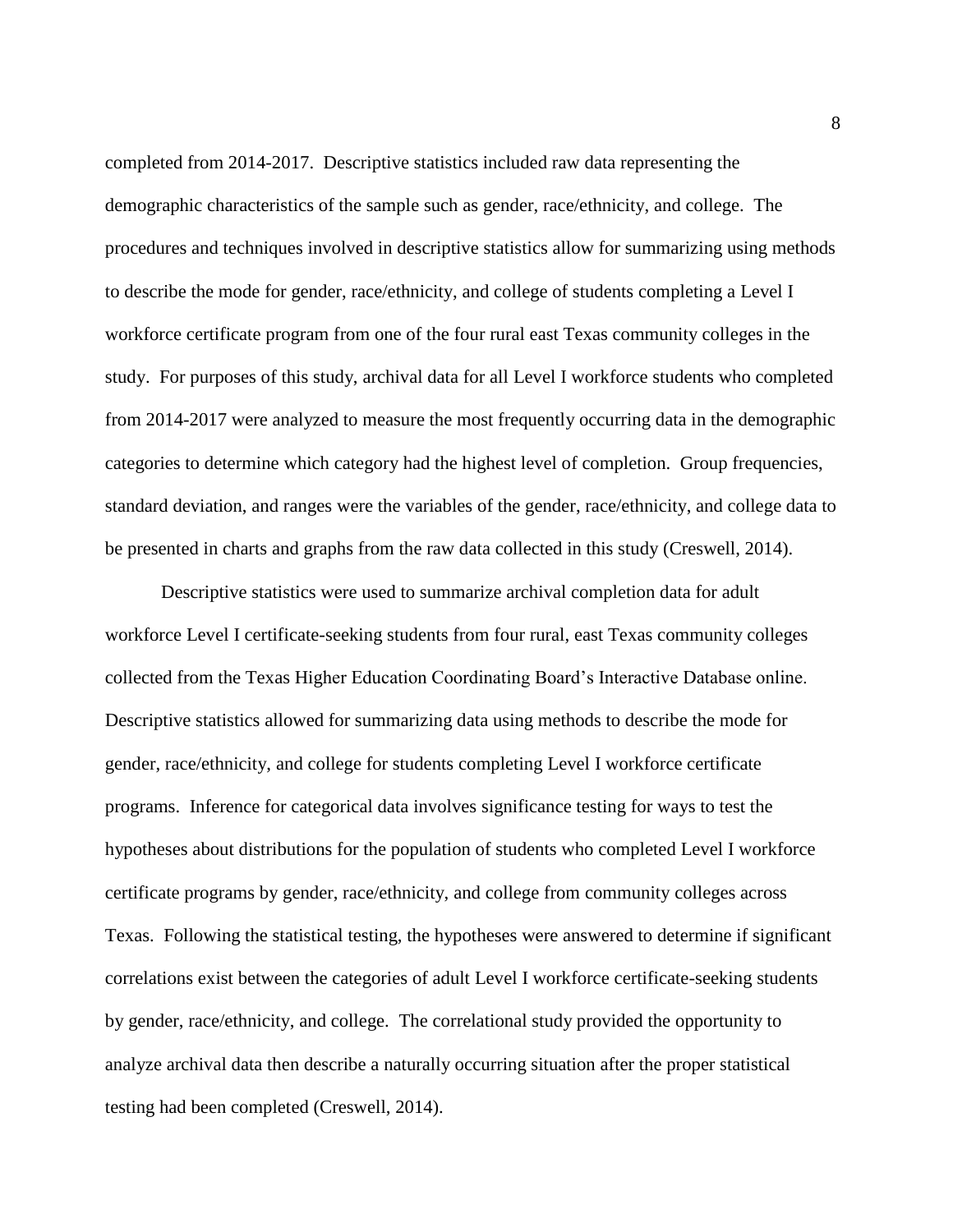Finding significant correlations among the demographic groupings of students by gender, race/ethnicity, and college using significance testing for categorical data provided answers to the hypotheses regarding student completions in Level I certificate programs while also supporting the need for intervention development. The goal was to analyze data and conduct the most appropriate statistical testing to understand which demographic category showed the highest completion level. Locating answers to these questions required data analysis from reporting agencies, and trend comparisons to build moderation and validity of the study (Kennedy-Clark, 2015). All student demographic data were collected based on persistence leading to completion by the Texas Higher Education Coordinating Board and made available on the THECB's interactive accountability database collection website (THECB, 2018c). Student demographic information such as gender, race/ethnicity, and college were collected and tested to determine which groups completed at the highest levels without names or additional personal identifiers present.

The study was a quantitative research design to examine enrollment and completion data for students in Level I workforce certificate programs at four community colleges in rural, east Texas between 2014-2017. The secondary data reported to the Texas Higher Education Coordinating Board by designated officials at the community colleges in Texas were needed for this study. The data were collected from the Texas Higher Education Coordinating Board's public database on the THECB's accountability webpage. The research study was designed to determine if significant correlations exist in completion between the variables containing gender, race/ethnicity, and college groups. Completion from a Level I workforce certificate program was the dependent variable for the study. The independent variables for the study were (1) male, (2) female, (3) African American, (4) Hispanic, (5) White, (7) other, and (8) college.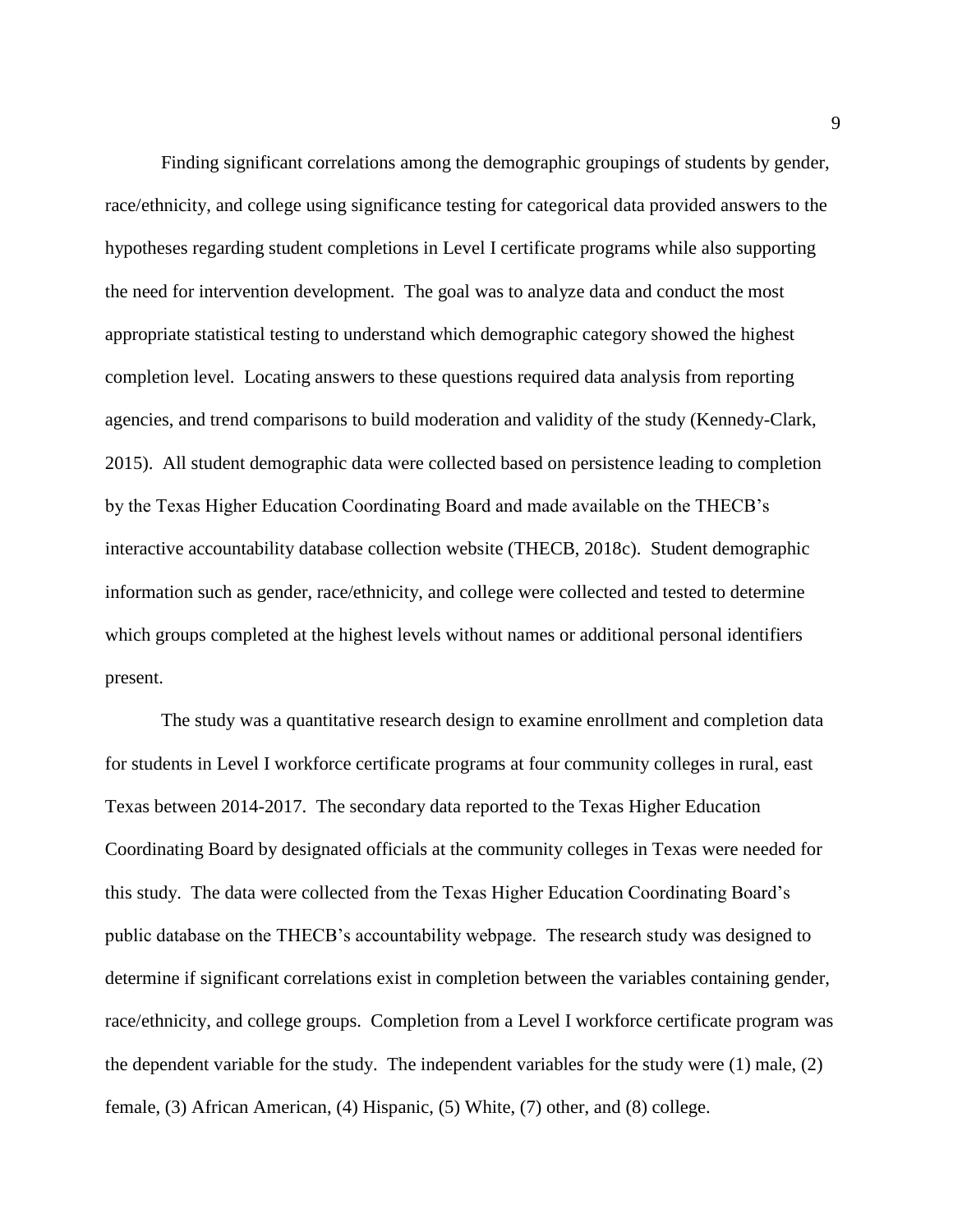By 2018, 56% of all job openings required skilled training or a workforce certificate (The Center for Public Policy Priorities, n.d.). The success of the economy in Texas relies heavily on community colleges to produce graduates with the skills necessary to meet the demands of a technically trained workforce. The literature indicated little research was providing evidence of correlations in completion between demographic groupings among workforce Level I certificateseeking students. Emphasis was placed on student success for academic degree-seeking students, and the same efforts are necessary to improve completion rates for Level I certificate-seeking students. Erikson's Theory relates to the proposed quantitative descriptive study as Erikson explains the importance of psychosocial development, the relation to adulthood, and career success. Based on Erikson's Theory, identity is the outcome of an ever-changing stage occurring during one's life course to include a socially recognized occupation (Erikson, 1963; Karkouti, 2014).

The lack of research concerning the completions issue in workforce Level I certificate programs contributed to the negative impact on the local and state economy in Texas with a shortfall in skilled workers (Texas Association of Workforce Boards, 2014). Improving completion rates may lead to an increase in the number of skilled employees available to businesses and industries in need of replacing an aging workforce and economic growth. Finding commonalities in demographic data of students who complete Level I workforce certificate programs supports the need for intervention development for the student groups lagging behind. The goal was to provide data to make suggestions to administrators in community colleges for changes to improve completion of Level I workforce certificate-seeking students across Texas. A higher educated workforce is needed to address the skills gap expected to increase over the next 20 years (Texas Association of Workforce Boards, 2014).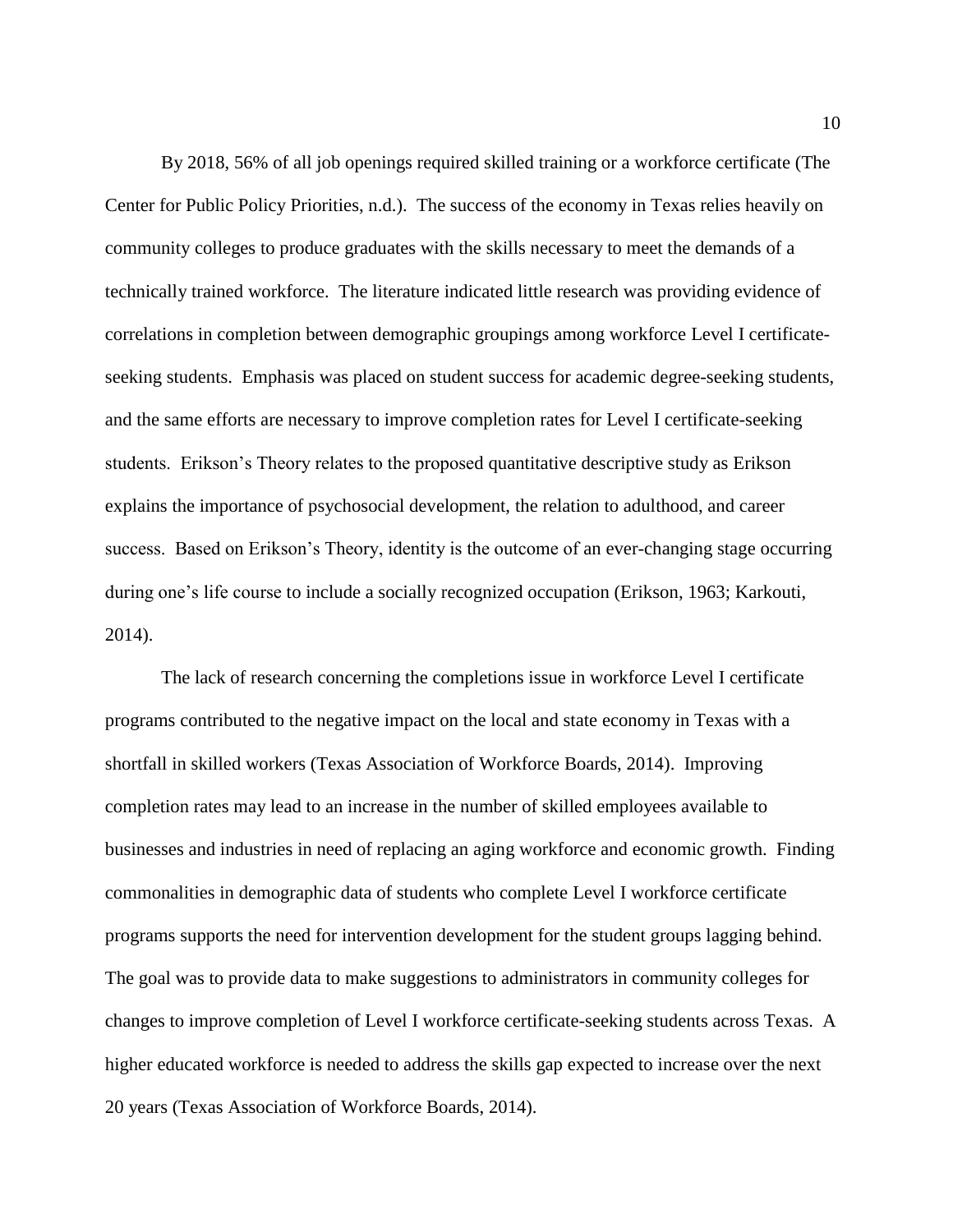At one rural, east Texas community college with over 900 students enrolled in Level I workforce certificate programs from 2014-2017, approximately 40% failed to complete, and this lack of persistence may likely continue each year without research and recommended changes being made (Texarkana College Institutional Research and Effectiveness, 2018). The data collected and examined may help to guide the response of administration in decision-making at nonprofit, rural, east Texas community colleges. These changes may also lead to increasing student persistence in obtaining a Level I workforce certificate and the opportunity for an improved life upon completion.

This quantitative correlational study was designed to determine if demographic characteristics influence the completion of workforce certificate-seeking students enrolled at community colleges across rural, east Texas from 2014-2017. Collecting and examining demographic data by categories using significance testing to draw conclusions and predict trends may help in recommending necessary changes to assist students with persistence to completion to help improve the technical skills gap reported across Texas. Significance testing will allow conclusions to be drawn and predictions for generalizations of unobserved data from smaller sample sizes to be made. Conclusions can be made from descriptive data using significance testing on categorical data for comparison, testing, or making predictions. Descriptive statistics were used to summarize known specific demographic raw data of Level I workforce certificateseeking students from one of four, rural, east Texas community colleges collected from state and federal agencies.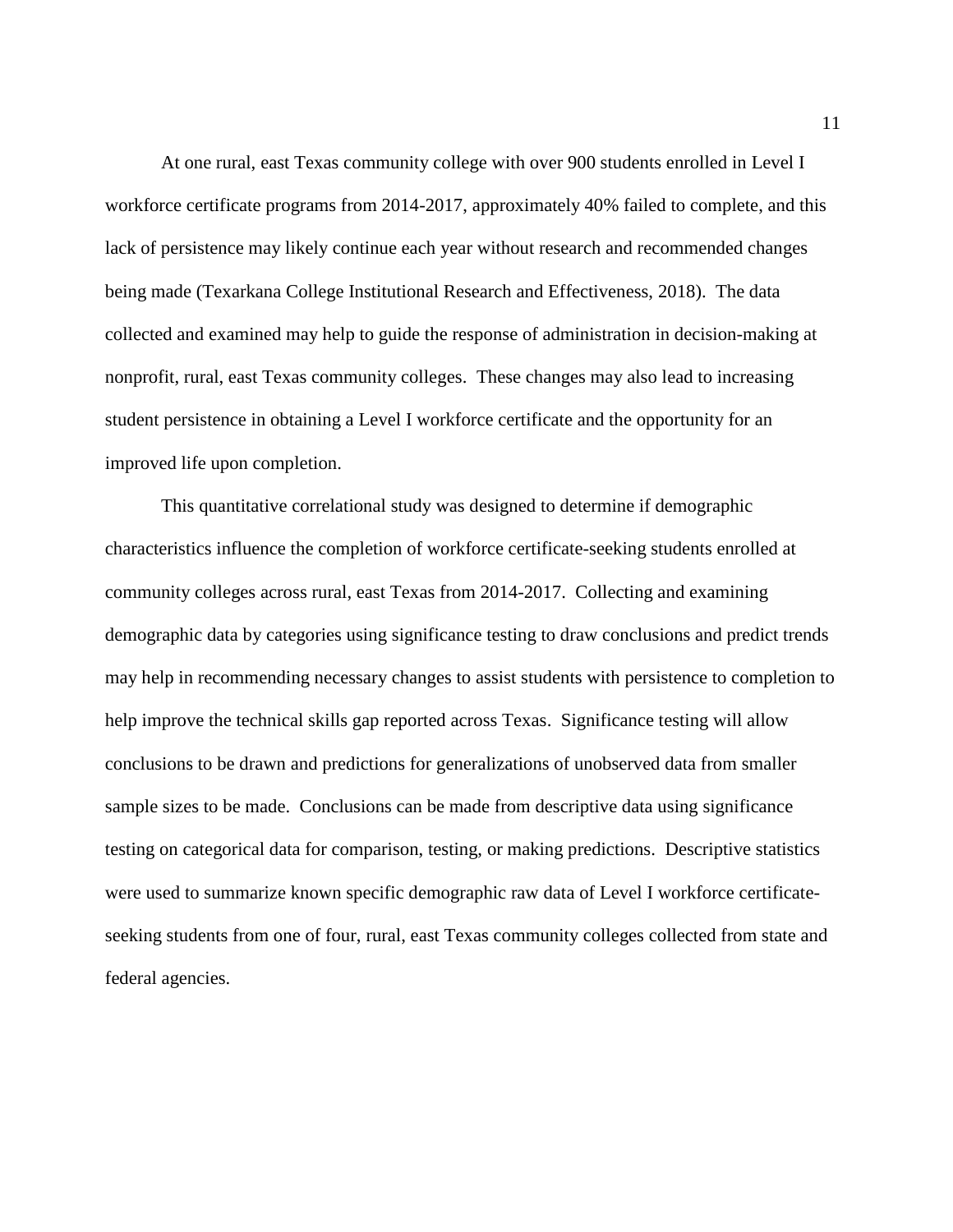# **Significance of the Study**

The findings of this study may benefit business and industry seeking to hire skilled graduates of certificate programs, the students, and families, in addition to community colleges based on the importance of persistence to completion at the state and national levels. Community colleges choosing to adopt and implement recommendations derived from this study could potentially produce higher skilled and more employable graduates to help close the skilled labor gap. The study may guide the researcher in determining areas to improve the rate of completion and employment for students enrolling in Level I workforce certificate programs at community colleges across rural, east Texas. Also, this study may help to guide community colleges in designing support services appropriate for the needs of Level I workforce certificateseeking students.

Some enrollment populations, such as white, African American, and Hispanic have increased from 2000 to 2015, with an even more substantial enrollment increase for white females (National Center for Educational Statistics, 2017). By understanding the demographic differences and needs of the students enrolled in Level I workforce certificate programs, college administrators, educators, and support staff are better informed when developing and providing support services to meet these needs leading to persistence, completion, and employment. Nearly four billion dollars of taxpayer money was spent on *first-time* community college students from 2004 to 2009 who failed to persist to the following year (Womack, 2014). While all community colleges offer some occupational/vocational/workforce programs, most institutions will also provide employment assistance and placement services to assist the students to completion and beyond (Womack, 2014). Community college, non-traditional, adult students have lower selfconfidence in academic abilities than those coming right out of high school (Womack, 2014).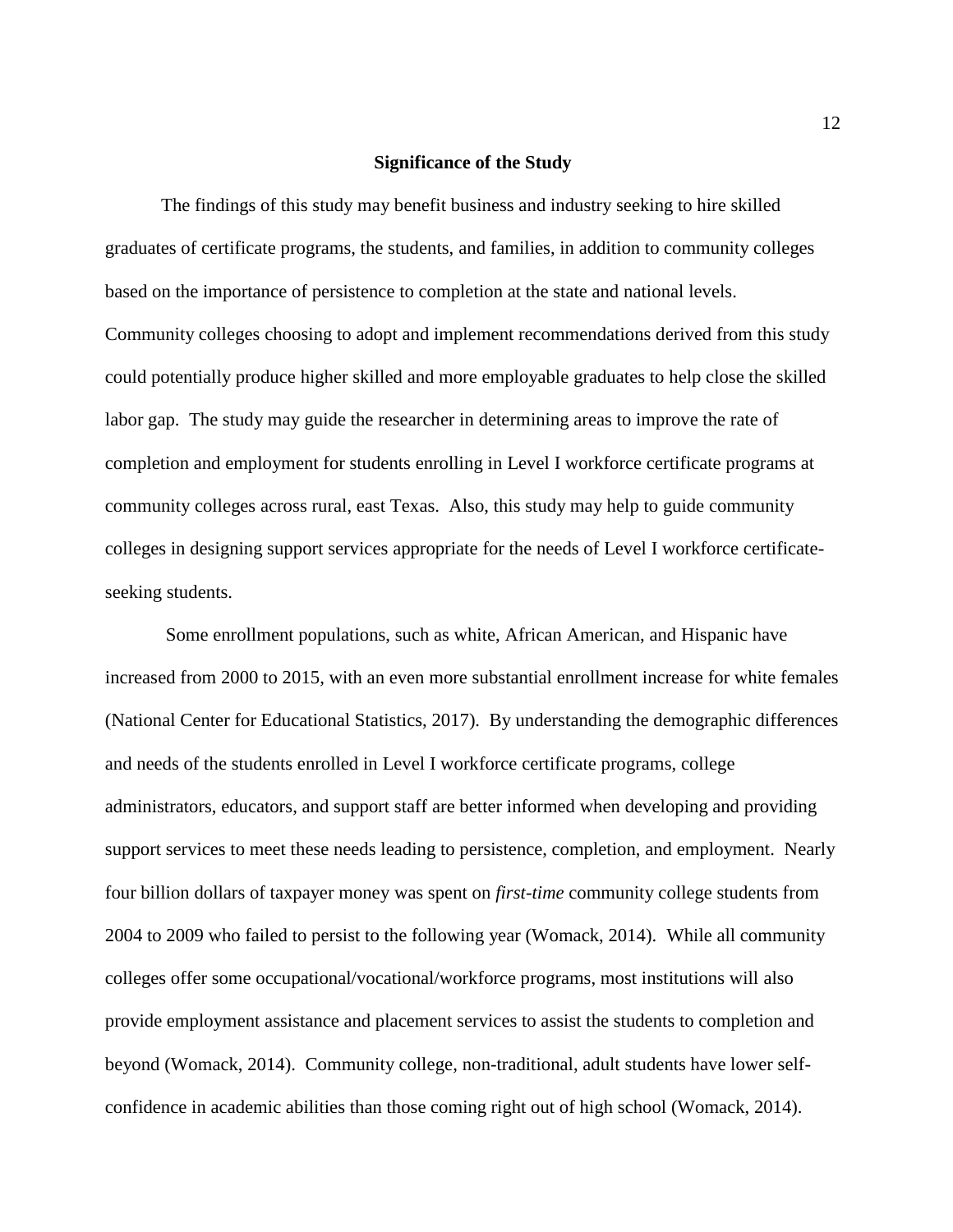Based on the current persistence rates, and the national completion debate, addressing the unique needs, challenges, and goals of community college vocational/workforce students becomes critical (MacDonald, 2018).

## **Research Questions**

Persistence and lack of completion in Level I workforce certificate programs affect stakeholders such as students, taxpayers, and college administrators focusing on the next generation of skilled employees to replace retirees and fill newly added positions. Understanding which demographic groups of adult students who are completing compared to those who are not completing will help to develop support services needed to increase persistence for lowperforming groups. The following research questions served as a guide in the quantitative study of completion rates by gender, race/ethnicity, and college in Level I workforce certificate programs at four, rural, east Texas community colleges.

*Research Question 1:* To what extent is there a significant correlation between completion rates and gender for adult students who participated in Level I workforce certificate programs at rural, east Texas community colleges from 2014-2017?

*Research Question 2:* To what extent is there a significant correlation between completion rates and race/ethnicity for adult students who participated in Level I workforce certificate programs at rural, east Texas community colleges from 2014-2017?

*Research Question 3:* To what extent is there a significant correlation between completion rates and college for adult students who participated in Level I workforce certificate programs at rural, east Texas community colleges from 2014-2017?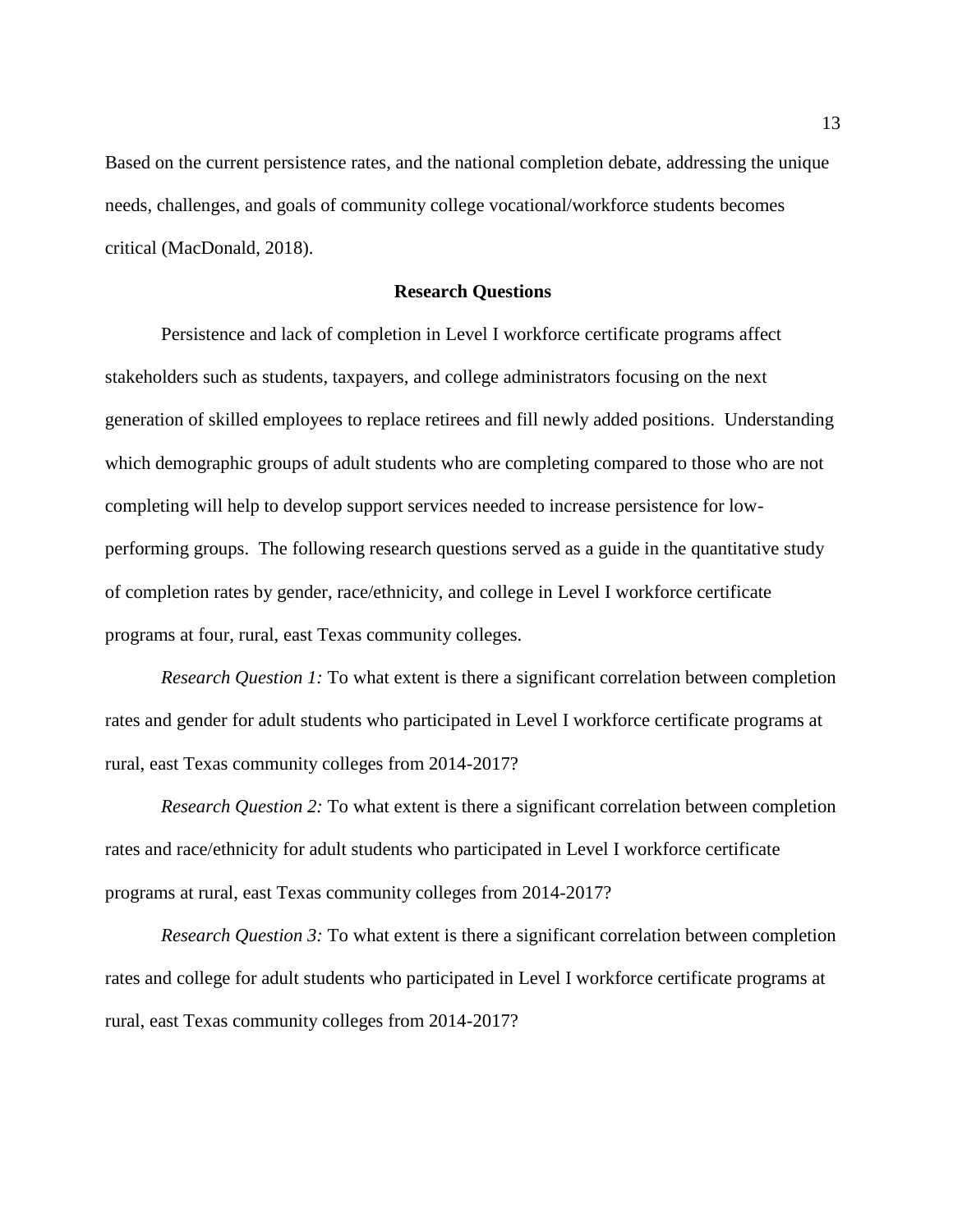### **Hypotheses**

H<sub>1</sub>: No significant correlation exists between completion rates and gender for adult students who participated in Level I workforce certificate programs at rural, east Texas community colleges from 2014-2017.

 $H1_a$ : A significant correlation exists between completion rates and gender for adult students who participated in Level I workforce certificate programs at rural, east Texas community colleges from 2014-2017.

H<sub>2</sub>.: No significant correlation exists between completion rates and race/ethnicity for adult students who participated in Level I workforce certificate programs at rural, east Texas community colleges from 2014-2017.

H2<sub>a</sub>: A significant correlation exists between completion rates and race/ethnicity for adult students who participated in Level I workforce certificate programs at rural, east Texas community colleges from 2014-2017.

H<sub>3</sub>. No significant correlation exists between completion rates and college for adult students who participated in Level I workforce certificate programs at rural, east Texas community colleges from 2014-2017.

H3<sub>a</sub>: A significant correlation exists between completion rates and college for adult students who participated in Level I workforce certificate programs at rural, east Texas community colleges from 2014-2017.

### **Theoretical Framework**

Erickson's psychosocial identity theory involves different phases of life and experiences individuals encounter including the achievement of generativity defined as productive creativity regarding vocational and professional contributions to society (Erikson, 1963). Erikson believed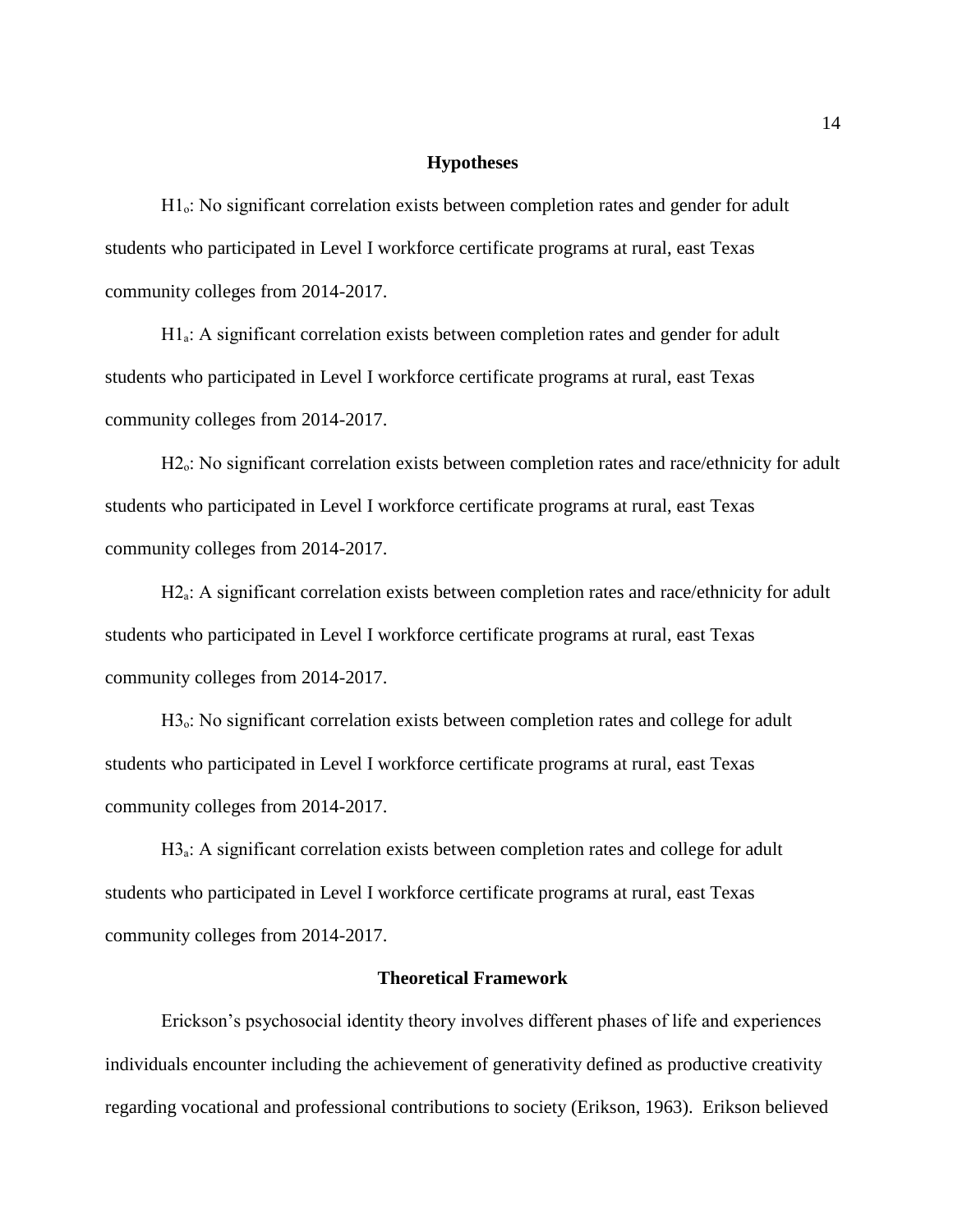a strong identity and healthy body, along with an intelligent and curious mind are what adults live by, although the adults may not understand the power of these actions if allowed to dominate the individual's life or thoughts (Erikson, 1963). Erickson's psychosocial identity theory described the developing sense of duty, feelings of workmanship, and participation necessary for a positive psychosocial identity (Karkouti, 2014). An individual who lacks the willingness to learn, succeed and master specific skills will be led to the feelings of incompetence developing a negative psychosocial identity (Karkouti, 2014).

 Erikson's theory explains the importance of adult students developing a sense of duty, workmanship, and participation to guide individuals to develop a positive attitude and the ability to succeed which are both necessary attributes to complete a Level I workforce certificate program and enter the workforce. The research questions will help to determine which demographic categories of Level I workforce certificate-seeking students might benefit from added or improved institutional support to complete these programs. The research will focus on identifying significant correlations in completion by demographic characteristics of students attending Level 1 workforce certificate classes and how the persistence of the learners can be enhanced to improve completion rates.

Erikson's identity theory supports the need for assistance with adult students enrolled at community colleges leading students to develop a sense of duty, feelings of accomplishment through persistence, and workmanship to enter the workforce in Texas. Understanding the demographics of students who persist to completion will allow for the development of specialized intensive support systems such as childcare, flexible schedules, public transportation, or housing to facilitate college completion rates among the adult learners lagging behind (Osam, Bergman, & Cumberland, 2017). Erikson's identity theory will be used in the study based on the importance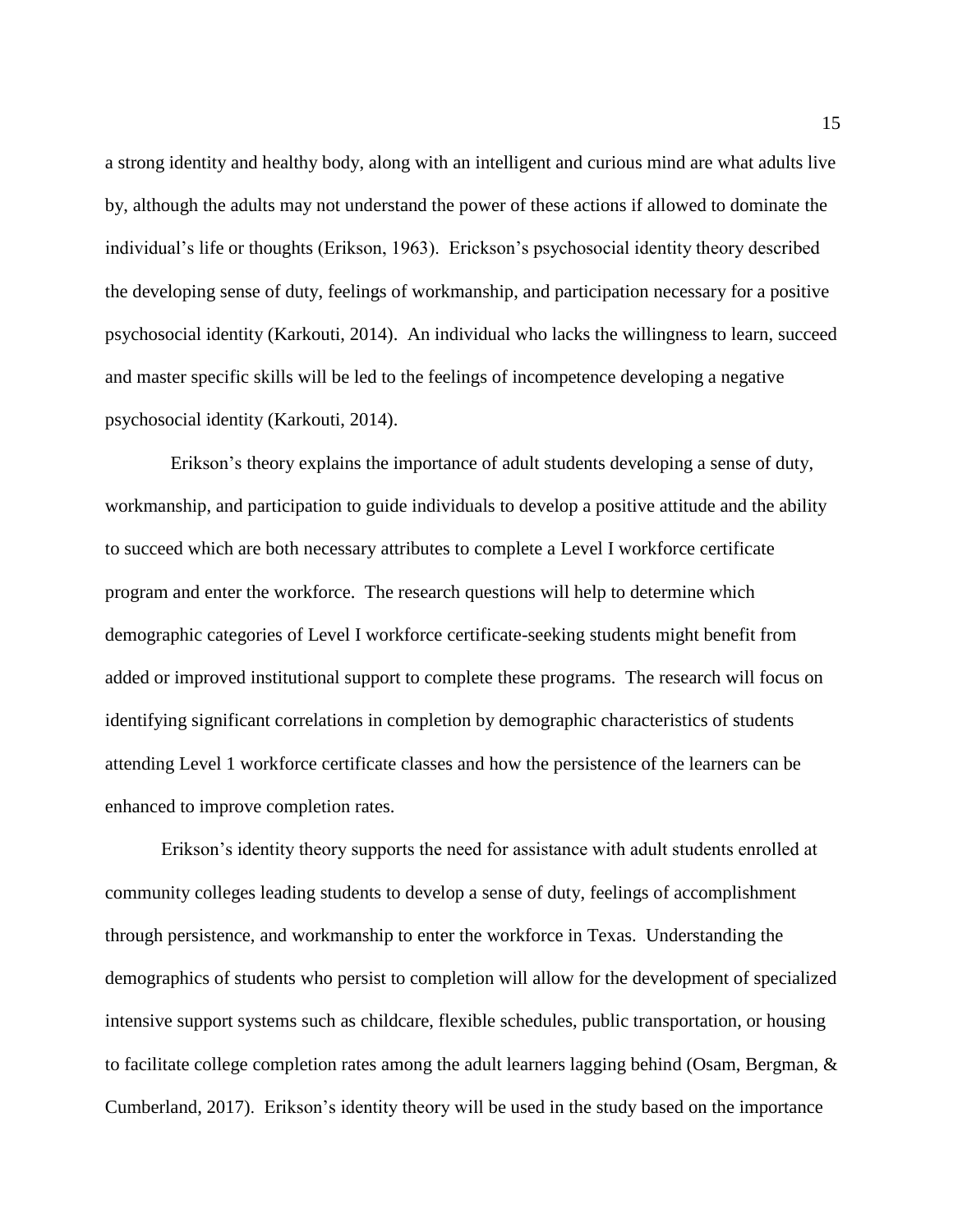of improving the students enrolled in Level I workforce certificate programs psychosocial identity to promote feelings of competence and the ability to succeed leading to an improved persistence rate. Based on the outcomes of this study, understanding which demographic groups prove to have the highest completion rates will guide institutions in assisting students in developing confidence and the ability to succeed in the students who appear to be struggling. The development of additional student support services may lead to higher persistence rates to completion in Level I workforce certificate programs, and a better quality of life.



*Figure 1.* Erikson's psychosocial identity theory and impact on workforce students.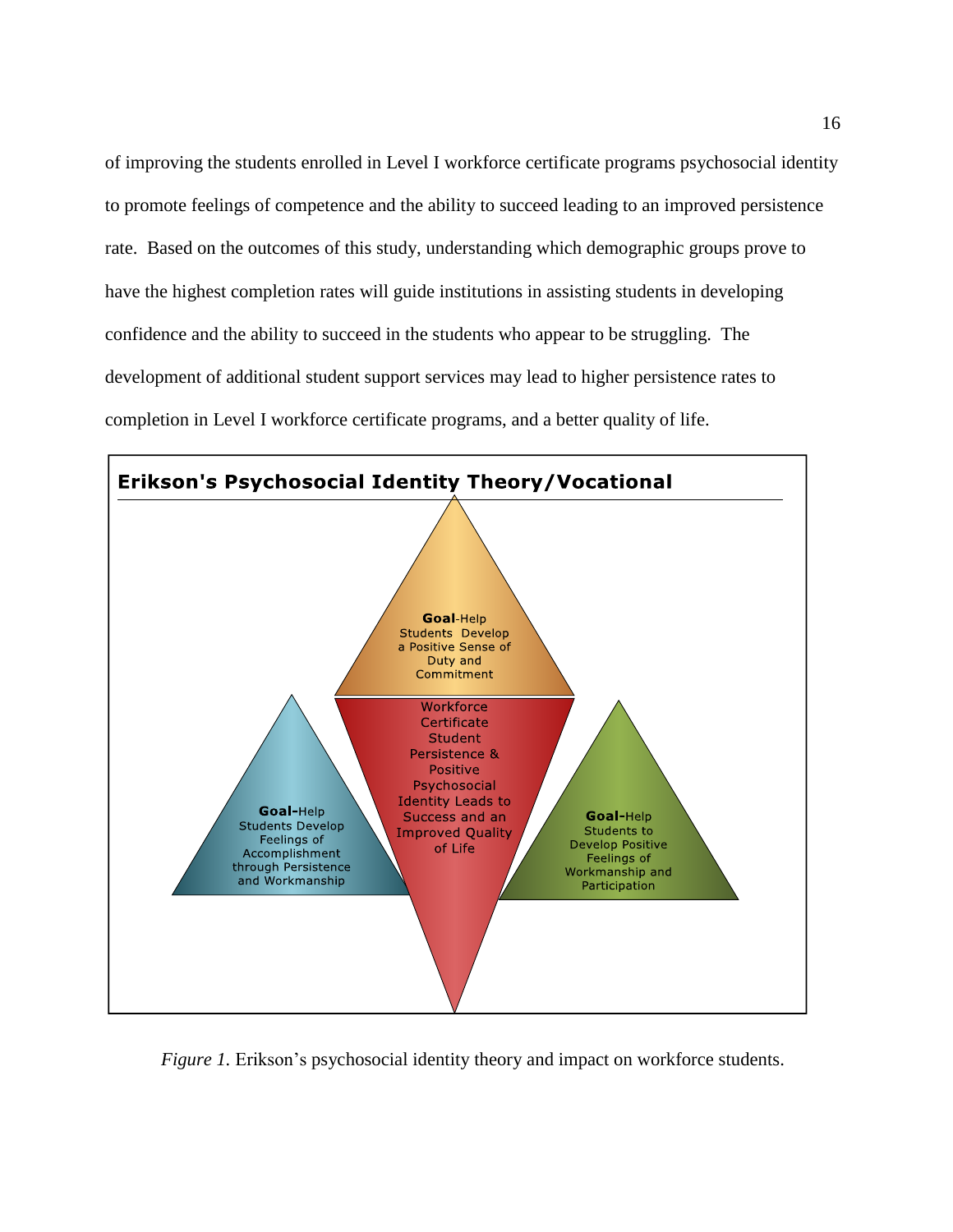## **Definitions of Terms**

The research used different terms throughout the study, and the terms are standard in workforce certificate programs. The terms represent state agencies, educational programs, and regulatory organizations. The definitions section was significant for the study as it provided a standard definition of the common terms utilized in the entire research process. The study was conducted using archival enrollment and completion data from workforce Level I certificate programs offered at community colleges across rural, east Texas.

*Adult Basic Education*-The term refers to educational activities administered by the *Division of Adult Education and Literacy (DAEL)-*The organization responsible for the administration of [programs](https://www2.ed.gov/about/offices/list/ovae/pi/AdultEd/wioa-reauthorization.html) to help adults acquire the basic educational skills needed such as reading, writing, math, English language proficiency, and problem-solving. The objective is to facilitate societal productivity among workers, family members, and citizens (United States Department of Education, 2018).

*Level I Certificate Programs (***Cert1***)-*The term refers to technical programs designed for entrylevel employees who require upgrading technical skills. The programs target mainly entry-level employees and are designed to cover at least 15 credit hours and a maximum of 45 credit hours. The programs are short enough to be completed within one year which is convenient for working students (Texas Higher Education Coordinating Board, 2015).

*Non-traditional student*-Non-traditional students refer to independent students who are older than 25 with or without a family, working part-time or full time and attending college. The criteria for defining non-traditional students in this study will cover the participants who are financially independent, have dependents, can be single parents, and pursuing a certificate or diploma (Chen, 2014).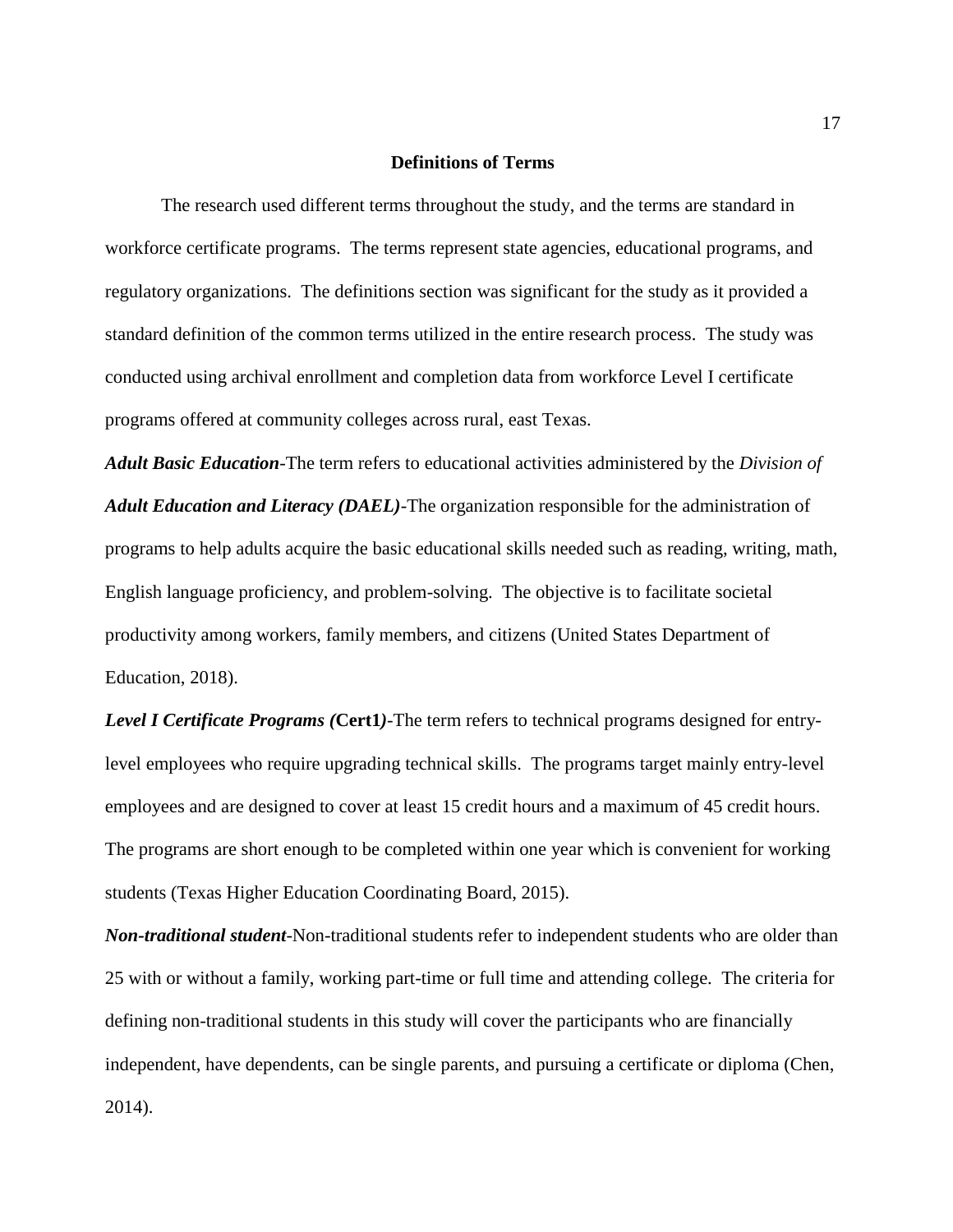*GIPWE*-The term stands for Guidelines for Instructional Programs in Workforce Education developed by the Texas Higher Education Coordinating Board to guide the process of adult education (Texas Higher Education Coordinating Board, 2015).

*State Funded Community Colleges*-The state community colleges are institutions which offer a variety of educational programs which cover a range of fields. Some of the colleges are comprehensive public institutions providing a wide variety of educational services, ranging from adult and community education services, through postsecondary career and technical education, to academic and professional studies at the university level permitting transfer to higher level studies. In many cases, the states in which these colleges are located may provide financial assistance (United States Department of Education, 2018).

*Persistence-*This term is used in the research to refer to the rate by which students can sustain and persist in completing the courses enrolled in at the community colleges. Persistence rates are defined by the number of students who successfully enroll in higher education and complete the required studies based on the degree or certificate selected.

*Skills Gap*-Skills gap is used in the research to refer to the skills deficit existing in the job market. The skills gap defined by the difference between the market demands regarding the skills and the actual skills possessed by the employees (Moore & Morton, 2017).

*Texas Association of Workforce Boards*-This is a non-profit organization (NPO) entrusted with the task of representing employees in the development boards in Texas. Currently, there are over 750 community and business leaders who sit on the board. The board was developed to ensure the local workforce is developed through training and education to meet the market demands regarding skills. The board matches the current requirements and deficits regarding skills and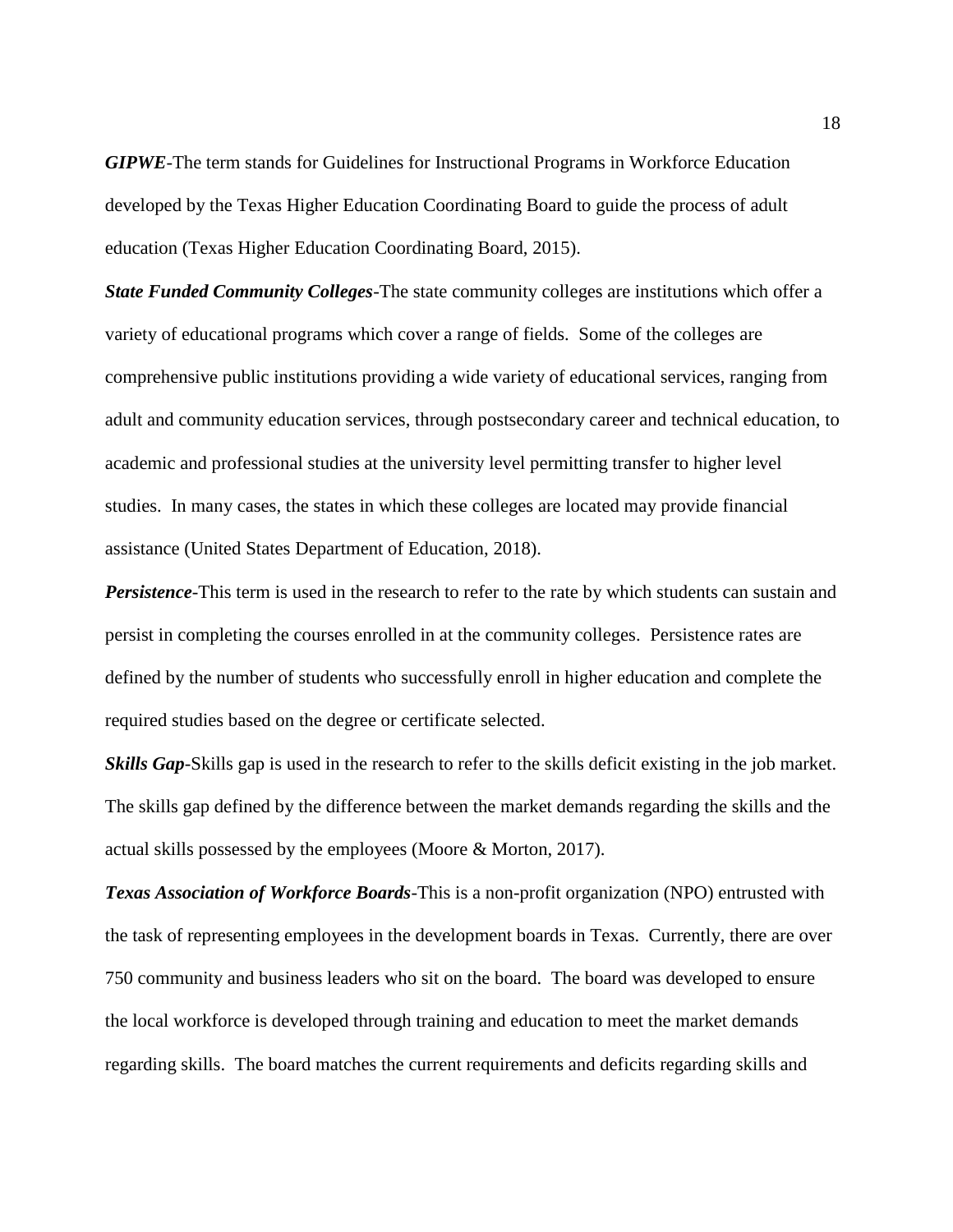liaises with employees to develop the desired talent and skills for the workforce (Texas Association of Workforce Boards, 2018).

*The Texas Higher Education Coordinating Board (THECB)*-This is the highest agency entrusted with the authority of managing higher education. The THECB has the duty of improving and promoting higher quality care (Texas Higher Education Coordinating Board, 2015). The agency is mandated by the state legislature to oversee higher education and ensure education meets the educational and skills requirements.

*Workforce Education*-This is a form of educational programs offered by technical and community colleges in Texas. The programs target working people and are developed to serve the needs of this population segment. The workforce programs aim to improve and enhance the workforce skills to match the workforce requirements. These educational programs are beneficial in preparing students for an upgrade or promotion in specific job categories and are designed to take relatively shorter time compared to regular programs (Texas Higher Education Coordinating Board, 2015).

*Workforce Education Course Manual (WECM)-*This as a manual developed by the state of Texas workforce to provide guidelines and inventory on workforce programs. The WECM is a technical inventory used to guide all workforce-related training programs which take two years or less to complete (Texas Higher Education Coordinating Board, 2015).

#### **Assumptions**

For the purpose of this study, the following assumptions were made. *First,* student demographic data were entered correctly at the time of enrollment into a Level I workforce certificate program at community colleges across rural, east Texas. The *second* assumption was enrollment data were cross-checked and verified for accuracy by admission and financial aid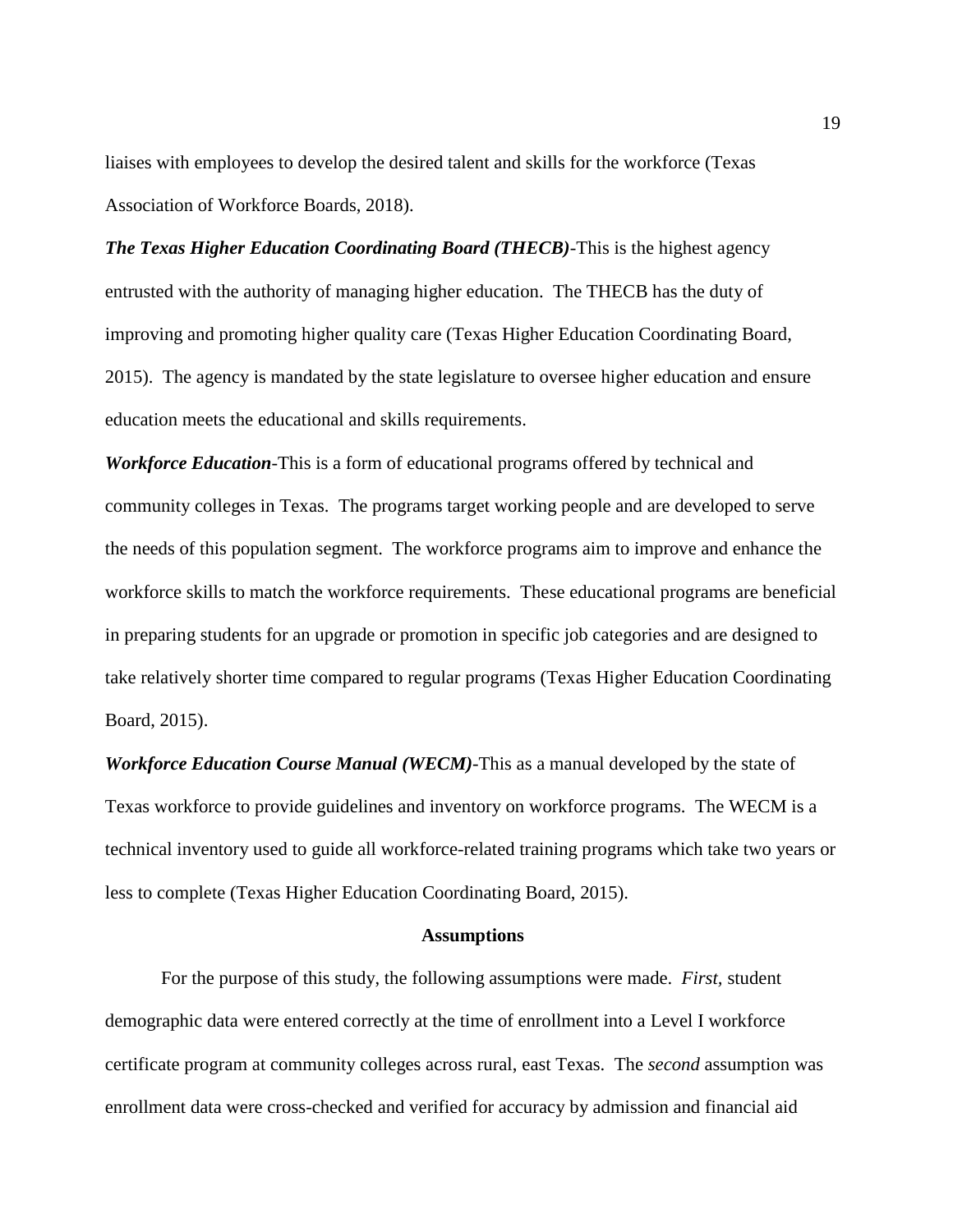personnel. Skewed data might result if enrolling students selected an incorrect pathway during the admissions process. Community college staff direct students to select enrollment paths electronically such as an associate degree or workforce certificate when enrolling. Without corrections being caught and addressed by college staff, these types of data entry errors may cause skewed results. Cross-checking data at the local level occurs to minimize possible data entry errors for state funding and accountability reporting before submission to the Texas Higher Education Coordinating Board.

#### **Scope and Delimitations**

The scope of this study was to determine if significant correlations exist in completion rates by gender, race/ethnicity, and college for adult students who participated in Level I workforce certificate programs at rural east Texas community colleges from 2014-2017. Adult students enrolled in Level I workforce certificate programs at four community colleges across rural, east Texas were the primary focus; excluding any students who were seeking a Level II certificate or an associate degree from the study. The focus of this study was to determine which group(s) of students demonstrate the lowest number of completions to support the need for specialized student support services for these lower-performing groups based on the results.

Univariate statistics included frequencies and percentages. To answer the three research questions (completion rate by gender, race/ethnicity, and college), a series of three chi-square tests were used. In 2015, Sharpe wrote, "chi-square tests are by far the most popular of the non-parametric or distribution-free tests and the default choice when applied psychological researchers analyze categorical data" (p. 7). Along with the chi-square test of independence, Cramer's V tests (Pearson correlations between two categorical variables) were included as measures of the strength of the relationship/effect size (Shih & Fay, 2017). Pearson's chi-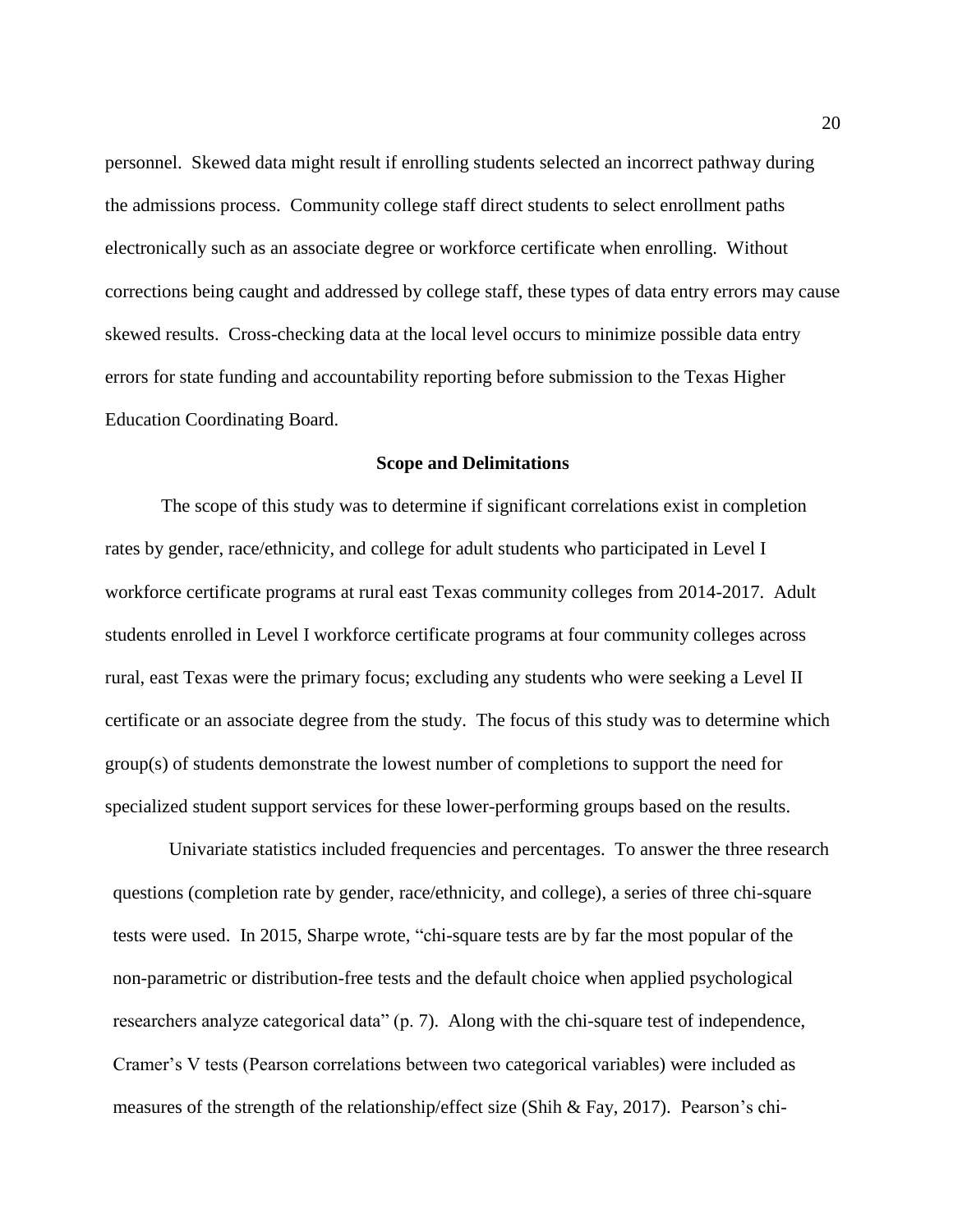square test  $(X^2)$  has been widely used in testing for association between two categorical responses (Shih & Fay, 2017). The probability alpha value for this study was set at  $p \le 0.05$  to test the null hypotheses with a 95% probability factor. Given this study used aggregated data from the Texas Higher Education Coordinating Board's Interactive Database online, the VassarStats online software was used (VassarStats, 2018).

#### **Limitations**

Findings of research determine the practice decisions and support interventions to be integrated by policymakers in society. The research will be useful to practitioners and will provide guidance in shaping practices in institutions of higher learning. Quantitative data involves the process of data collection, analysis, and interpretations (DeMoulin, 2014). However, the scope of quantitative research can be limited by factors which can limit the reliability and validity of the research. Internal validity of the research depends on the integrity of the researcher (Petrovic, 2017). Internal validity and credibility can be affected by personal bias in the data collection process. The bias can occur during the process of descriptive data collection, and this can affect the credibility of the findings (DeMoulin & Kritsonis, 2009).

The population for the study was limited to archival data and were collected from the Texas Higher Education Coordinating Board's Interactive Accountability System website for approximately 470,000 students previously enrolled in Level I workforce certificate programs. These students were enrolled in programs resulting in 15 to 42 semester credit hours upon completion at Texas community colleges from 2014-2017 (Texas Higher Education Coordinating Board, 2018c). The study resources were constrained and can present a significant challenge during analysis which can affect the credibility of the findings. Despite the limitation, all the necessary steps were taken to ensure internal consistency during the research design process.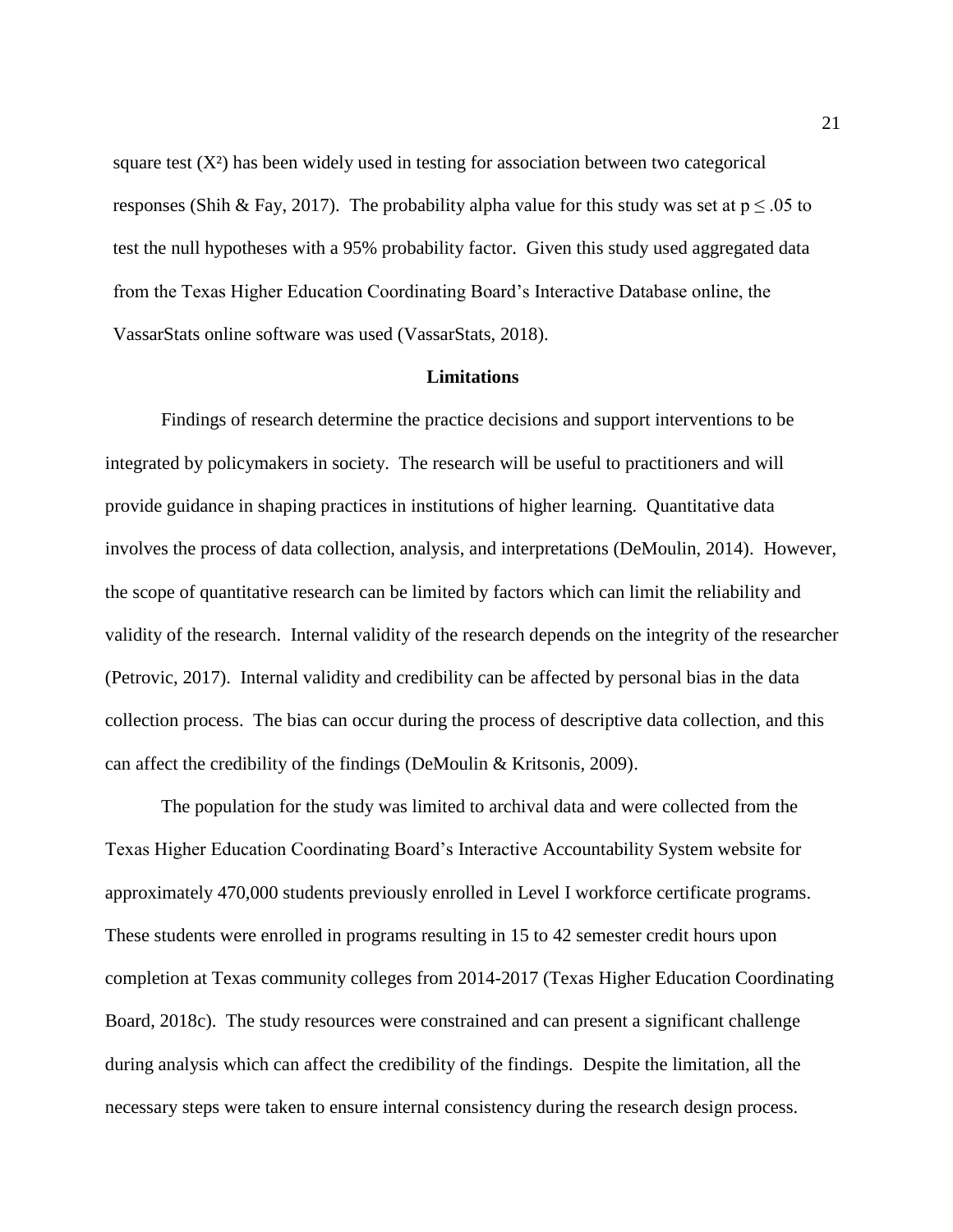Conclusions were made from descriptive data using significance testing procedures on categorical data for comparison, testing, or making predictions. Descriptive statistics were used to summarize known specific demographic raw sample data of Level I workforce certificate-seeking students from one of four, rural, east Texas community colleges collected from state and federal agencies.

The research was subject to external validity issues which can affect the transferability of the finding of the research. The sample of all Level I workforce certificate-seeking students from 2014-2017 was significant, but the research can be constrained regarding applicability to other states because of being based on four, rural, community colleges in east Texas. Although the sample only represents the community colleges across rural, east Texas, the results can be used to predict trends for the population of community colleges across Texas. In reality, there is no conventional way of empirically transferring the findings to colleges in other regions because there are other factors affecting completion rates at other colleges. Also, the population of 470,000 was significantly small to draw transferable findings applicable to the entire country. As a consequence, the research was limited regarding transferability because the data will not be representative of the entire country. Limitations affect the dependability and reliability of the collected data.

The data collected were not representative of the whole population, and this means the data will not be reliable for application for a larger sample. The data is open to scrutiny and replicating the study is possible to obtain results with similar findings. The standard data collection approach used in the research was reliable and dependable because all the constructs of quantitative research were carefully selected. The data collection and measurement used are accurate since an accurate representation of the data set is presented. The data were confirmable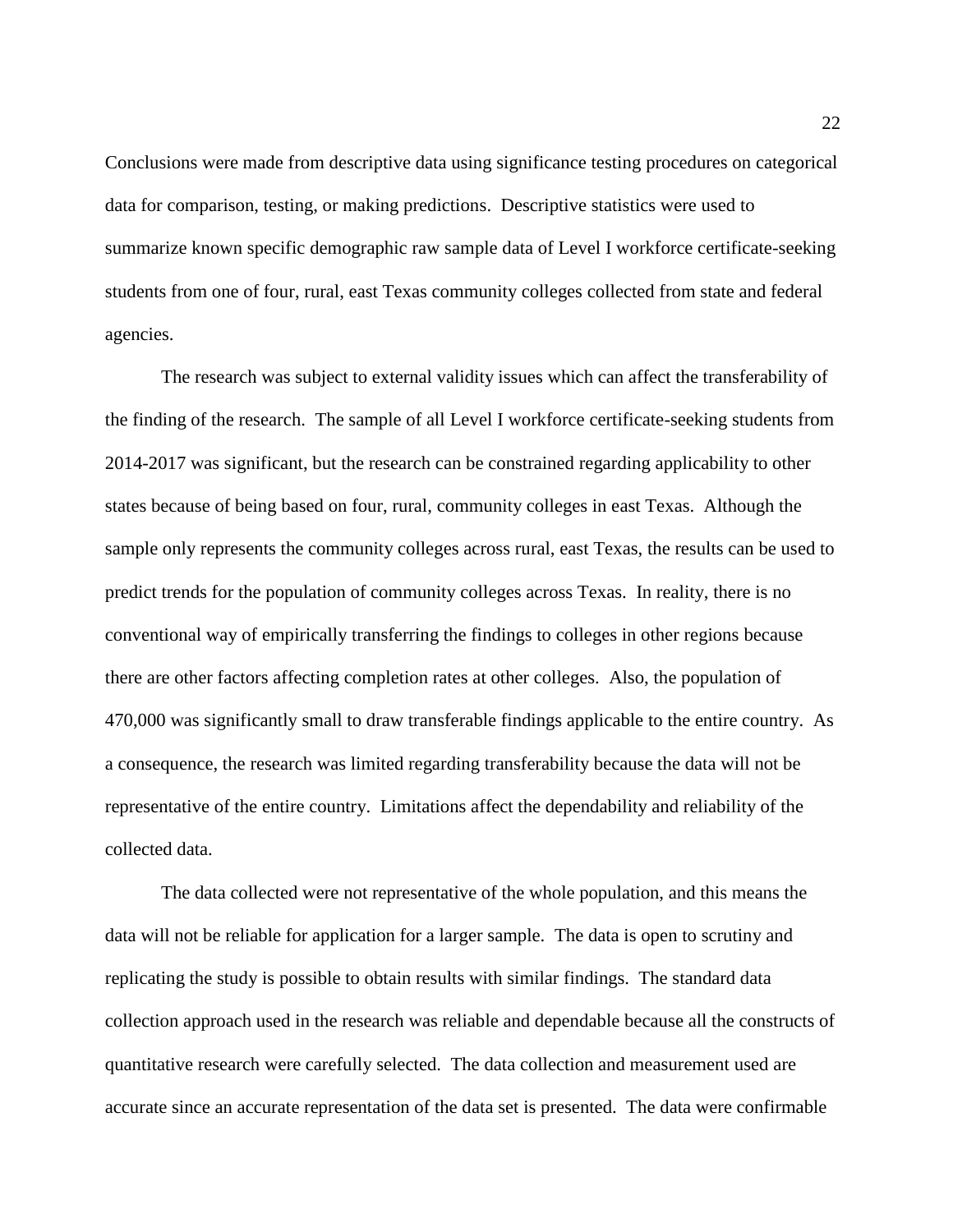and reflected the actual outcomes. However, the objectivity of the research can be limited if the data collection process was limited.

# **Chapter Summary**

Students who fail to complete Level I workforce certificate programs in Texas community colleges, notably four, rural, east Texas community colleges, may cause a shortfall in the region's skilled labor workforce. With an aging population and economic growth across the state, additional skilled employees are desperately needed. The problem warranted research, and possible recommendations for improvement with completion in Level I workforce certificate programs or the decrease will continue to worsen by 2040 (Texas Association of Workforce Boards, 2014). The seeming lack of interest in supporting Level I workforce certificate-seeking students was contributing to the crisis within business and industry across Texas. The findings of this quantitative correlational study will benefit prospective students, college administrators, and potential employers if improvements are made leading to improvements in persistence, completion, and gainful employment. Chapter 2 will present a review of the literature regarding the proposed study.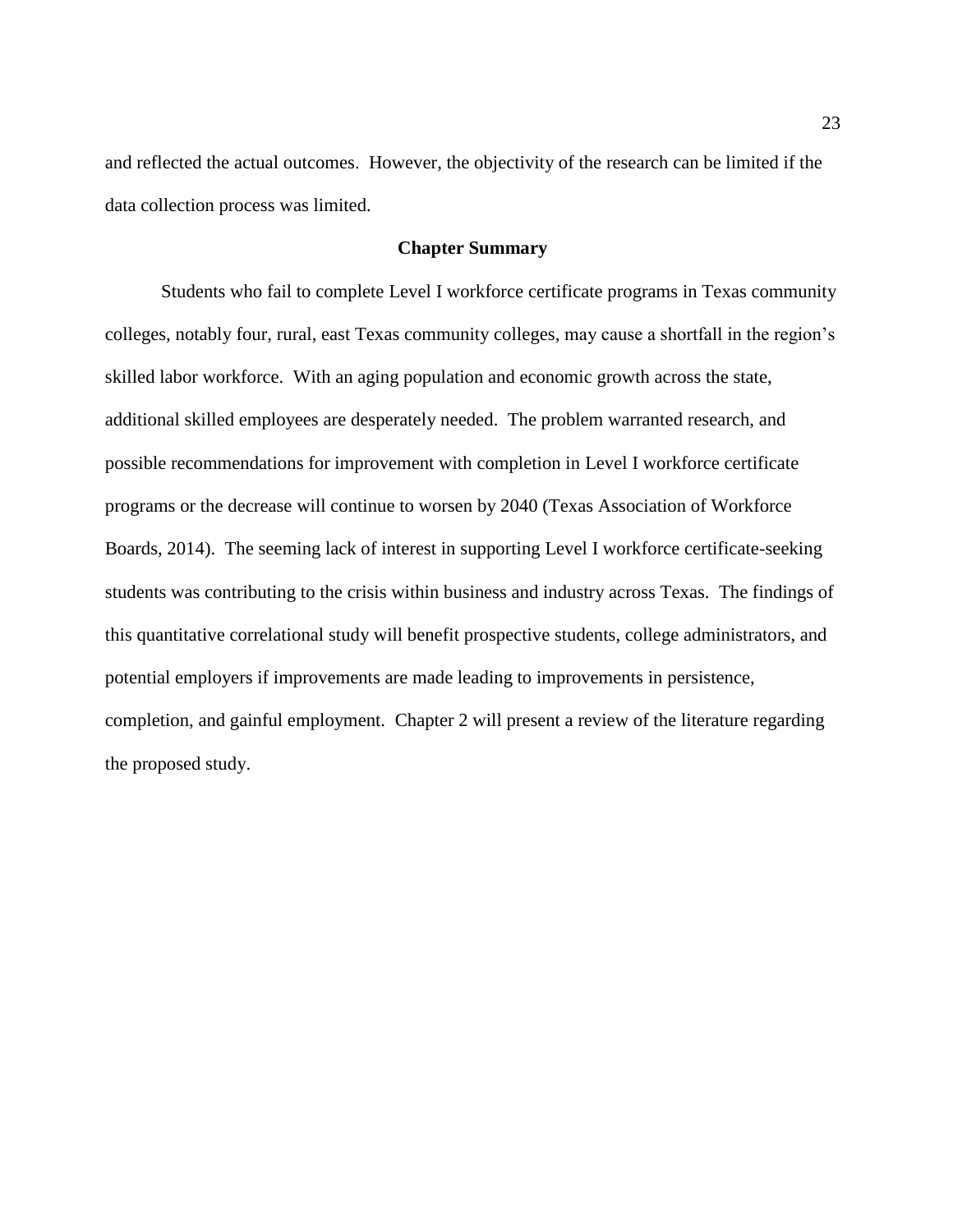#### Chapter 2: Literature Review

The purpose of this quantitative research study was to discover to what extent significant correlations exist in the completion rates between adult students in Level I workforce certificateprograms based on gender, race/ethnicity, and college from rural, east Texas community colleges during the years 2014-2017. The problem of this study was that low completion rates in Level I workforce certificate programs at community colleges across Texas contribute to the increasing shortage of available skilled workers to fill vacated and new positions in business and industry. The literature review supports Erickson's identity theory with the current themes of completion among adult workforce certificate-seeking students facing obstacles and barriers that personally make completion a challenge (Leeder, 2013). Studies support the notion of adult students struggling in a college environment. Specific demographic data exploring which groups were more successful in completing certificate programs compared to others were limited in recent studies. The review of the literature determined possible reasons for dropping out which included but were not limited to; lack of college support, high-level skill demands and lack of skills, family responsibilities, work, and financial responsibilities in addition to other potential factors.

The contents of this literature review include (1) literature search strategies, (2) a workforce education in community colleges, (3) community college students, (4) barriers to college enrollment and completion, (5) workforce certificate programs, (6) remediation in college, (7) additional comments, and (8) summary. In addition, Chapter 2 contains the theoretical frameworks connecting the research study with an explanation of Erikson's and Tinto's theories, which are included in the literature review. There was limited information about completion in Level I certificate programs specifically; therefore, this study will add to the body of knowledge available for future research.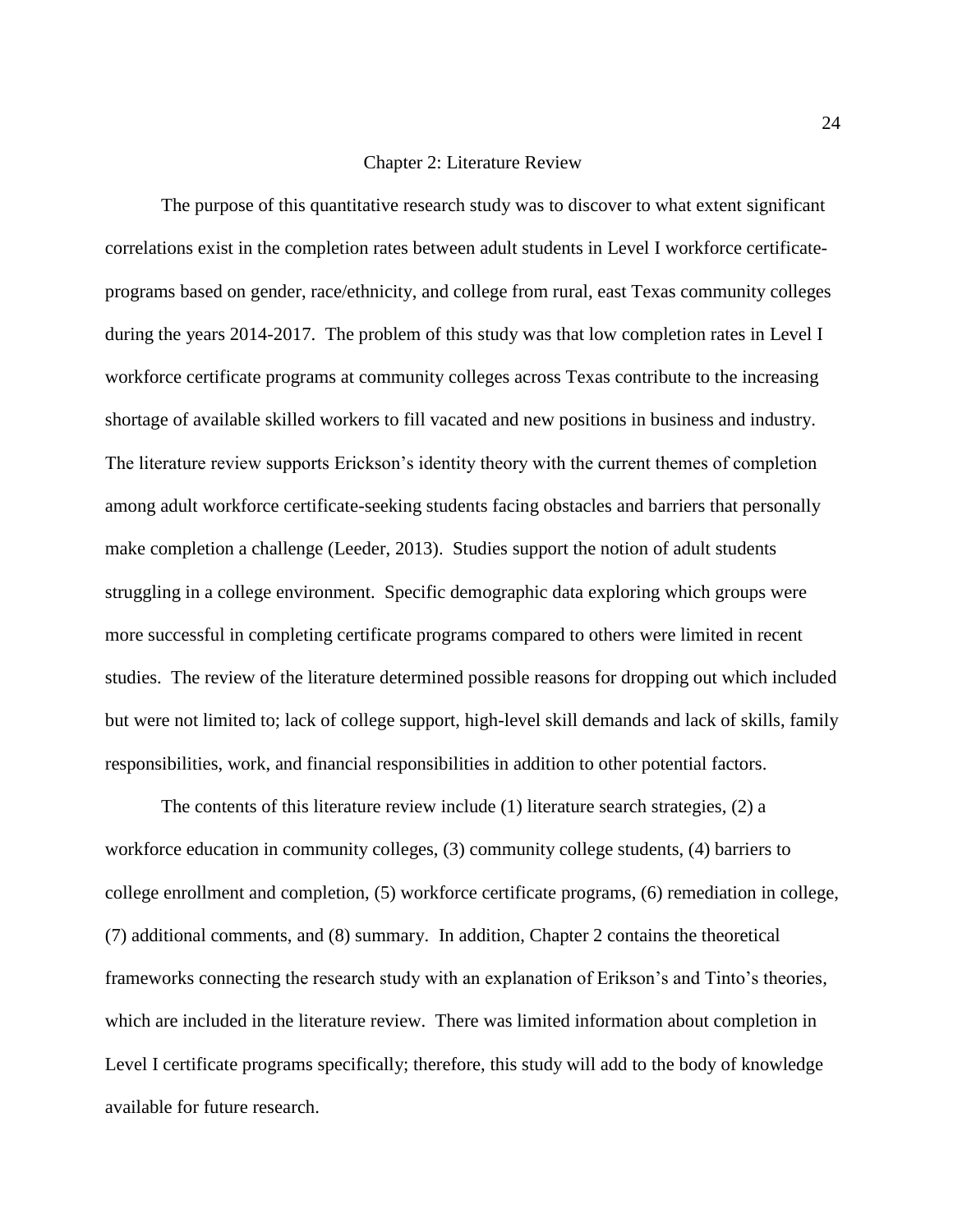# **Literature Search Strategy**

The literature reviews for this study focused on community college success and recommended improvements. Previous studies about community colleges, student success, barriers, and completion were reviewed. The literature search involved using an electronic university database from American College of Education, Texarkana College, WGU Texas, and scholarly literature searches using Google Scholar online. Full-text, peer-reviewed electronic copies of articles and studies were collected from these databases. A hard copy book was retrieved from the local community library due to unavailability online. Additional online resources were utilized for community college relevant state-level Information.



*Figure* 2. Literature search strategy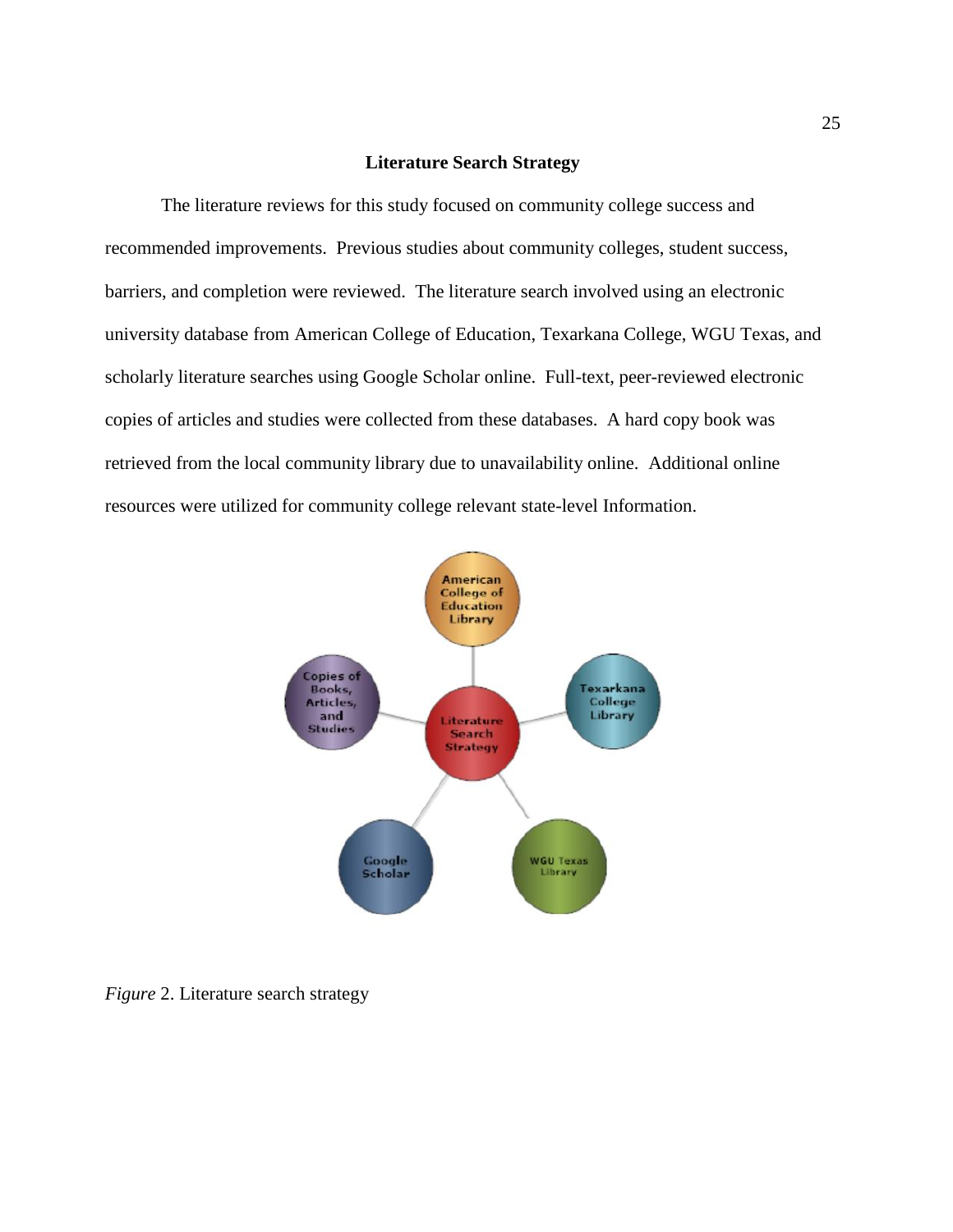The following keywords were used in the literature search: community college, workforce education, vocational education, certificate programs, nontraditional students, community college completion rates, dropouts, skills gap, student barriers in community colleges, credential attainment, CTE completers, adult basic education, retention in community colleges, persistence in community colleges, rural community colleges, technical training programs, technical education, and first-generation college students.

#### **Theoretical Framework**

Erikson's model states identity formation is based on overcoming conflicts individuals may encounter during adolescence and early adulthood (Karkouti, 2014). Erikson proposed a psychoanalytic theory of psychosocial development with eight stages from infancy to adulthood. During each stage, the person experiences a psychosocial crisis which could result in a positive or negative outcome for personality development (Erikson, 1963). Based on Erikson's Theory, identity is the outcome of ever-changing stages occurring during one's life course to include a socially recognized occupation (Erikson, 1963; Karkouti, 2014). Erikson's Theory relates to the proposed quantitative, correlational study as Erikson explains the importance of psychosocial development, the relation to adulthood, and career success. A study by Cohen, Chartrand, and Jowdy (1994) used Erikson' s Theory of psychosocial ego identity development to analyze the connection between career indecisions and the eight stages of psychosocial identity, specifically the five stages with four cluster groups utilizing the identity scale.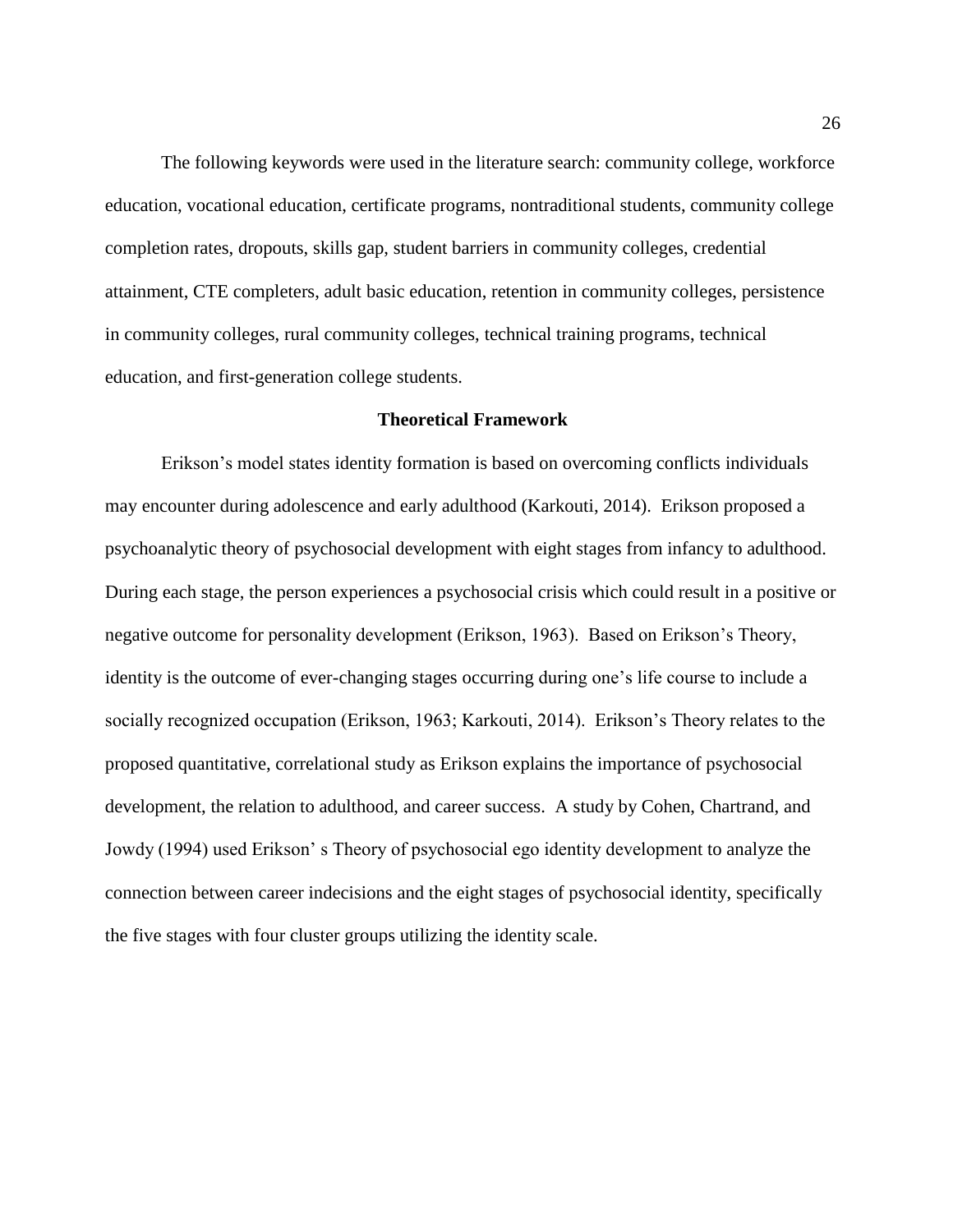# Table 1

*Erikson's stages of psychosocial development-identity scale*

| <b>Approximate Age</b> | <b>Psycho-Social Crisis</b>     | <b>Potential Essential</b>  |
|------------------------|---------------------------------|-----------------------------|
|                        |                                 | <b>Strengths</b>            |
| Infant to 18 months    | <b>Basic Trust vs. Mistrust</b> | Drive and Hope              |
| 18 months to 3 Years   | Autonomy vs. Shame and          | Self-Control and            |
|                        | Doubt                           | Willpower                   |
| 3-5 Years              | Initiative vs. Guilt            | Direction and Purpose       |
| 5-13 Years             | Industry vs. Inferiority        | Method and                  |
|                        |                                 | Competence                  |
| 13-21 Years            | Identity vs. Role               | Devotion and Fidelity       |
|                        | Confusion                       |                             |
| 21-39 Years            | Intimacy vs. Isolation          | <b>Affiliation and Love</b> |
| 40-65 Years            | Generativity vs.                | Production and Care         |
|                        | Stagnation                      |                             |
| 65 and Older           | Ego Integrity vs. Despair       | Renunciation and            |
|                        |                                 | Wisdom                      |

Adapted from Erikson's Stages of Psychosocial Development, 1963. Retrieved from *Childhood and Society* (2nd ed.). New York, NY: Norton.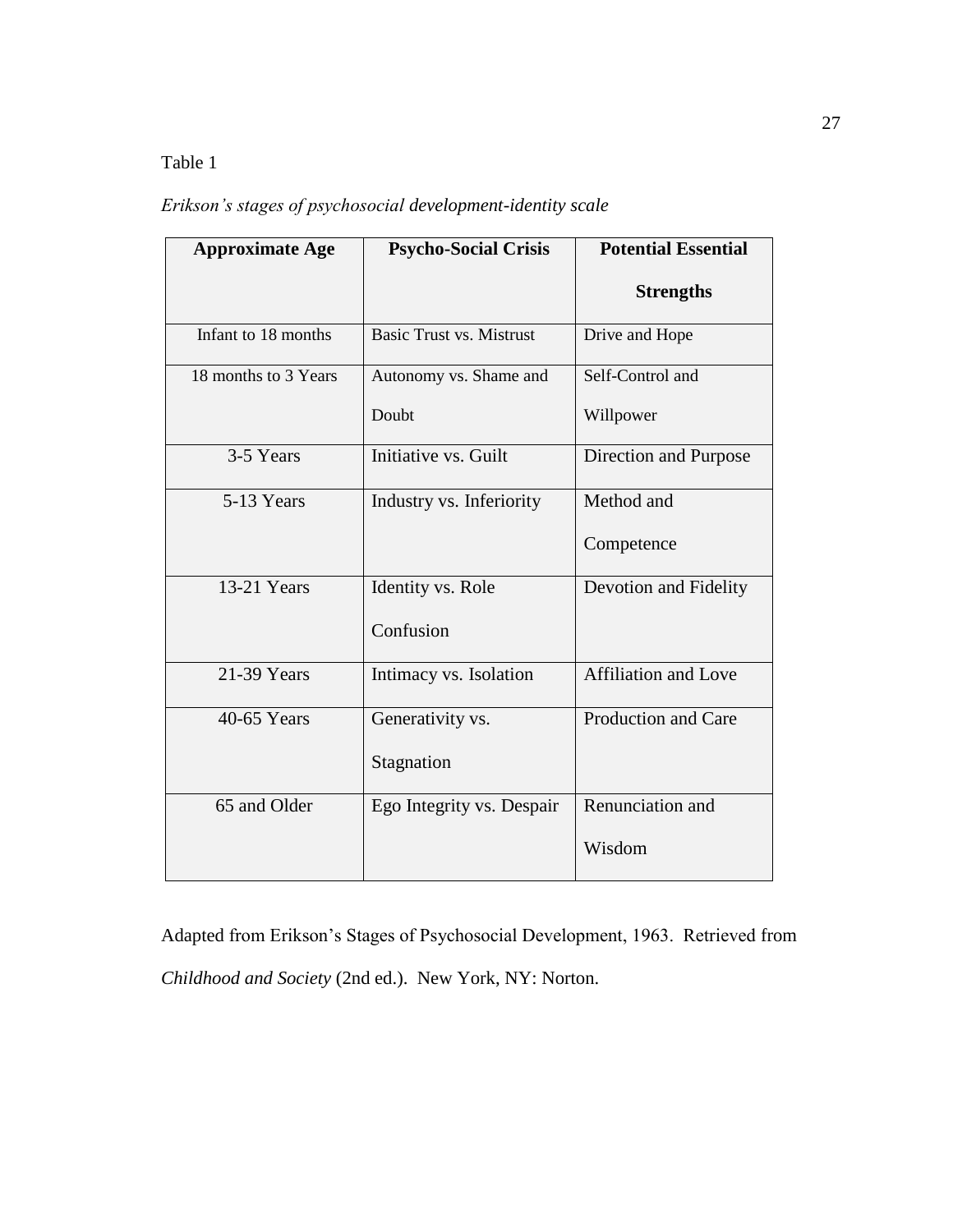### **Workforce Education in Texas Community Colleges**

In 1965, oversight of the junior colleges was provided by the Texas College and University System Coordinating Board. The name changed in 1987 to the Texas Higher Education Coordinating Board by the 59th Texas legislature (Tuttle, 2018). The organization and the legislation guided community colleges to serve students. By creating and adopting an open admission policy, education was made available to all residents (Tuttle, 2018). Community colleges are increasingly important to the economy and communities served and are the primary institutions of higher education offering workforce education certificate programs. Nearly 70% of students fail to complete a program of study (Kennedy, 2015). These institutions are underresearched especially within the certificate program sector (Alsman, 2014). There is also a need for a higher degree of research based on the value added to America's industrial strength and the need for skilled laborers (Kennedy, 2015).

Community college is often referred to as grades 13 and 14 beyond high school. This way of thinking likely began with the Truman administration's thought of at least 50 % of Americans being able to complete 14 years of school (Rossi & Bower, 2018). The goal of the Truman administration was to provide access to American citizens through the expansion of the community college system (Rossi & Bower, 2018). In 2009, President Obama followed suit with returning to this initiative to support Americans with increased skill sets and improved economic growth (Rossi & Bower, 2018). Higher education attainment is important to business and industry representatives because of the preference to hire employees with education beyond a high school diploma (Bailey, 2016; Flynn, James, Mathien, Mitchell, & Whalen, 2017). The importance of a college education has increased across the nation over the past few decades; however, most who start in a community college never earn a certificate or degree (Bailey, 2016).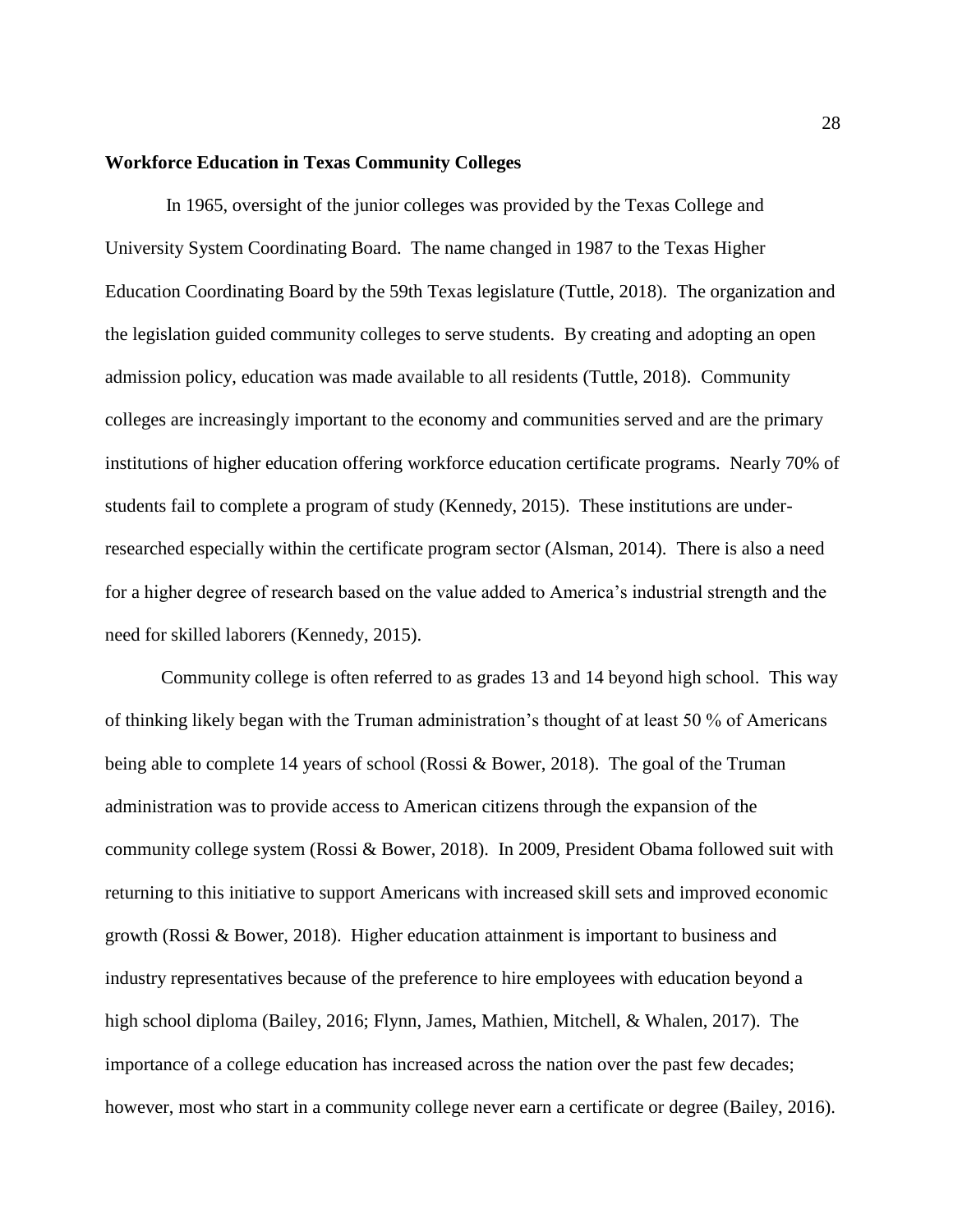The literature is filled with community college information. The overwhelming consensus in the literature is the need for improving completion. Recommendations for student success and remediation is mentioned throughout the research with little emphasis on Level I certificate programs or certificates in general. Most studies researched completion combining degrees and certificates. College access has been increased significantly by community colleges, especially those offering open enrollment (Schudde & Goldrick-Rab, 2015). Open enrollment and enrollment into programs without the requirement of demonstrating college readiness in any area of academics is a common thread of the research concerns about completion and student success initiatives. Bailey (2016) examined reforms at community colleges and found while community colleges are excelling in enrolling students, the colleges are not following with reforms in efforts to assist students in earning a degree or certificate.

#### **Community College Students**

In 2010, the Commit to Complete plan was created by the National Governors Association in an effort to increase the number of college graduates (Miller, 2014). Students who did not enroll in college immediately following high school are considered nontraditional students and could increase enrollment by 1.5 million nationally if recruited to enroll (Miller, 2014). A college student meets the classification as a nontraditional student based on many different factors. This category includes students with dependents, are a single caregiver, delayed postsecondary enrollment, do not have a traditional high school diploma, employed full-time, attend school parttime, or are considered independent of the students' parents for financial aid reasons (Mathewson, 2015). According to a report released by the U.S. Department of Education, almost 75% of all undergraduate students enrolled in higher education are considered nontraditional (Singh, 2014). Most nontraditional students choose community colleges based on class size, course offerings,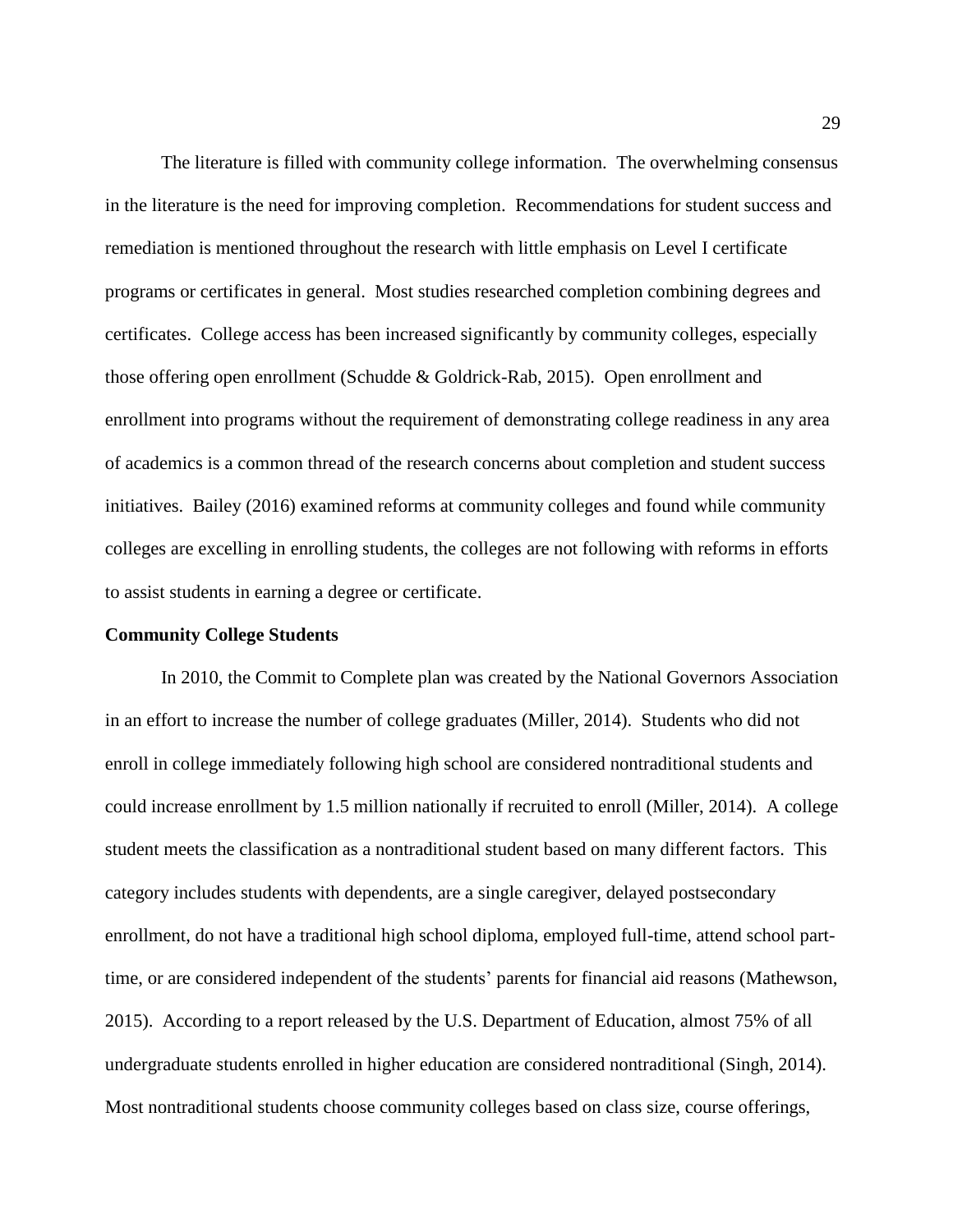and affordability. Verdino (2015) suggests community colleges are responsible for providing specific paths leading students to financial and educational success.

The search for identity as a student involves the meaning of self-concept and social changes. The balance of student versus other roles begins to evolve which affects the student's identity. Unwillingness to actively formulate identity renders to role diffusion, which leads to alienation, isolation, and confusion (Karkouti, 2014). Chen (2014) stated the adult learner population among community colleges across the nation is increasing while the traditional student population is decreasing.

Adult learners often have additional personal responsibilities, and there is a significant difference between the non-traditional student and the traditional college-going student (Blau  $\&$ Thomas-Maddox, 2014). Non-traditional students could be juggling as many as three life roles which can put academics low on the list of priorities and are likely employed, have spouses or partners, caregivers, parents, or responsible for community members (Chen, 2014; Miller, 2014). These additional responsibilities create challenges for academic studies. McKinney and Burridge (2015) reported 40% of community college students struggle financially and cannot pay for education. Therefore, student loans are necessary, increasing the financial responsibility of an already struggling adult student adding financial burdens without the opportunity for professional advancement (McKinney & Burridge, 2015).

Recent research shows one of the most influential theories of psychosocial development was Erikson's lifespan theory (Dunkle & Harbke, 2016). Based on Erikson's Theory, identity is the outcome of ever-changing stages occurring during one's life course to include a socially recognized occupation (Erikson, 1963; Karkouti, 2014). The importance of identity has excelled with technological advances and the ability to connect with many different people in different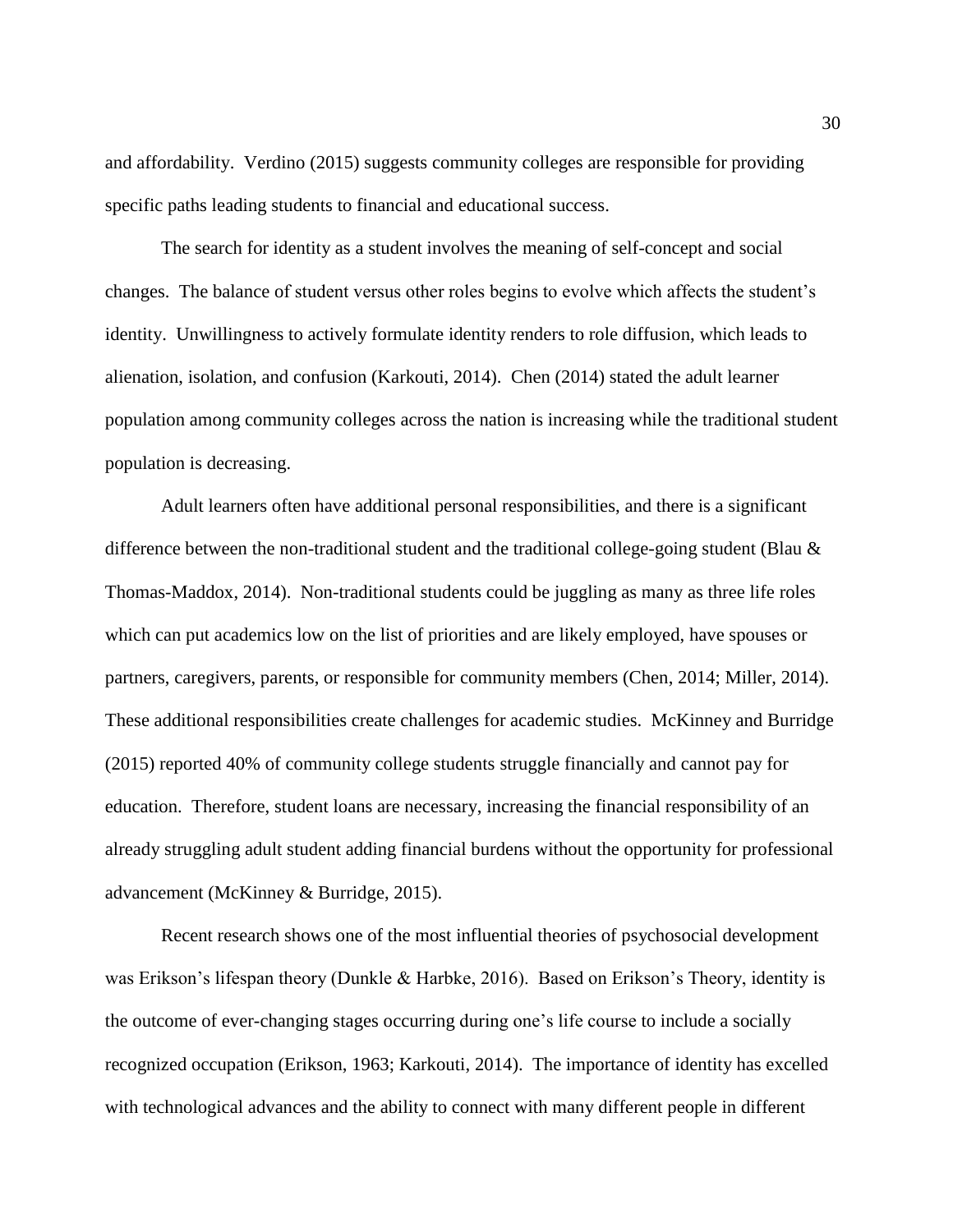ways. In Western Countries, generativity has gained more research attention than ever before (Dunkel & Harbke, 2017). Erickson's psychosocial identity theory involves different phases of life and experiences individuals may encounter including the achievement of generativity defined as productive creativity regarding vocational and professional contributions to society (Erikson, 1963).

The theoretical framework of Erikson's identity theory supports the idea of the importance of holistic support from community college faculty, staff, and administrators based on the types of students served. A study conducted by Cohen, Chartrand, and Jowdy (1995) described career indecision had been researched for 20 years prior to 1995. Career indecision is a different area of concern with completion in community colleges. Supporting individuals who are suffering from career indecision is an important piece for community colleges to understand. Erikson believed career decisions are one way an individual expresses ego identity (Erikson, 1956). Erikson (1956) also believed if the individual were to be prepared for the tasks of adulthood, such as college and career, the ego identity theory is relevant, and all stages of adolescence lead up to accomplishing those tasks.

Erikson's identity theory supports the need for assistance with adult students enrolled at community colleges leading students to develop a sense of duty, feelings of accomplishment through persistence, and workmanship to enter the workforce in Texas. As individuals age, the need to possess the ability to address challenges and learn from these challenges should increase to prevent the continuous cycle of making the same mistakes. Erikson's theory explains both the individual differences in development and the function of development (Erikson, 1963). A crisis can become crippling for a person the individual does not have a plan of action to grow and move beyond the crisis. In many cases, when students drop out of college, a personal or family crisis is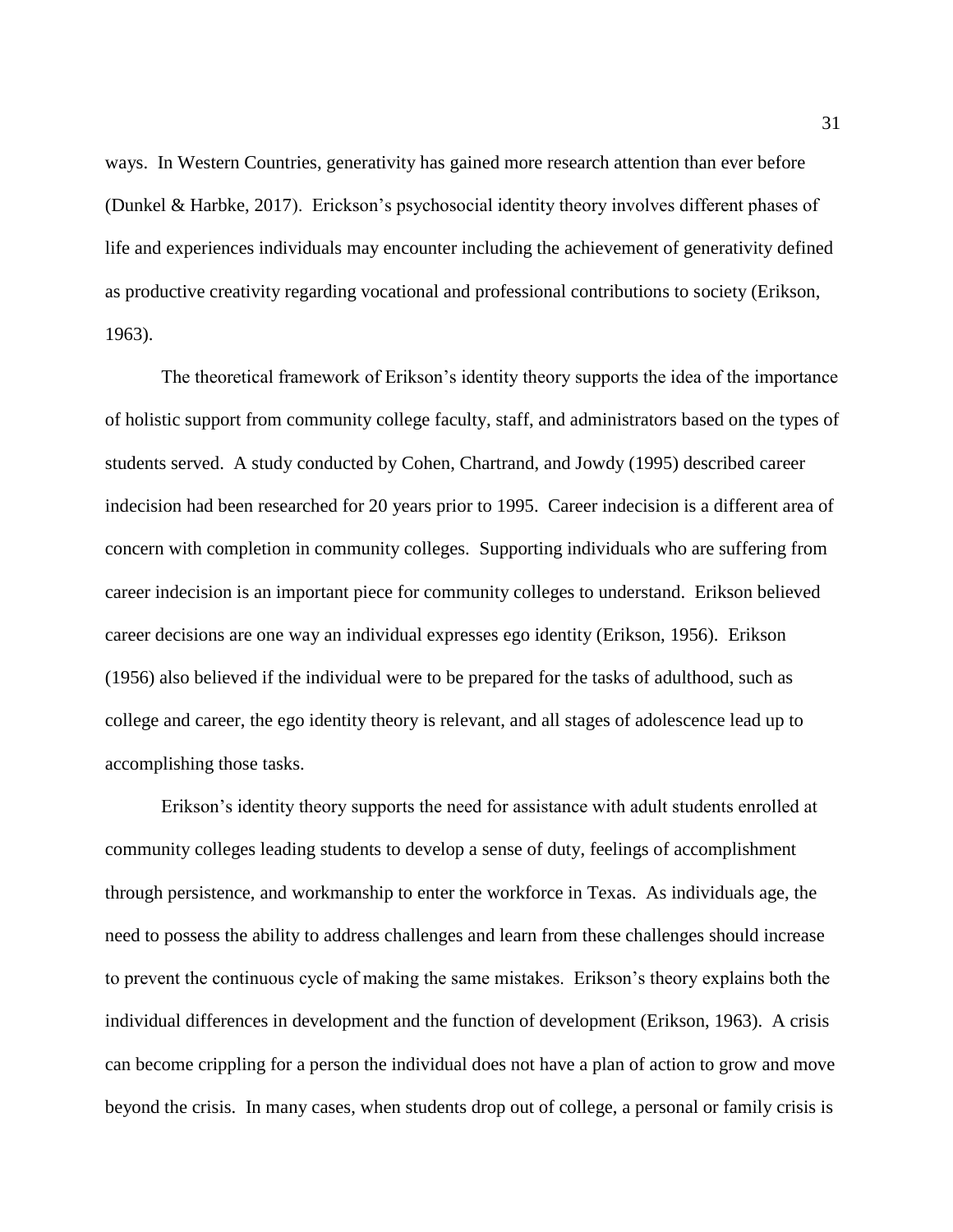at the center of the decision (Dunkel & Harbke, 2017; Osam, Begman, & Cumberland, 2017).

In addition to Erikson's psychosocial and identity theory, Tinto's theory of student retention explained persistence in an institution of higher education relied on the ability for students to integrate into the institution (Spannagel, 2016). Approximately 43% of nontraditional students are enrolled in community colleges (Welcome, 2014). Most often, nontraditional students who enroll in community colleges are searching for a career change or the opportunity for a better paying job (Welcome, 2014). Many students graduating from low performing high schools lack the confidence to enroll in college and decide too late in the process to arrive academically prepared. These students starting the process late will arrive unprepared without the knowledge necessary to feel integrated into the institution leading to lack of completion (Rodriguez, 2013).

In addition, there is a need to address the many problems an adult learner faces to complete a workforce certificate or degree. Students are searching for flexibility in times and locations while enrolled in workforce certificate or degree programs. Chen found suggestions were made about resources for nontraditional adult learners such as providing faculty mentors, distance learning opportunities, hybrid or blended courses, accelerated course formats, and prior learning assessments (Chen, 2014). The classification for the learning styles of adult learners can be different. Students can be considered entry-level adult learners between the ages of 25 and over. Employed, nontraditional students tend to place employment first and the importance of being a student second (Chen, 2014).

## **First-Generation College Students**

The literature affirms the need for a holistic approach for understanding students enrolled in community colleges such as academic preparedness and life roles/responsibilities. First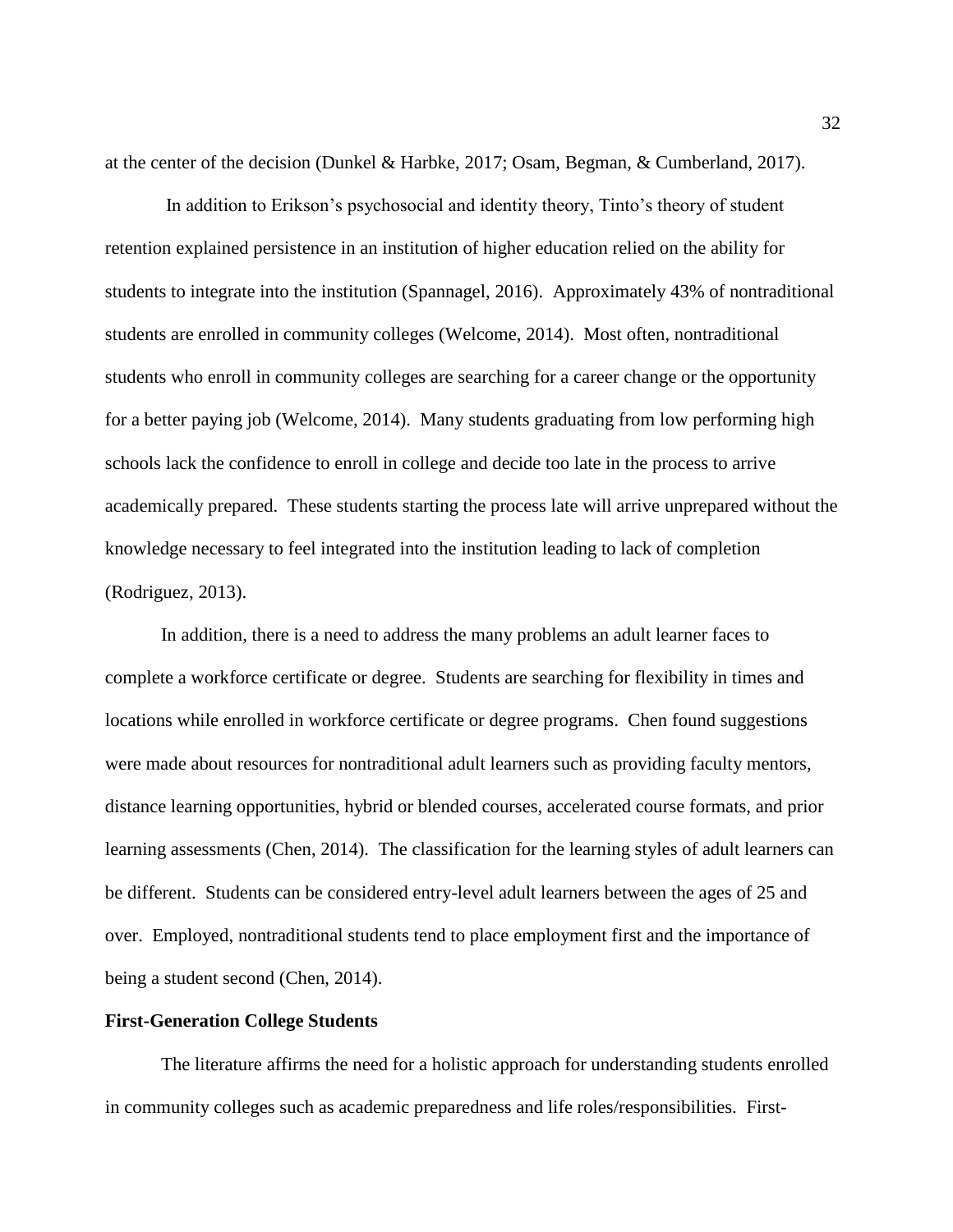generation college students are more likely to enroll at community colleges (Herrmann & Varnum, 2018; Storlie, Mostade, & Duenyas, 2016). Two commonly used terms exist when referring to college students. The first-generation college students are commonly referred to as FGC, and continuing-generation college students are commonly referred to as CCG (Hermann & Varnum, 2018; Storlie et al., 2016). First-generation college (FGC) students represent the first generation of family members to enroll in college. Continuing college students represent students with family members who have college degrees.

First generation college (FGC) students tend to require special attention and initiatives to keep these students from dropping out of college. FGC students lack the awareness of a college environment and have little to no support from family members for providing guidance during the process. Similar to the feelings of visiting unknown places for the first time, FGC students may feel out of place when attending college for the first time (Herrmann & Varnum, 2018). The identity integration framework was used in a study by Herrmann and Varnum (2018) to improve college experiences for FGC students. The study concluded the population of FGC students continues to rise across the nation on college campuses; however, a social gap exists.

 Storlie, Mostade, and Duenyas (2016) studied FGC Latina students with the growth of this population enrolling in higher education using grounded theory. This grounded theory study supports the purpose of this study in supporting students toward completion. In some cases, advisors fail to explain the differences in degree types and certificate levels to FGC students for an understanding of the requirements and differences between the two offerings. According to the literature, race is not an issue for FGC students. Peer support and faculty engagement were found to contribute to academic success for FGC students which supports the need for additional studies to be conducted on community college completion in Level I workforce certificate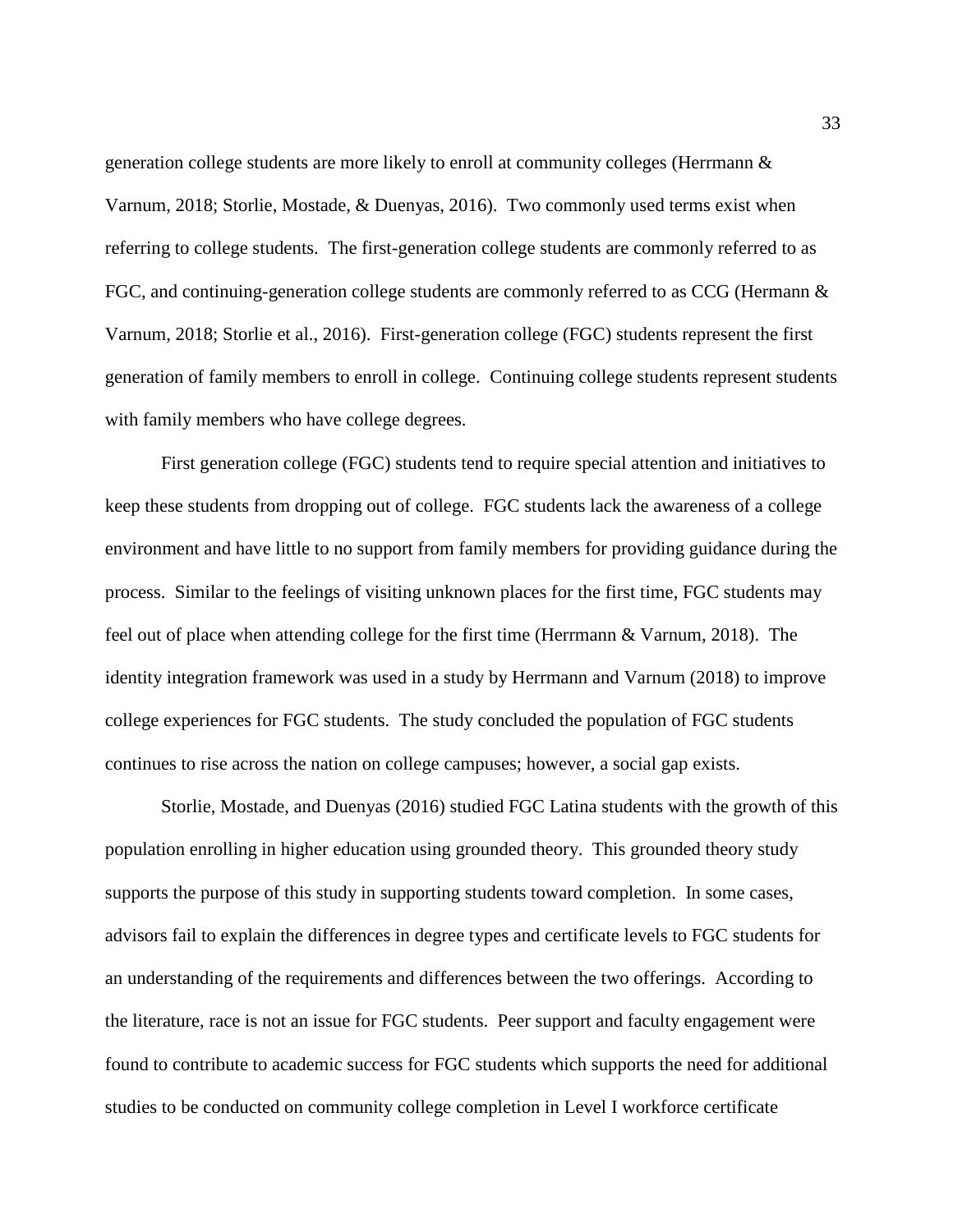programs.

### **Gender in Community Colleges**

Studies have been conducted for years about gender differences in higher education enrollment and degree attainment with one significant student difference discussed by Ray, Galvan, and Zarestky (2018) involving gender-inclusive educational workforce programs. Programs targeted toward male students are also considered barriers for female students. Connecting to Erikson's' psychosocial identity theory; Ray, Galvan, and Zarestky (2018) implied thoughts of gender and career choices begin in childhood and persist into adulthood. Caregiver and educator are considered appropriate career choices for women unlike the high paying maledominated careers in the industrial sector. The sense of feeling unwanted socially or professionally is considered to be a barrier either in vocational/workforce programs or employment (Blake, 2016; Ray et al., 2018). Juszkiewicz (2016) reported in 2015 community colleges experienced the smallest decline in enrollment in the previous four years with women completing at higher rates than men. The report shows women completed at 41.5% and men completed at 35.7% (Juszkiewicz, 2016).

### **Race/Ethnicity Students**

A qualitative phenomenological research study was conducted in 2018 using the community cultural wealth framework and with the objective of researching Latino males at seven community colleges in Texas (Sáenz, García-Louis, Drake, & Guida, 2018). The purpose was to understand if, and how these male Latino students balanced work, family obligations, and academics while enrolled in college since nearly half of all Latinos who enroll in higher education choose community colleges (Sáenz, et, al., 2018). The findings showed male Latino FGC students relied on family relationships for motivation and support to complete college. This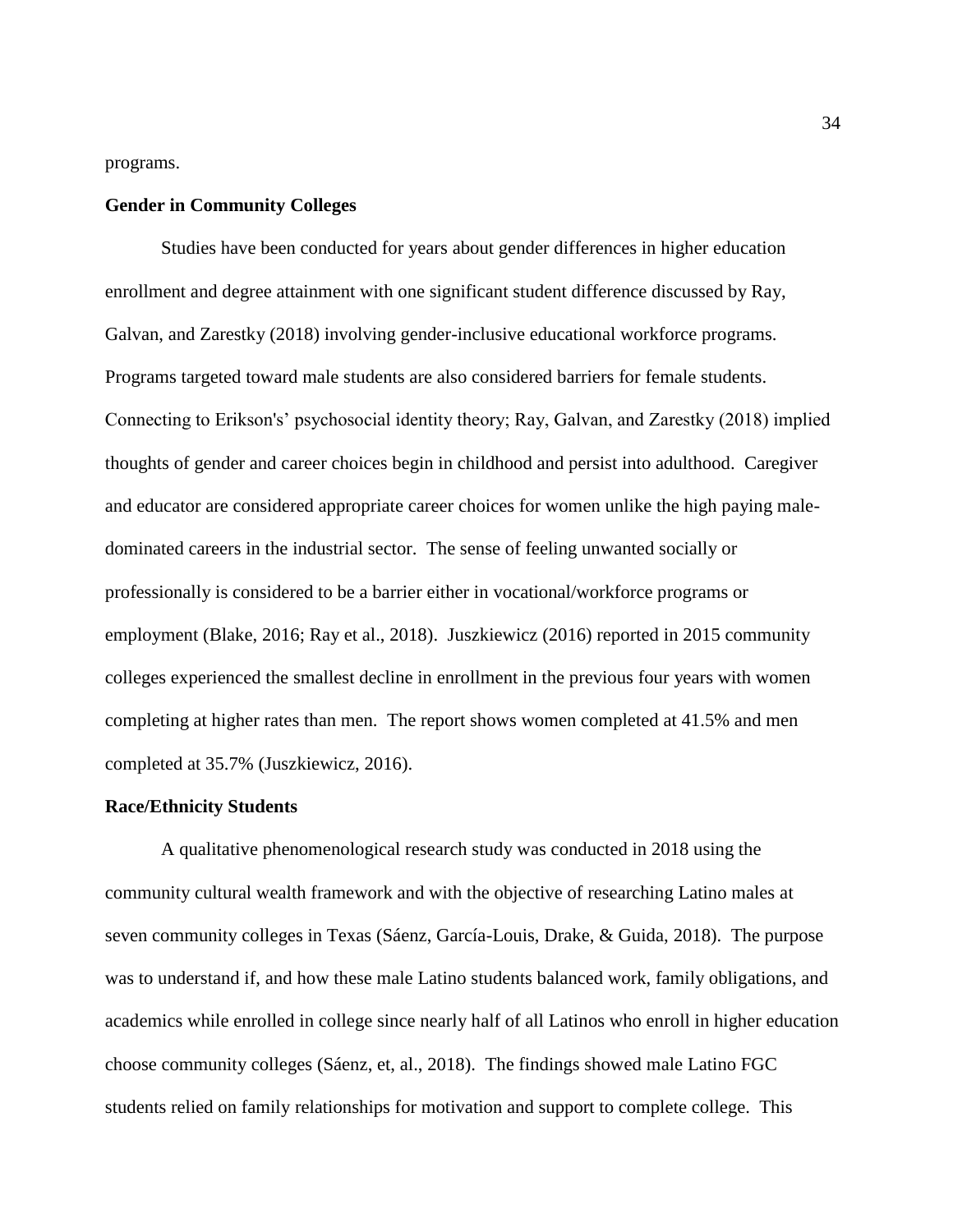population of students seems to have difficulty asking for assistance when needed in college. These students likely have multiple roles and responsibilities, and most often work comes first (Sáenz et al., 2018). The study affirms the complicated and confusing processes involved when enrolling in college created barriers for many of the students in the sample. Enrollment complexity is a concern for students attempting to enroll at many community colleges in Texas.

Community colleges are known for serving a diverse population of students. Based on affordability, access, choices, and other factors, the community college system tends to be a better fit for FGC students. Recommendations for community colleges to begin to focus on a 'sense of belonging' activities for students are presented in the literature (Herrmann & Varnum, 2018; Sáenz et al., 2018). Minimizing the feelings of an unsupportive or unwelcome campus environment will help to provide FGC students the opportunity to feel safe and begin to build confidence. Latino students, especially those in the FGC category will work full-time and attend college part-time which has adverse effects on persistence and completion (Sáenz et al., 2018).

### **African American Students**

Educational opportunities are improving across the nation. This trend is partly due to the continuous need for skilled college graduates prepared to enter the workforce (Davis, 2016). A focus of the colleges and government officials is reaching the African American students to promote college attainment. Although significant efforts have been made to improve persistence and completion rates among African Americans, this population continues to fall behind the number of white students completing college. Rankin, Scott, and Kim (2015) indicate a decline in both African American and white students with completion at community colleges in Texas and Oklahoma. The 10-year study concluded there was no significant difference in completion rates between African Americans Hispanics, or white students (Rankin et al., 2015).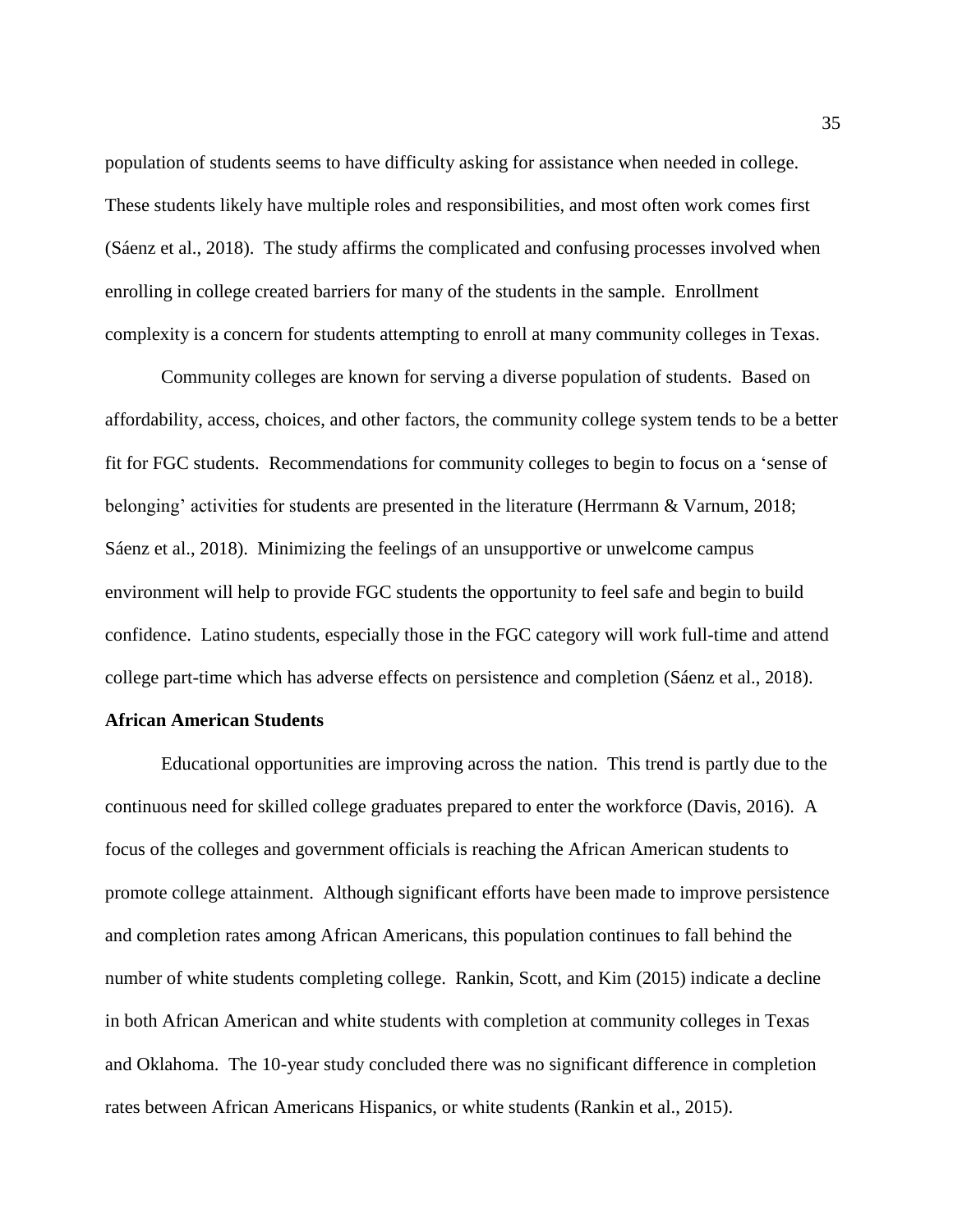### **Barriers to College Enrollment and Completion**

Texas has been hard at work to determine what might work to increase the number of graduates by 2030 (Texas Higher Education Coordinating Board, 2018e). The 60X30 TX initiative was created following the *Closing the Gaps* initiative. Both events were developed with increasing completions in higher education. *Closing the Gaps* was developed to increase enrollment and completion among ethnic/racial groups and low-income students (McKinnney & Hagedorn, 2017). These initiatives from the Texas Higher Education Coordinating Board (THECB) support the need and high demand for community colleges in Texas. Most disadvantaged students enrolling in college will choose to enroll in a community college to attain higher levels of education through certificates or degrees.

A study conducted by McKinney and Hagedorn (2017) using the resource dependency theory and multivariate quantitative analysis found almost 63% of the students in the study were enrolled in vocational/technical/workforce programs with 71% of the sample referred to developmental education. Developmental education is widely offered for degree-seeking students in Texas, but minimal for Level I certificate-seeking students. Barriers to enrollment and completion involve developmental education, fear of failure, family obligations, health, and financial aid (Osam, Bergman, & Cumberland, 2017). Osam, Bergman, and Cumberland (2017) conducted an integrated literature review of barriers affecting adult learners when choosing to enroll in college. One finding of the study is the adult learners may prove to perform at a higher level than traditional students entering college immediately following high school.

Some adult learners have obligations traditional students do not have. A review of the literature by Scott, Miller, and Morris (2016) explains rural community college students in weak economies, without institutions of higher education nearby face obstacles students in larger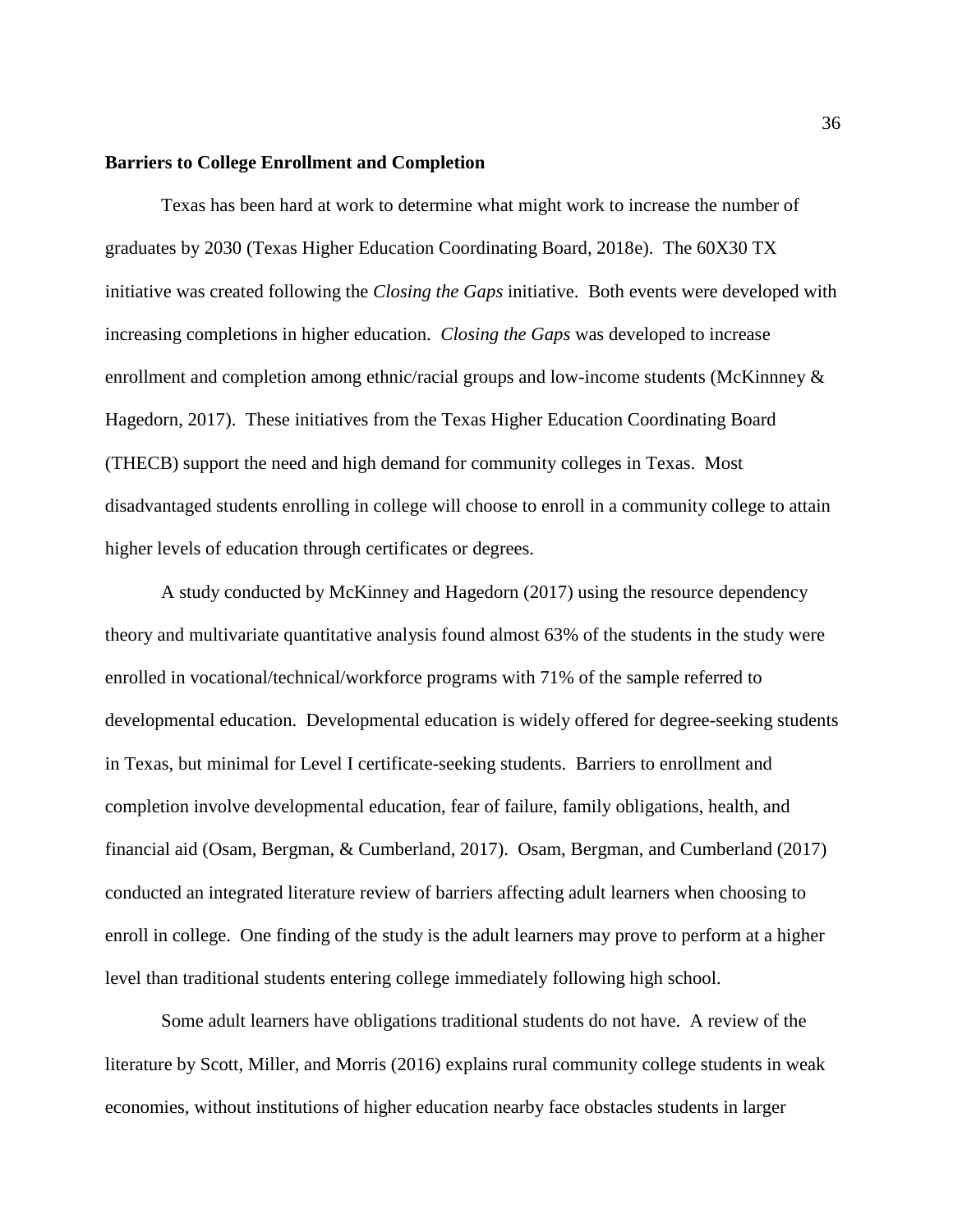communities do not face. Access to technology, transportation, lack of academic preparedness, and lack of child care services are also considered barriers for adult students in college enrollment and completion. The study conducted by Osam, Begman, and Cumberland (2017) explained the three categories of barriers students might experience. The first category is institutional involving challenging admission processes, financial aid, and curriculum offerings. The second category is situational to include family issues, community obligations, and personal finances. The third category is dispositional representing personal characteristics of the student such as fear of failure, personal attitude toward academics, and goals.

Though Scott, Miller, and Morris (2016) studied the importance of community colleges in rural communities, and the barriers occurring for adult students, Harbour and Wolgemuth (2015) elaborated on the importance of community colleges across America. Some perceive community colleges as vocational institutions providing programs for adult students to learn skills to enter the workplace and increase earnings. Consistently, throughout the literature reviewed, community college students are deemed more likely to withdraw from college than university level students because of barriers to include work, lack of educational support services, and family obligations (Harbour & Wolgemuth, 2015). The literature review indicates more research is needed to fully understand the phenomenon termed the 'work-family-school dilemma' for higher success rates at community colleges (Harbour & Wolgemuth, 2015). Studies on gender inclusiveness, Latino completion in both male and female students, African American students, and community college certificate and degree completion, in general, are relevant. Research about workforce Level I certificate completion and the barriers existing for this population of students who are not required to demonstrate college readiness is limited and underrepresented.

The literature search regarding barriers to enrollment and completion consistently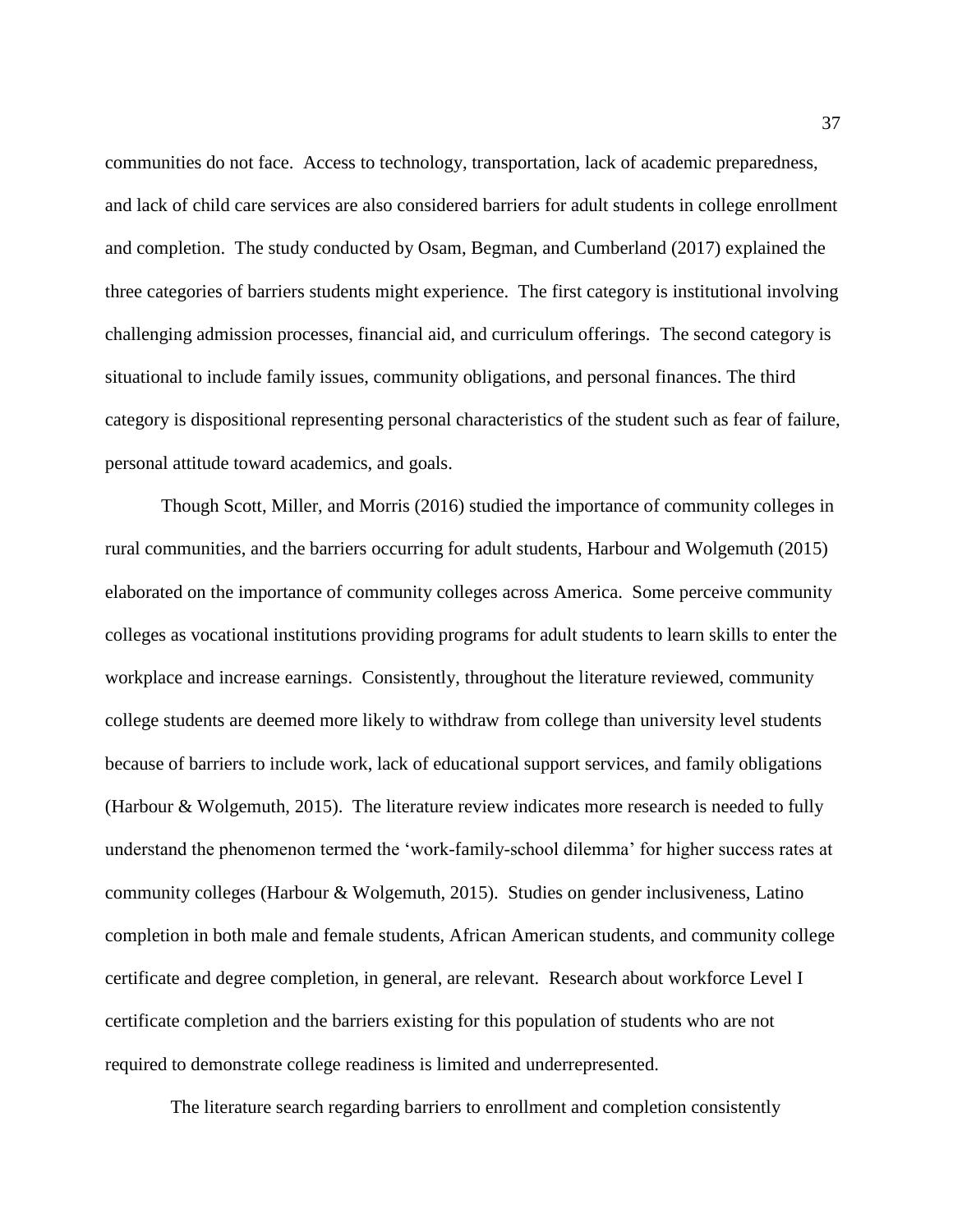recommended community colleges offer programs to assist adult learners in the enrollment process and increase student support measures to help with completion. The age of the college student is shifting from 18-22 years old to students 24 years and over with significant barriers to overcome in order to succeed. The Texas Higher Education Coordinating Board's latest initiative of 60X30 TX means 60 % of the population ages 25-34 will hold a certificate or degree by the year 2030 (Texas Higher Education Coordinating Board [THECB], 2018e). If this goal is to be met, the colleges must follow the guidance of research and begin to support students in overcoming barriers to college completion. A minimal two % increase was observed for two years with no distinction of certificate or degree attainment (THECB, 2018e). An important recommendation from the study conducted by Scott, Miller, and Morris (2016) was to ensure placement exams are used when advising to improve student success when enrolling in college.

With an increasing demand for data requested by students, parents, college administrators, and policymakers, Guthrie (2016) conducted a study on student success. The study reveals community colleges are becoming more focused on completion. Completion at the community college level represents degrees, certificates, and transfers (Guthrie, 2016). Both Texas and California have made great strides in the ability to collect and analyze completion data Guthrie, 2016; Texas Higher Education Coordinating Board, 2018). The prediction by Guthrie (2016) is the future of outcomes data may take on a different measure and meaning. Ray, Galvan, and Zarestky (2018) emphasize the decisions being made should reflect the people/students being served in community colleges because of student differences.

Understanding the community in which a college serves will provide the opportunity for colleges to discuss, probe, evaluate, and create a strong strategic plan to serve communities. Mince (2017) explains the significance and outcomes of community colleges using an assessment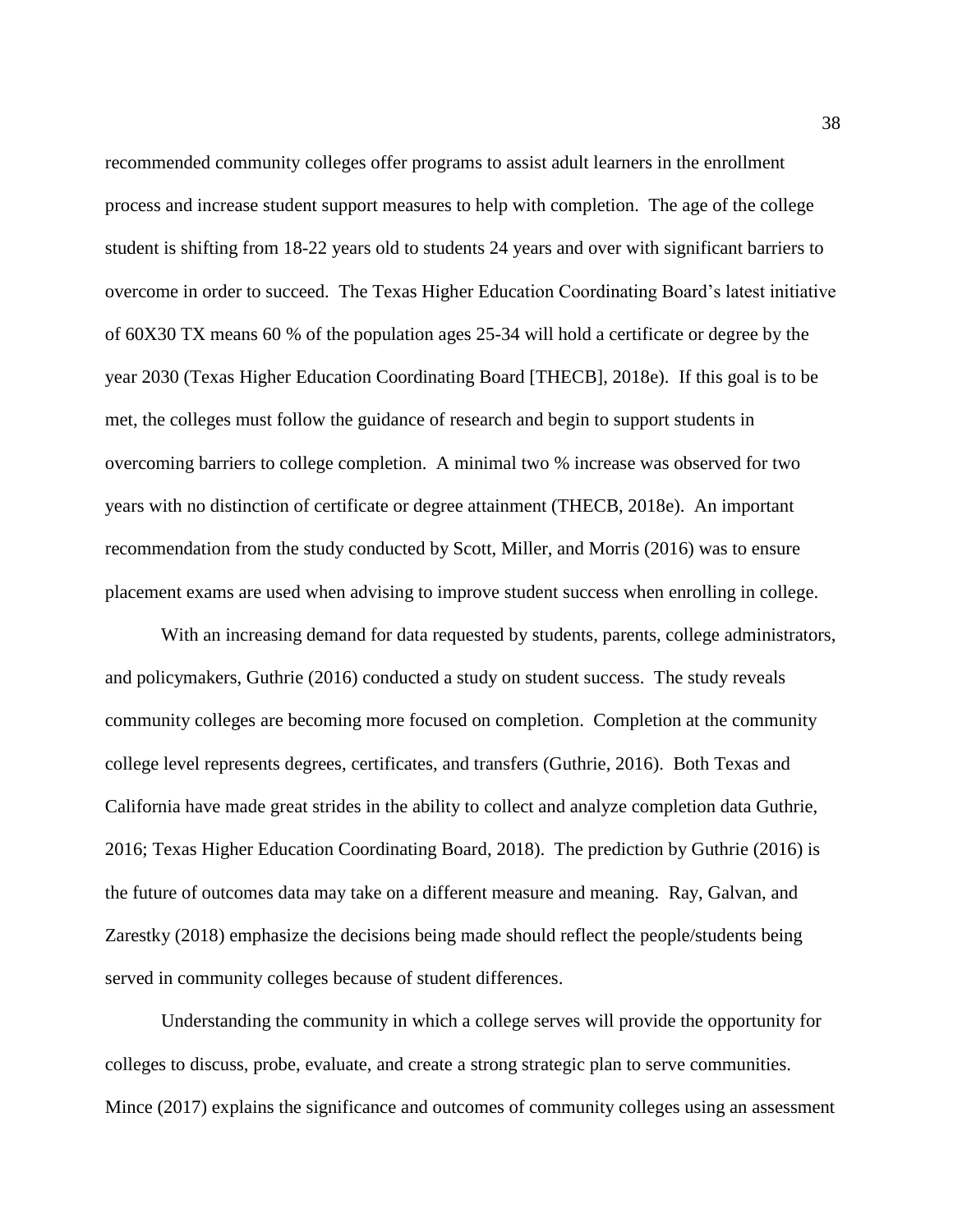tool to learn and acknowledge the needs of the community, and asses internally to create an action plan to make changes to meet those needs. The Community College of Baltimore County was declared as one of the top performing community college providers of workforce education opportunities (Mince, 2017). The institution focuses on best practices from across the nation and conducts external and internal assessments to ensure student success and economic to contributions by providing skilled employees to meet the needs of business and industry. Community stakeholders across the nation expect the same results regardless of college size or location.

A challenging barrier to enrollment in higher education is the high numbers of individuals without a high school diploma. Community colleges in Texas are approved by the Texas Higher Education Coordinating Board (2018a) to enroll students concurrently in certificate programs and adult basic education courses while seeking a General Educational Development Certificate, commonly referred to as a GED. These programs, such as the pathways project, are also offered across other states to help citizens obtain education and skills to work toward obtaining a better job and the possibility of living a middle-class life (Maisak, 2017). Since approximately 31% of jobs in the nation require some type of certification or training beyond high school, the need to address the large numbers of people without high school diplomas became necessary. A startling statistic written by Maisak (2017) was the employment numbers are expected to increase by 2020 to almost 24 million people. The population without degrees or post-secondary education will contribute to the skills gap expected to widen by 2020 (Maisak, 2017).

A successful outcome in the future may be measured by social capital value vs. the current way of measuring the economic value of postsecondary education. Adding a new initiative may help to improve the barriers community college students continue to face. Community colleges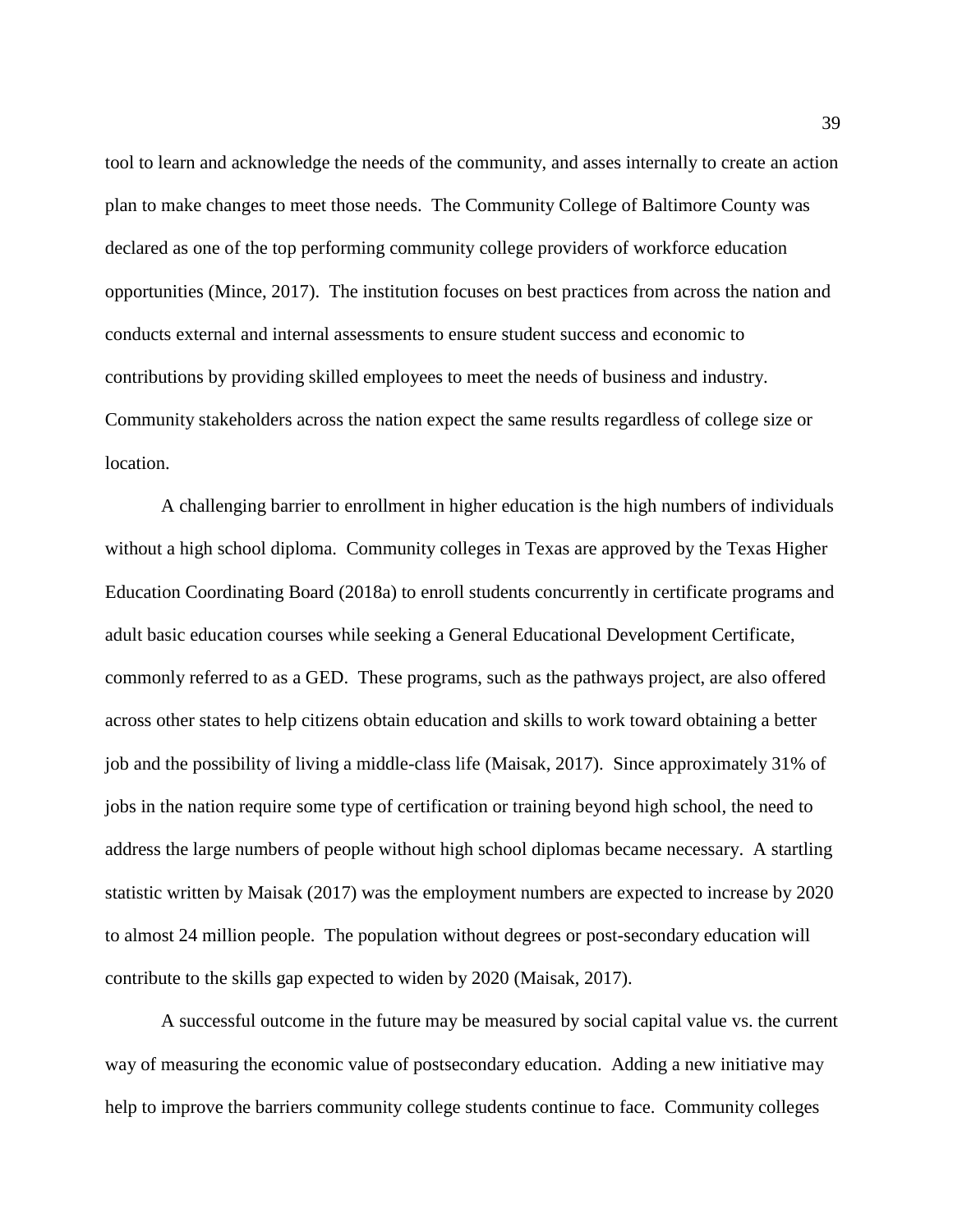may begin to focus on the long-term impacts of certificates and degrees by considering the health, happiness, well-being, and social benefits provided by the community college (Guthrie, 2016). The importance of students having a sense of belonging is a component of student success (Blake, 2016). In addition to positive feelings of belonging at an institution of higher education, Erikson's Theory also explains the significance of individuals possessing a positive psychosocial identity and the benefits expected to occur as a result (Erikson, 1963).

### **Completion in Workforce Certificate Programs**

The increasing demand for higher-level skills in the job market is a key component to success for community colleges and individuals who choose to enroll in workforce certificate or degree programs (Burillo, Slate, & Combs, 2013). The need for individuals trained to fill jobs in the future can require a higher set of technical skills and knowledge. The lack of available skilled employees is a concern across the nation (Shaffer, 2015). Over half (63%) of the new jobs created in the next ten years will require at least some level of post-secondary education requirement (Burillo et al., 2013; Osam, Bergman & Cumberland, 2017). Some of the obstacles for students are a lack of finances, inadequate academic preparation, lack of information, and lack of proper guidance (Burillo et al., 2013). Erickson's identity theory described the developing sense of duty, feeling of workmanship and participation as necessary for a positive psychosocial identity (Karkouti, 2014). An individual who lacks the willingness to learn, succeed and master specific skills will be lead to have the feelings of incompetence and the development of a negative psychosocial identity (Karkouti, 2014).

Based on the research of Frangenberg (2017) many people continue to associate skilledlabor jobs with students who performed poorly in secondary school. Industry representatives argue the need for academia to become better aligned with careers such as construction,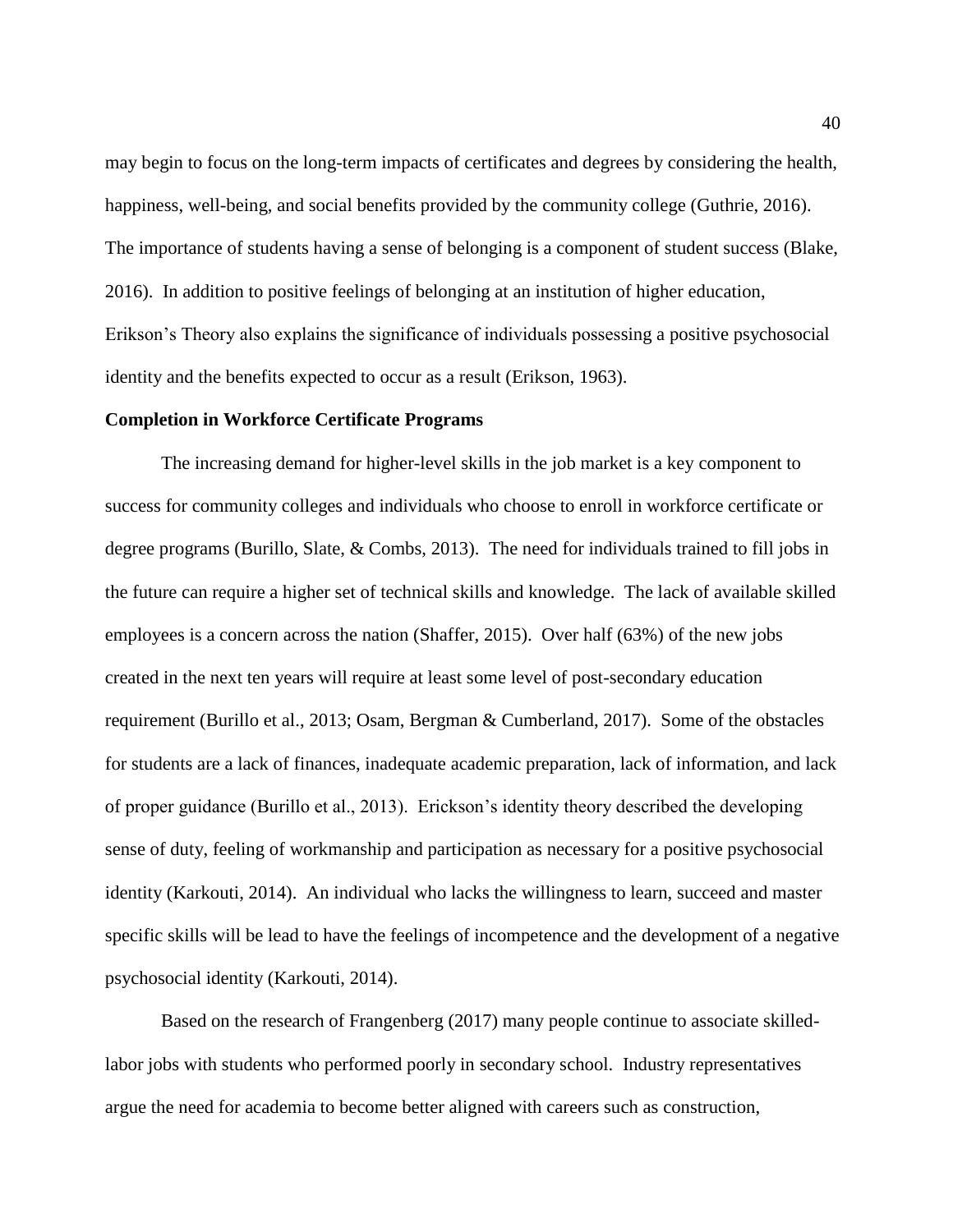plumbing, electrical workers and manufacturing. A stronger need for educated workers is more present today than in the past (Frangenberg, 2017). Assisting students enrolled in workforce certificate programs will lead to an improved completion rate to support the growth and demands of a skilled labor force in the 21st Century. The four-year degree is no longer necessary to obtain a good paying job (Texas Workforce Solutions, 2018). Highly skilled individuals who graduate from technical schools with workforce certificates will also have many opportunities for great jobs. The significant changes occurring in business and industry to develop a skilled labor force are (1) the skills needed are technically driven, (2) a strong emotional intelligence to include critical thinking and problem-solving skills, and (3) learned conceptual skills while enrolled in workforce certificate programs (Texas Workforce Solutions, 2018).

A study conducted at Richmond Community College consisting of staff and participants of the retention program for adult students and displaced workers depicted rural implications and institutional flexibility contributing to persistence (Howley, Chavis, & Kester, 2013). Harrill, Lawton, and Fabianke (2015) stated a responsive faculty and staff are needed for persistence with adult learners. Recommendations such as rural institutions providing highly qualified support services and making program level adjustments to meet the needs of adult learners are forthcoming (Harrill et al., 2015). Stackable credentialing and integrating developmental education are additional ways rural colleges can improve persistence with rising tuition costs that are adding difficulties for adult learners with financial insecurities (Howley et al., 2013). Obtaining a certificate increases wages an average of 20% over what a high school graduate earns (Falcone, 2016).

Rankin, Scott, and Kim (2015) conducted a quantitative research design to analyze archival data to measure completion policies using descriptive and inferential testing measuring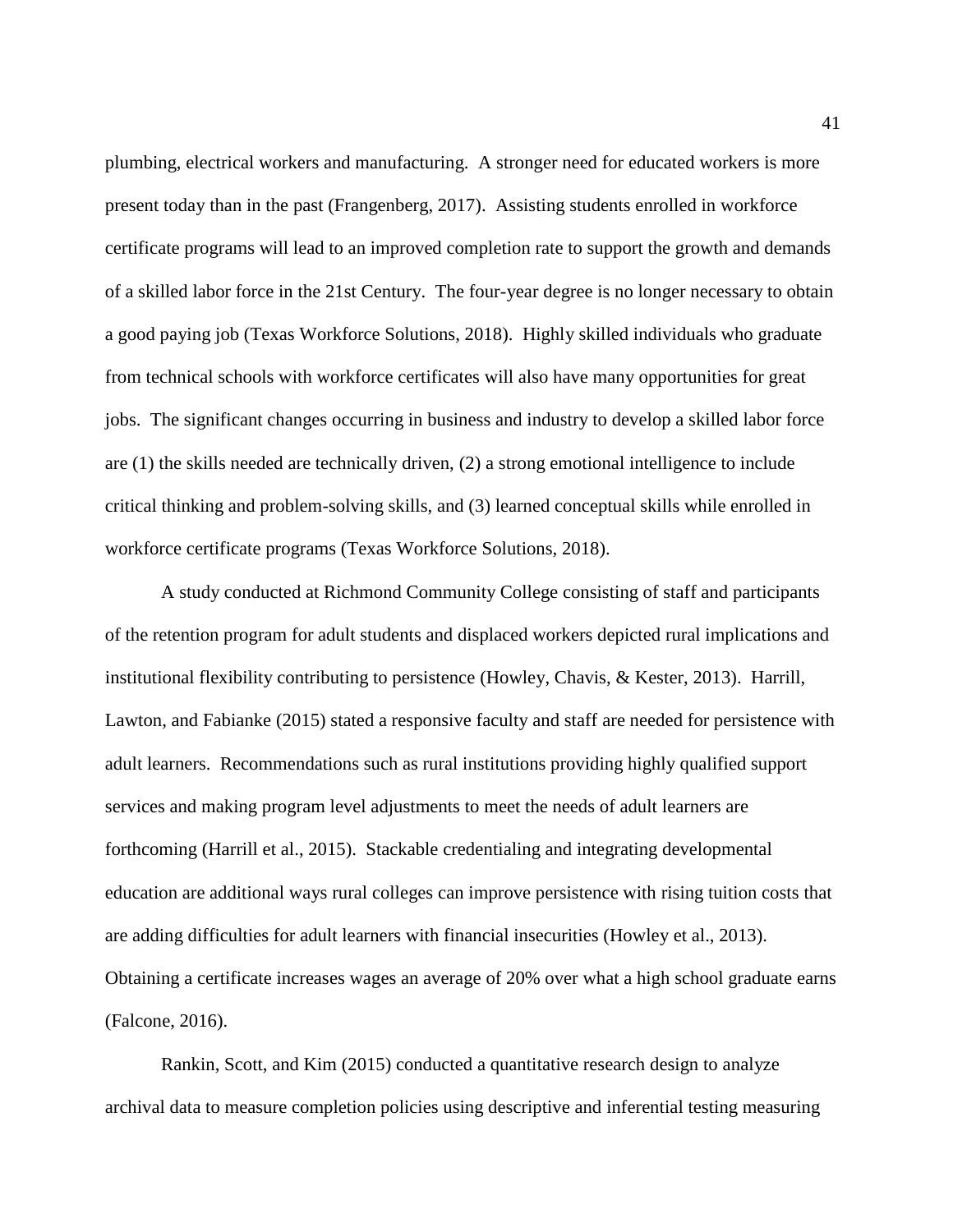completion policies for Oklahoma and Texas community colleges. The study asserted over 70% of high school graduates enroll in college within two years. The concern is less than half of the students complete earning a credential within six years while attending full-time. Community colleges will only see about one-third of students earn a credential (Rankin, Scott, & Kim, 2015). The results of the study showed graduation rates in Texas decreased by 1% and Oklahoma decreased by 2.6%, and this is not the direction either state is working toward. Increases in students earning credentials and degrees are sought across the nation to fill jobs of those retiring or newly created positions (Kennedy, 2015; Rankin, Scott, & Kim, 2015).

Community colleges are likely to be involved in initiatives and pilot programs when developed and introduced by administrators. With funding cuts across the states, a continuation of pilots and initiatives are short-lived regardless of success or failure. One such initiative was *Closing the Gaps* in Texas. Lowry and Thomas (2017) concluded in a journal article that appropriate funding for community colleges is a serious challenge for developing initiatives to prepare and provide a skilled workforce. With 21st-century technology continuing to emerge in the workplace, providing access to training for faculty is limited based on the costs of professional development.

A research study conducted by Bers and Schuetz (2014) included three phases to focus on the term 'nearbies'. In this study, 'nearbies' are students who are close to completion but drop out. This study addresses the need to build personal relationships with students to align the students' way of thinking with completion. In contrast to other studies, Bers and Schuetz (2014) support Tinto's view of only 25% of students drop out for academic reasons 75% drop out because of a lack of interest and a connection with the skills needed. Student success can be improved if students have a sense of belonging at the institution (Bers & Schuetz, 2014; Blake,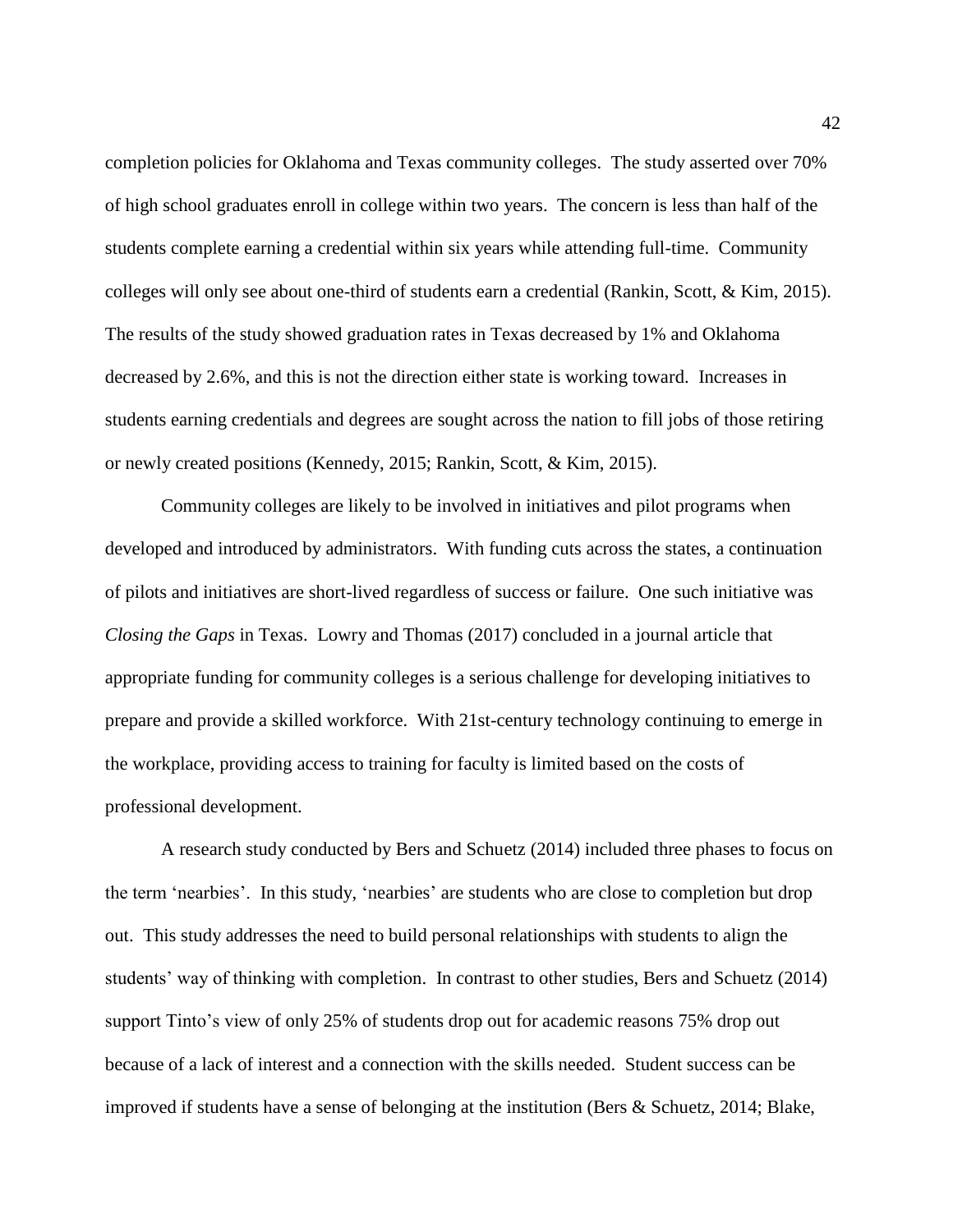2016).

Colleges continue to make efforts to improve the student experience through mandatory orientation and advising, although the majority of focus is on two-year degrees. Bers and Schuetz (2014) believed students are not dropping out in mass numbers during the first year, but 40-50% of freshman were found to leave college before entering the second year. Educational objectives can include degree-seeking, transferring a few courses to a four-year university, earning a certificate or credential, and students could have changed objectives more than one time making accurate completion data a challenge to collect at the institutional level (Bers & Schuetz, 2014). The results of this study are based on an alarming concern being most academic students are not required at most colleges to update degree or certificate choices if redirected educational objectives occur until a certificate or degree is earned. At that time, the correct major code is entered. The ability at the institutional level to determine who and why students are dropping may be void and invalid if the data represents the student's initial educational objective instead of the updated degree plan.

Nearbies or students who fail to complete when surveyed have common comments and complaints. Some of the issues uncovered through survey results and focus groups include (1) long waits and hassles to receive advising, (2) advising seemed too brief and insincere, (3) lack of understanding implications of courses and programs, (4) college practices and policies were confusing, (5) lack of warm and welcoming encounters, (6) lack of understanding the developmental courses do not count as credit, (7) lack of faculty engagement, and (8) confusion between students and faculty about online coursework issues. While all the students who completed the survey attended one college, the value placed on earning a degree or credential was high (Bers & Schuetz, 2014). The issues and concerns are not solely faced in America. The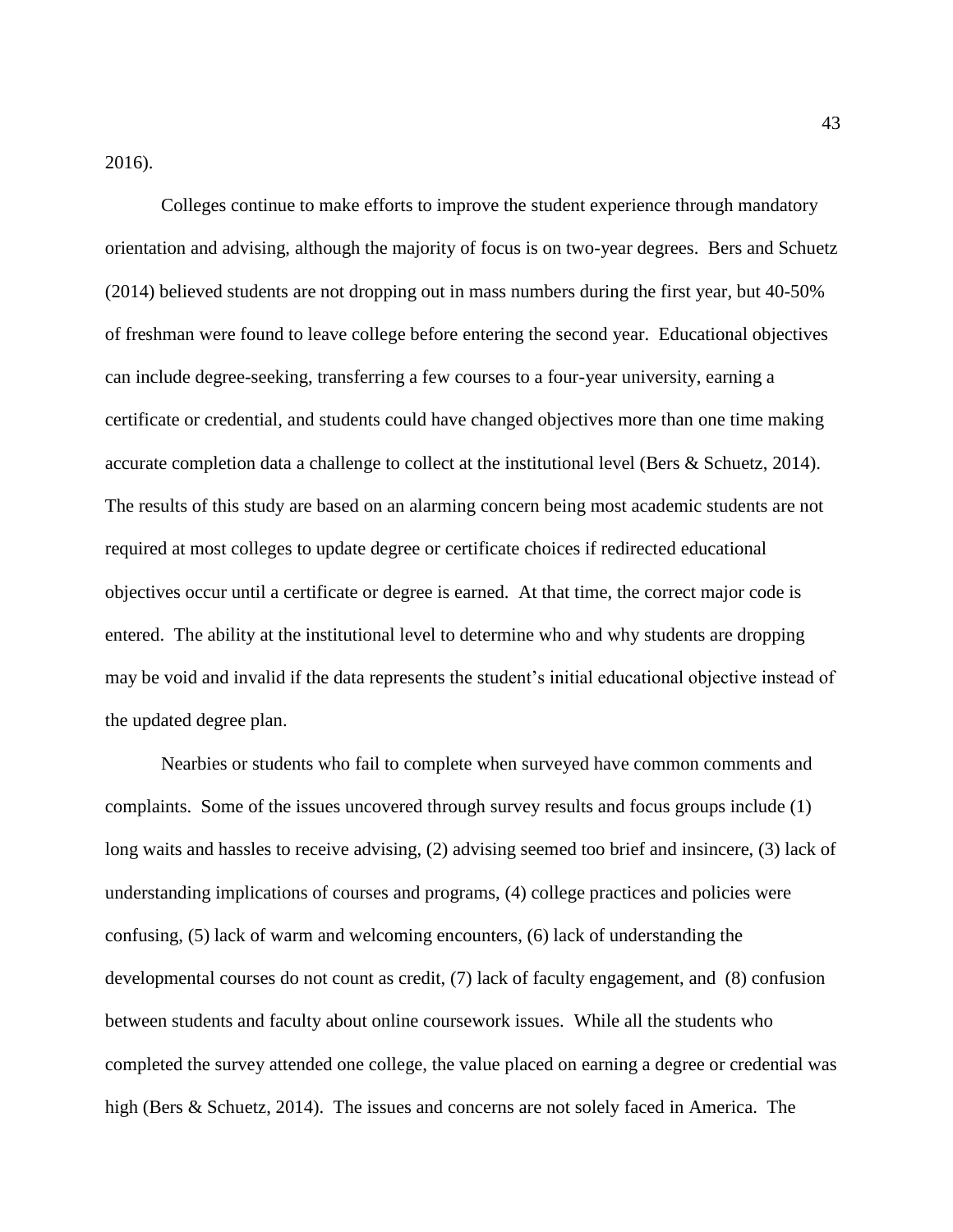Dutch vocational training programs are also suffering from high drop-out numbers. Evidence is found in the current study to support Erikson's psychosocial theory because Eegdeman, Meeter, and Van Klaveren (2018) indicated the term 'schooling outcomes' (commonly considered completion in the United States), is associated with cognitive skills and personality traits.

The education system of the Dutch seems to have a different perspective on vocational/workforce education. Found in the literature review, the majority of community college certificate programs, especially Texas community colleges do not require students to demonstrate college readiness through entrance testing. Cognitive data are nonexistent for students who fail to complete certificate programs to analyze for research purposes. The Dutch vocational training programs implemented a formative entrance test to collect data for analysis of the cognitive skills for students who drop out within the first year (Eegdeman, Meeter, & Van Klavern, 2018). In addition, student personality traits are measured utilizing the Assess, Manage, and Navigate (AMN) personality traits test.

Community colleges are faced with the high costs of developing training models with relative technical equipment and simulation technology (Lowry  $&$  Thomas, 2017). Although the cost of attending a community college is relatively affordable, most adults enrolling in workforce education programs expect to increase knowledge and skills on a personal level for a middle or high paying job (Lowry & Thomas, 2017). This goal for the students is not obtainable if (1) the training is not relevant with the jobs of today and the future, (2) student support services are limited in offerings to assist the typical workforce student (3) students are not completing for various reasons. Grants created under the Carl D. Perkins Career and Technical Education Improvement Act, and others specifically for workforce programs are limited for some community colleges, and in some cases competitive to obtain (Lowry & Thomas, 2017). The cost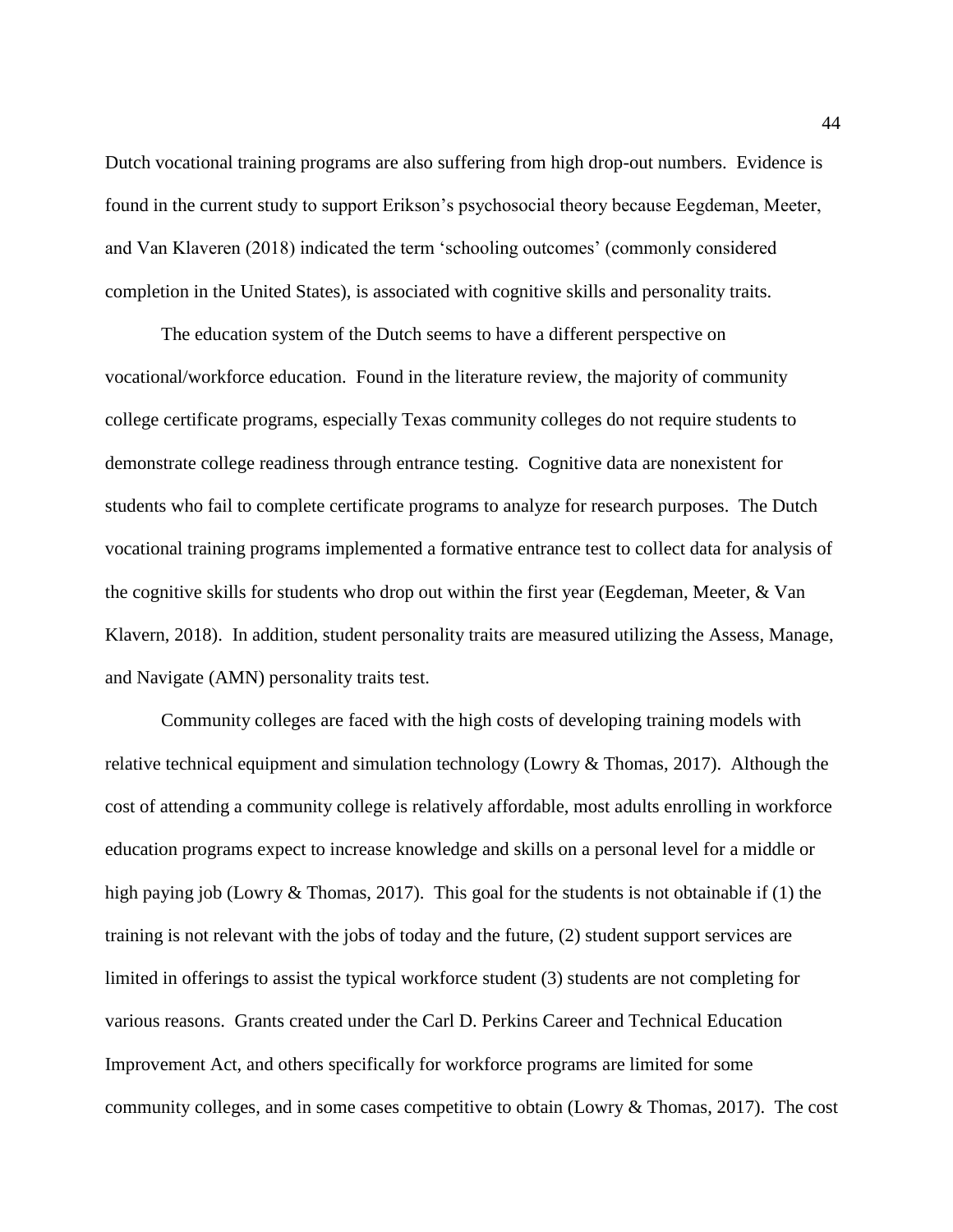of training for career readiness increases each year with expenditures, improved technology, and professional development for faculty, while state funding continues to remain flat and the demand for skilled workers increases (Lowry & Thomas, 2017; Washor, 2015). This model is not sustainable, and changes need to occur if community colleges are expected to continue to provide coherent applicable curriculums, while also improving completion rates to provide skilled graduates for employment and the demand for skilled employees continues to increase (Lowry & Thomas, 2017; Robinson, 2017).

### **Remediation in College Coursework**

Remediation is indicated in the literature as one of the many factors contributing to low success and completion in college-level coursework. As explained by Shields and O'Dwyer (2017), not only is remediation contributing to low completion rates but also low-income students and minority students tend to have even lower graduation rates. Retention and completion are concerns across the nation. The consequences of dropping out of college are numerous. Students with loan debt are required to begin making payments six months after departure from the college. Employers are desperately searching for skilled employees to fill open and new positions in the workplace, and students failing to complete are hindering the potential pool of qualified applicants to choose from (Shields & O'Dwyer, 2017).

Research is not conclusive as to whether remediation is beneficial for students or colleges (Blake, 2016). The alternative to remedial courses is suggested to add contact hours to the student's schedules to work on college readiness such as reading, writing, and mathematics in an embedded model. Best practices, as explained by Blake (2016) include full-time enrollment, embedded student success course materials, and holistic student support services. Students need to have a sense of belonging to have the ambition and confidence to excel. College community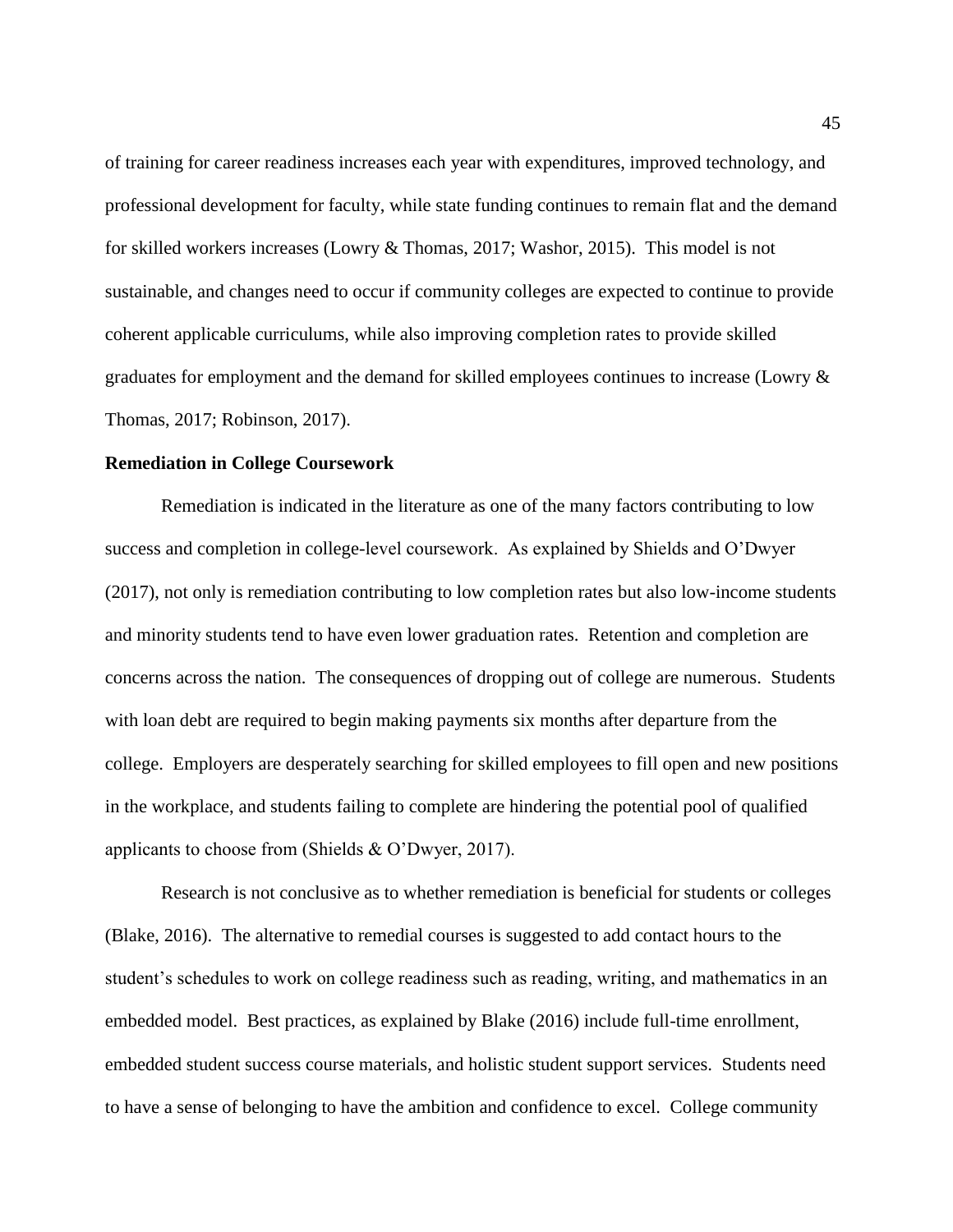activities to include service learning are beneficial for students who are participating in remediation as embedded within the coursework.

Intrusive advising with a holistic approach using the appropriate test scores will guide advisors to develop the proper course placement and support system to ensure the highest probability of success. Students lacking the proper academic skills to complete remedial coursework should be guided toward alternative career options (Rankin, Scott, & Kim, 2015). Appropriate remediation services are the concern with the lack of proven academic ability (college readiness) requirement in Texas for students enrolling in Level I workforce certificate programs. The alternate career option may be enrolling in a certificate program. The emphasis on completion in Texas does not align with enrolling students in college-level workforce programs who demonstrate low adult basic education skills without required remediation within the programs (Texas Higher Education Coordinating Board, 2018b).

Research shows only half of incoming traditional (immediately following high school) college students complete by earning a certificate or credential within six years (Rankin, Scott, & Kim, 2015). With the increasing demand in the labor market for individuals with a higher skill set this statistic is alarming at best. Burillo, Slate, and Combs (2014) examined demographic trends regarding community college enrollment. The literature review in the study emphasized on-the-job preparedness (Rankin, Scott, & Kim, 2015). The jobs of today and the future will require higher technical knowledge and skills (Burillo, Slate, and Combs, 2014; Shields & O'Dwyer, 2017). The skills and the knowledge needed for successful employment and a substantial increase in wages will require a higher education credential and lifelong training making the community college systems contribution and value higher than ever (Burillo, Slate, & Combs, 2014).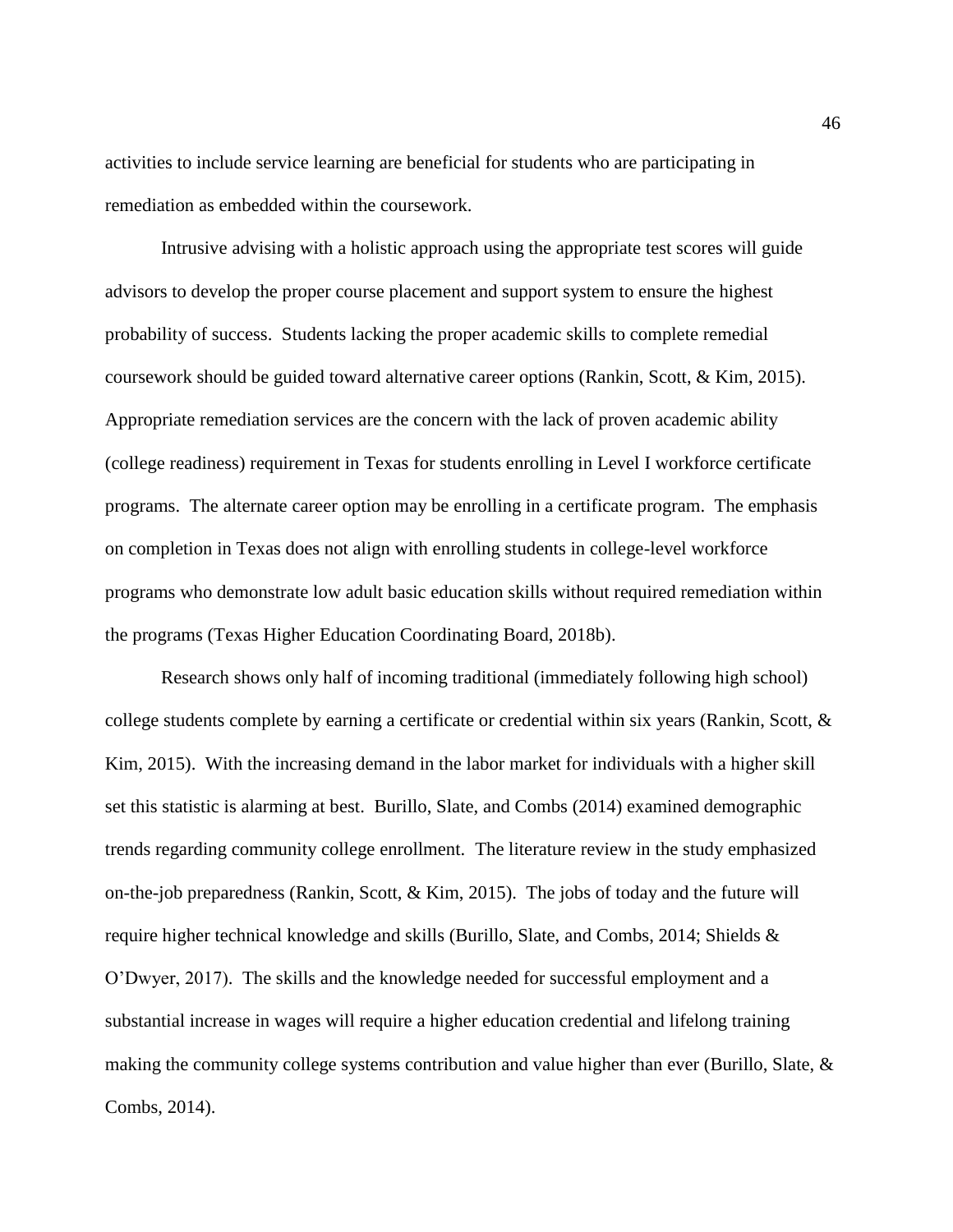A qualitative study consisting of community college learning assistance centers by Franklin and Blankenberger (2016) was conducted through a survey emailed to participants. The results of the study indicate the need for additional research on student support measures in community colleges. Data collected from the Integrated Postsecondary Education Data System (IPEDS) included 920 community colleges to measure inclusions criterion to determine eligibility in the study. The criteria for inclusion contained community colleges with (1) a learning assistance center, (2) 12-month unduplicated enrollment between 10,000 to 20,000, and (3) provided assistance for students to include at least one or more of the academic areas to include math skills, writing skills, content tutoring, or study skills. The alarming number of community colleges fitting the criteria to participate in the survey decreased significantly from 920 to 109 (Franklin & Blankenberger, 2016). Subsequently, this number demonstrates part of the issue with retention and completion in community colleges across the nation.

Additionally, the research conducted by Franklin and Blankenberger (2016) concluded faculty has minimal participation in the services measured. Institutional general operating funds supported only one community college's learning assistance center in the study, and the rest of the centers relied upon grant funds, a small portion of student fees, and test-proctoring services for outside parties (Franklin & Blankenberger, 2016). One major concern is the majority of the centers are operated by part-time student employees who could contribute to the low usage across the centers by students needing assistance. The consistent student support offering among the participants was math tutoring. Math tutoring is needed in excess based on the large numbers of students enrolling in community colleges require developmental education in math. In addition to the criterion services of the study, more random services were listed in the survey results such as study groups, classroom presentations, and advising (Franklin & Blankenberger, 2016).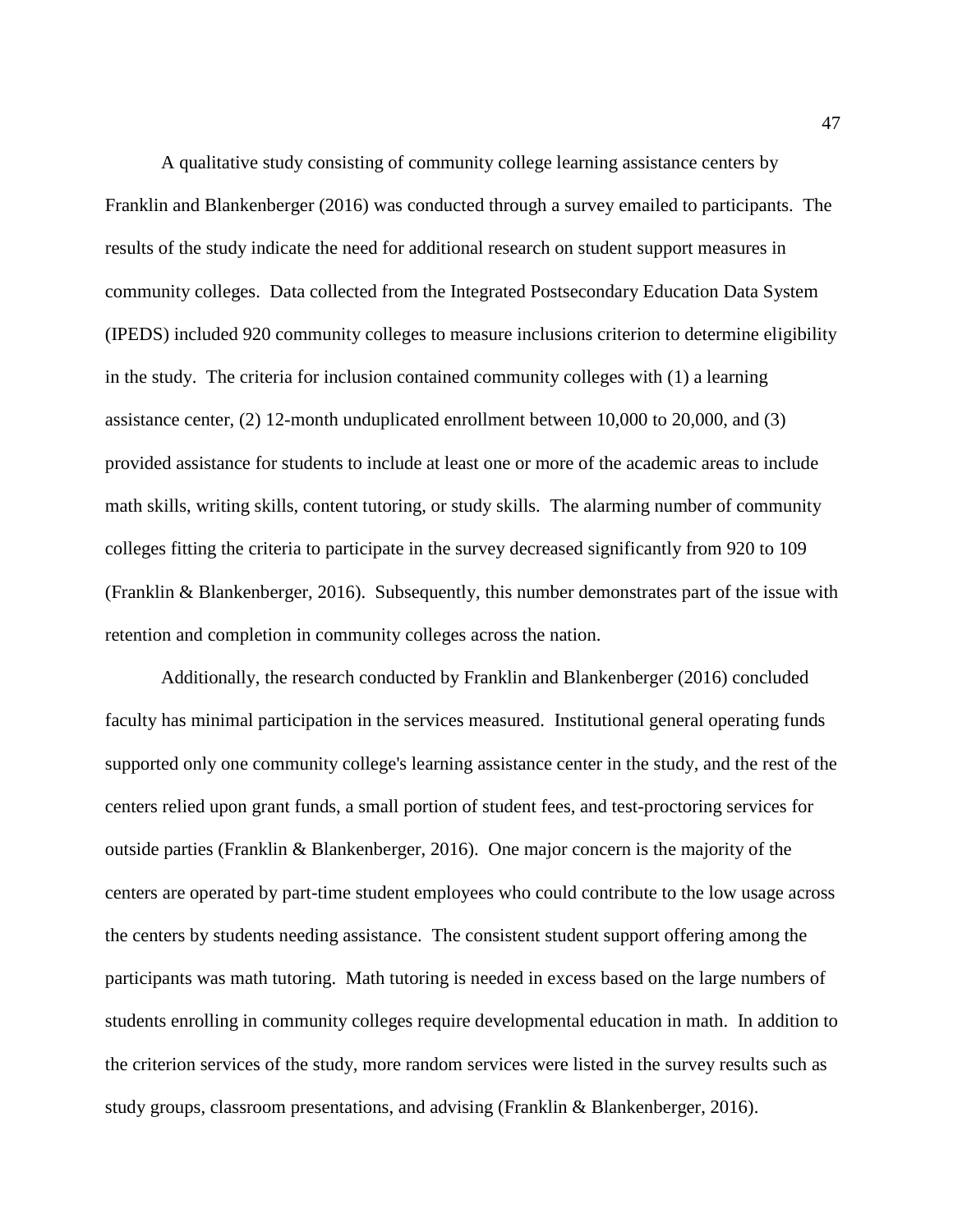As stated in previous sections, community colleges are an important staple in America. Community college students are more likely to fall into the following categories; racial and ethnic, minorities, economically disadvantaged, first-generation students (FGS), and possibly immigrants (Bailey, 2016; Flynn et al., 2017). In a qualitative study, Flynn (2017) discussed the difficulty and challenges community colleges face when serving these populations of students. The study found community colleges are relying on faculty members who are viewed, in some instances, as advanced high school teachers with fewer qualifications compared to university level faculty (Flynn et al., 2017). Diverse student engagement is necessary to develop a positive college-going experience for students with difficulties. Also, community colleges must elect to restructure if student completion remains on the agenda (Bailey, 2016).

### **Additional Concerns**

When adult learners fail to complete in workforce certificate programs, the availability of skilled workers entering the job market is decreased, and increased debt is added to the students' financial status (Shaffer, 2014). The debt is either owed to the college or department of education without the potential for a career change or wage increase which leads to an improved quality of life (Shaffer, 2014). The amount of student loan debt across the nation reached 1.2 trillion dollars, and in 2008, 38% of community college graduates had student loan debt, which averaged \$7,000 (Denhart, 2013). Findings remain unclear to determine if student loans facilitate or impede students' ability to complete educational goals (McKinney & Burridge, 2015). Students who do not complete college workforce certificate programs may have student loan debt supporting the need for strategies to help reduce the 31% of community college borrowers who drop out and default on these loans within 15 years of repayment (McKinney, Mukherjee, Wade, Shefman, & Breed, 2015).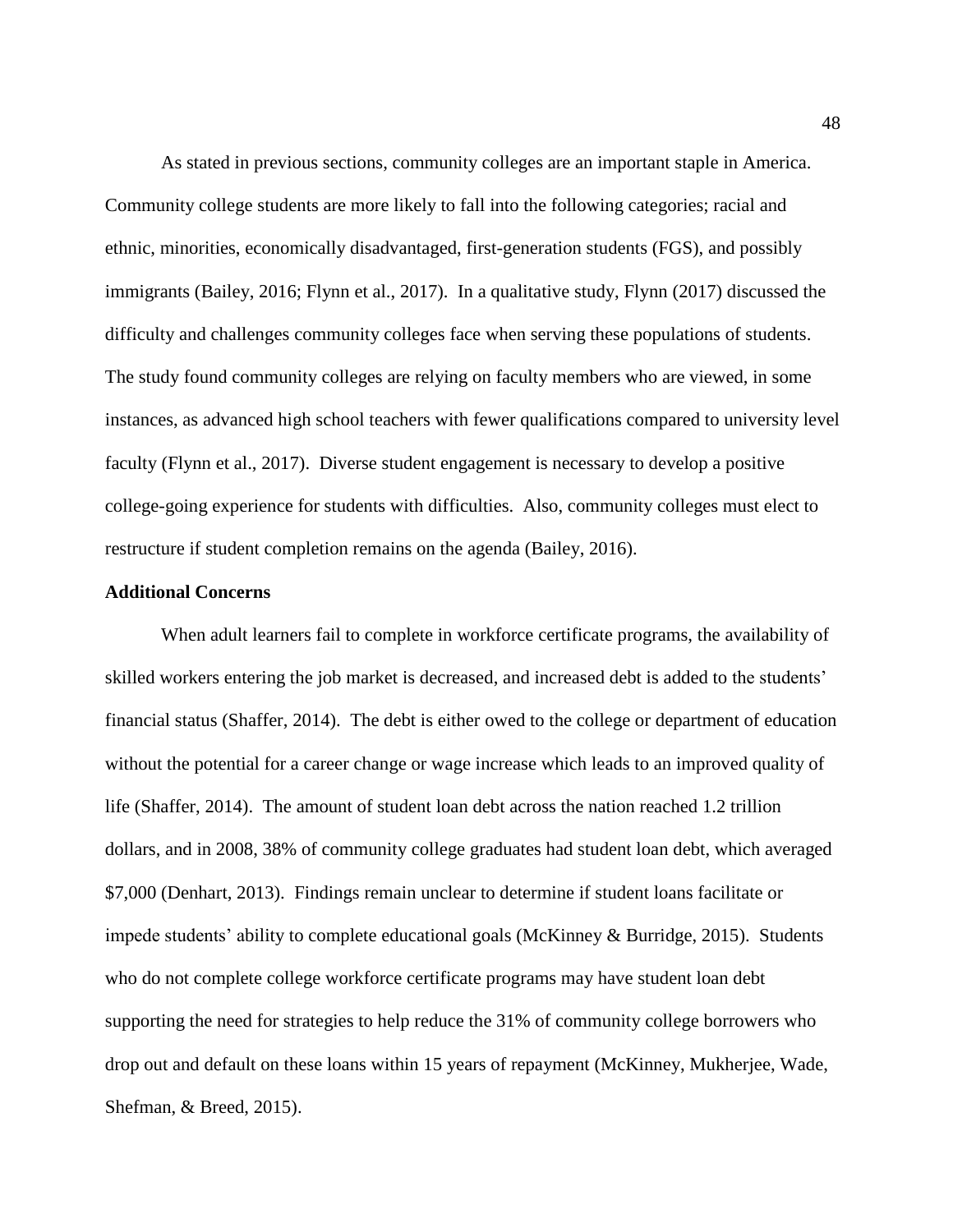For the past 250 years, society has used higher education to improve self-sufficiency (Holmquist, 2013). Community colleges, regardless of location have the opportunity to provide education to improve the skills of employees will contribute in a positive way to the local economies and increase the incomes of graduates (Calwell, 2014). Understanding the needs of community college adult students is the gateway to higher completion rates. This population is typically more diverse, academically challenged, and falls into the low socioeconomically disadvantaged category which can lead to low persistence (Richart-Mayfield, 2016). The lack completion leads to varying problems such as fewer graduates entering the workforce with the skills needed for business and industry, students failing to meet personal and financial goals, in addition to the loss of revenue for colleges when success points are awarded for funding along with contact hour reimbursement (Riddick, 2014). A recent report by the American Institute for Research found the state of Texas ranked #3 in the nation for total state resources spent on firstyear dropouts at universities and colleges, totaling \$470,500,000 over five years (Texas Higher Education Coordinating Board, 2018d).

The ability to access the necessary resources to develop and implement new student success measures is difficult for community colleges because relying on state funding, grant opportunities, and taxes are necessary for operational expenses. With state funding cuts, the challenge of serving the majority of students in need will be a considerable additional expense. Most community colleges provide support resources, and Bailey (2016) alleges in most cases the need for assistance is left up to the student to realize and locate resources on campus. Monitoring student success as progress is occurring is minimal at most institutions (Bailey, 2016). Students need to feel connected to the college and the chosen field of study throughout enrollment, not just during a pilot or trial student success initiative (Flynn et al., 2017).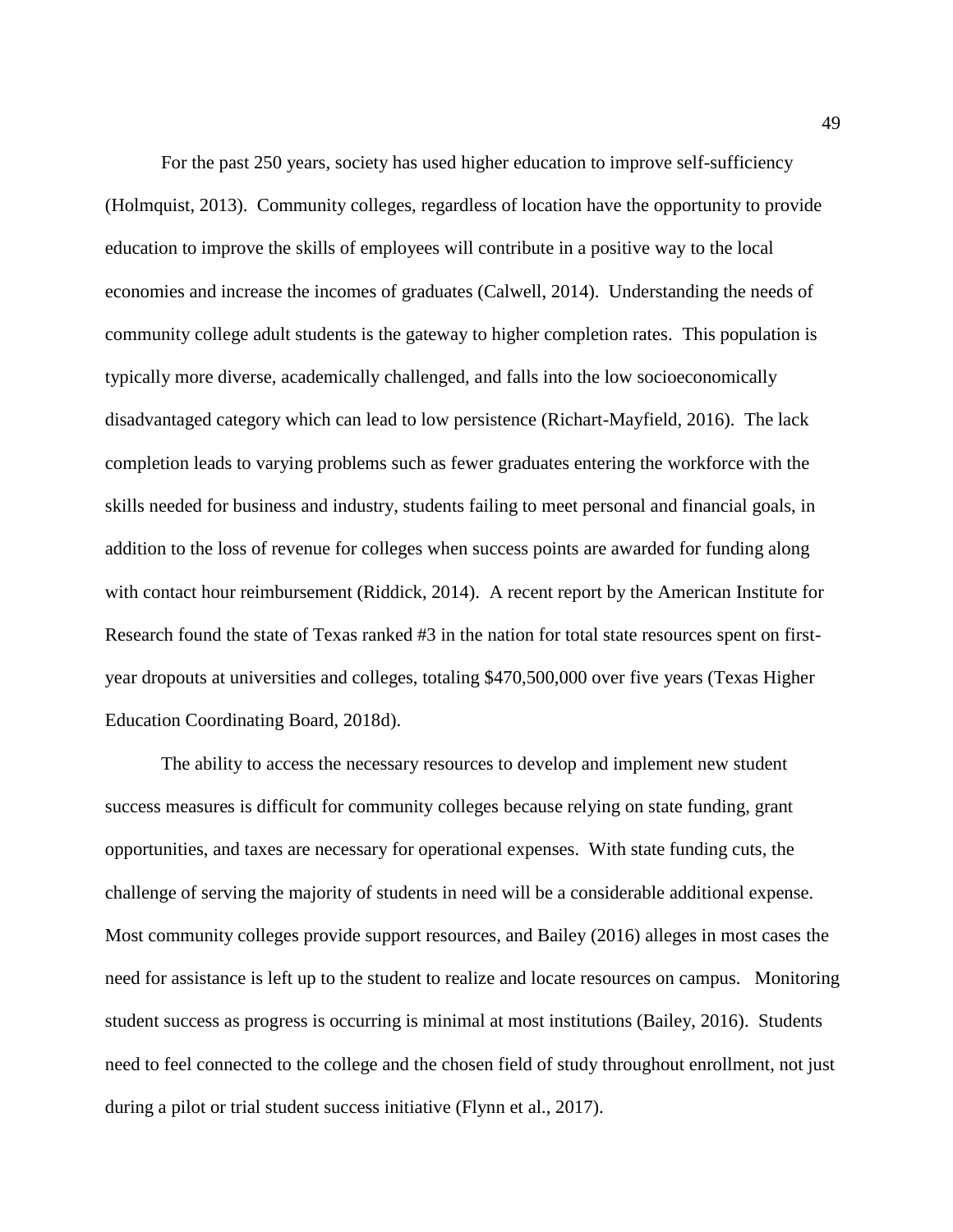Community college instructors/faculty who teach vocational/workforce programs are struggling with the need to assist academically underprepared students with the potential of a variety of personal barriers, and the obligations to employers within the institution's community (Harbour & Wolgemuth, 2015). Employers look to community colleges to provide skilled graduates and continuous training opportunities for existing employees as technology changes. Workforce/vocational educators are often considered less educated than academic faculty. In addition, administrators tend to ignore the need to become aware of the programs on an individual basis to understand the needs of each instructor/faculty member. Many programs, depending on safety, and hands-on learning requirements are short staffed adding an even heavier burden on the instructor/faculty member (Harbour & Wolgemuth, 2015). Students and employers alike will feel more connected in the specific fields of study/programs if a dynamic and complete experience exists to include smaller class sizes, and appropriate instructional and staffing accommodations (Flynn et al., 2017; Harbour & Wolgemuth, 2015).

### **Chapter Summary**

Completion in Level I workforce certificate programs across the nation is an underresearched topic; although, persistence and completion at the state and national level are increasingly important for two and four-year degree-seeking students and are being studied consistently. Workforce certificates, particularly Level I certificates were not a stand-alone population in past completion studies. Workforce Education, also referred to as vocational education at the beginning of this type of education's existence, is a vital part of business and industry at the national and state level. With open admission policies in Texas and lack of enrollment requirements for Level I certificate programs, there was a need to study completion with this population of students.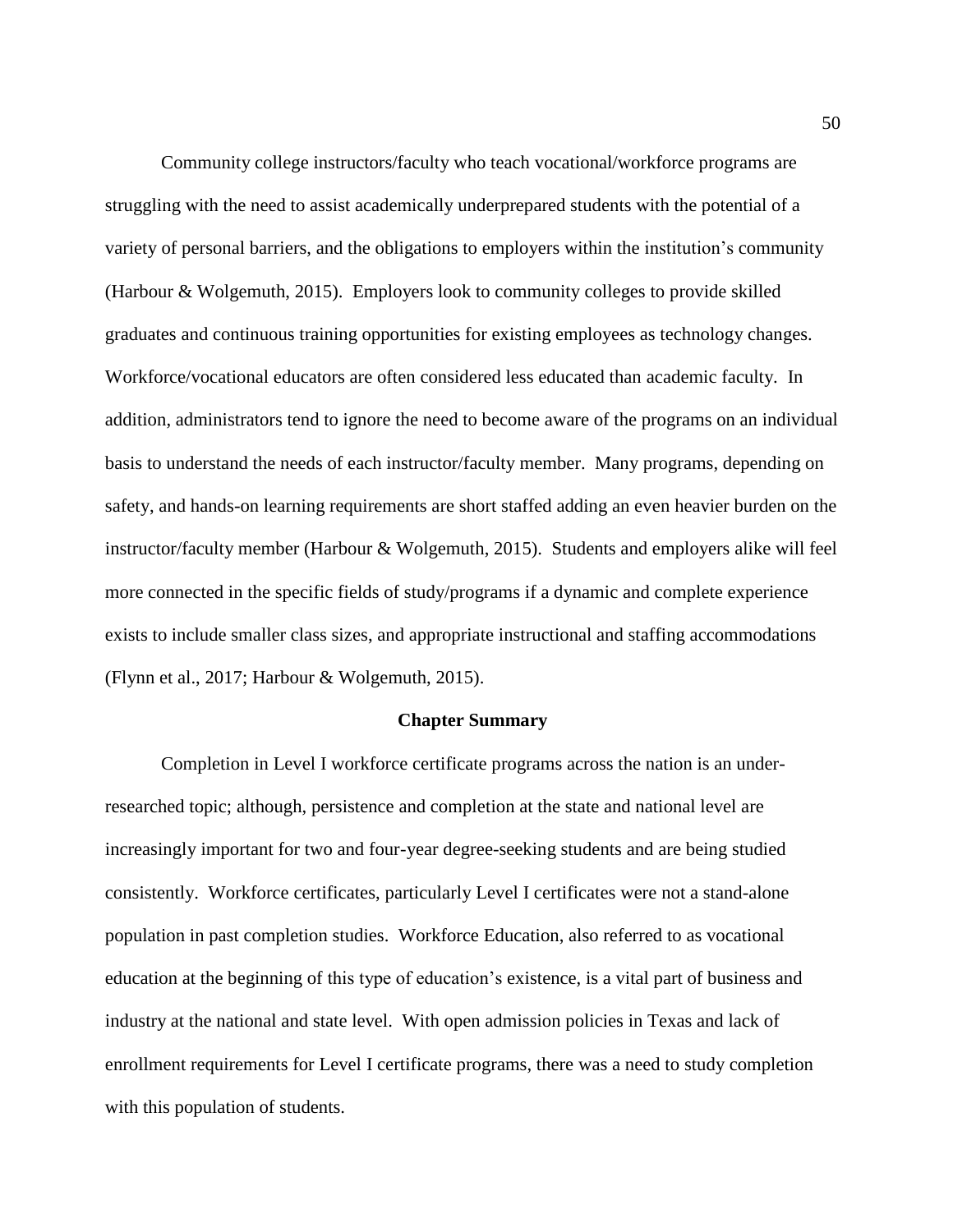Adult students often enroll with challenges outside of college courses. Some can be classified as carrying three or more life roles outside of student such as employee, spouse, parent, or caregiver (Chen, 2014). These were some of the reasons demographic research was needed to develop and implement student support models and provide resources to assist adult students with completion. Erikson's identity theory addresses the phases of life students may or may not have developed at specific ages. Knowing the phases will assist in awareness and development of persistence models for Level I certificate-seeking nontraditional/adult students. Nontraditional students are also categorized as lifelong learners, second chance learners, deferrers, recurrent learners, returners, refreshers, and learners later in life (Zawacki-Richter, Müskens, Krause, Alturki, & Alaiweesh, 2015).

Erikson (1963) focused on psychosocial identities to lead adults to success, and Tinto explained persistence relies on student integration into college (Spannagel, 2016). The idea of Erikson's theory was for each stage of life to build upon the next to develop into a functioning adult person (Dunkel & Harbke, 2017). Both theories can be viewed as groundwork for improvement in completions. Improving a student's self-value (sense of duty), assisting with resources, and providing emotional support when needed are steps toward improving persistence. Completion in Level I workforce certificate programs is necessary for Texas and the nation to remain competitive in a global market with skilled workers in business and industry (Shaffer, 2015). Skilled labor, contrary to past beliefs, is no longer associated with poor performing students (Frangenberg, 2017).

The nature of jobs today requires a high level of skills to perform to include some level of education beyond high school (Frangenberg, 2017). According to the Texas Higher Education Coordinating Board (2018e), only 6% of students in 1995 earned a certificate and 15% earned a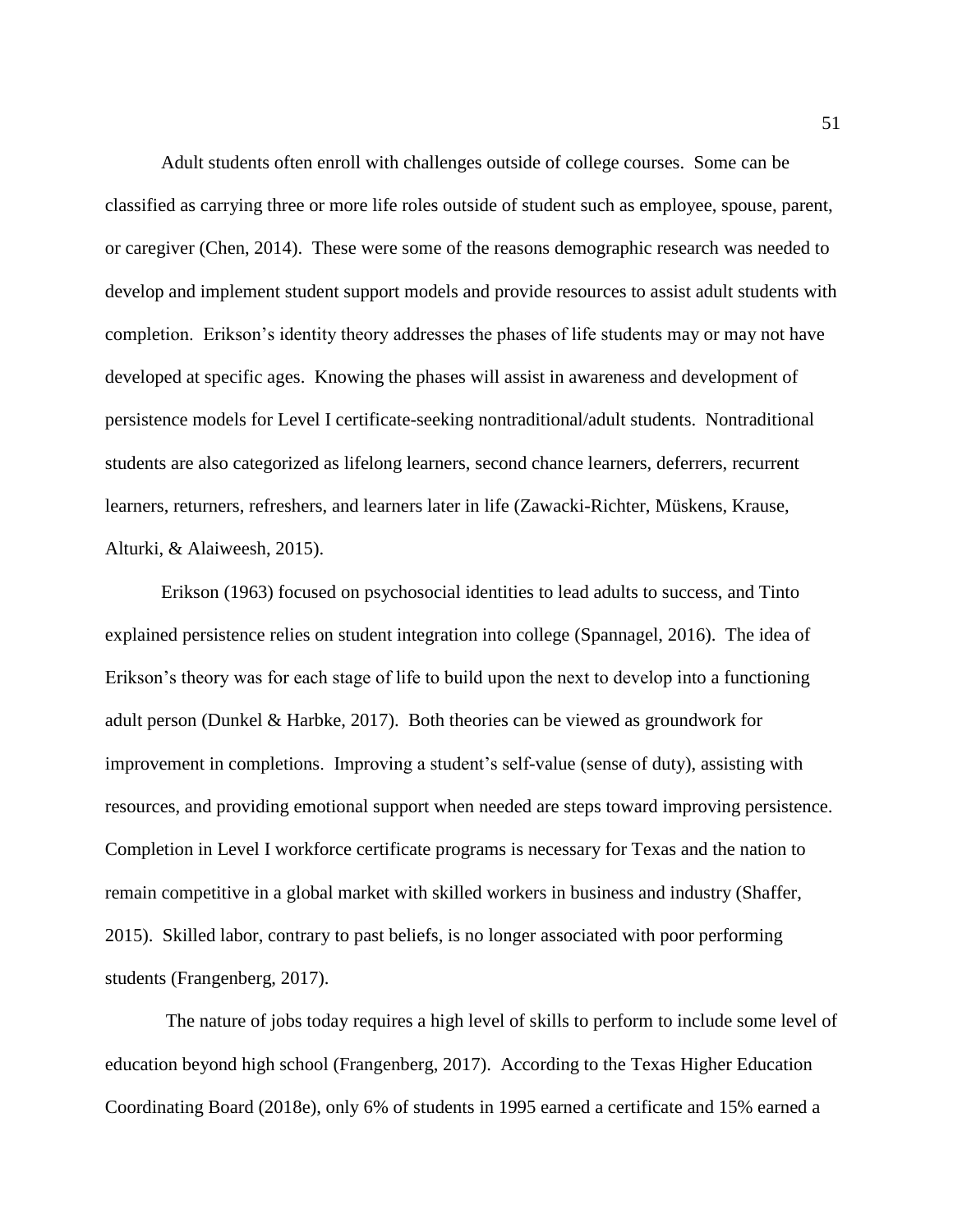degree. A significant focus on persistence and completion with associate degrees has been in place for some years, although completion studies for Level I certificates have been minimal. Community colleges have focused on enrollment increases for funding purposes for decades. With the change in funding structure emphasizing completion leading to success points now leading to funding, community colleges are paying attention to those who complete. A study on workforce Level I certificate completion is timely.

Support services, additional resources to assist with transportation, childcare, and food insecurities are a few of the areas needed to help students at community colleges succeed and overcome the challenges faced while enrolled. Providing support services and resources to adult students enrolled in Level I certificate programs will improve completion, increase the number of skilled employees entering the workforce, assist students in developing self-sufficiency, and provide the necessary tools for a better quality of life. The purpose of this quantitative research study was to discover to what extent significant correlations exist in completion rates between adult students in Level I workforce certificate-programs based on gender, race/ethnicity, and college from rural east Texas community colleges during the years 2014-2017. The following chapter will provide the research methodology used in determining if significant correlations exist between adult students in completion from Level I workforce certificate-programs by gender and ethnicity/race from rural east Texas community colleges during the years 2014-2017 from four, rural, east Texas community colleges. This study will provide information for future research projects.

The following chapter includes the methodology to be used in this proposal. The research procedures, including the sample and population sizes, will be explained in Chapter 3. In addition, data collection and analysis procedures will be presented. Reliability, validity, and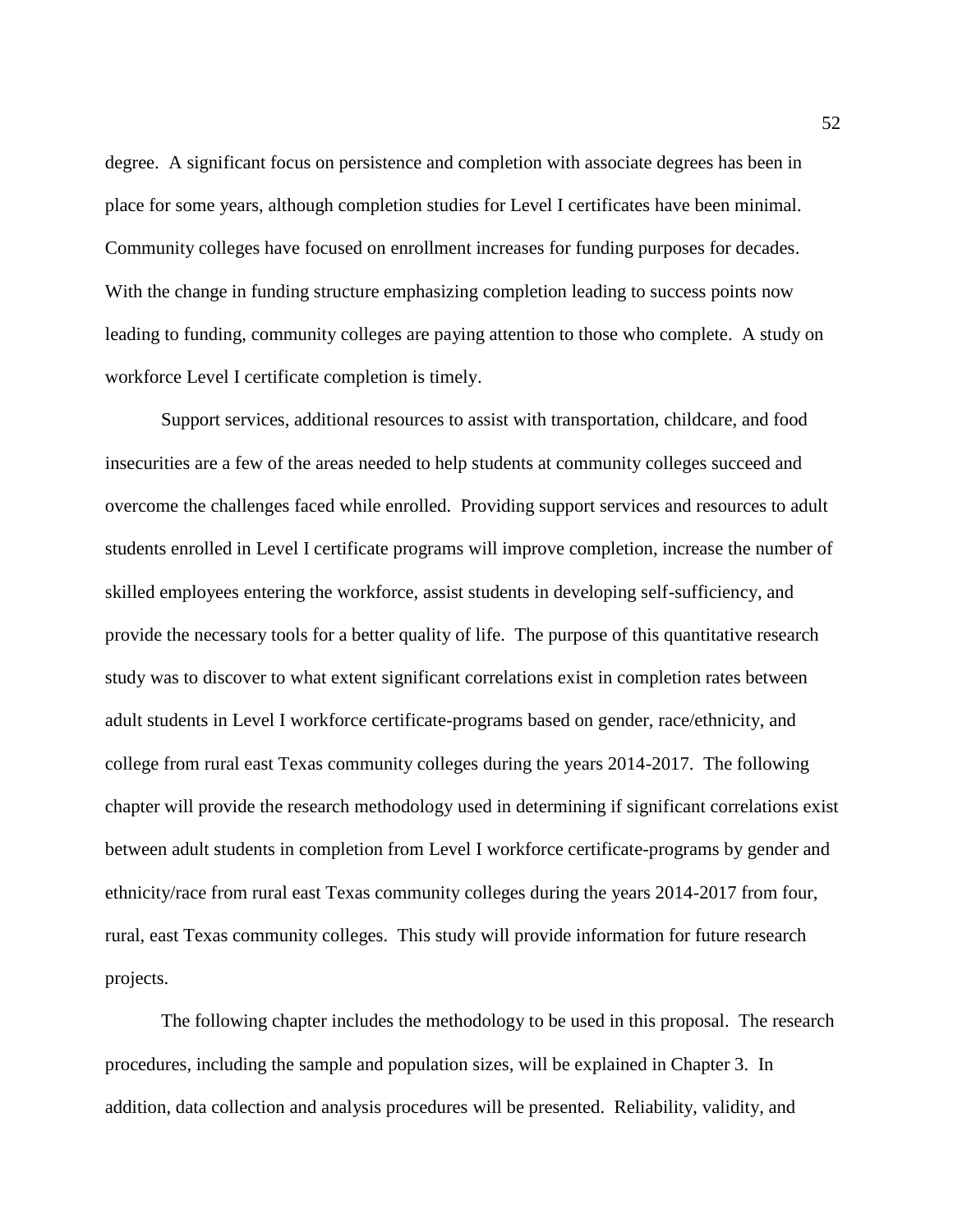ethical procedures will also be presented in detail.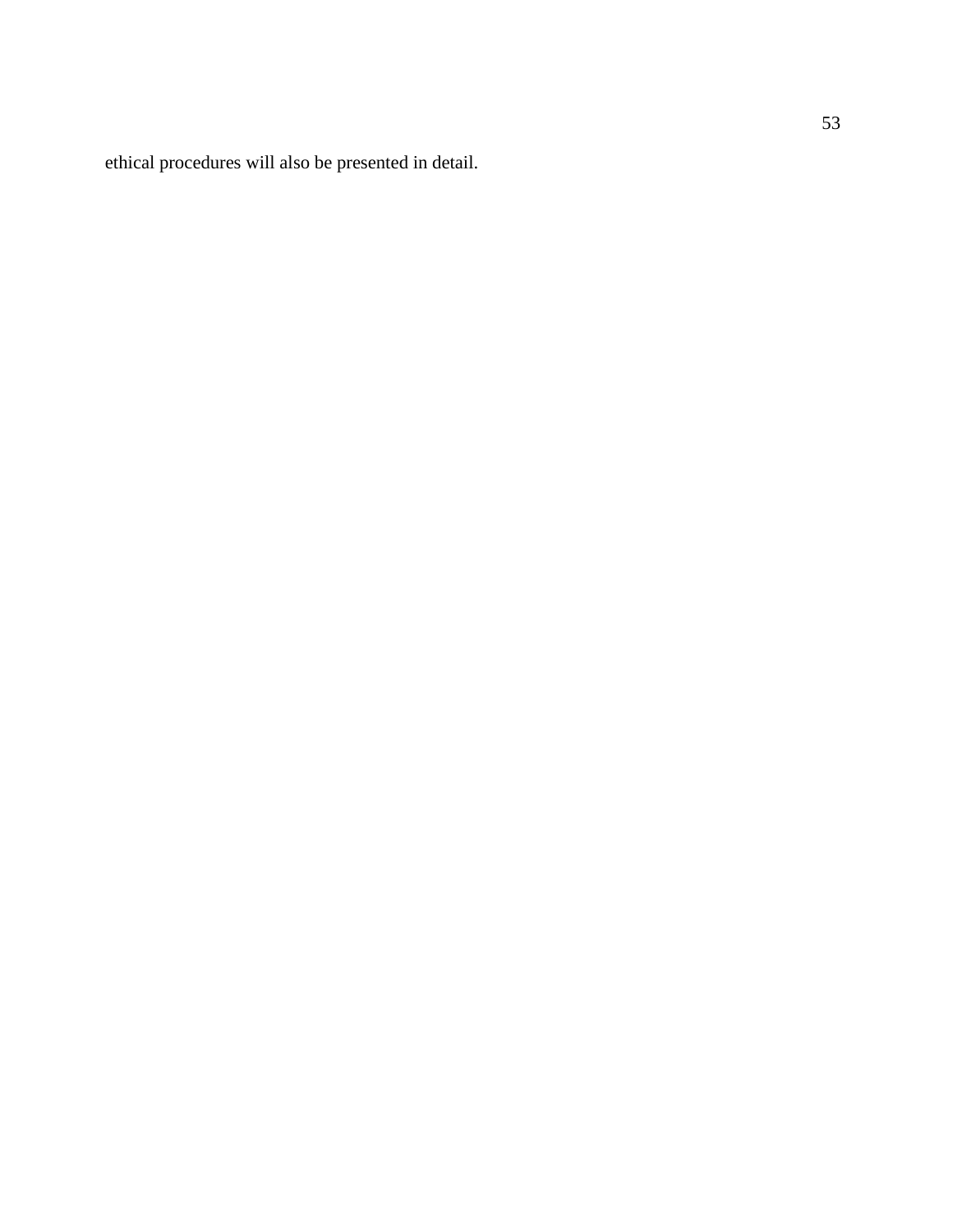### Chapter 3: Methodology

A shortage of skilled technical workers exists in the Texas workforce with available candidates lacking the required technical skills to fill available positions (Texas Association of Workforce Boards, 2014). Collaboration between the states and the community colleges can help in finding solutions to fill in the increasing skills gap in the job environment (Shaffer, 2015). The purpose of this quantitative research study was to discover to what extent significant correlations exist in completion rates by gender, race/ethnicity, and college for adult students in Level I workforce certificate-programs at rural east Texas community colleges from 2014-2017.

Chapter three consists of the research methods and design used in this study. The purpose statement, research questions, and hypotheses are included as references for the reader(s). The chapter also includes a detailed explanation of the population and sampling methods used in the study. Subtopics include instrumentation, data collection, data preparation, analysis, reliability, validity, and ethical procedures. The following research questions served as a guide in the quantitative study of completion rates by gender, race/ethnicity, and college in Level I workforce certificate programs at four, rural, east Texas community colleges.

*Research Question 1*: To what extent is there a significant correlation between completion rates and gender for adult students who participated in Level I workforce certificate programs at rural, east Texas community colleges from 2014-2017?

*Research Question 2:* To what extent is there a significant correlation between completion rates and race/ethnicity for adult students who participated in Level I workforce certificate programs at rural, east Texas community colleges from 2014-2017?

*Research Question 3:* To what extent is there a significant correlation between completion rates and college for adult students who participated in Level I workforce certificate programs at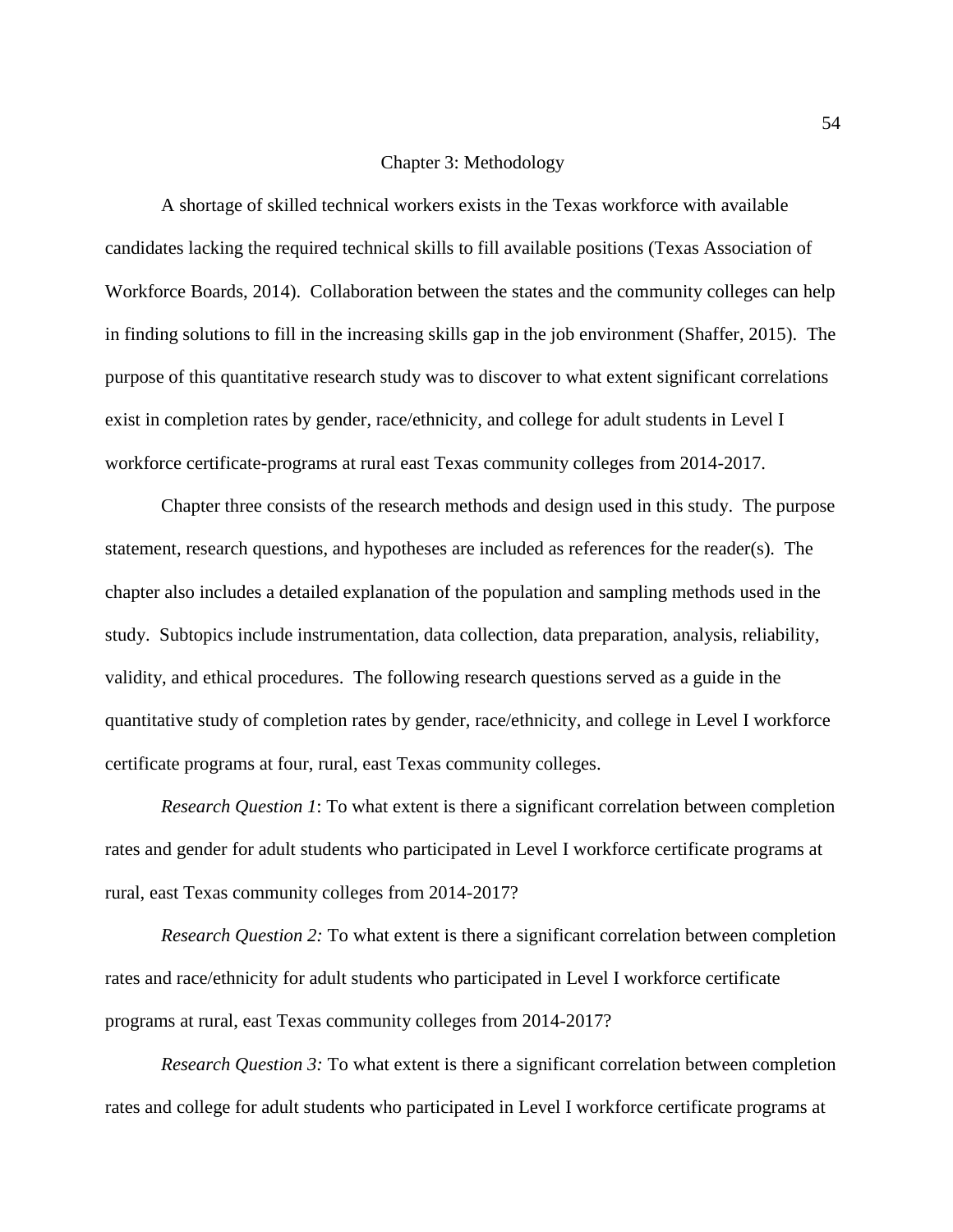rural, east Texas community colleges from 2014-2017?

Research Hypotheses:

H1.<sup>c</sup>: No significant correlation exists between completion rates and gender for adult students who participated in Level I workforce certificate programs at rural, east Texas community colleges from 2014-2017.

 $H1_a$ : A significant correlation exists between completion rates and gender for adult students who participated in Level I workforce certificate programs at rural, east Texas community colleges from 2014-2017.

H<sub>2</sub>. No significant correlation exists between completion rates and race/ethnicity for adult students who participated in Level I workforce certificate programs at rural, east Texas community colleges from 2014-2017.

H2<sub>a</sub>: A significant correlation exists between completion rates and race/ethnicity for adult students who participated in Level I workforce certificate programs at rural, east Texas community colleges from 2014-2017.

H<sub>3</sub>. No significant correlation exists between completion rates and college for adult students who participated in Level I workforce certificate programs at rural, east Texas community colleges from 2014-2017.

H3<sub>a</sub>: A significant correlation exists between completion rates and college for adult students who participated in Level I workforce certificate programs at rural, east Texas community colleges from 2014-2017.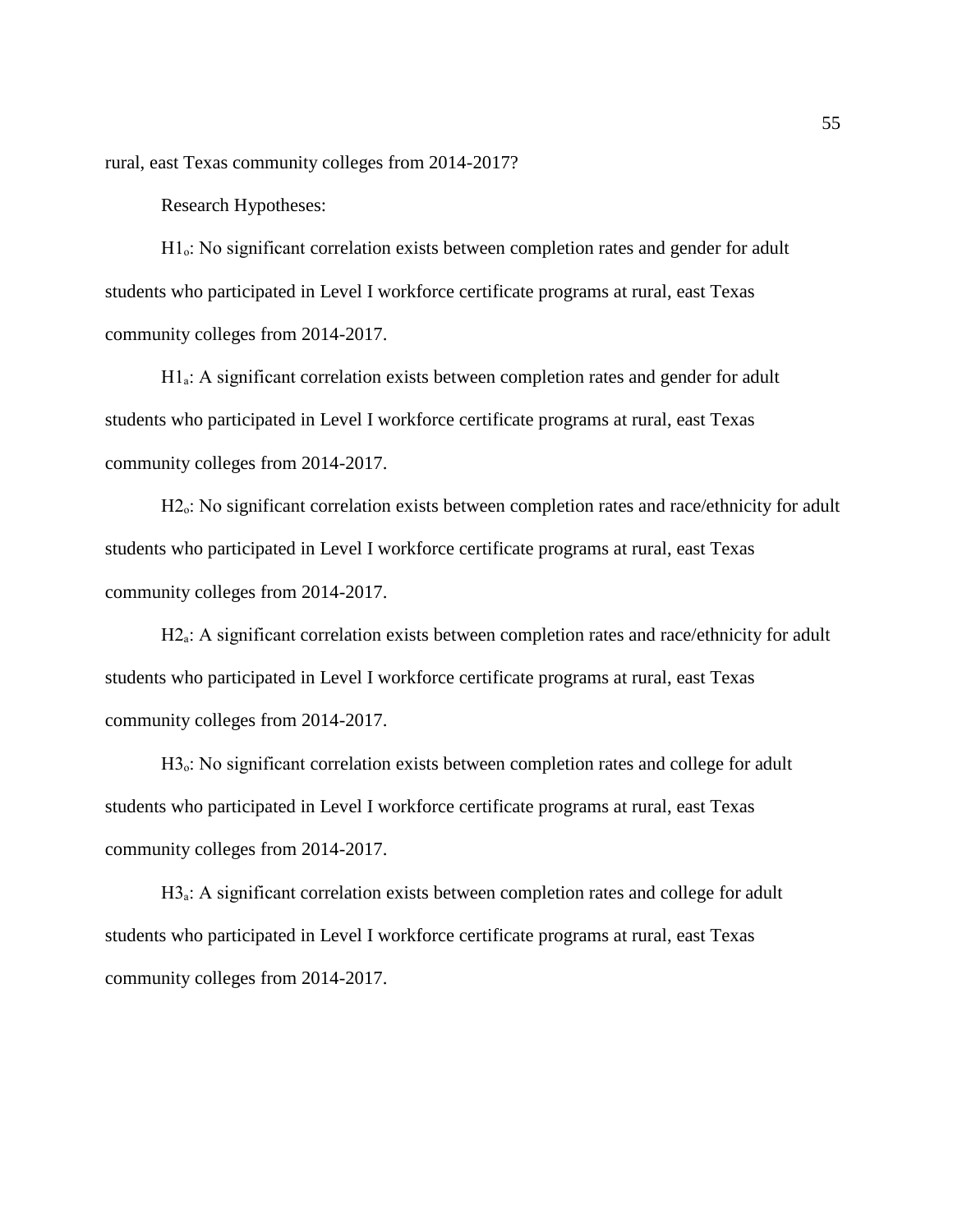#### **Research Design and Rationale**

A quantitative methodology was chosen to analyze completion rates for adult students who participated in Level I workforce certificate programs from four community colleges in rural east Texas between 2014 and 2017. Completion from a Level I workforce certificate program was the independent variable for the study. There were seven dependent variables: (1) male, (2) female, (3) African American, (4) Hispanic, (5) White, (6) other, and (7) college. The secondary data reported to the Texas Higher Education Coordinating Board (THECB) by designated officials at the community colleges in Texas was needed for this study. The data were collected from the Texas Higher Education Coordinating Board's public database on the THECB's accountability webpage. The research study was designed to determine if significant correlations exist in completion rates between the variables containing gender, race/ethnicity, and college groups.

A quantitative correlational research design was the most appropriate design since a large sample of archival data was available for collection from the Texas Higher Education Coordinating Board. Quantitative methods involved reviews of archival data and utilizing the appropriate statistical testing procedures (Creswell, 2015). The data was collected and sorted on a nominal scale to conduct the testing to find answers to the research questions in the study (Ma, 2015). Quantitative research is usually deductive and allows for the prediction of trends and/or generalization from large sample sizes (Ma, 2015). This research study consisted of investigating past experiences having already occurred and cannot be manipulated or controlled by the researcher making the correlational design the most appropriate research method (Ögeyik, 2016). The data collected were representative of students enrolled and completed a Level I workforce certificate program at one of four community colleges across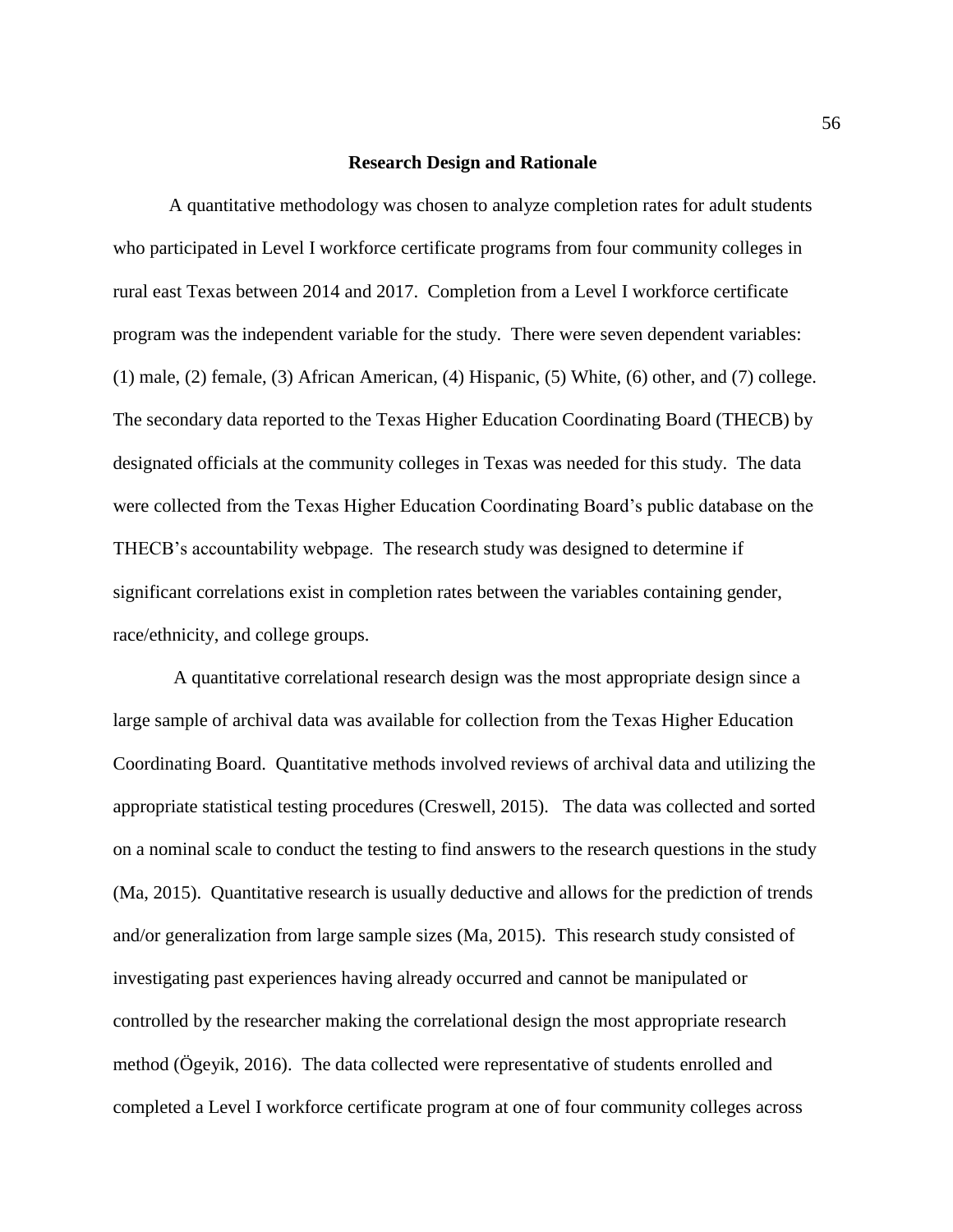rural, east Texas from 2014-2017. Qualitative methods were not feasible for this study because student access was difficult to obtain to conduct observations, surveys, or focus group procedures to analyze completion rates of adult students who participated in Level I certificate programs.

### **Research Procedures**

Descriptive and significance testing for categorical data were used to provide answers to the research questions in this quantitative study. A p-value  $\leq .05$  was used for significance testing to reject the null hypotheses representing the maximum probability of committing a Type I error. Committing a Type I error occurs if the researcher rejects the hypothesis when the hypothesis proves to be true (DeMoulin, 2014). Significance testing for categorical data provided the opportunity to test the hypotheses and make generalizing predictions for the population of adult Level I workforce certificate-seeking students for comparison from the descriptive data in each category by gender, race/ethnicity, and college. Charts and graphs will be presented to represent descriptive statistics and trends based on the differences in the data analyzed.

The scope of this study was to determine if significant correlations exist in completion rates by gender, race/ethnicity, and college for adult students who participated in Level I workforce certificate programs at rural, east Texas community colleges from 2014-2017. Persistence in associate and bachelor's degrees has been studied previously with a sparse concentration on certificate programs (Texas Higher Education Coordinating Board, 2018d). The focus of this study was to determine which group(s) of students demonstrate the lowest completion rates to support the need for specialized student support services for these lowerperforming groups based on the results.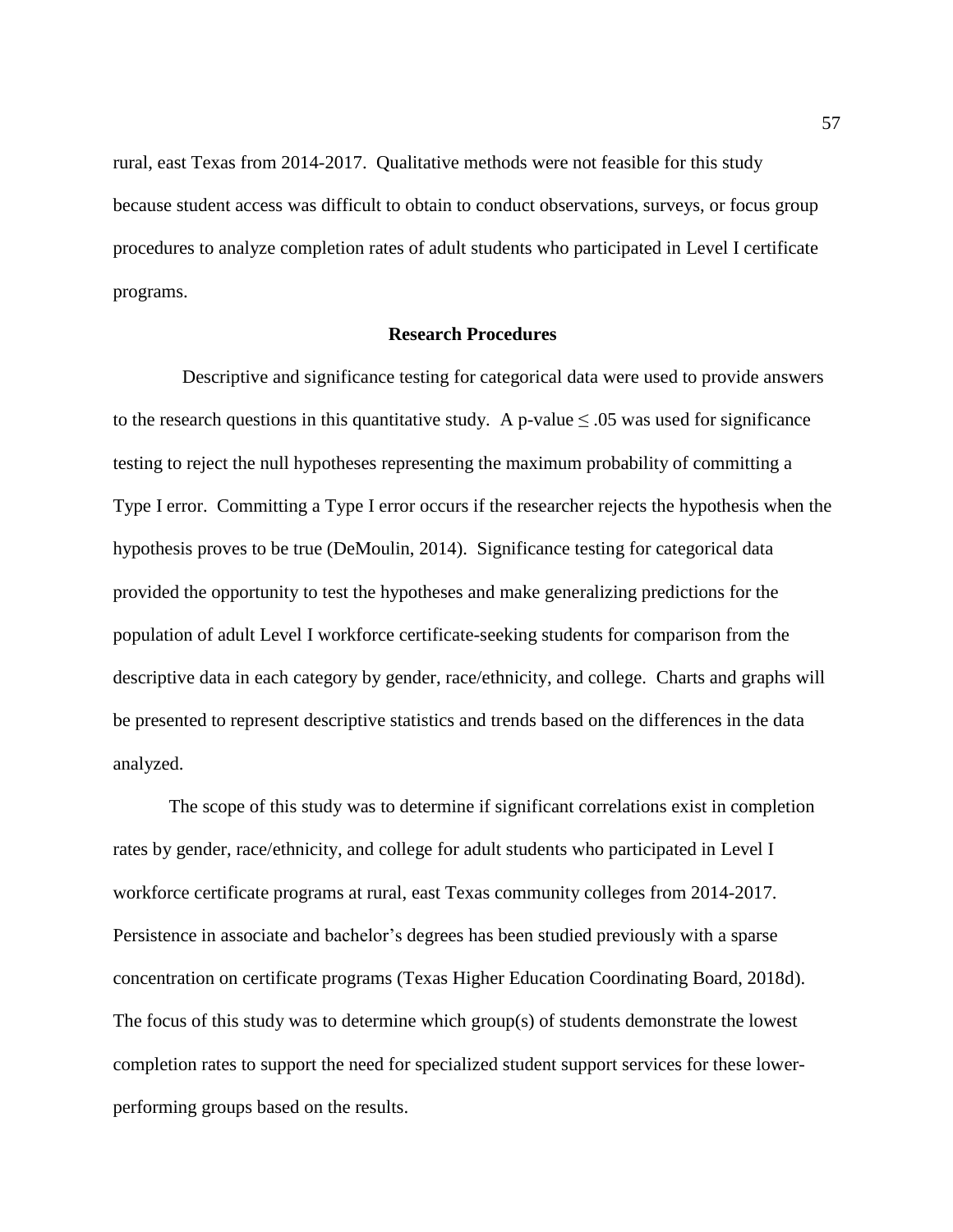### **Population and Sample Selection**

The research population for this study was approximately 470,000 adult students previously enrolled in a Level I workforce certificate program, also referred to as vocational students, at nonprofit, community colleges across Texas from 2014-2017. The sample was generated from archived data of completion rates representative of a large, accessible population of students who participated in Level I workforce certificate program from 2014- 2017 allowing for more robust results (Demoulin & Kritsonis, 2009). Four, rural, east Texas community colleges were included in the study. The study included completion rates for adult students who participated in Level I workforce certificate programs at four rural east Texas community colleges from 2014-2017. The state database is a matter of public record providing no identifying student information outside of the demographics and data needed for this study. The student-level data collected included gender, race/ethnicity, and college.

#### **Instrumentation**

Community colleges in Texas are required to submit student-level data following each semester to the Texas Higher Education Coordinating Board. Community college employees have access to the database housing the archival data as well as the ability to request additional student-level data without identifiers as needed from the THECB data collection department. Analyzing secondary data was acceptable since the data needed to answer the research questions were available (Grady, Cummings, & Hulley, n.d.). The data collected was representative of enrollment and completion rates by gender, race/ethnicity, and college for adult students who participated in Level I workforce certificate programs from 2014-2017 and compiled into a Microsoft Excel spreadsheet for analysis. The four community colleges in the study were coded as A, B, C, and D utilizing a nominal scale for anonymity to eliminate any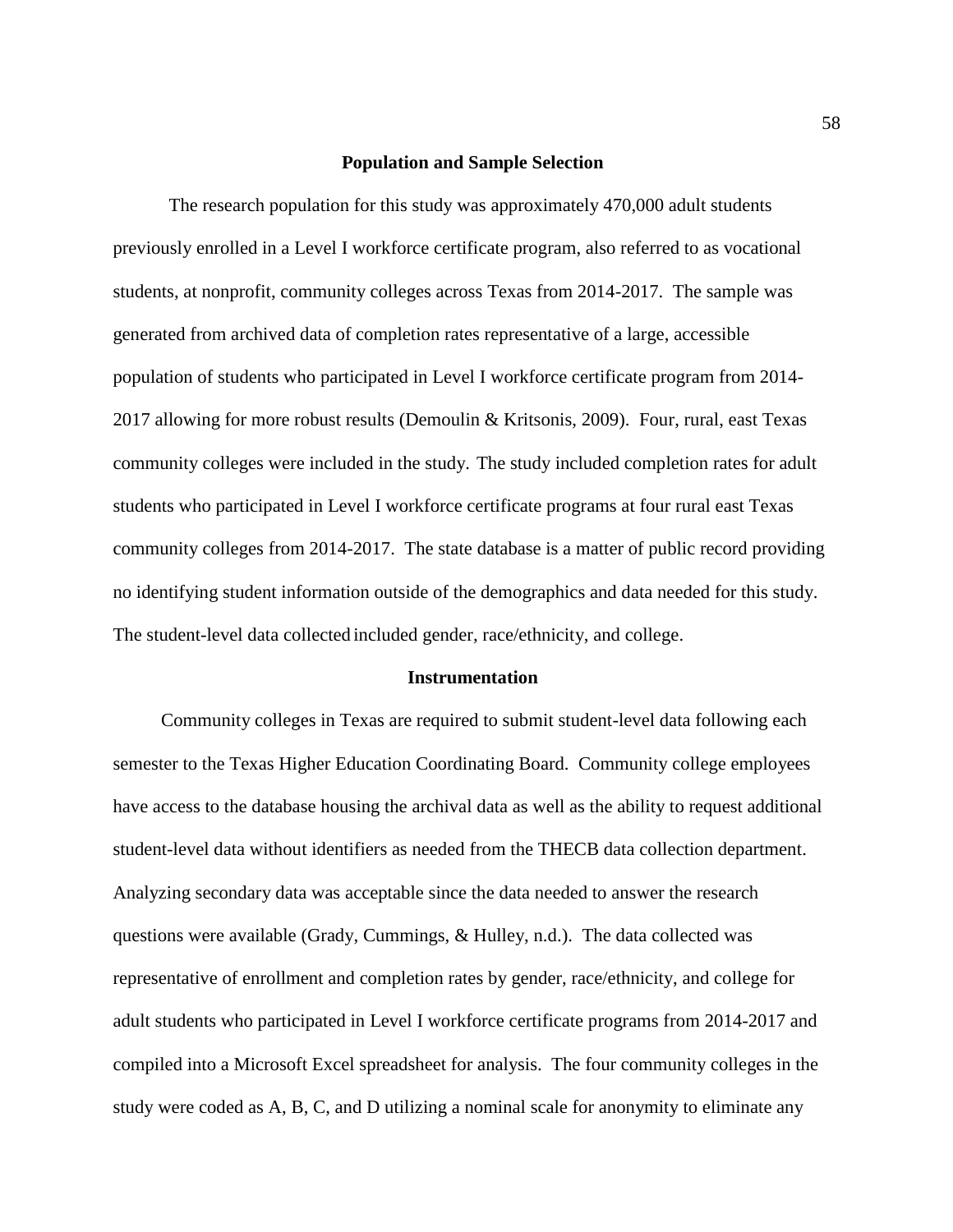potential harm to the colleges about completion rates from Level I workforce certificate programs at the various colleges.

 The archival demographic data were coded numerically by gender, race/ethnicity, and college using a nominal scale, then analyzed using the VassarStats online software. Measures of central tendency were used to determine the mode of the groups tested (DeMoulin, 2014). The numerical data from the raw data were used in statistical testing. Group frequencies and mode were the variables of gender, race/ethnicity, and college data to be presented in charts and graphs from the raw data collected in this study (Creswell, 2014).

### **Data Collection**

Following approval by the Institutional Review Board (IRB), the collection of secondary data began. The steps of collecting the data establish the boundaries for the research study (Creswell, 2014). The data collected was organized, grouped, and filtered when extracted from THECB's Accountability Database online in Excel format. The student enrollment, demographics, and completion data from 2014 through 2017 was extracted for Level I certificate-seeking students and sorted accordingly. All Texas community colleges are required to submit a variety of reports each semester for certification to THECB before being available online (THECB, 2018). The level of enrollment and completion were selection/filter options to allow the researcher to focus on Level I certificate-seeking students from specific colleges.

The data was filtered from the THECB's interactive accountability website and downloaded into a Microsoft Excel spreadsheet, then entered in the VassarStats online software for statistical testing. For this research, archival data were collected for a sampling consisting of completion rates for adult students who participated in Level I workforce certificate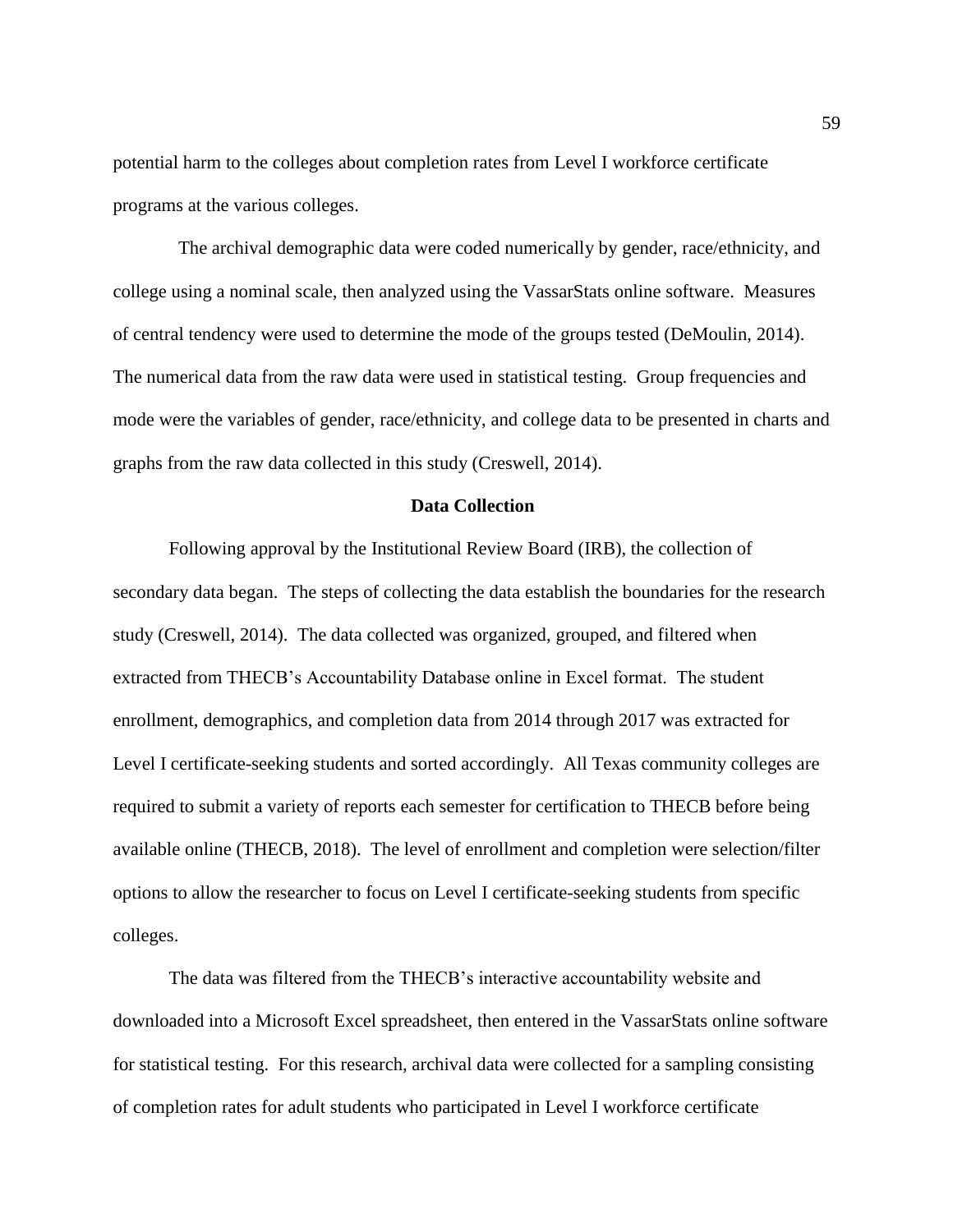programs at four, rural, east Texas community colleges from 2014-2017. The data collected from the Texas Higher Education Coordinating Board's database were categorized by gender (male and female), race/ethnicity (African American, Hispanic, White, and other), and college in Microsoft Excel. The data did not include student identifying information to ensure anonymity and protection of the students. The four community colleges were coded in Microsoft Excel as A, B, C, and D utilizing a nominal scale for anonymity regarding the number of adult students who participated and completed a Level I workforce certificate program from 2014-2017.

### **Data Preparation**

Data for this study were collected from the Texas Higher Education Coordinating Board's Interactive Accountability System website and downloaded into a Microsoft Excel spreadsheet. The data were carefully organized and prepared for analysis without distortion. The data was filtered by category to best answer the research questions to ensure accuracy. Errors found in the data collected from the database is unlikely since the error-proofing process takes place before the publication of data. Careful analysis and sorting were required by the researcher to ensure the most valid results were obtained (Talla, 2015).

Students earning a Level I certificate during the time of focus were sorted, filtered, and categorized by gender, race/ethnicity, and college to measure completion. Once categorized by group, the data were filtered and sorted for the proper statistical procedures using the VassarStats online software to determine the highest frequency of students completing among gender, race/ethnicity, and college groups. The collection and analysis were conducted using a personal computer and saved with an encrypted passcode for security purposes (Brooks, 2018). The data collection was completed within the seven to 10-day window described in the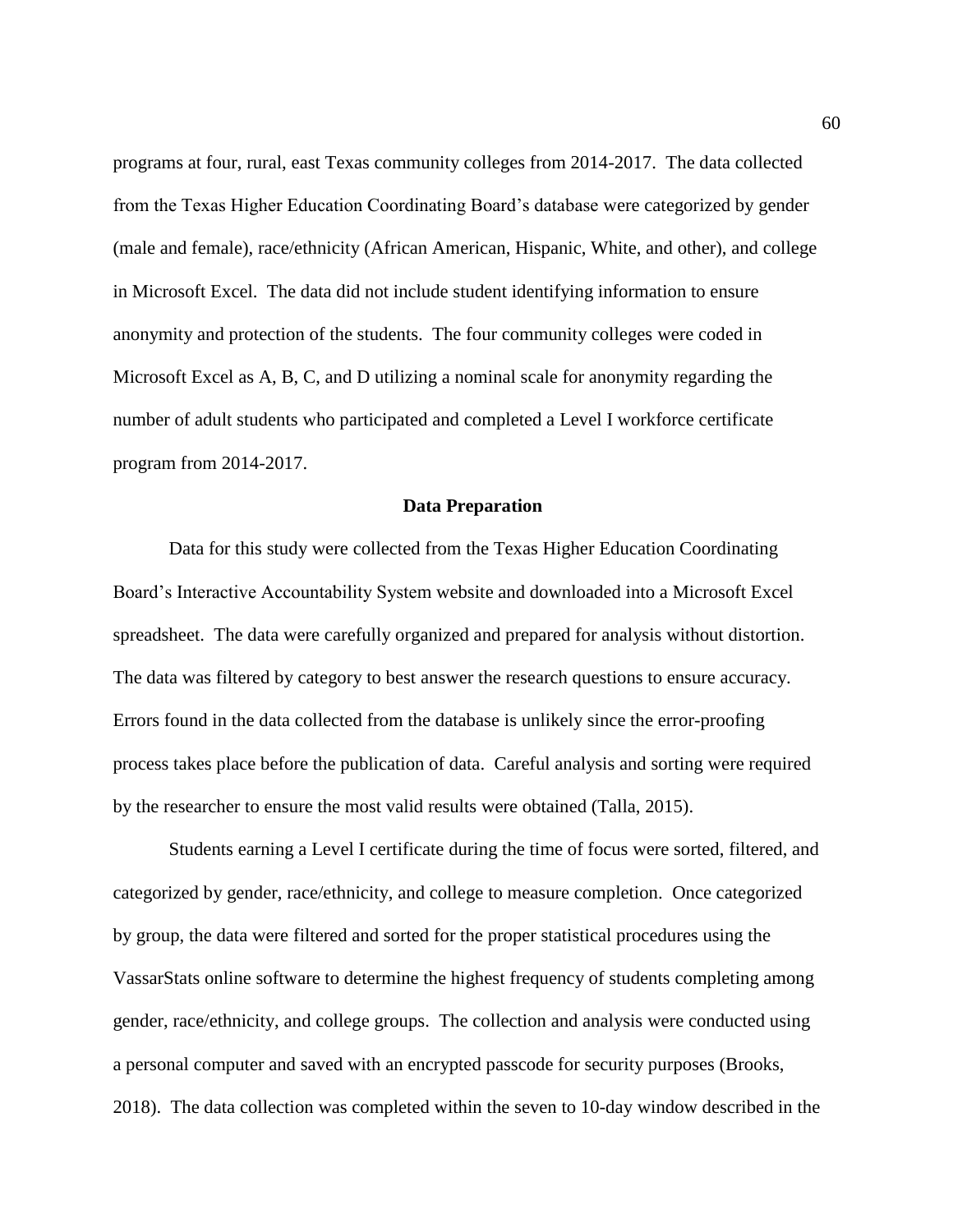study design, and the analysis was completed within three weeks. Charts and graphs were created to represent the measurements for gender, race/ethnicity, and college for analysis.

### **Data Analysis**

Data analysis compared completion for males and females in Level I workforce certificate programs from 2014-2017. The analysis also compared completion by race/ethnicity groups (African American, Hispanic, White, and other), and determined which group represents the highest completion rates from Level I workforce certificate programs. Data cleaning and screening procedures were used to search for missing values to prevent damage to the analysis and outcomes before testing (Talla, 2015). If missing values such as data entry errors about gender, race/ethnicity, college, or duplication of the same student data were found, the abnormal data was extracted and eliminated from the study for reliability. Measures of central tendency were used to determine the mode of the groups tested.

Univariate statistics used included frequencies and percentages. To answer the three research questions (completion rate by gender, race/ethnicity, and college), a series of three chisquare tests were used. In 2015, Sharpe wrote, "chi-square tests are by far the most popular of the non-parametric or distribution-free tests and the default choice when applied psychological researchers analyze categorical data" (p.7). Along with the chi-square test of independence, Cramer's V tests (Pearson correlations between two categorical variables) were included as measures of the strength of the relationship/effect size (Shih & Fay, 2017). Pearson's chisquare test  $(X^2)$  has been widely used in testing for association between two categorical responses (Shih & Fay, 2017). The probability alpha value for this study was set at  $p \le 0.05$  to test the null hypotheses with a 95% probability factor. Given this study used aggregated data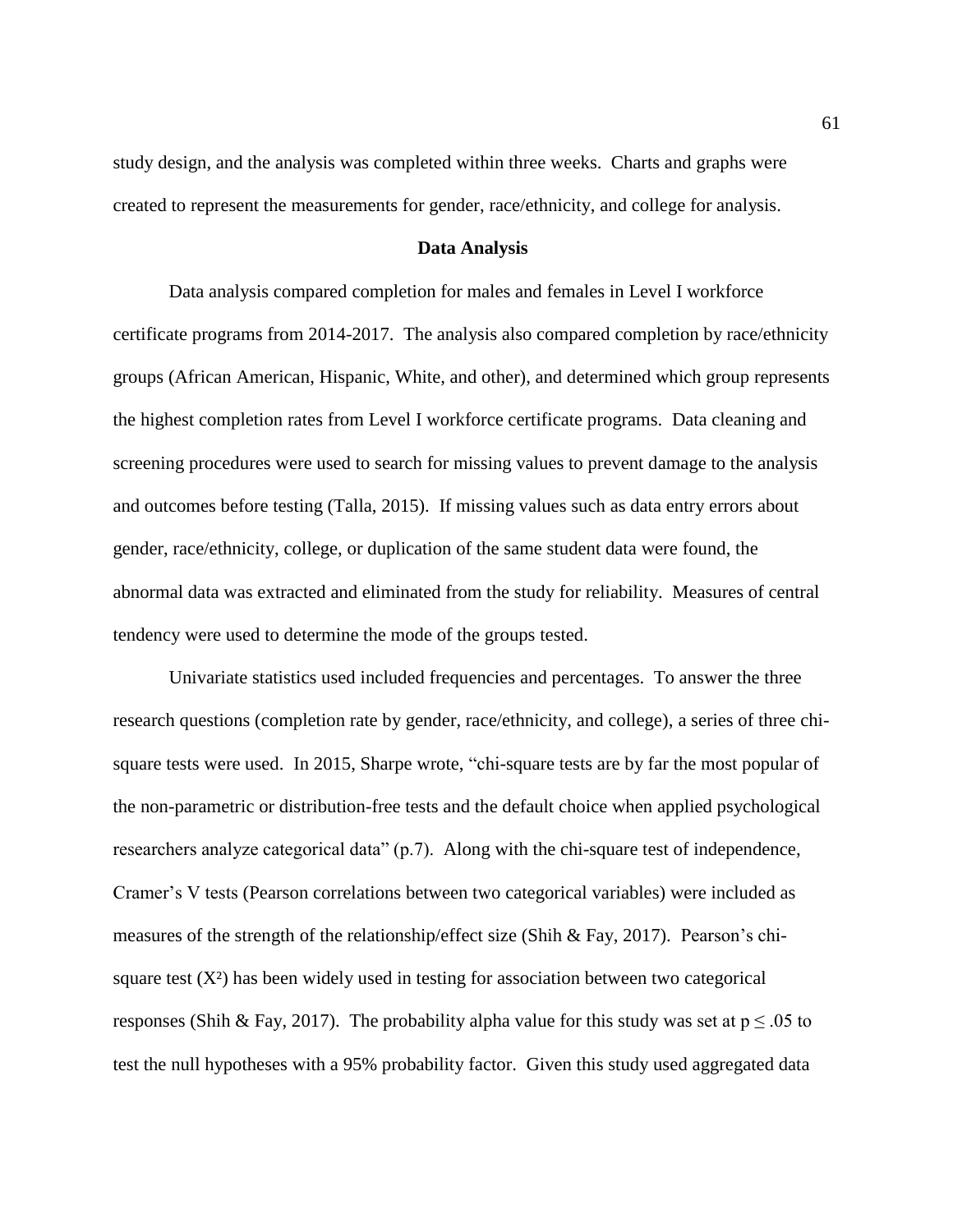from the Texas Higher Education Coordinating Board's Interactive Database online, the VassarStats online software was used (VassarStats, 2018).

Descriptive statistics, taking raw data and describing the data, along with significance testing for categorical data, allowed for the results to be inferred using defined rules and assumptions appropriate for this study (Lund Research Ltd., 2018). Descriptive statistics were used to summarize archival data collected from the Texas Higher Education Coordinating Board's Interactive Database online for Level I workforce certificate-seeking adult students completing from 2014-2017 at four, rural, east Texas community colleges. Descriptive statistics allowed the researcher to summarize using methods to describe the mode about gender, race/ethnicity, and college for students by enrollment and completion from Level I workforce certificate programs.

Significance testing for categorical data involved taking the results from descriptive statistics and utilizing the appropriate significance testing to infer results. Significance testing for categorical data provided ways to test the hypotheses to determine if a significant correlation exists between the categories of adult Level I workforce certificate-seeking students by gender, race/ethnicity, and college. The correlational study provided the opportunity to analyze archival data then describe a situation as it naturally occurred after the proper statistical testing had been conducted (Creswell, 2014).

#### **Reliability and Validity**

Interaction and history of treatment is a type of external validity possible to occur in this study if the time frame of the results cannot be generalized for future years (Creswell, 2014). The four rural east Texas colleges remained confidential in the study by using designated coding (A, B, C, and D). Internet access to collect data, and website access was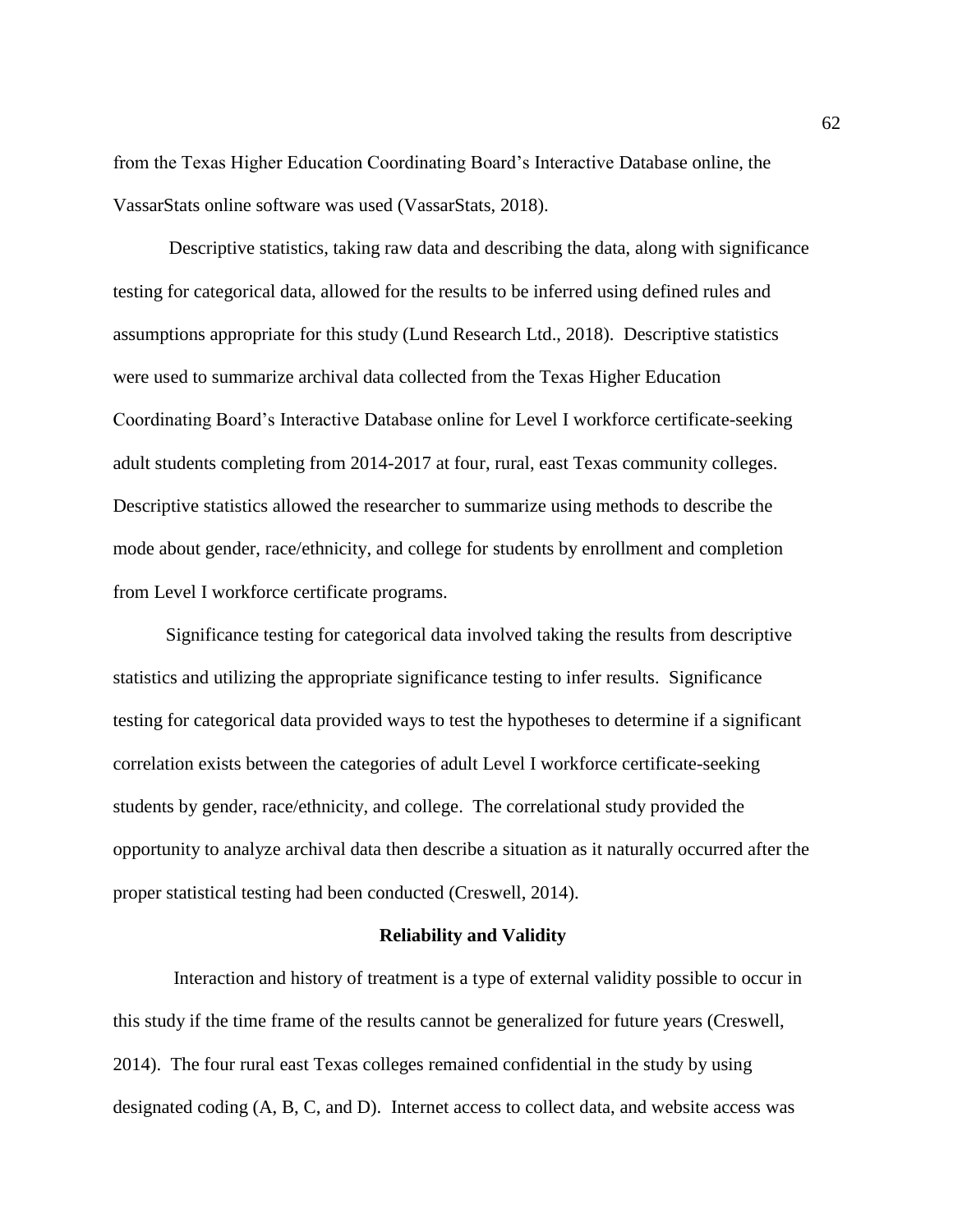considered a threat in the event access is limited or nonexistent. Late reporting by the community colleges to THECB was viewed as a possible threat to the study because all possible student data may not be included in the raw data for testing. Researcher error in testing the data while using the VassarStats online software was also considered to be a potential threat.

## **Ethical Procedures**

Ethical concerns or feasibility issues were minimal with this type of research because student identifiers are not collected in the data. Based on the 1979 Belmont Report, researchers will demonstrate respect for persons, beneficence, and justice (The United States Government, 2017). This quantitative study involved collecting existing public data for analysis with no threat of identification or harm to a person or persons. Student anonymity is valued and managed by the Texas Higher Education Coordinating Board's data department. The information needed was extracted and sorted from the state's database. Student data were categorized by gender, race/ethnicity, and college based on completion from Level I certificate programs between 2014 and 2017. The group of participants were over the age of 17 and community college students who participated in Level I workforce certificate programs at four rural east Texas community college from 2014-2017.

Student information such as gender, race/ethnicity, and college were collected and tested to determine which groups had higher completion rates without names or other personal identifiers being present. The integrity of the data made available by the Texas Higher Education Coordinating Board was collected, maintained, and secured by the THECB technology department (THECB, 2018). Archival data collected was secured and stored appropriately. The data will be kept for three years following the study before destroying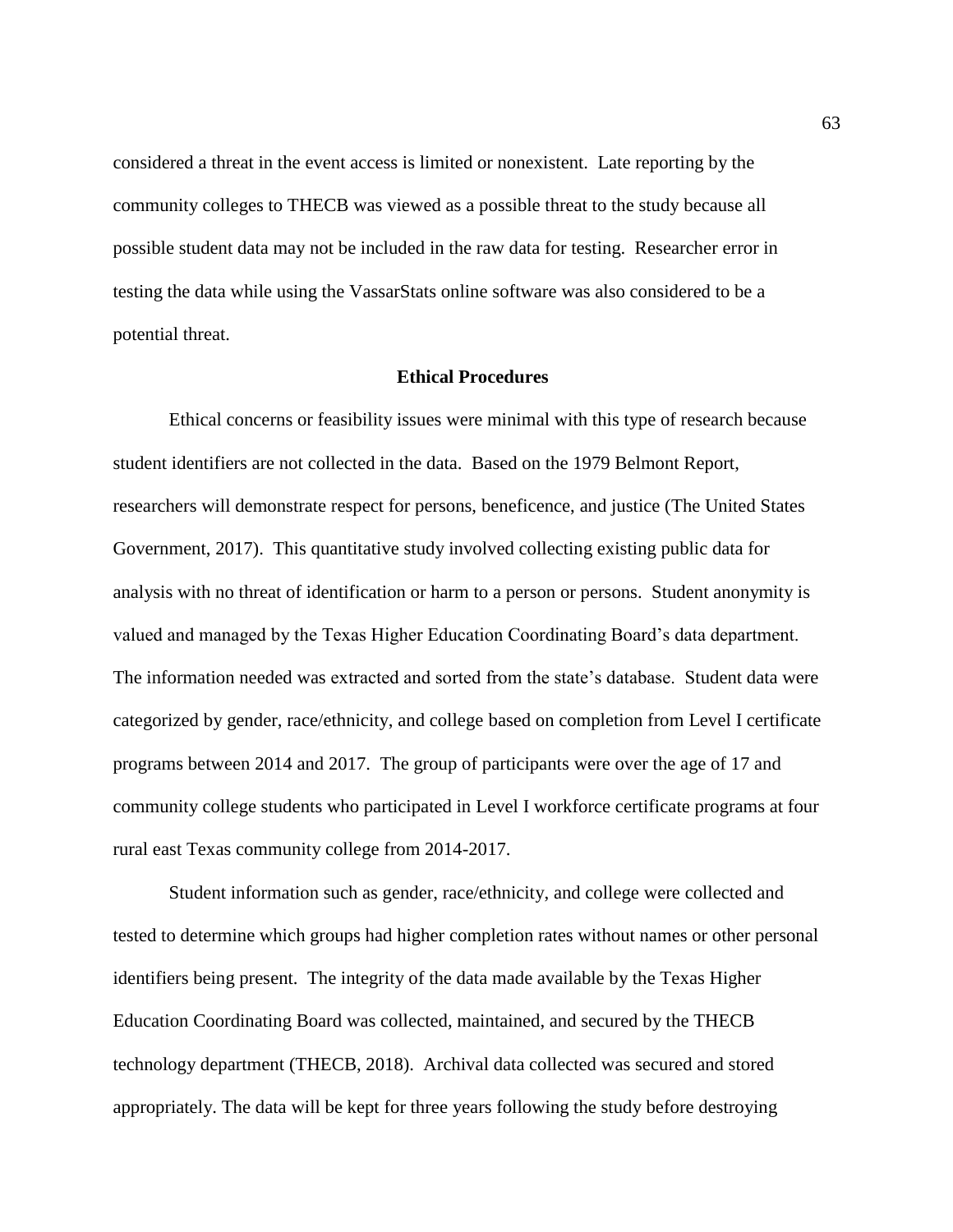through deletion. The community colleges in the study were coded as A, B, C, and D for anonymity, and student identifiers were not available through the THECB's Interactive Accountability System website. The researcher is the only person who will have access to the data through a secure password created for all spreadsheets and files saved on external devices or computer hard drives. The transfer of data electronically included encrypted passwords to be accessed on by the researcher (Brooks, 2018).

#### **Chapter Summary**

A quantitative correlational study allowed the researcher to analyze data using descriptive and significance testing inclusive of raw archival data representing demographic characteristics of the sample such as gender, race/ethnicity, and college. Descriptive statistics allowed the researcher to summarize using methods to describe the mode about completion rates by gender, race/ethnicity, and college for adult students participating in Level I workforce certificate programs at four, rural, east Texas community colleges from 2014-2017. Significance testing on categorical data involved taking the results from descriptive statistics utilizing the appropriate statistical procedure to infer the results to generalize the completion rates for the population of students in Level I workforce certificate programs by gender and ethnicity/race from community colleges across Texas (DeMoulin, 2014). The purpose of this quantitative research study was to discover to what extent significant correlations exist in completion rates between adult students in Level I workforce certificate-programs based on gender, race/ethnicity, and college from rural, east Texas community colleges during the years 2014-2017. Chapter 4 will include the results of the data analysis explained in this chapter, in addition to charts and graphs for visual presentation.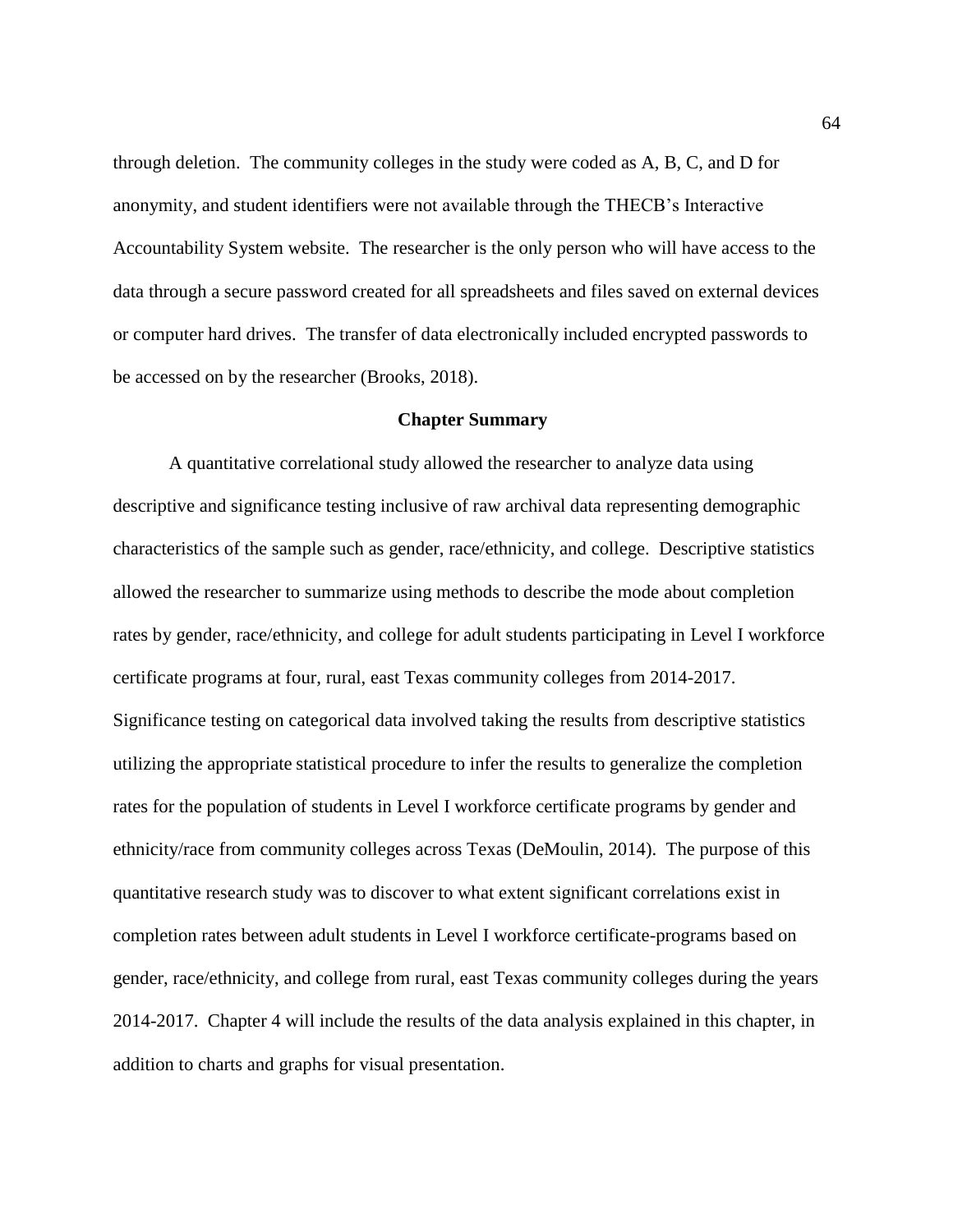### Chapter 4: Research Findings and Data Analysis Results

The problem studied is that low completion rates in Level I workforce certificate programs at community colleges across Texas contributes to the increasing shortage of available skilled workers to fill vacated and new positions in business and industry. The purpose of this quantitative research study was to discover to what extent significant correlations exist in completion rates by gender, race/ethnicity, and college for adult students in Level I workforce certificate-programs at rural, east Texas community colleges from 2014-2017. Understanding which demographic group of adult students are completing compared to those who are not completing will help to develop support services needed to increase persistence for lowperforming groups. The research questions presented in this study served as a guide in the quantitative study of completion rates by gender, race/ethnicity, and college in Level I workforce certificate programs at four, rural, east Texas community colleges.

Cohen (1988) suggested some guidelines for interpreting the strength of linear correlations. He suggested a 'weak correlation' typically had an absolute value of *r* =.10 (about one % of the variance explained), a 'moderate correlation' typically had an absolute value of *r* =.30 (about nine % of the variance explained), and a 'strong correlation' typically had an absolute value of  $r = 0.50$  (about 25 % of the variance explained). These guidelines can be applied to assess the strength and magnitude of the correlations from the following bivariate chi-square tests. Cramer's V is used as a post-test to determine the strengths of the association after chi-square has determined significance.

Chapter 4 includes a summary of the data collection process used in this study. Demographic data were collected from the Texas Higher Education Coordinating Board's interactive database online about students at four, rural, east Texas community colleges who 65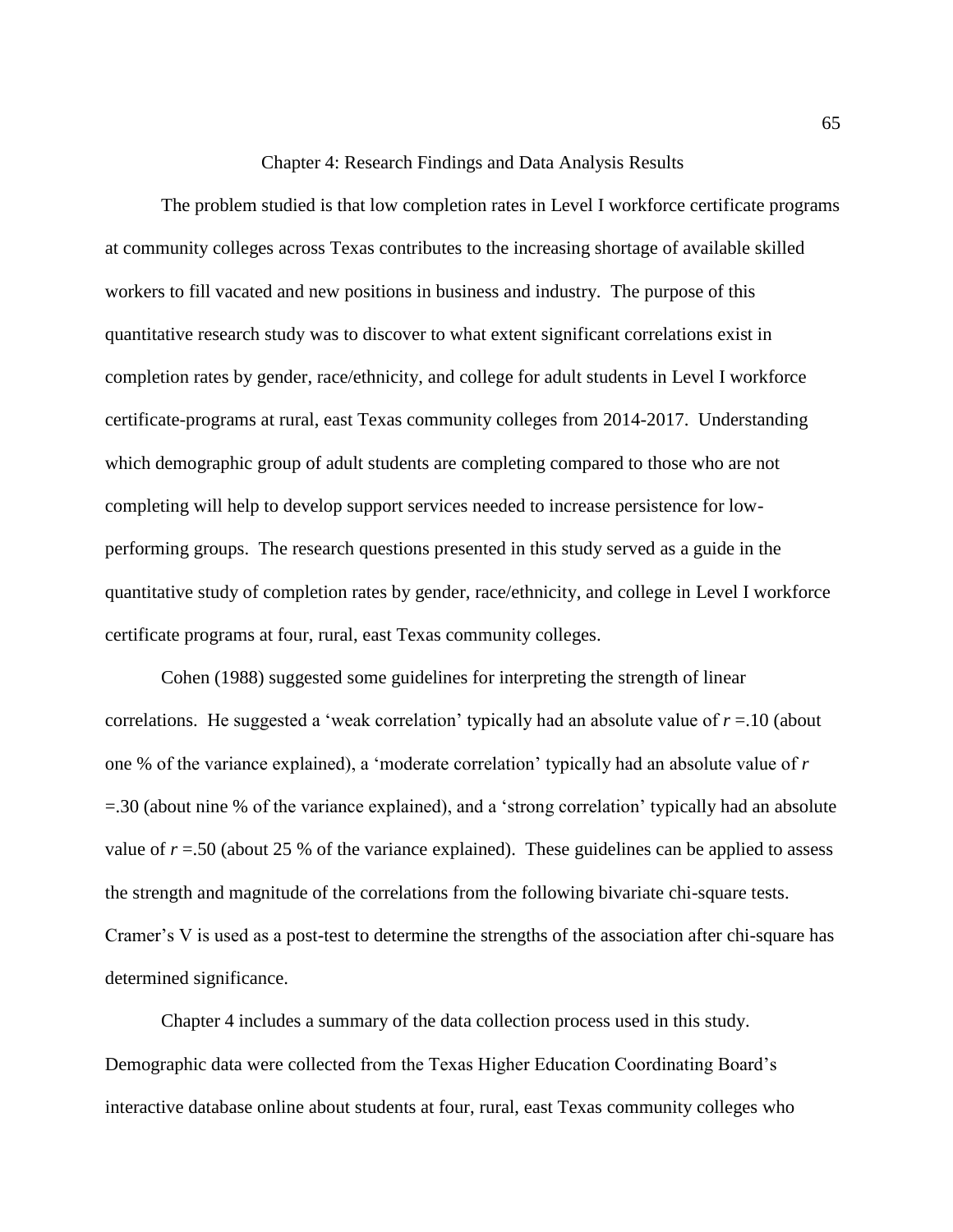enrolled and failed to complete a Level I workforce certificate program. A summary of the results of the statistical testing as described in Chapter 3 will be provided in this chapter. The results will also be discussed to address the research questions posed and hypotheses presented in the study.

# **Data Collection**

The study sample of students who enrolled and failed to complete a Level I workforce certificate from four, rural, east Texas community colleges between 2014 and 2017 was extracted from the Texas Higher Education Coordinating Board's online database. A total population sampling method was used for enrollment and completion data. A total of 22,925 records were available in the public domain database for the study to test completion for gender and college. A total of 22,949 records were available in the public domain database to test completion for race/ethnicity. In addition, of those 22,949 records, 24 records selected in race/ethnicity were classified as 'other' and eliminated from the study leaving the three large race/ethnicity categories of African American, Hispanic, and White. The data found in the 'other' category were minimal and created no issues or concerns with the results of testing.

The research population for this study was significantly larger than anticipated with approximately 23,000 adult students previously enrolled in a Level I workforce certificate program, also referred to as vocational students, at nonprofit, community colleges across rural east Texas from 2014-2017. The sample collected and examined over four days was generated from archived data representative of a large population of students who participated in Level I workforce certificate program from 2014-2017 allowing for more robust results (Demoulin & Kritsonis, 2009). The community colleges in the study were labeled as A, B, C, and D for anonymity. The study also includes completion rates for adult students who participated in Level I workforce certificate programs at four, rural, east Texas community colleges from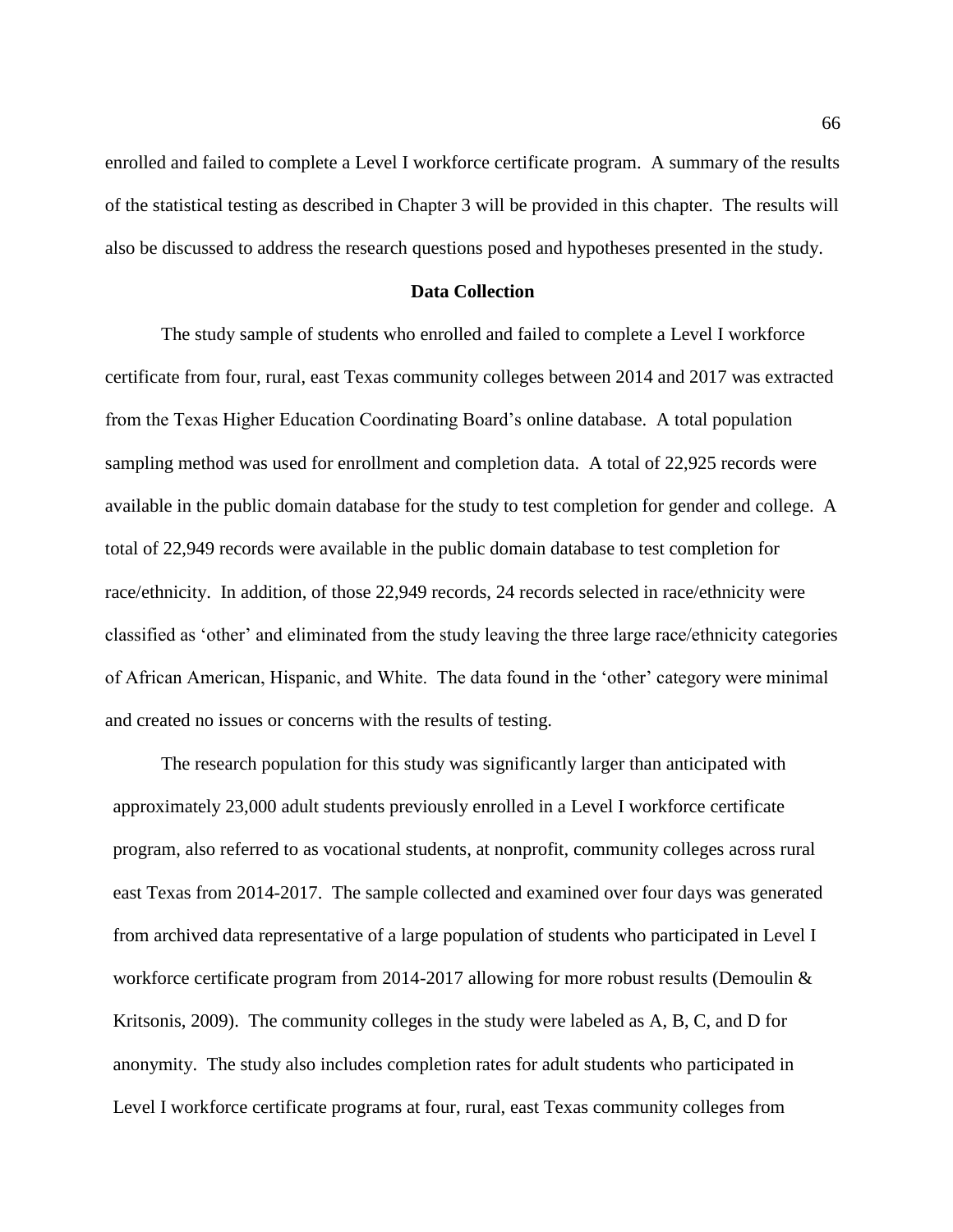2014-2017. The state database is a matter of public record providing no identifying student information outside of the demographics and data needed for this study. The student-level data for students enrolled in Level I certificates, but failed to complete, included gender, race/ethnicity, and college. The increase in the amount of data available on the Texas Higher Education Coordinating Board's website was the only significant circumstance encountered during the data collection process.

#### **Data Analysis and Results**

Research Question 1 was 'To what extent is there a significant correlation between completion rates and gender for adult students who participated in Level I workforce certificate programs at rural, east Texas community colleges from 2014-2017?' The related null hypothesis was *H*<sub>0</sub>: 'No significant correlation exists between completion rates and gender for adult students who participated in Level I workforce certificate programs at rural, east Texas community colleges from 2014-2017'. To answer Research Question 1, Table 2 has the bivariate chi-square test results for associating the students' rates of graduation with gender, based on whether the certificate program was completed. Inspection of the table found the correlation in program completion rates and gender was significant at the  $p = 0.001$  level (Cramer's  $V = 0.35$ ). Specifically, male students had moderately higher rates of program completion (46.8%) than did female students (14.8%). The answer for Research Question 1 provided support to reject the null hypothesis as presented in Table 2.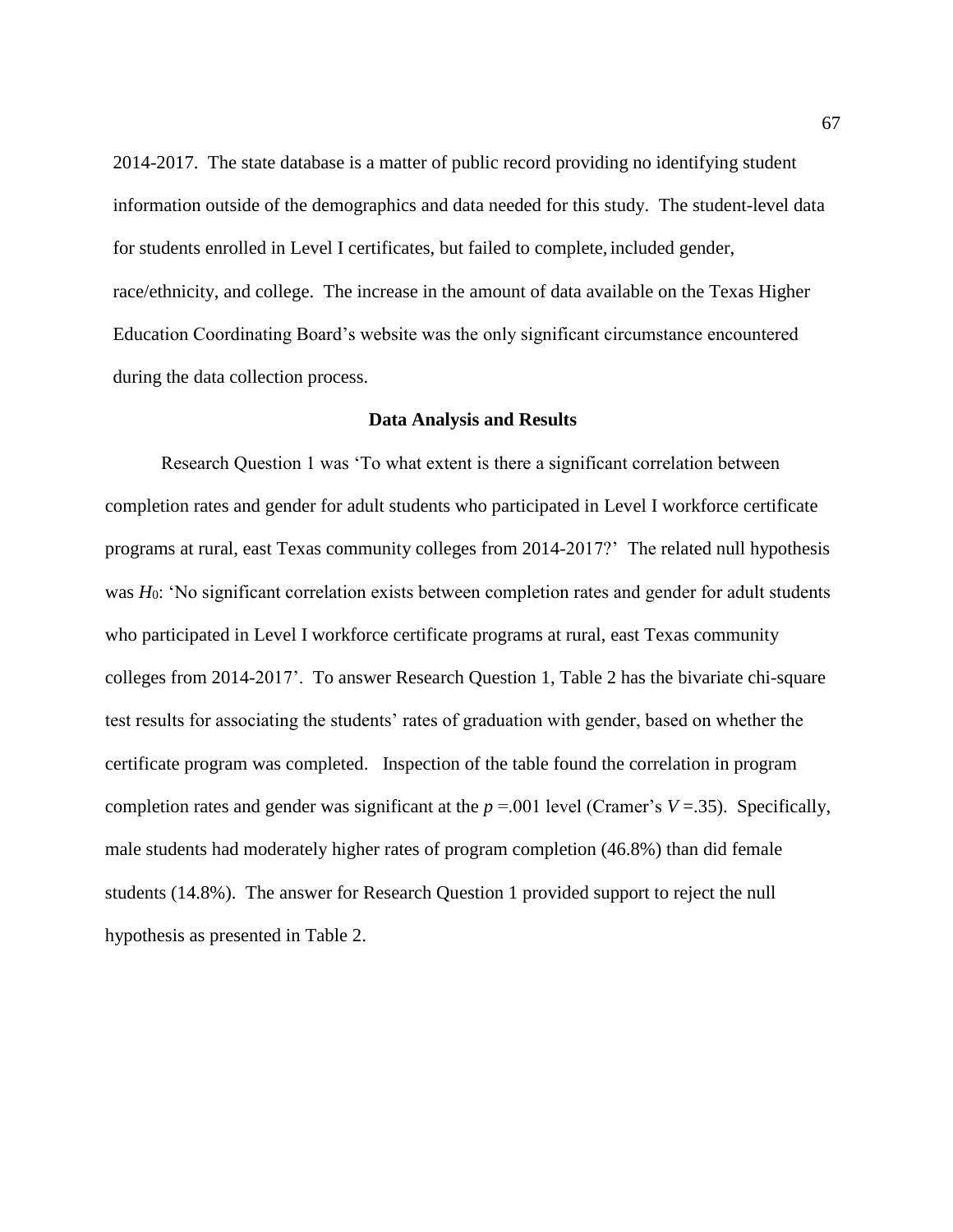## Table 2

# *Correlation of Certificate Program Completion by Completion Rates and Gender*

| Item                | Category | Certificate Program |      |                  |      |
|---------------------|----------|---------------------|------|------------------|------|
|                     |          | Did Not Complete    |      | Completed        |      |
|                     |          | $\boldsymbol{n}$    | $\%$ | $\boldsymbol{n}$ | $\%$ |
| Gender <sup>a</sup> |          |                     |      |                  |      |
|                     | Male     | 4,841               | 53.2 | 4,267            | 46.8 |
|                     | Female   | 11,769              | 85.2 | 2,048            | 14.8 |

\_\_\_\_\_\_\_\_\_\_\_\_\_\_\_\_\_\_\_\_\_\_\_\_\_\_\_\_\_\_\_\_\_\_\_\_\_\_\_\_\_\_\_\_\_\_\_\_\_\_\_\_\_\_\_\_\_\_\_\_\_\_\_\_\_\_\_\_\_\_\_\_

*Completion Rates (N = 22,925)*

 $\alpha^{a} \chi^{2}$  (1, *N* = 22,925) = 2,819.54, *p* = 001. Cramer's *V* = 35.

Research Question 2 was 'To what extent is there a significant correlation between completion rates and race/ethnicity for adult students who participated in Level I workforce certificate programs at rural, east Texas community colleges from 2014-2017 ?' The related null hypothesis was *H*<sub>0</sub>: 'No significant correlation exists between completion rates and race/ethnicity for adult students who participated in Level I workforce certificate programs at rural, east Texas community colleges from 2014-2017'. To answer Research Question 2, Table 3 has the bivariate chi-square test results for associating the students' rates of graduation with race/ethnicity, based on whether the certificate program was completed. Inspection of the table found the correlation in favorability ratings was significant at the  $p = 0.001$  level (Cramer's  $V = 0.05$ ). Specifically, Hispanic students had slightly higher rates of program completion (31.9%) than white students (26.6%) or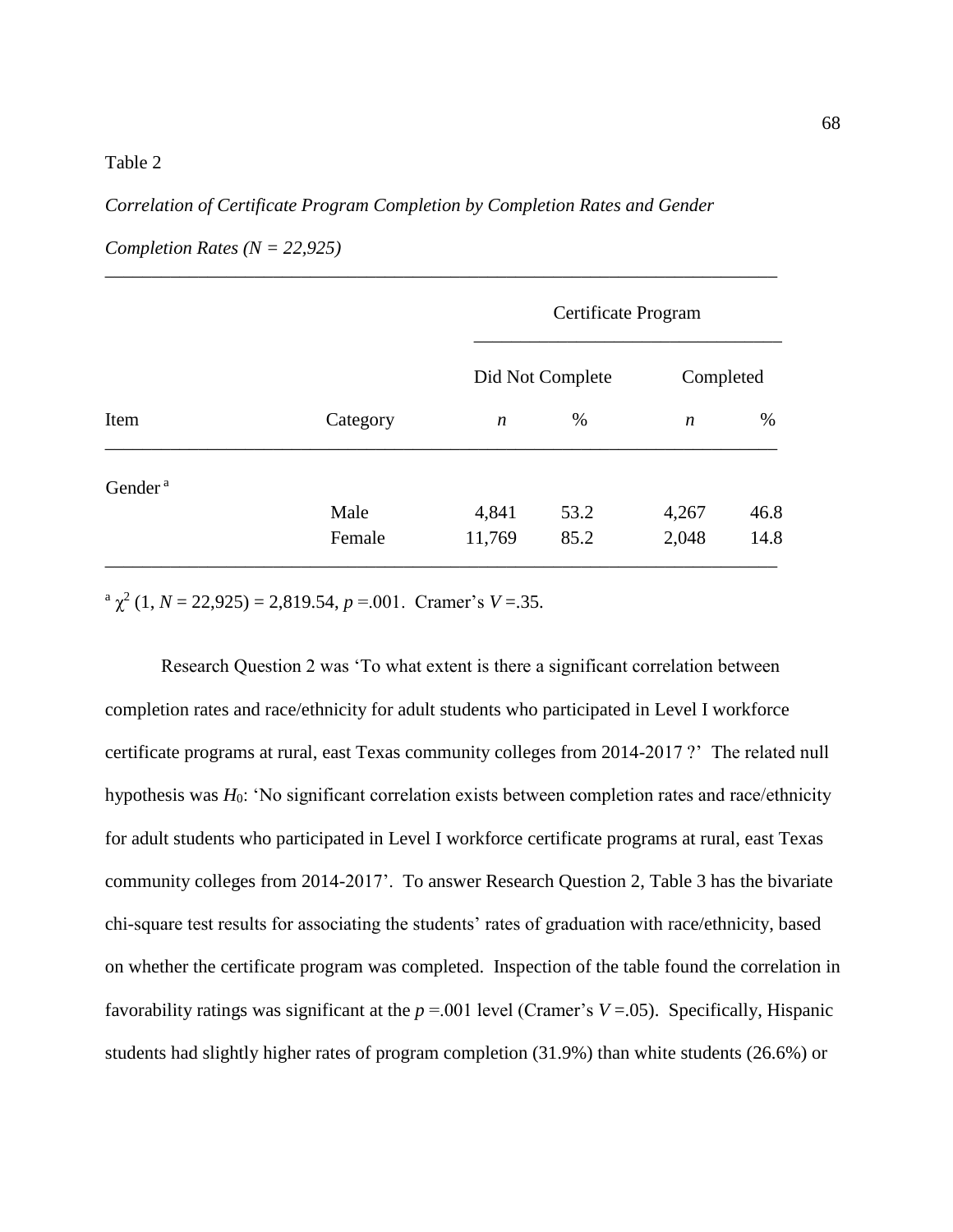African American students (24.7%). The answer for Research Question 2 provided support to reject the null hypothesis as presented in Table 3.

Table 3

*Association of Certificate Program Completion by Completion Rates and Race/Ethnicity* 

\_\_\_\_\_\_\_\_\_\_\_\_\_\_\_\_\_\_\_\_\_\_\_\_\_\_\_\_\_\_\_\_\_\_\_\_\_\_\_\_\_\_\_\_\_\_\_\_\_\_\_\_\_\_\_\_\_\_\_\_\_\_\_\_\_\_\_\_\_\_\_\_

*Completion Rates (N = 22,949)*

| Item              | Category         | Certificate Program |      |           |      |
|-------------------|------------------|---------------------|------|-----------|------|
|                   |                  | Did Not Complete    |      | Completed |      |
|                   |                  | n                   | %    | n         | $\%$ |
| Race <sup>a</sup> |                  |                     |      |           |      |
|                   | White            | 10,600              | 73.4 | 3,837     | 26.6 |
|                   | African American | 4,260               | 75.3 | 1,399     | 24.7 |
|                   | Hispanic         | 1,943               | 68.1 | 910       | 31.9 |

 $\alpha^{a} \chi^{2}$  (2, *N* = 22,949) = 50.61, *p* = 001. Cramer's *V* = 05.

Research Question 3 was 'To what extent is there a significant correlation between completion rates and college for adult students who participated in Level I workforce certificate programs at rural, east Texas community colleges from 2014-2017?' The related null hypothesis was *H*<sub>0</sub>: 'No significant correlation exists between completion rates and college for adult students who participated in Level I workforce certificate programs at rural, east Texas community colleges from 2014-2017.' To answer Research Question 3, Table 4 has the bivariate chi-square test results for associating the students' rates of graduation with college attended, based on Level I certificate program completion. Inspection of the table found the correlation in favorability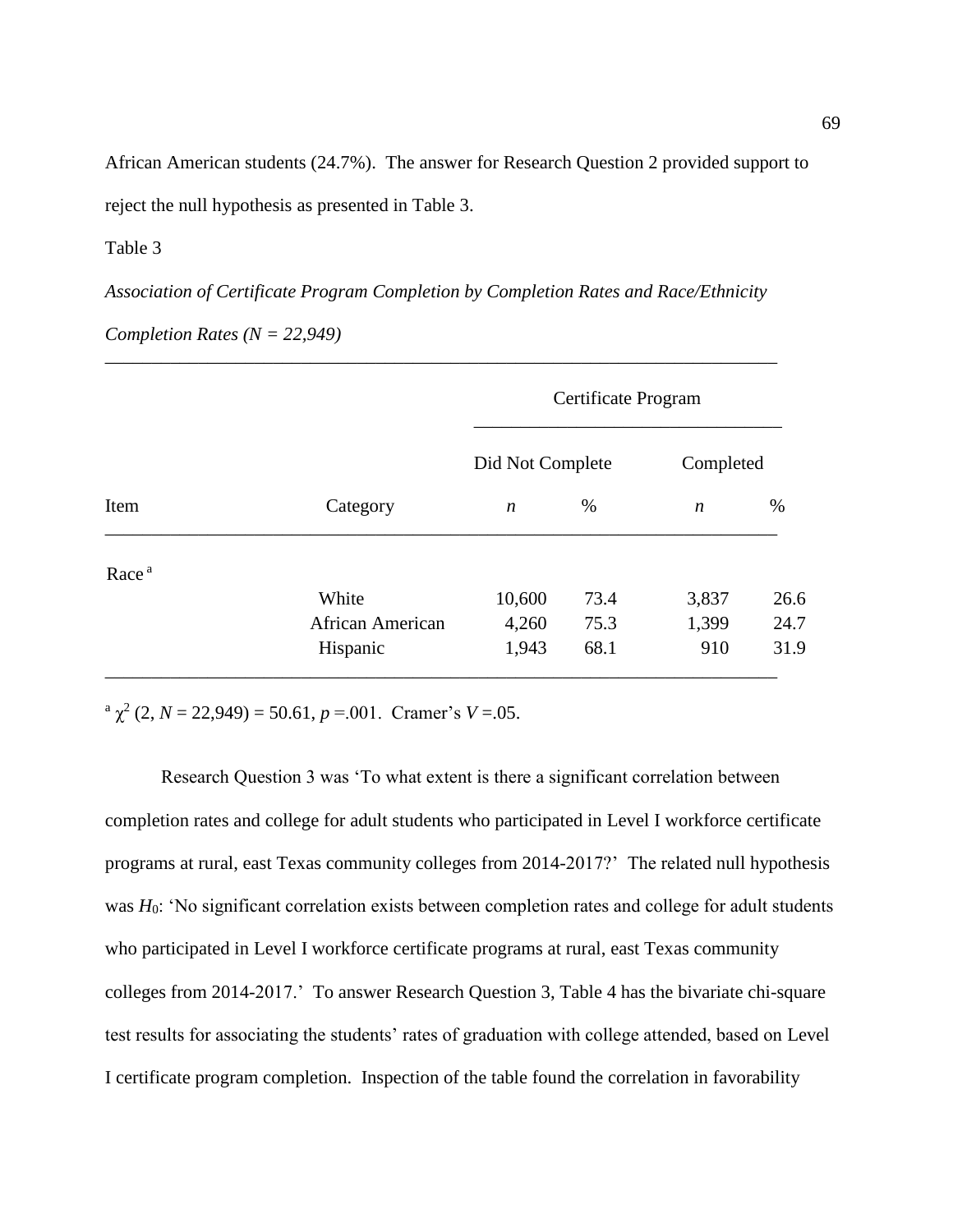ratings was significant at the  $p = 0.001$  level (Cramer's  $V = 0.31$ ). Specifically, students at College D had moderately higher rates of program completion (52.4%) than students at College C (29.2%), College B (18.6%), and College A (15.8%). The answer for Research Question 3 provided support to reject the null hypothesis as presented in Table 4.

Table 4

*Association of Certificate Program Completion by Completion Rates and College Attended Completion Rates (N = 22,925)*

\_\_\_\_\_\_\_\_\_\_\_\_\_\_\_\_\_\_\_\_\_\_\_\_\_\_\_\_\_\_\_\_\_\_\_\_\_\_\_\_\_\_\_\_\_\_\_\_\_\_\_\_\_\_\_\_\_\_\_\_\_\_\_\_\_\_\_\_\_\_\_\_

| Item                 | Category     | Certificate Program |      |                  |      |
|----------------------|--------------|---------------------|------|------------------|------|
|                      |              | Did Not Complete    |      | Completed        |      |
|                      |              | $\boldsymbol{n}$    | %    | $\boldsymbol{n}$ | $\%$ |
| College <sup>a</sup> |              |                     |      |                  |      |
|                      | A            | 4,432               | 84.2 | 831              | 15.8 |
|                      | B            | 6,121               | 81.4 | 1,395            | 18.6 |
|                      | $\mathsf{C}$ | 3,754               | 70.8 | 1,549            | 29.2 |
|                      | D            | 2,303               | 47.6 | 2,540            | 52.4 |

 $\alpha^{a} \chi^{2}$  (3, *N* = 22,925) = 2,180.48, *p* = 001. Cramer's *V* = 31.

# **Research Questions and Hypotheses**

 As previously stated, the purpose of this quantitative research study was to discover to what extent significant correlations exist in completion rates by gender, race/ethnicity, and college for adult students in Level I workforce certificate-programs at rural, east Texas community colleges from 2014-2017. The problem was that low completion rates in Level I workforce certificate programs at community colleges across Texas contributes to the increasing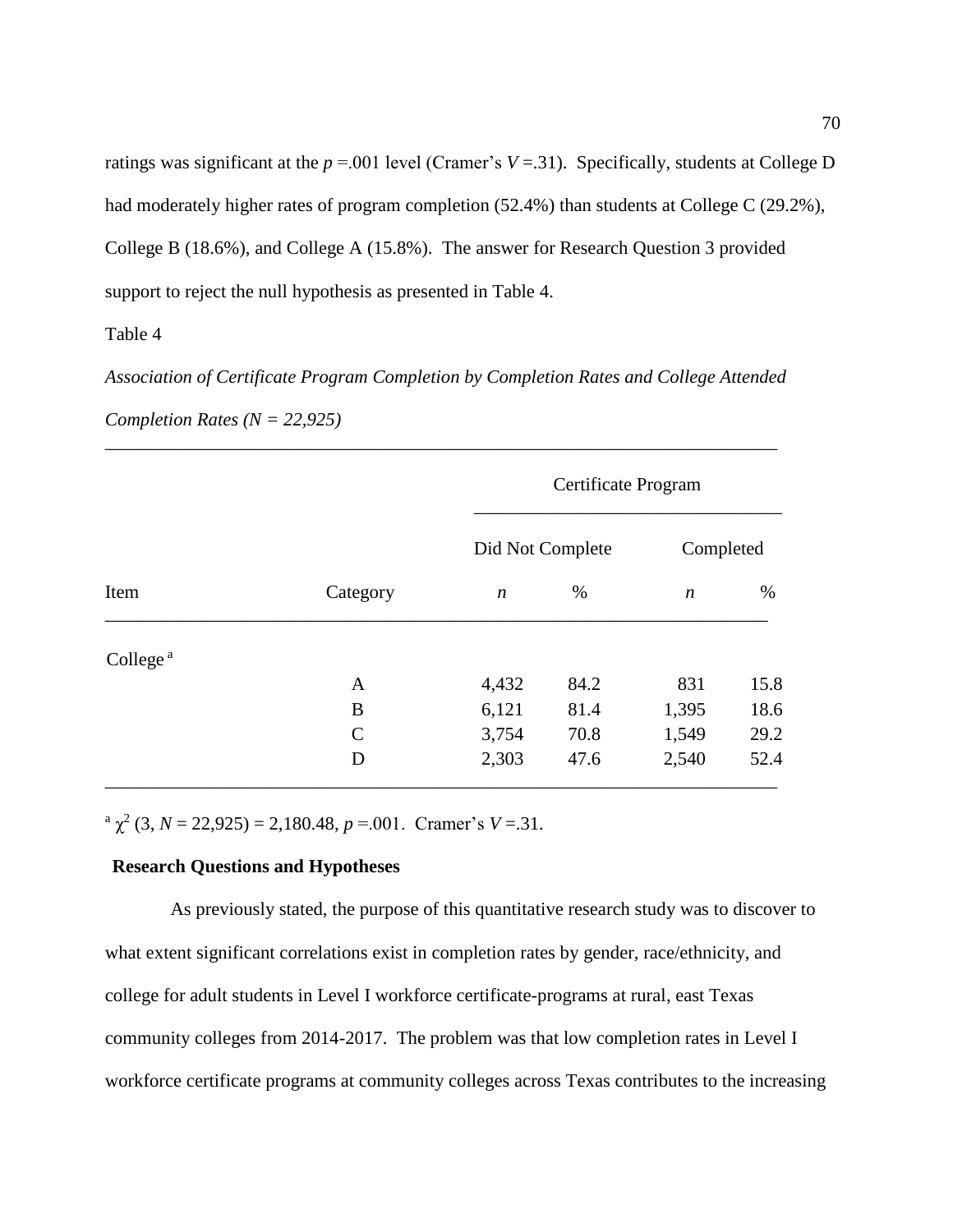shortage of available skilled workers to fill vacated and new positions in business and industry The following research questions guided the research in achieving the purpose of the study:

*Research Question 1:* To what extent is there a significant correlation between completion rates and gender for adult students who participated in Level I workforce certificate programs at rural, east Texas community colleges from 2014-2017?

*Research Question 2:* To what extent is there a significant correlation between completion rates and race/ethnicity for adult students who participated in Level I workforce certificate programs at rural, east Texas community colleges from 2014-2017?

*Research Question 3:* To what extent is there a significant correlation between completion rates and college for adult students who participated in Level I workforce certificate programs at rural, east Texas community colleges from 2014-2017?

The following hypotheses were used to answer the research questions:

H1<sub>0</sub>: No significant correlation exists between completion rates and gender for adult students who participated in Level I workforce certificate programs at rural, east Texas community colleges from 2014-2017.

 $H1_a$ : A significant correlation exists between completion rates and gender for adult students who participated in Level I workforce certificate programs at rural, east Texas community colleges from 2014-2017.

H<sub>2</sub>.: No significant correlation exists between completion rates and race/ethnicity for adult students who participated in Level I workforce certificate programs at rural, east Texas community colleges from 2014-2017.

H2<sub>a</sub>: A significant correlation exists between completion rates and race/ethnicity for adult students who participated in Level I workforce certificate programs at rural, east Texas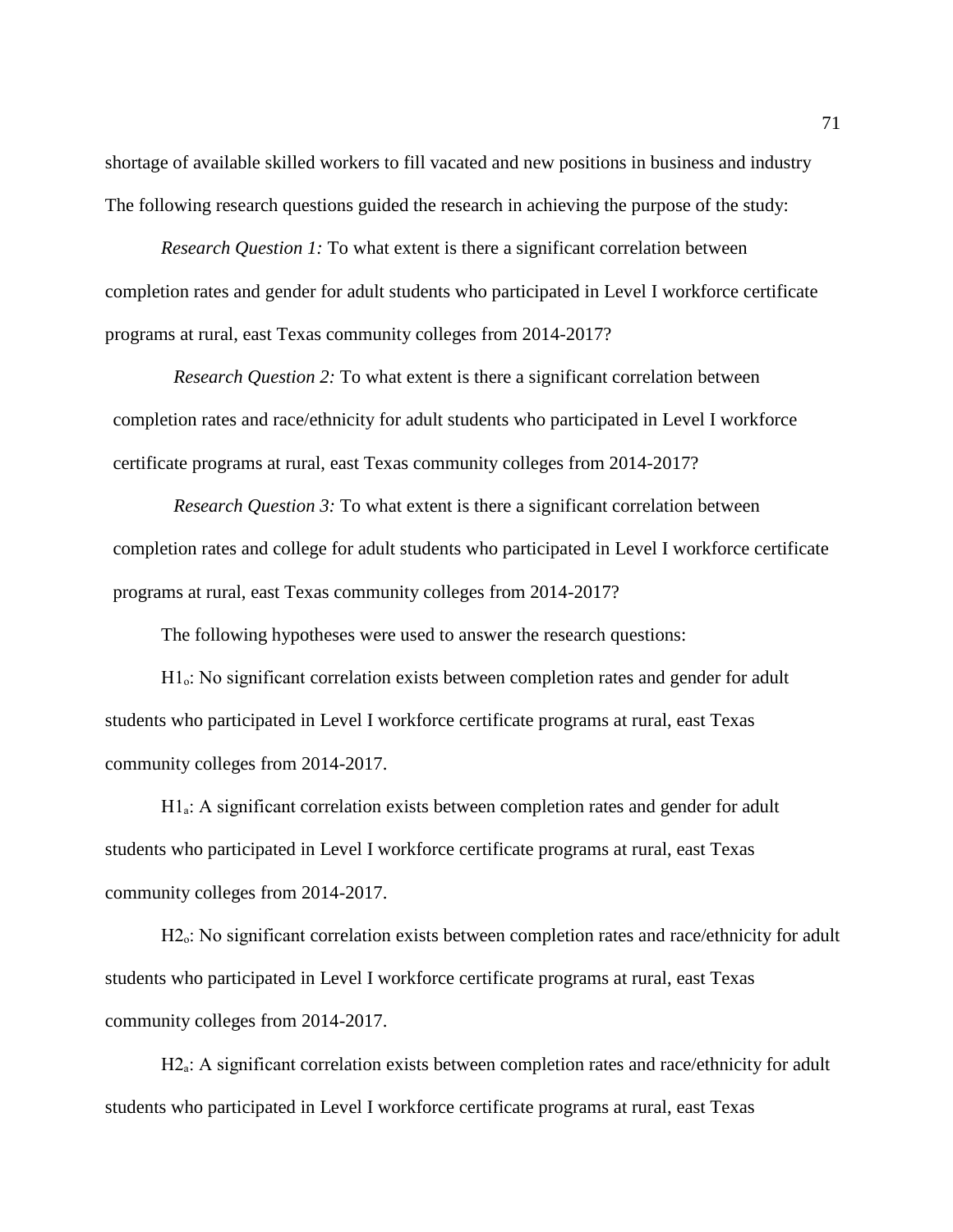community colleges from 2014-2017.

H<sub>3</sub>: No significant correlation exists between completion rates and college for adult students who participated in Level I workforce certificate programs at rural, east Texas community colleges from 2014-2017.

H3<sub>a</sub>: A significant correlation exists between completion rates and college for adult students who participated in Level I workforce certificate programs at rural, east Texas community colleges from 2014-2017.

#### **Reliability and Validity**

This study is reliable because the results can be reproduced by testing the same data using the same measurement tool creating consistency of a measure (Heale & Twycross, 2015). Chi-square tests are considered to be the most popular to use when analyzing catagorical data (Sharpe, 2015). Strong correlations indicate high reliability and weak correlations may prove to be unreliable. Reliability and validity are the major criteria for evaluating quantitative research instruments. The instrument used was appropriate for providing answers to the research questions. An external validity threat could occur from the use of archival data, and the decision to use specific college and student data limiting the ability to generalize to larger populations.

Researcher bias did not exist because there was no personal contact with participants and all archival data were extracted from the Texas Higher Education Coordinating Board's online interactive database. The large sample size available for the study will minimize Type I and Type II errors. VassarStats online software is widely used as a statistical instrument testing for correlation (Suma & Suresh, 2016).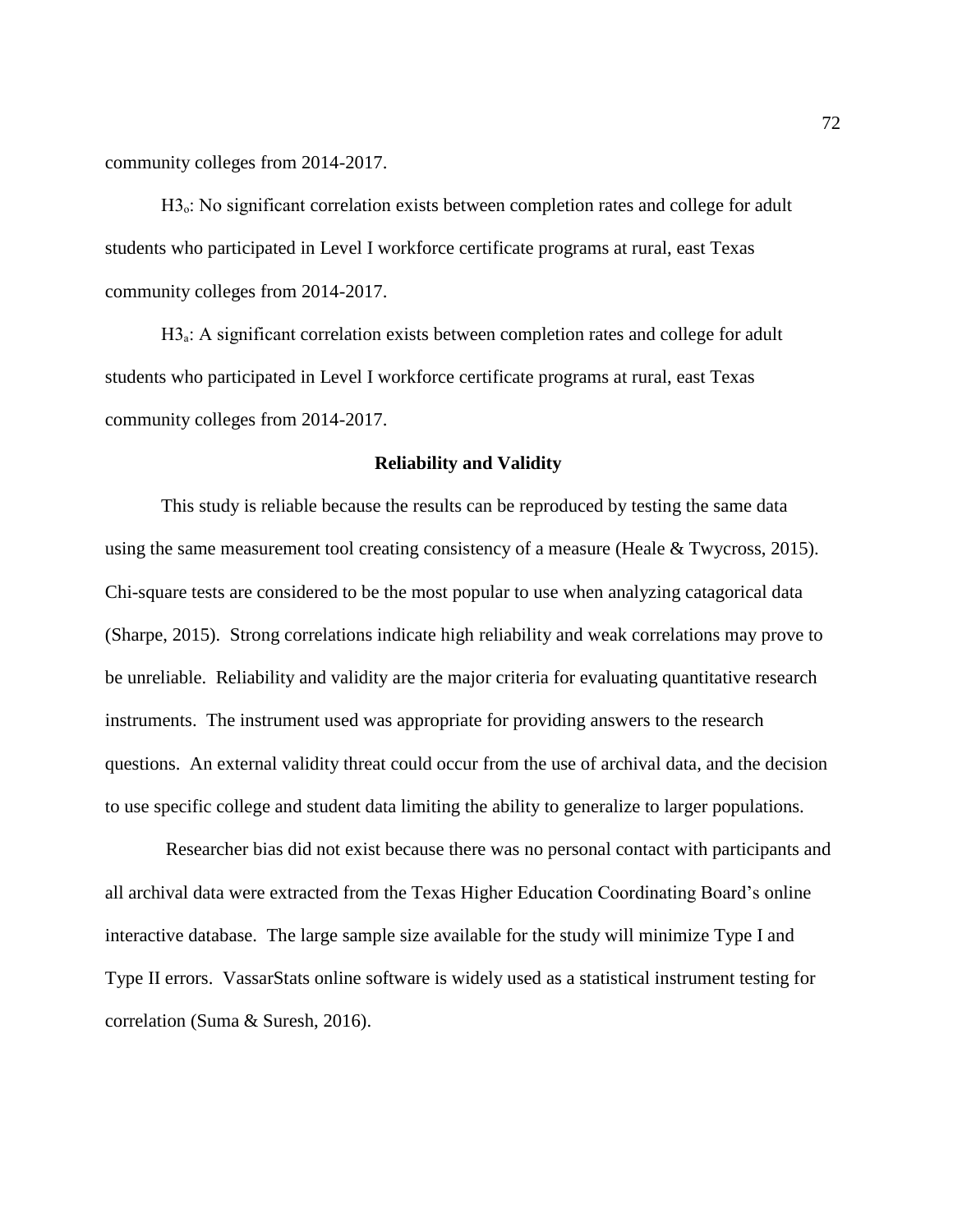## **Chapter Summary**

In summary, the sample for this study consisted of 22,949 students used to discover to what extent correlations exist in completion rates by gender and college for adult students in Level I workforce certificate-programs at rural, east Texas community colleges from 2014-2017. The race/ethnicity data consisted of 22, 925 students used to discover to what extent relationships existed in completion rates by race/ethnicity for adult students in Level I workforce certificateprograms at rural, east Texas community colleges from 2014-2017. The data collected for this quantitative correlational study served the purpose of determining if demographic characteristics, such as gender, race/ethnicity, and college influenced completion. Research hypothesis one (completion rates and gender) was supported (Table 1). Research hypothesis two (completion rates and race/ethnicity) was supported (Table 2). Research hypothesis three (completion rates and college) was supported (Table 3). In Chapter 5 of this research study, these findings will be compared to the literature so conclusions and implications can be analyzed, and a series of recommendations can be suggested for community college leaders and future researchers.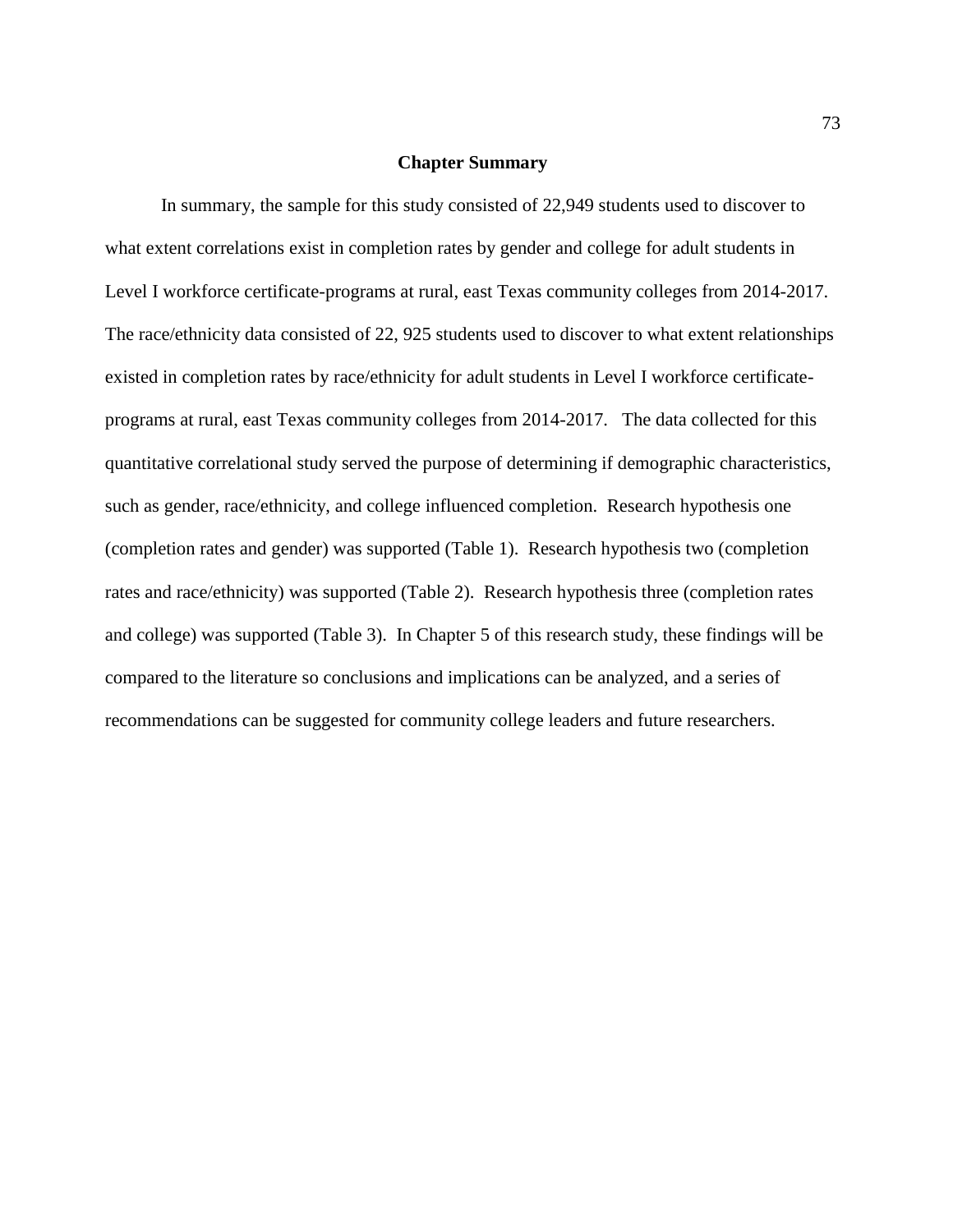#### Chapter 5: Discussion, Conclusions, Recommendations

Low completion rates from Level I workforce certificate programs at community colleges across Texas and the increasing shortage of available skilled workers to fill vacated and new positions in business and industry is a growing problem. The findings of this study will benefit business and industry seeking to hire skilled graduates of certificate programs, the students, and families, in addition to community colleges based on the importance of persistence to completion at the state and national levels. The purpose of this quantitative research study was to discover to what extent significant correlations exist in completion rates by gender, race/ethnicity, and college for adult students in Level I workforce certificate-programs at rural, east Texas community colleges from 2014-2017. Community colleges willing to adopt and implement the recommendations derived from this study could produce higher skilled graduates increasing the number of employable people to help close the skilled labor gap. The results of this study will lead to guidance in improving the areas of student services needing to be improved to increase the rate of completion and employment for students enrolling in Level I workforce certificate programs at community colleges across rural east Texas. This study will also help to guide community colleges in designing student support services appropriate to meet the various needs of Level I workforce certificate-seeking students such as (1) childcare, (2) food insecurities, (3) utility assistance, and (4) transportation to name a few.

This subject was chosen because of the emerging issue continues to be of concern for stakeholders such as business and industry leaders, economic developers, government officials, and Texas Workforce Commission as examples of some of the stakeholders. When economic growth occurs in a region, new positions can be added to existing businesses or industries, or positions may become available because of those who retire. Without a pool of applicants to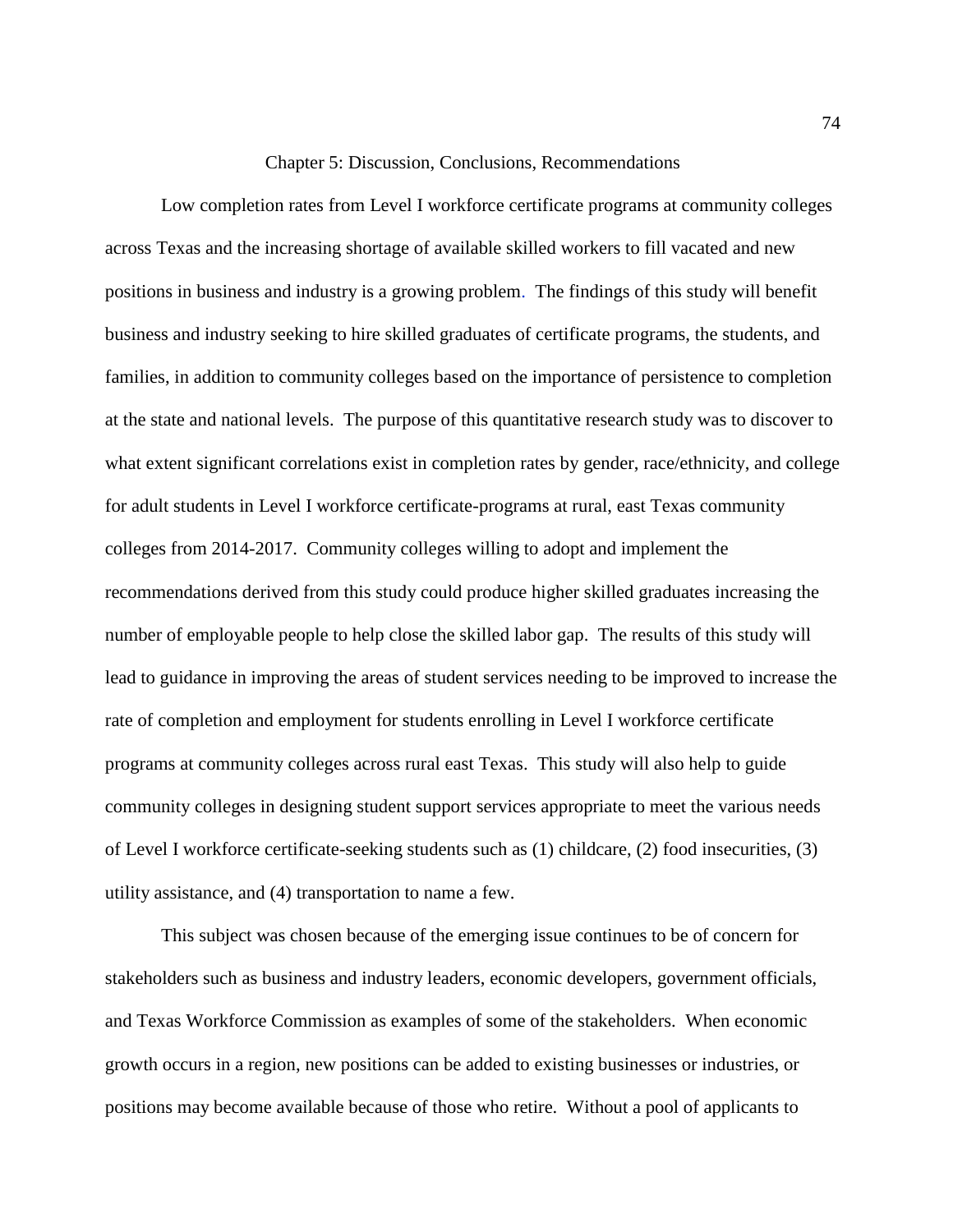choose from with the necessary skills business and industry cannot expand and could relocate to an area seeking an abundance of potential employees. Community colleges play a large role in providing solutions for business and industry needing skilled employees. Community colleges should offer high-quality certificate programs with updated technology to meet the needs of potential employers. College administrators should create and provide a 'holistic' student support service model for adult students to be equipped with the tools needed to commit and complete Level I certificate programs leading to employment and higher wages. These efforts would also contribute to the economic health of the communities served.

The literature review in Chapter 2 focused on community college success and recommended improvements. The contents of the literature review included (1) literature search strategies, (2) workforce education in community colleges, (3) community college students, (4) barriers to college enrollment and completion, (5) workforce certificate programs, (6) remediation in college, (7) additional comments, and (8) summary. The literature is filled with community college completion information in general. The overwhelming consensus in the literature is the need to improve completion rates in higher education. Recommendations for student success and remediation is mentioned throughout the research with little emphasis on Level I certificate programs or certificates in general, and most studies with research including community college completion rates combined degrees and certificates. The issue of concern with the data was Level I certificate-seeking students are not required to demonstrate college readiness in any academic area. Some colleges will require reading/math assessments to determine the level of basic academic skills a student might have, although denying enrollment is not an option.

Chapter 3 detailed the quantitative methodology chosen to analyze completion rates for adult students who participated in Level I workforce certificate programs from four community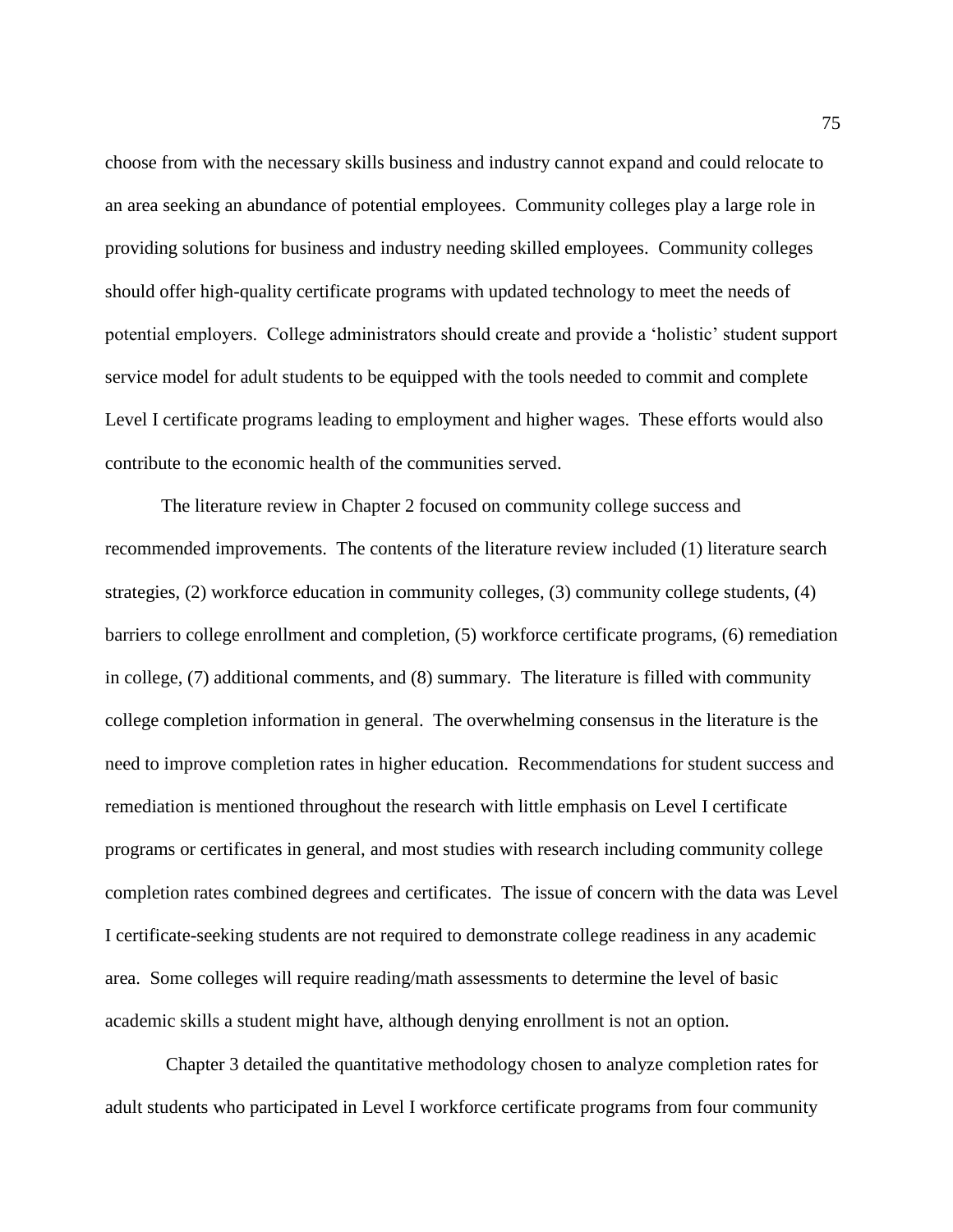colleges in rural east Texas between 2014-2017. Completion from a Level I workforce certificate program was the independent variable for the study with six dependent variables: (1) male, (2) female, (3) Black, (4) Hispanic, (5) White, and (6) college. The secondary data reported to the Texas Higher Education Coordinating Board by designated officials at the community colleges in Texas was needed for this study. The data were collected from the Texas Higher Education Coordinating Board's public interactive database from the website. This research study was designed to determine if significant correlations exist in completion rates and the variables containing gender, race/ethnicity, and college groups.

The data collected and summarized in Chapter 4 included demographic information about students who enrolled and failed to complete a Level I workforce certificate from four community colleges in rural east Texas. The findings of this study revealed a significant correlation in the moderate range for the completion rates between males and females. Testing for completion with ethnicity/race also showed a correlation, although based on the results, is considered a small or weak correlation. The location of the community college in rural east Texas also showed a significant correlation with college D representing a 50% completion rate. The statistical testing provided answers to all three research questions, and the null hypotheses were rejected.

Chapter 5 provides a discussion of the findings, interpretations, and conclusions for the study. Limitations will also be discussed with recommendations and implications for community college administrators, faculty, and future researchers. New information found in this research study will be presented in Chapter 5.

### **Findings, Interpretations, Conclusions**

The purpose of this quantitative research study was to discover to what extent significant correlations exist in completion rates by gender, race/ethnicity, and college for adult students in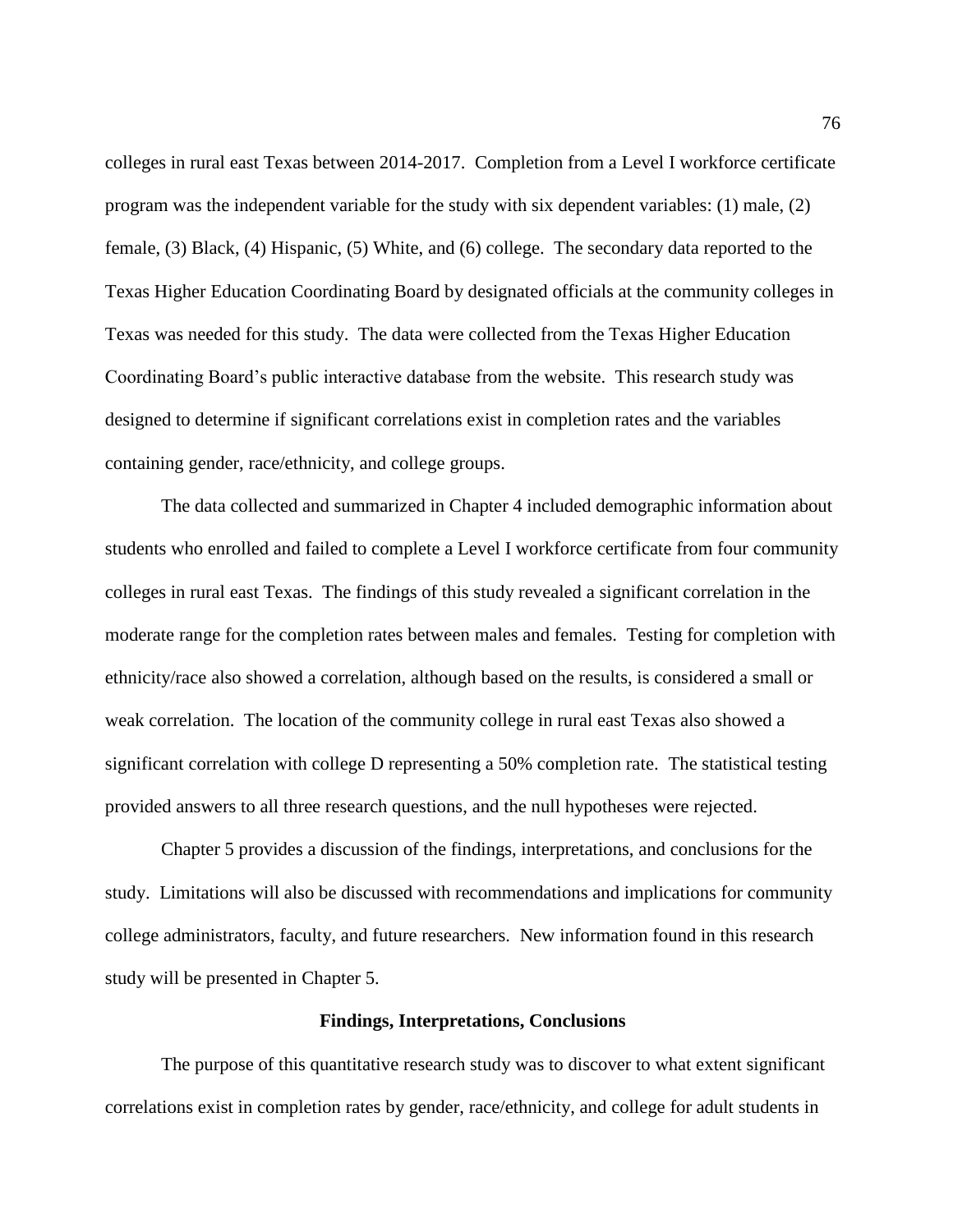Level I workforce certificate-programs at rural, east Texas community colleges from 2014-2017. The findings from this study provided new information about Level I workforce certificate completions in rural east Texas. The findings also supported some of the research previously conducted about community college completion nationally and across Texas. Each of the three research questions resulted in one finding following analysis and statistical testing. This chapter will consist of a discussion of the theoretical framework and study findings.

To provide answers to the hypotheses, a series of three chi-square tests for independence were used, and statistical testing was conducted using the procedures explained in Chapter 3. The independent variable for this study was completion from a Level I workforce certificate program. The dependent variables were : (1) male, (2) female, (3) Black, (4) Hispanic, (5) White, and (6) college.

For Research Question 1, the results from testing show the correlation in program completion rates by gender are significant at the  $p = .001$  level (Cramer's V = .35). Specifically, male students have moderately higher rates of program completion (46.8%) than female students (14.8%). These results provided support to reject the null hypothesis for Research Question 1.



*Figure* 3. Completion by gender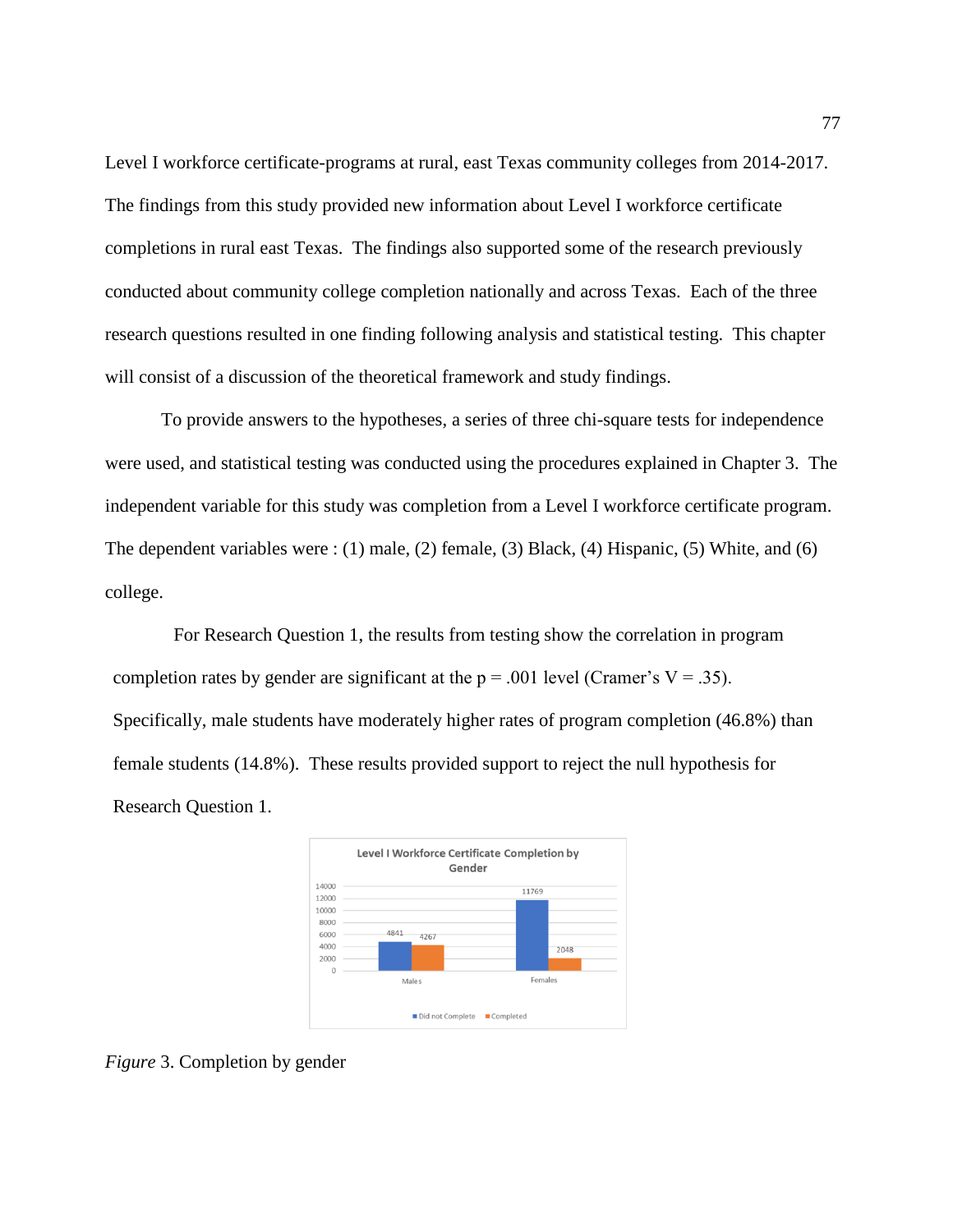For Research Question 2, the results from testing show the correlation in ethnicity/race favorability ratings are significant at the  $p = .001$  level (Cramer's V = .05). Specifically, Hispanic students have slightly higher rates of program completion (31.9%) than white students (26.6%) or black students (24.7%). These results provided support to reject the null hypothesis for Research Question 2.



### *Figure* 4. Completion by race/ethnicity

For Research Question 3, the results from testing show the completion by college correlation is significant at the  $p = .001$  level (Cramer's V = .31). Specifically, students at College D have moderately higher rates of program completion (52.4%) than students at College C (29.2%), College B (18.6%), and College A (15.8%). These results provided support to reject the null hypothesis for Research Question 3.



*Figure* 5. Completion by college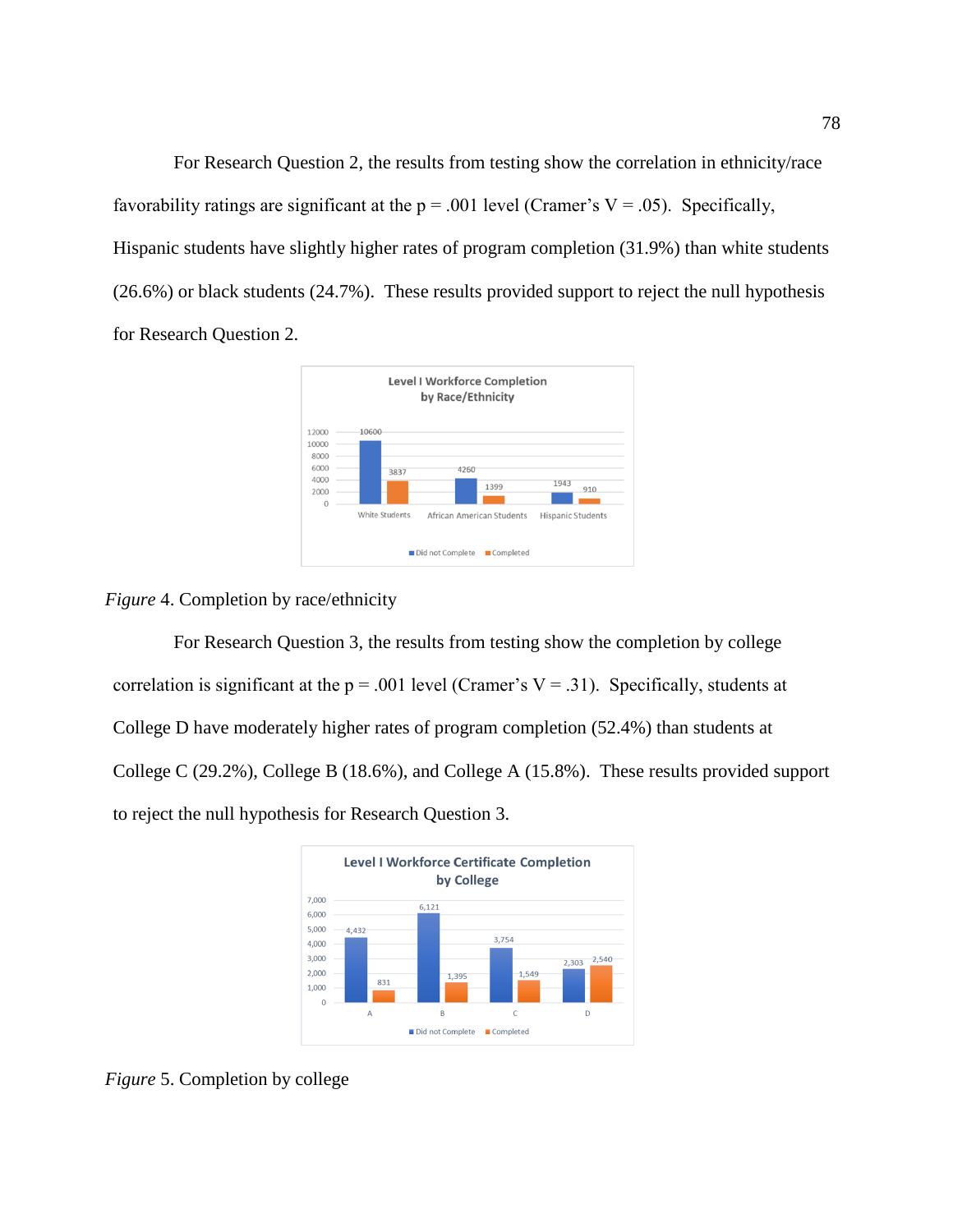### **Interpretation of Findings**

The results of this study were consistent with some of the literature presented in the literature review. Statistical testing on the data for this study revealed positive correlations between the independent variable of completion and the different variables representing gender, race/ethnicity, and college. The correlations, according to Cohen (1988) vary in strength from a weak correlation to a strong correlation. Testing for Research Questions 1 and 3 resulted in a strong correlation meaning the relationships were significant. Testing for Research Question 2 resulted in a weak correlation meaning while the relationship is much smaller there was still a relationship to support rejecting the null hypotheses.

Completion in a Level I workforce certificate program is a stepping stone to an occupation or career. The findings of this study showed completion to be positively correlated with gender, while not all the prior studies offer the same results. This study also showed males completed Level I workforce certificate programs in rural east Texas at a significantly higher rate (46.8%) than females (14.8%). Ray, Galvan, and Zarestky (2018) discovered the need for more gender-inclusive workforce programs since most programs are targeted toward males creating enrollment and completion barriers for females. In contrast, a study conducted by Juszkiewicz (2016) showed women completed at 41.5% and men completed at 35.7%.

The ethnicity/race data tested for completion in a Level I workforce certificate program also revealed a positive correlation with a smaller significant effect. A 10-year study conducted by Rankin, Scott, and Kim (2015) found no significant difference in completion rates between African Americans, Hispanics, or white students refuting the results found in this study. This study revealed a small significance effect and white students completed at a slightly higher rate than Hispanics or African Americans. McKinney and Hagedorm (2017) combined ethnic/racial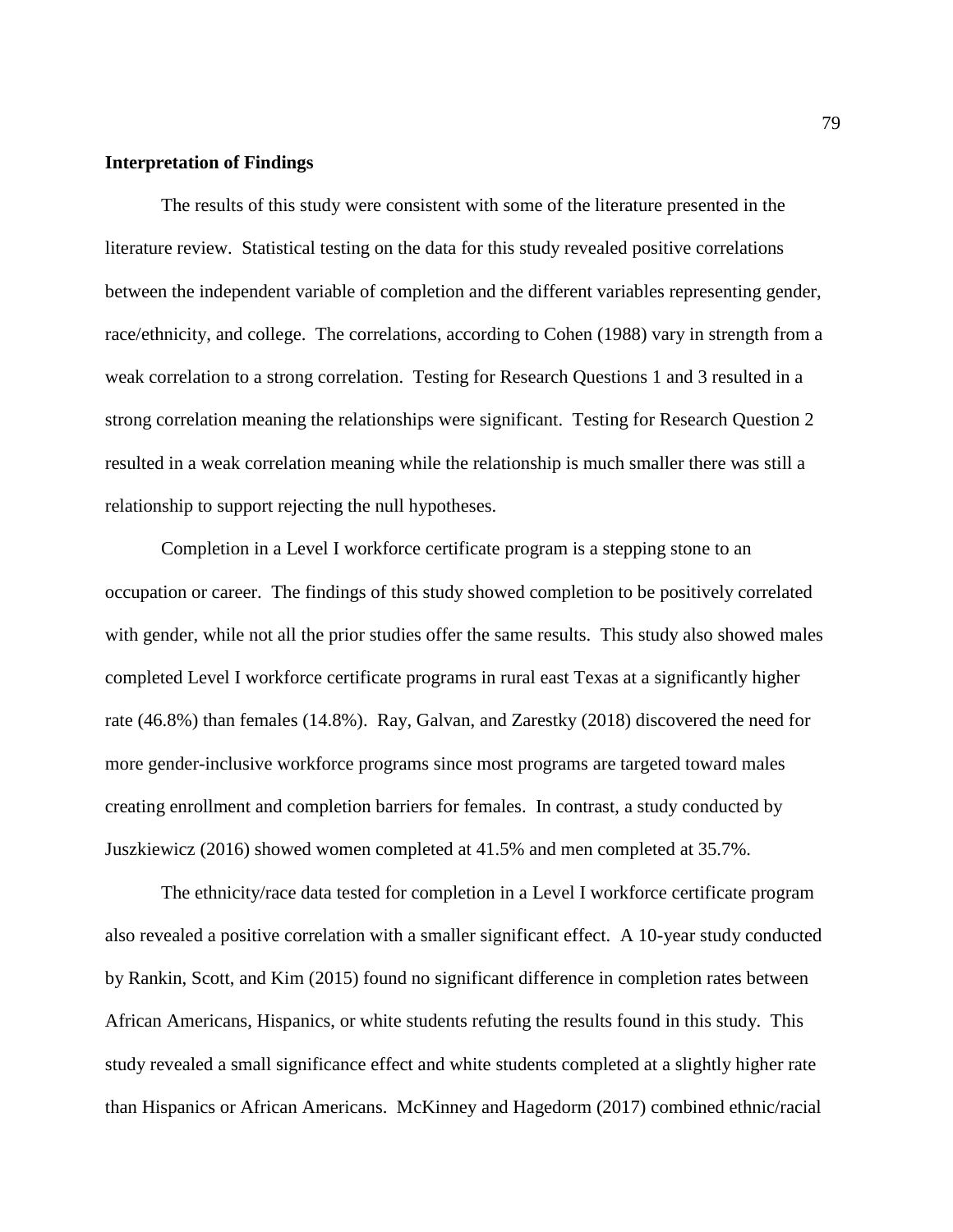groups with low-income students in a study finding the need to support enrollment and completion among these groups. Sáenz, García-Louis, Drake, and Guida (2018) researched Latino males at seven community colleges in Texas finding first-generation college students typically work full-time and attended college part-time causing low persistence and completion rates among this group. In contrast, this study found Hispanics completed at a higher rate than African Americans and not far behind white students.

The data collected and tested about college location from four rural east Texas community colleges for this study also revealed a significant positive correlation. The community colleges in the study were coded as A, B, C, and D for anonymity to eliminate any potential harm to the colleges about completion rates from Level I workforce certificate programs. The study revealed a significant correlation between completion and college D having a 52.4% completion rate compared to the other three colleges. Harrill, Lawton, and Fabianke (2015) found the need for rural institutions to provide highly qualified student support staff and services to meet the needs of adult learners and contribute to persistence and completion. Consistently, community college students were deemed more likely to withdraw from college than university level students because of barriers to include work, lack of educational support services, and family obligations (Harbour & Wolgemuth, 2015). Scott, Miller, and Morris (2016) explained rural community college students in weak economies, without institutions of higher education located nearby face obstacles students in larger communities do not face, supporting the need for this study and further studies to be conducted in the future.

# **Conclusions**

The data analyzed for this study provided definitive answers to the research questions about correlations existing between completion and gender, race/ethnicity, and college. The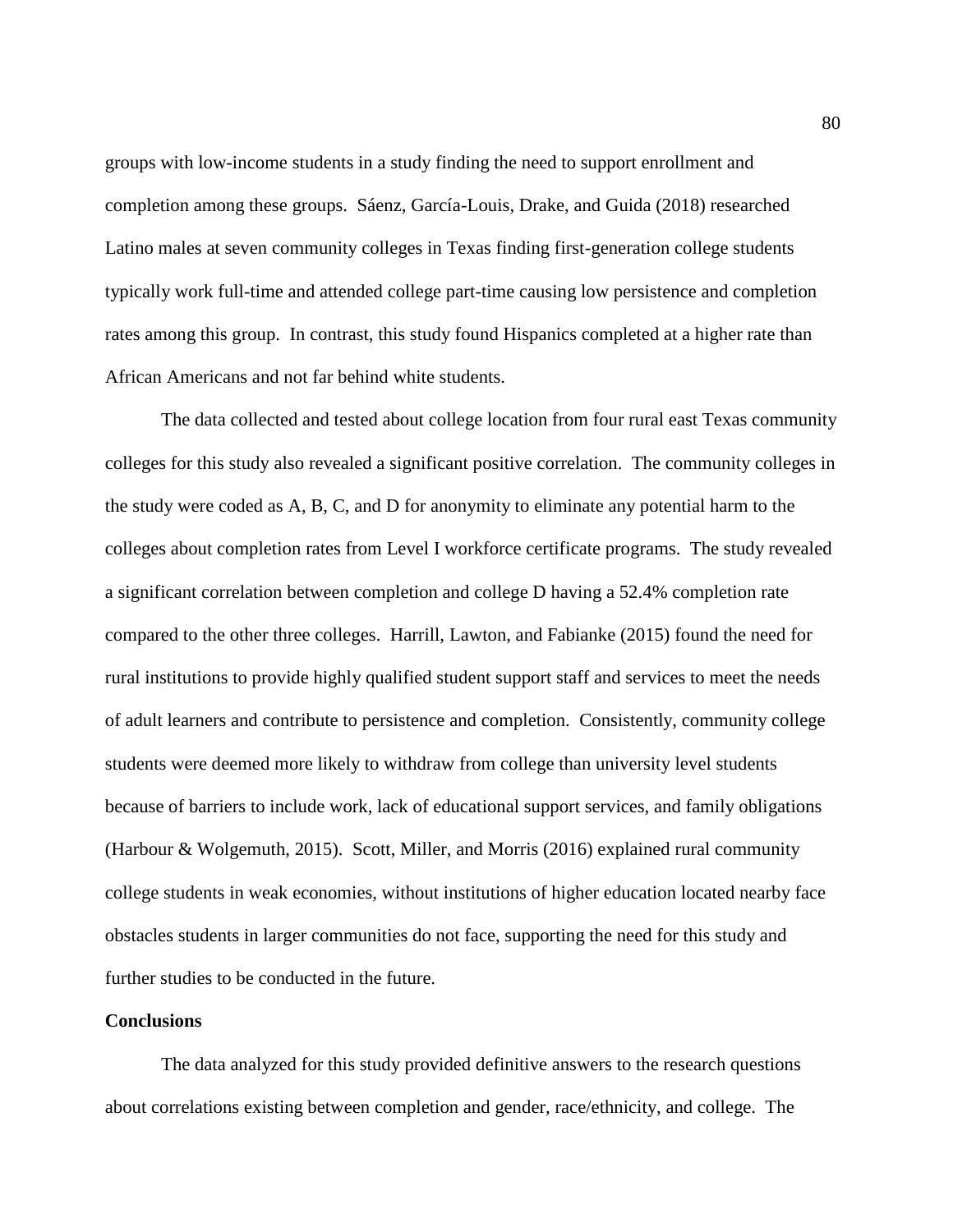results were slightly different from those found in the literature in some cases. In other cases, the results were similar. The results showed a definite problem with completion rates in all areas of Level I workforce certificate programs, although slightly better in some areas. The outcomes of the study support the need for additional student support services for varying populations of students while enrolled in Level I workforce certificate programs. This study contributed muchneeded data and information to the help close the gap in the literature explicitly about completion in Level I workforce certificate programs at community colleges in Texas.

## **Limitations**

This study was limited to community college students enrolled in Level I workforce certificate programs who failed to complete from only four rural east Texas community college between 2014-2017. The sample consisted of 22,949 students enrolled in Level I workforce certificate programs from 2014-2017 at one of the four rural east Texas community colleges. Generalization may be limited to small or medium-sized rural community colleges in Texas. Also, community colleges offer programs suitable for college district job markets and communities which prove to be different across the state. The study was limited to quantitative statistical testing without observations, interviews, or any other type of qualitative measurements. Workforce education varies by state, and the findings of this study may not generalize across state lines based on those differences.

The validity and reliability of the data collected to use in this study were discussed in Chapter 3. The data collected from the Texas Higher Education Coordinating Board's interactive database on the website were generally found to be reliable and valid and frequently used in other studies for research and by college administrators. The electronic testing instrument located on the Vassarstat website is widely used for statistical testing although human error is possible. As a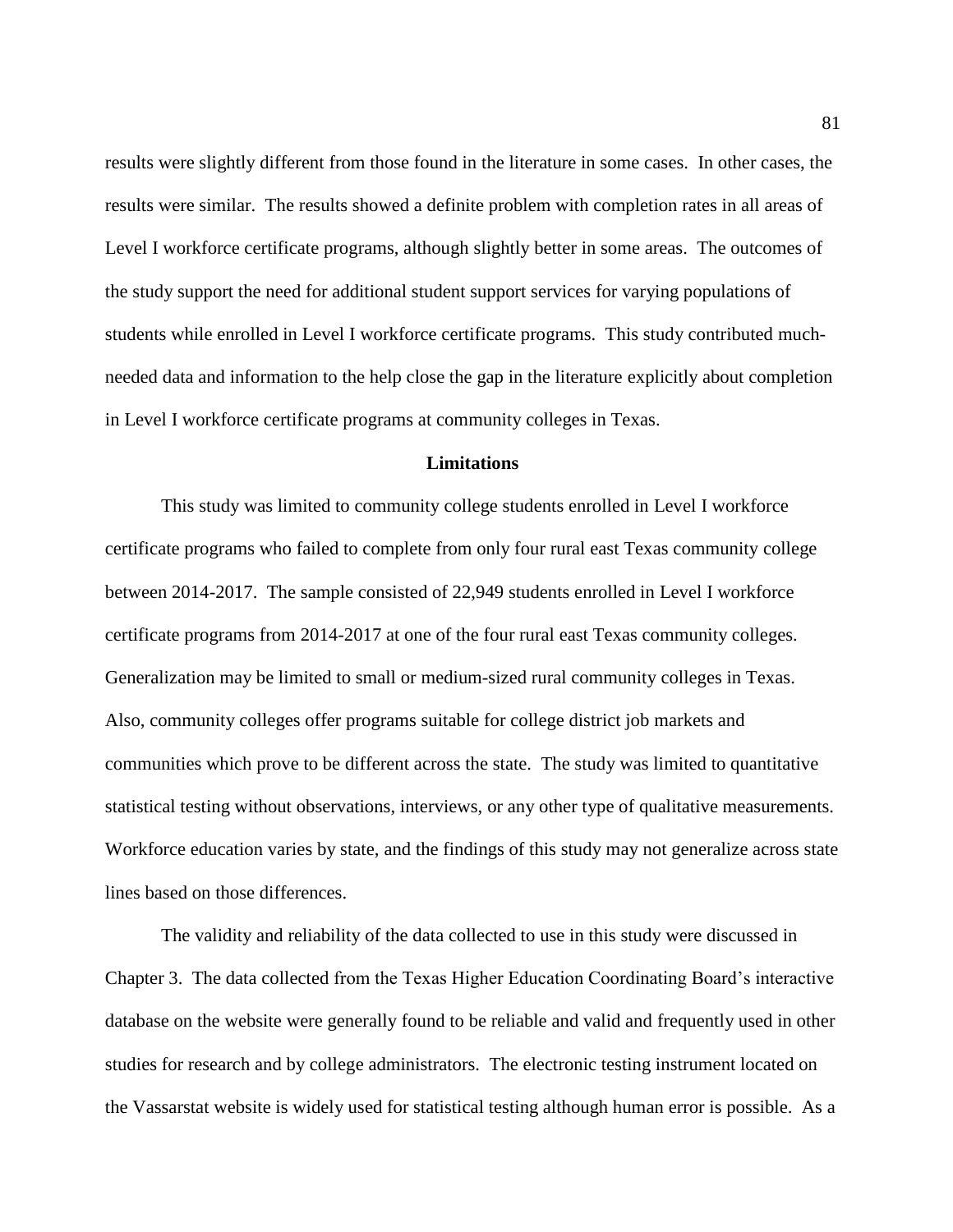rule, erroneous data submitted to the Texas Higher Education Coordinating Board by community college representatives during mandatory reporting periods are returned to the colleges for correction before publication making the available data valid and reliable.

### **Recommendations**

 Additional research should explore the lack of entrance testing requirements for Level I workforce certificate programs, the reading levels of textbook materials, and the amount of student loan debt students acquire who fail to complete and obtain employment leading to higher wages and benefits. Further research should be conducted as either quantitative, qualitative, or mixed methods. Future research could analyze enrollment in specific programs and seek to find answers to why the students chose those programs. Additional research is needed to understand the characteristics of community college students statewide. Community colleges have proven economic value to the communities served, and with the demand for higher levels of education for employment, completion will continue to be a concern. Understanding the needs of students, and the differences between community college students are beneficial for persistence and completion in Level I workforce certificate programs. Many students fail to understand what the level of expectations or the degree of involvement (physical and academic) required when enrolling in Level I workforce education programs.

 A qualitative research study could be beneficial if students were interviewed to determine specific barriers present at the beginning of the first semester of enrollment in a Level I workforce certificate program. Community colleges in Texas and state legislators should plan to provide funds to support increasing completion rates and stop focusing on enrollment numbers when completion rates are low across the state. The disconnect between the students and specific program Level Information can happen at the beginning of the enrollment process or later.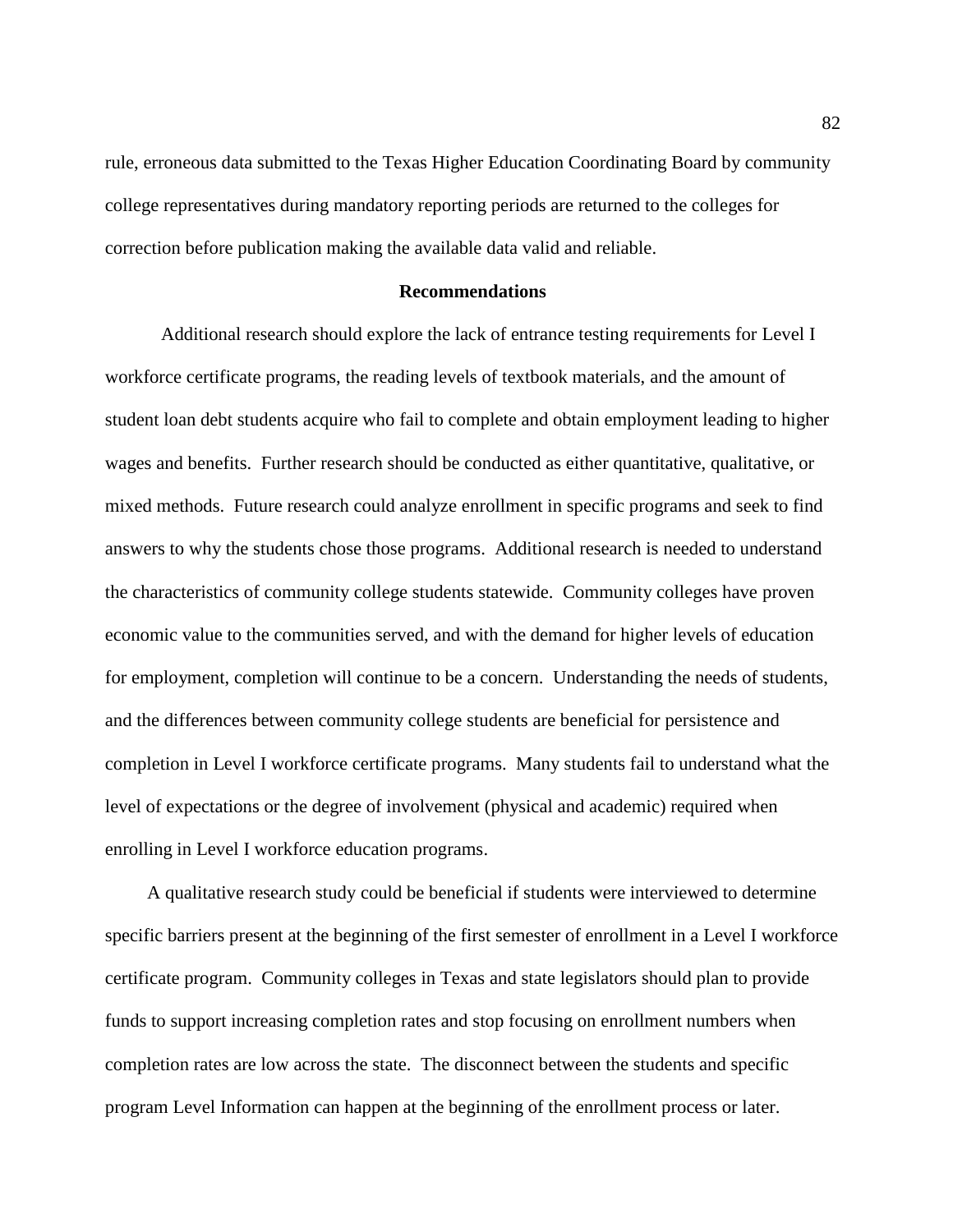Students need to be better informed by admissions staff and recruiters about enrolling in Level I workforce certificate programs even though pre-enrollment testing is not required. The state legislature should adopt and implement reading comprehension testing on the adult basic education level as a requirement for college-Level I certificate coursework and require adult basic education coursework as a corequisite. Workforce education programs include college-level textbooks and materials; many students are not academically prepared to participate and succeed. Also, these students are unaware of the difficulty in the coursework until after student loans are obtained and classes have begun leading to another topic of concern: student loan debt and default.

 Additional studies could investigate whether the same results would occur from other colleges to include both rural and urban institutions. College administrators involved in Level I workforce certificate programs should routinely access the Texas Higher Education Board's interactive database to examine enrollment and completion data to explore possible best practices with peers from colleges demonstrating higher completion rates. Administrators from rural institutions should invest in improved students support services for adult students enrolling in Level I workforce certificate programs to address academic and personal barriers inhibiting completion. While there is no 'quick-fix' to this problem, grant opportunities are available to develop strong student support services. Partnering with civic organizations is also a way to provide services students may need such as food or clothing.

Government funded organizations and churches are usually willing to help students in need. Community colleges will need to hire the right people, such as success coaches and adult basic education certified educators, to develop and implement a student support services department for Level I certificate-seeking students. Over time, students will begin to reap the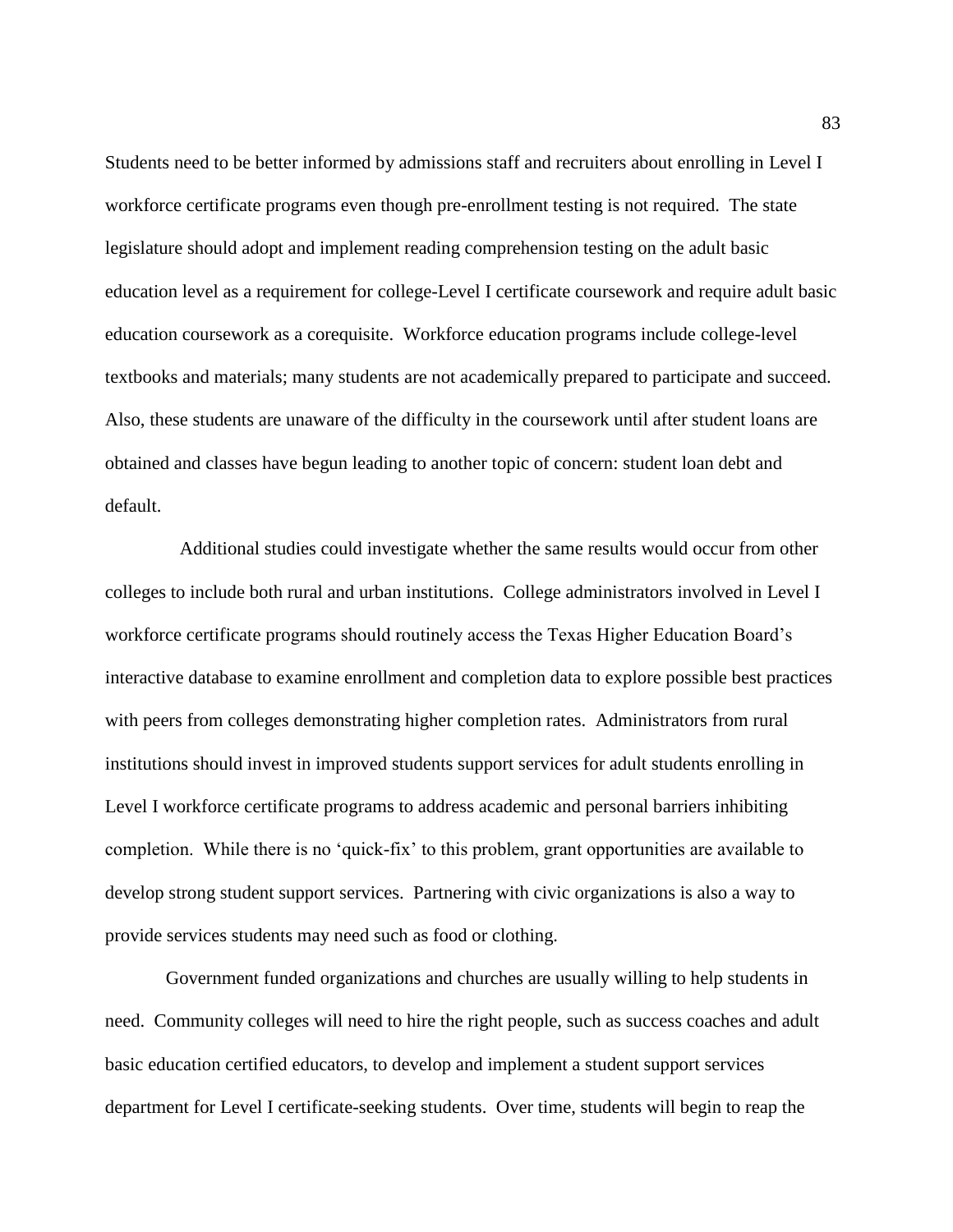benefits of the department, and colleges will benefit, and most importantly business and industry seeking trained skilled employees will benefit.

### **Implications for Leadership**

This study is significant to leaders in community colleges, economic development, and business and industry. Community college leaders have been provided with evidence of the need to improve completion in Level I workforce certificate programs. These leaders have also been provided with evidence of positive correlations between completion and demographics from four rural east Texas community colleges. A study conducted by Riddick (2014) researched ethnicity and completion in North Carolina community colleges similar to this study with race being defined as a single independent variable including Black, White, Asian, American, and 'other' with the result showing no significant relationship existed. Implementing the recommendations of this study and continuing to research completion in community colleges based on the type of certificate or degree has future benefits for students, college administrators, economic development organizations, and business and industry across Texas.

## **Community College Leaders**

Community colleges receive funding in Texas based on enrollment/contact hours, success point funding connected to completion, enrollment costs and fees, tax base funds, endowment funds/donations, and grants. Completion in a Level I certificate can range from 15-42 semester credit hours depending on the program. The majority of Level I workforce certificates are 40-42 semester credit hours and require up to one year to complete. Administrators at community colleges are responsible for adding and maintaining programs to meet communities' needs based on population and industry-based jobs. For example, program demands are based on the job market where the community colleges are located in Texas.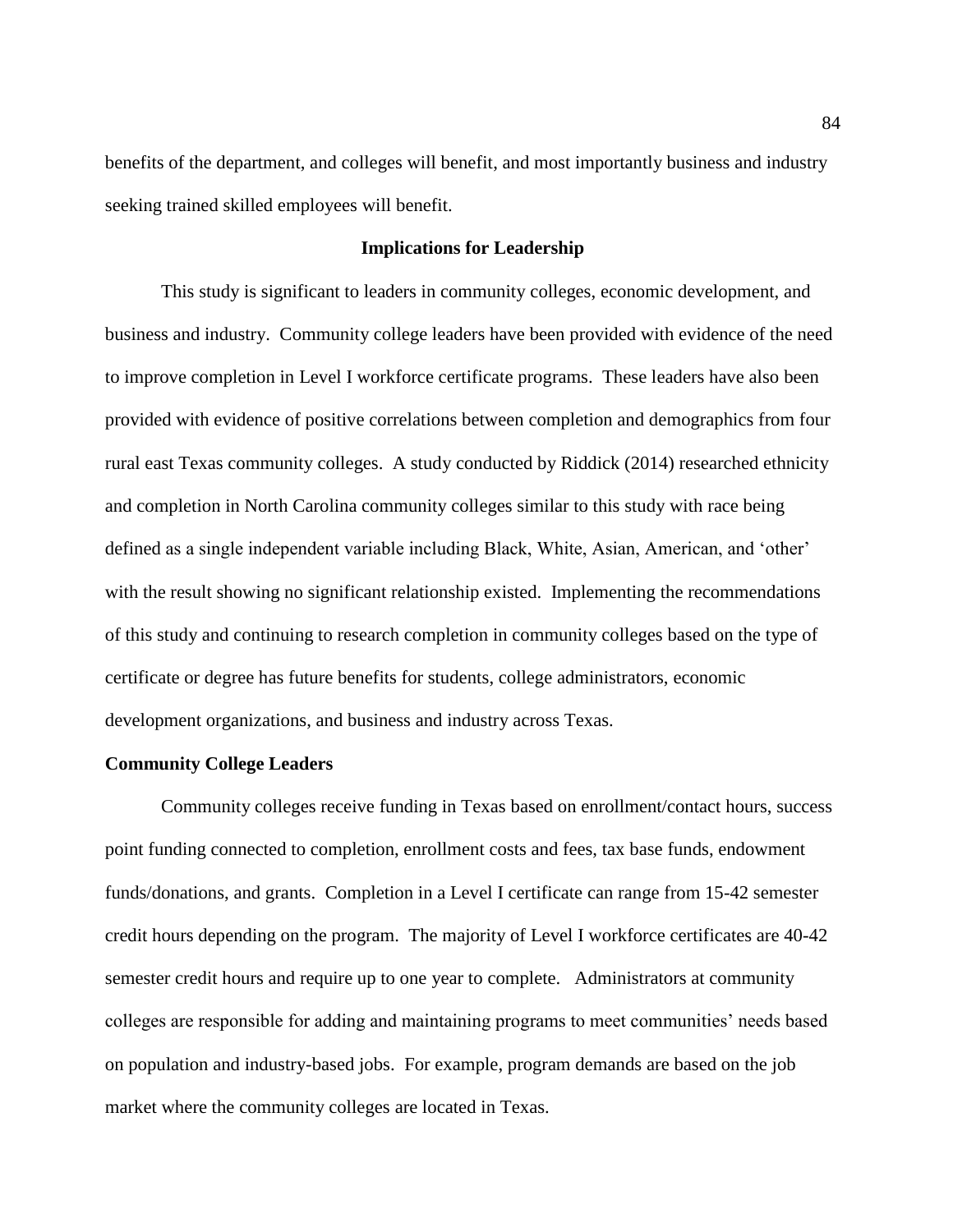Some areas of Texas have a high demand for employees in the hospitality industry, and others may have high demands for industrial manufacturing or health care. College administrators and local business and industry leaders work together to develop plans to meet the needs of employers. Community college leaders and legislators need to increase investments in this population of community college students. These leaders and individuals may have a better understanding of the support services and academic assessments needed for students enrolling in Level I workforce certificate programs if completion and employment are on the main agenda. The students enrolling in Level I workforce certificate programs will gain the most benefit from these recommendations if supported academically, and personally while enrolled to cross the finish line of completion.

### **Economic Development**

Community college administrators and program leaders are actively involved in economic development. Searching for the best location to include incentives provided by local governments and grant funds often occurs through economic development organizations and may include the local Chamber of Commerce office from the area under consideration. Industry representatives will work through a checklist of items when considering a new location. In most cases, two of the top five items on the checklist are (1) the availability of skilled employees produced by a local community college or university programs, and (2) access to continued training for employees after hired. The investment needed to expand or relocate a business or industry is costly and a considerable amount of time is invested beforehand to ensure the best location is selected. Community colleges should be willing to adapt and invest in programs to support local business and industry needs in order to thrive and survive long-term. If status quo continues with the low number of students completing Level I workforce certificate programs, the local, regional, and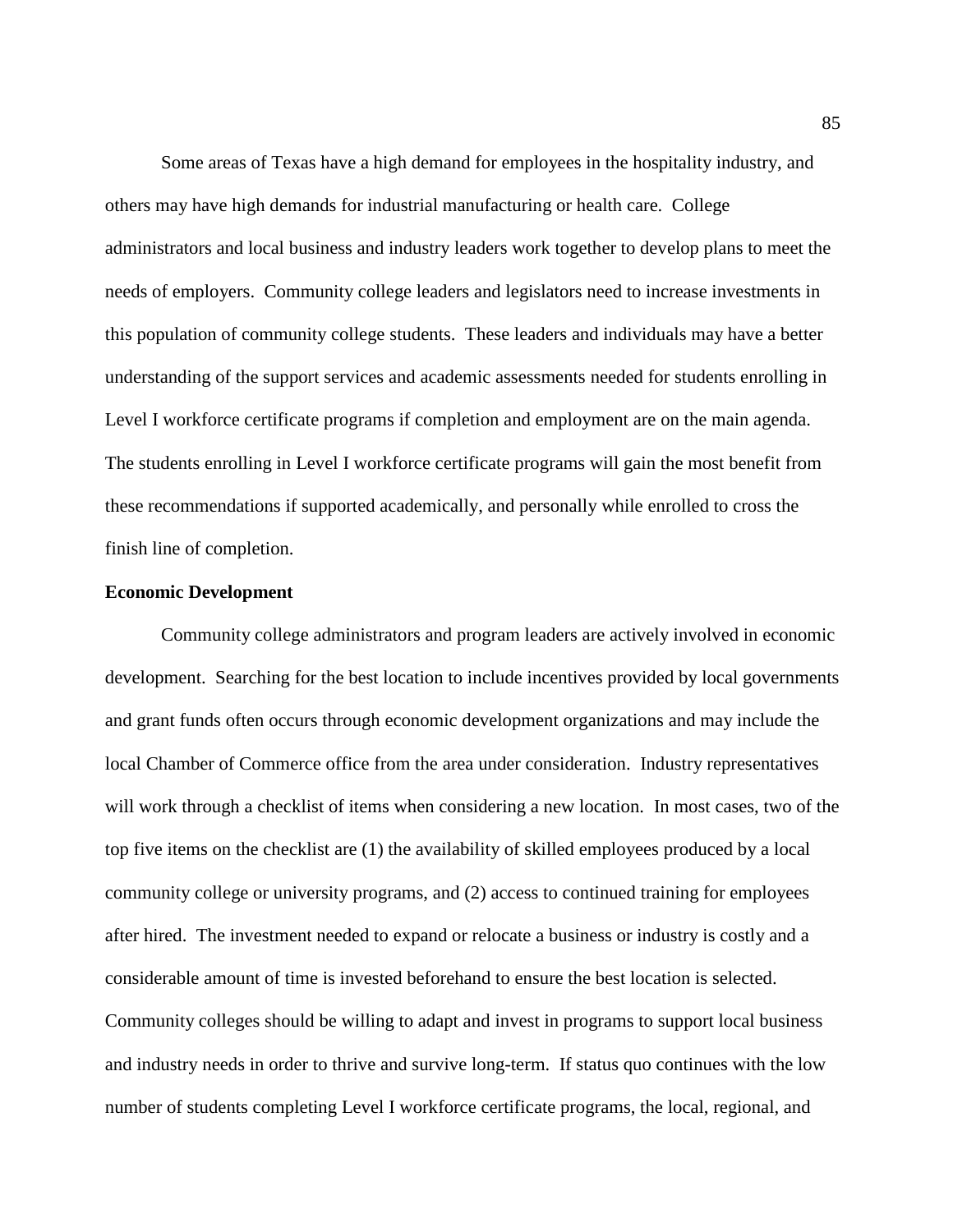national economies will continue to suffer, and jobs may be relocated to other areas of the United States or abroad.

## **Business and Industry Needs**

Business and industries located within a community college tax base are large contributors to the funding structure of the college. Business and industry leaders are optimistic the local colleges will be able to provide a pool of skilled applicants to be hired. Human resources representatives also include local community college administrators to arrange contracts for additional employee training as the need arises. These representatives will present a list of positions and job requirements for each position so college administrators can either provide training immediately or begin to develop programs to meet the needs. Community colleges rely on business and industry to hire graduates, and business and industry rely on community colleges to produce graduates with training using the latest technology.

The goal for all involved is to support the needs of communities and offer affordable educational opportunities leading to good-paying jobs to offer a higher quality of life for individuals and families living in these communities. The blue-collar worker is the heartbeat of America in many ways and is often referred to as the skilled-collar worker (Wilkie, 2019). The reason for the change in terminology is the high level of technology used in most business and industries today. Technology will continue to evolve, and community colleges will be expected to evolve at the same time to support the job market in America.

### **Chapter Summary**

Chapter 5 presented a review of the previous chapters in this study. The problem examined in the study, the purpose, the methodology, research questions, and hypotheses were briefly summarized in this chapter. This study revealed a significant correlation between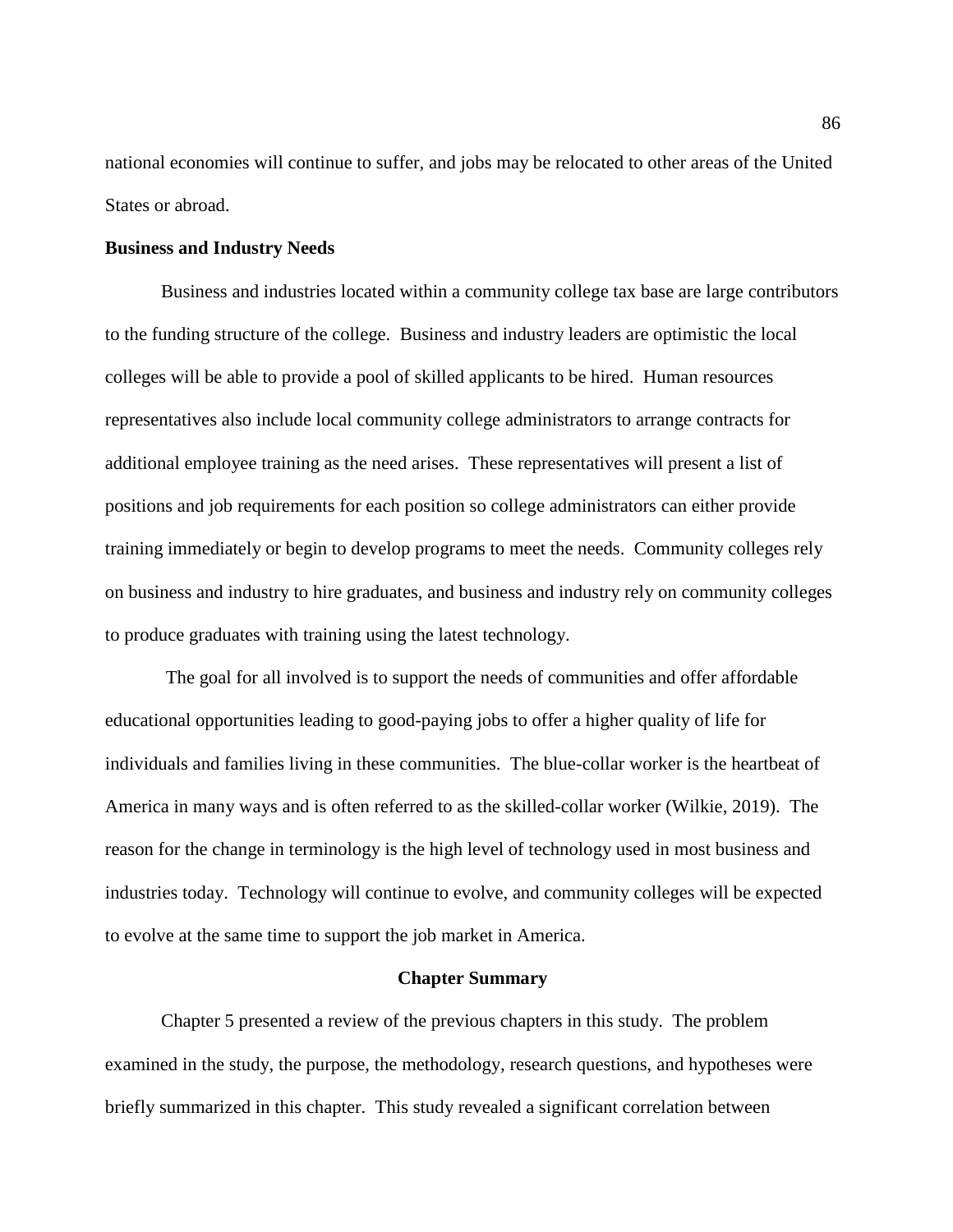completion rates by gender with males completing at higher rates than females from four, rural, east Texas community colleges between 2014-2017. Significant correlations also existed between completion and race/ethnicity, and college between 2014-2017 at the same four community colleges. The limitations were also discussed in this chapter about data and data analyses. The literature review and theoretical framework guiding the study were also briefly discussed.

Generalization was limited with this study because only four, rural, east Texas community colleges were included in the data collection process. Although generalization was limited, this study examined data from a unique geographical area with an even more unique population and sample. This study will contribute to the growing interest and research about the shortage of skilled workers in Texas and how community colleges can assist with the shortage of 'job ready' candidates. This chapter provided specific recommendations for future researchers looking to contribute to the literature and findings surrounding this topic. Understanding the needs of students, and the differences between community college students are beneficial for completion in Level I workforce certificate programs, which in turn will address the problem of a shortage of skilled employees available to business and industry.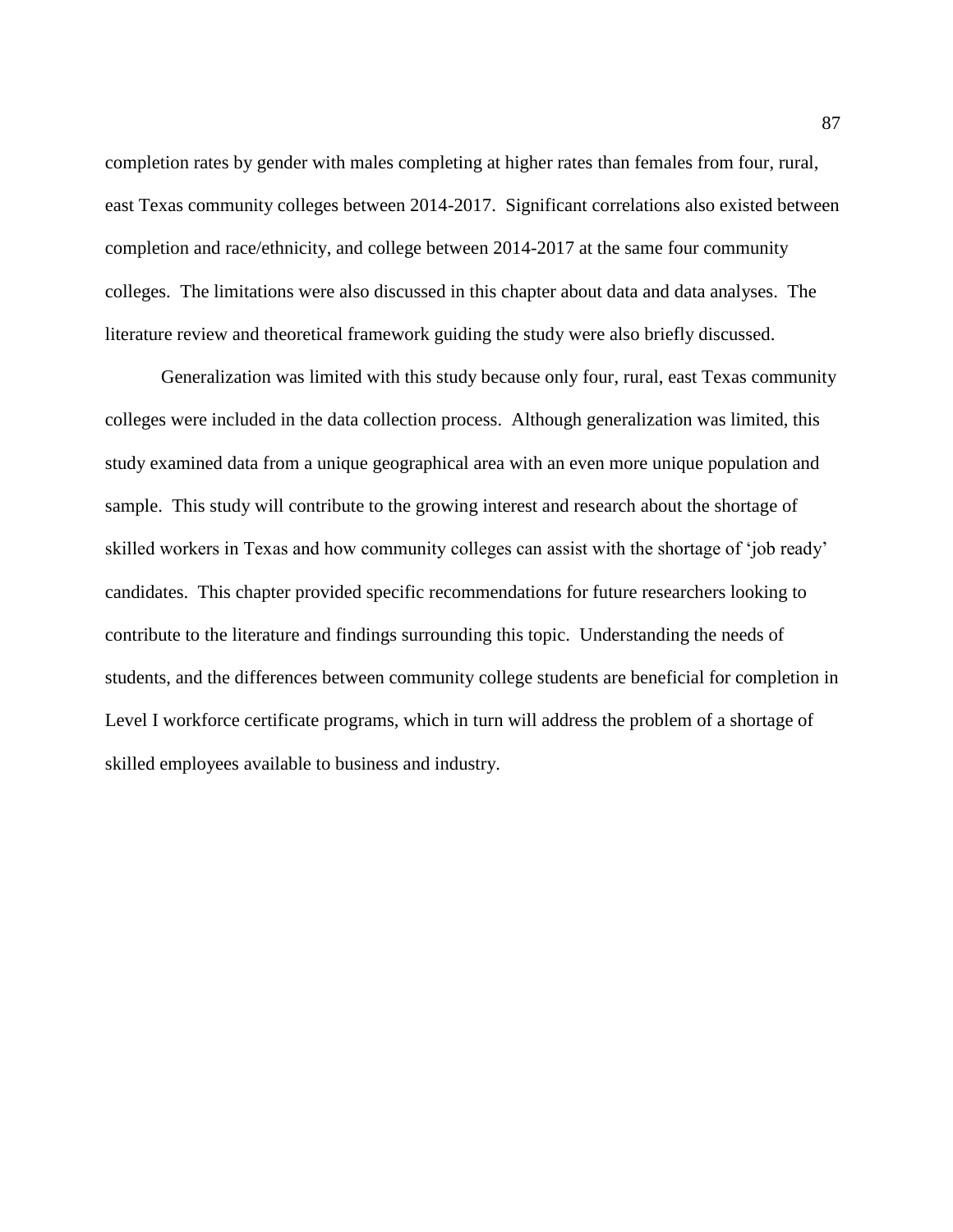#### **References**

- Alsman, C. J. (2014). Variables that affect graduation in a community college (Doctoral dissertation). Retrieved from ProQuest Dissertations & Theses Global. (Order No. 3639814).
- Bailey, T. (2016). The need for comprehensive reform: From access to completion. *New Directions for Community Colleges*, 2016(176), 11–21. https://doi.org/10.1002/cc.20218

Bers, T., & Schuetz, P. (2014). Nearbies: A missing piece of the college completion conundrum. *Community College Review*, 42(3), 167–183. https://doi.org/10.1177/0091552114525834

- Blake, N. (2016). Embedded remediation: A new paradigm. *NADE Digest*, 8(1), 22–27. Retrieved from https://thenade.org/NADE-Digest
- Blau, N., & Thomas-Maddox, C. E. (2014). Are they really that different? Comparing nontraditional versus traditional students' motives for communicating with instructors. *AURCO Journal*, 2054-73. Retrieved from http://aurco.net/journal/manuscript\_guidelines
- Burillo, M., Slate, J. R., & Combs, J. P. (2014). Short-term occupational certificates in Texas community colleges: A review of the literature. *Journal of Education Research*, *8*(1/2), 53-78. Retrieved from http://www.novapublishers.org/catalog/product\_info .php?cPath=125&products\_id=5101
- Calwell, R. (2014). Making it work: Factors that influence the success of programs at rural community colleges (Doctoral dissertation). Retrieved from from ProQuest Dissertations & Theses Global. (Order No. 3617131).
- Chen, J. C. (2014). Teaching nontraditional adult students: adult learning theories in practice. *Teaching in Higher Education*, *19*(4), 406-418. doi:10.1080/13562517.2013.860101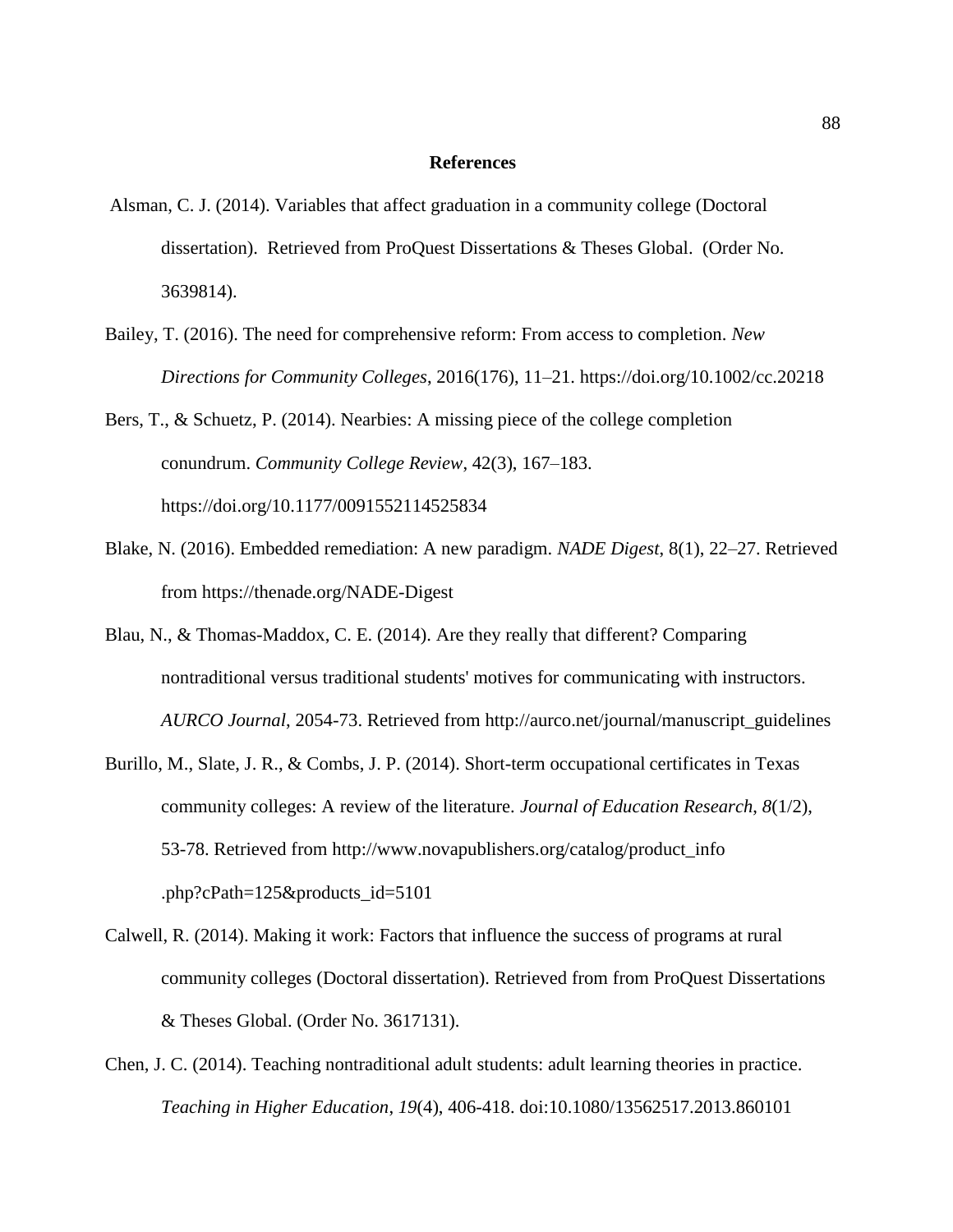- Cohen, C. R., Chartrand, J. M., & Jowdy, D.P. (1994). Relationships between career indecision subtypes and ego identity development. *Journal of Counseling Psychology*, 42, 440–447.
- Cohen, J. (1988). *Statistical power analysis for the behavioral sciences* (2<sup>nd</sup> Ed.). New Jersey: Lawrence Erlbaum.
- Complete College America. (2013). Complete College Texas. Retrieved from http://completecollege.org/docs/CCT-low-res.pdf
- Creswell, J.W. (2014). *Research design: Qualitative, quantitative and mixed method approaches* (4th ed). Thousand Oaks, CA: SAGE Publications.
- DeMoulin, D. (2014). Quantitative and qualitative. American College of Education: Module 1 Presentation. Retrieved from ace.edu
- DeMoulin, D.F., & Kritsonis, W.A. (2009). Sampling. In a statistical journey: Taming of the skew. Murrieta, CA: The AlexisAustin Group. Retrieved from ace.edu

Denhart, C. (2013, August). How the 1.2 trillion college debt crisis is crippling students, parents, and the economy. *Forbes.com.* Retrieved from https://www.forbes.com/sites/specialfeatures/2013/08/07/how-the-college-debt-iscrippling-students-parents-and-the-economy/#5f2959c82e17

- Dunkel, C., & Harbke, C. (2017). A review of measures of Erikson's stages of psychosocial development: Evidence for a general factor. *Journal of Adult Development, 24*(1), 58–76. https://doi.org/10.1007/s10804-016-9247-4
- Eegdeman, I., Meeter, M., & Van Klaveren, C. (2018). Cognitive skills, personality traits and dropout in Dutch vocational education. *Empirical Research in Vocational Education & Training*, *10*(1), 1. https://doi.org/10.1186/s40461-018-0072-9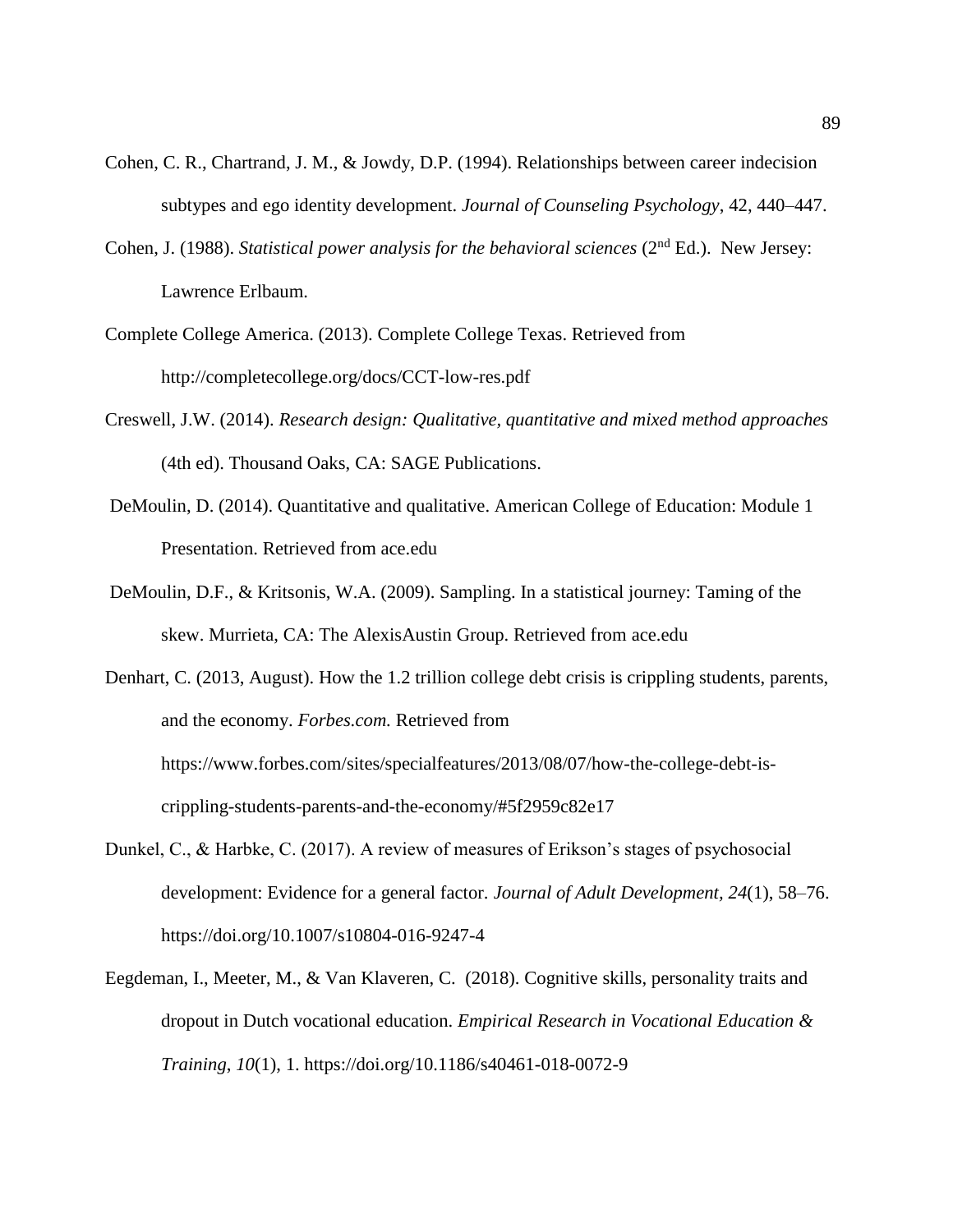- Erikson, E. H. (1956). The problem of ego identity. *Journal of the American Psychoanalytic Association*, 4(1), 56–121. https://doi.org/10.1177/000306515600400104
- Erikson, E. (1963). *Childhood and society* (2nd ed.). New York, NY: Norton
- Falcone, S. (2016). Linking education and employment: Certificate programs at US institutions 1980 - 2013. *Journal of Higher Education Theory & Practice*, *16*(3), 57-73. Retrieved from http://www.na-businesspress.com/jhetpopen.html
- Flynn, J., James, R., Mathien, T., Mitchell, P., & Whalen, S. (2017). Chapter 5: The overlooked context: Pedagogies for engagement and empowerment at the community college. *Curriculum & Teaching Dialogue*, *19*(1/2), 69–87. Retrieved from http://aatchome.org/journal-information/
- Frangenberg, E. (2017). Closing the skills gap. *Chemical Engineering Progress*, *113*(11), 3. Retrieved https://www.scimagojr.com/journalsearch.php?q=16402&tip=sid
- Franklin, D., & Blankenberger, B. (2016). Program evaluation of community college learning assistance centers. *Community College Review*, *44*(1), 3–25. https://doi.org/10.1177/0091552115609998
- Gonzales, M. (2017). Examining institutional career preparation: Student perceptions of their workplace readiness and the role of the university in student career development (Doctoral dissertation). Retrieved from ProQuest Dissertations & Theses Global. (Order No. 10258395)
- Grady, D. G., Cummings, S. R., & Hulley, S. B. (n.d.). Research using existing data. Retrieved from https://pdfs.semanticscholar .org/343e/04f26f768c9530f58e1847aff6a4e072d0be.pdf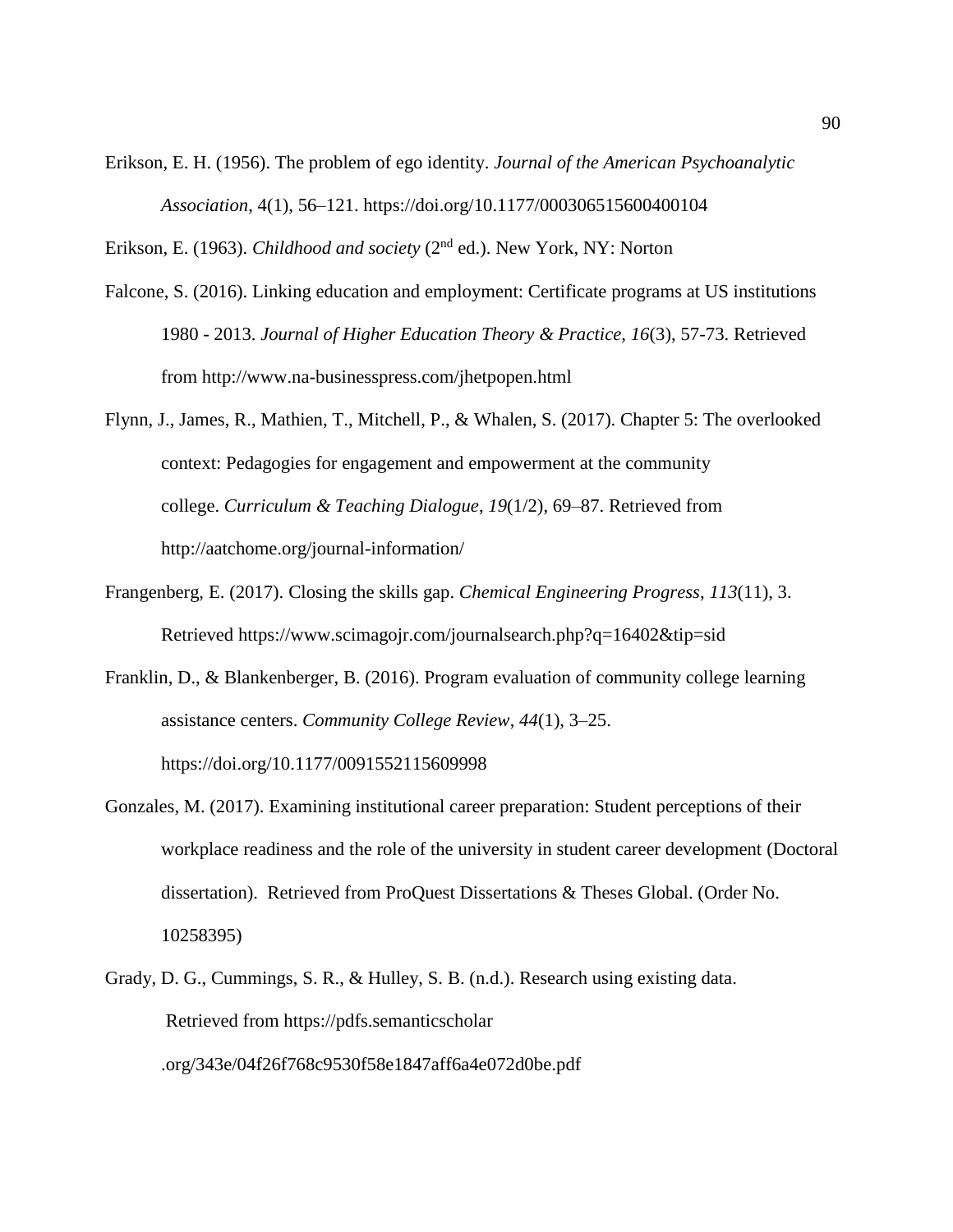- Guthrie, L. A. (2016). Community colleges: Preparing students for diverse careers. *New Directions for Institutional Research*, *2016*(169), 61–72. https://doi.org/10.1002/ir.20170
- Harbour, C. P., & Wolgemuth, J. R. (2015). The reconstruction of community college vocational education. *Community College Review*, *43*(4), 315–328. https://doi.org/10.1177/0091552115580391
- Harrill, M., Lawton, J. A., & Fabianke, J. (2015). Faculty and staff engagement: A core component of student success. *Peer Review*, *17*(4), 11-14. Retrieved from https://www.aacu.org/peerreview
- Heale, R., & Twycross, A. (2015). Validity and reliability in quantitative studies. Evidence-based nursing, 18(3), 66-67. https://doi.org/10.1136/eb-2015-102129
- Helaire, Atlas, I., II. (2014). Career technical education instructors' perceptions of adult students' academic ability in career technical education classes (Doctoral dissertation). Retrieved from ProQuest Dissertations & Theses Global. (Order No. 3610819).
- Herrmann, S. D., & Varnum, M. E. W. (2018). Utilizing social class bicultural identity integration to improve outcomes for first-generation college students. *Translational Issues in Psychological Science*, *4*(2), 165–175. https://doi.org/10.1037/tps0000159
- Holmquist, C. L. (2013). The relationship between self-efficacy and persistence in adult remedial education (Doctoral dissertation). Retrieved from ProQuest Dissertations & Theses Global. (Order No. 3558389).
- Howley, C., Chavis, B., & Kester, J. (2013). "Like human beings": Responsive relationships and institutional flexibility at a rural community college. *Journal of Research in Rural Education*, *28*(8), 1-14. Retrieved from http://jrre.psu.edu/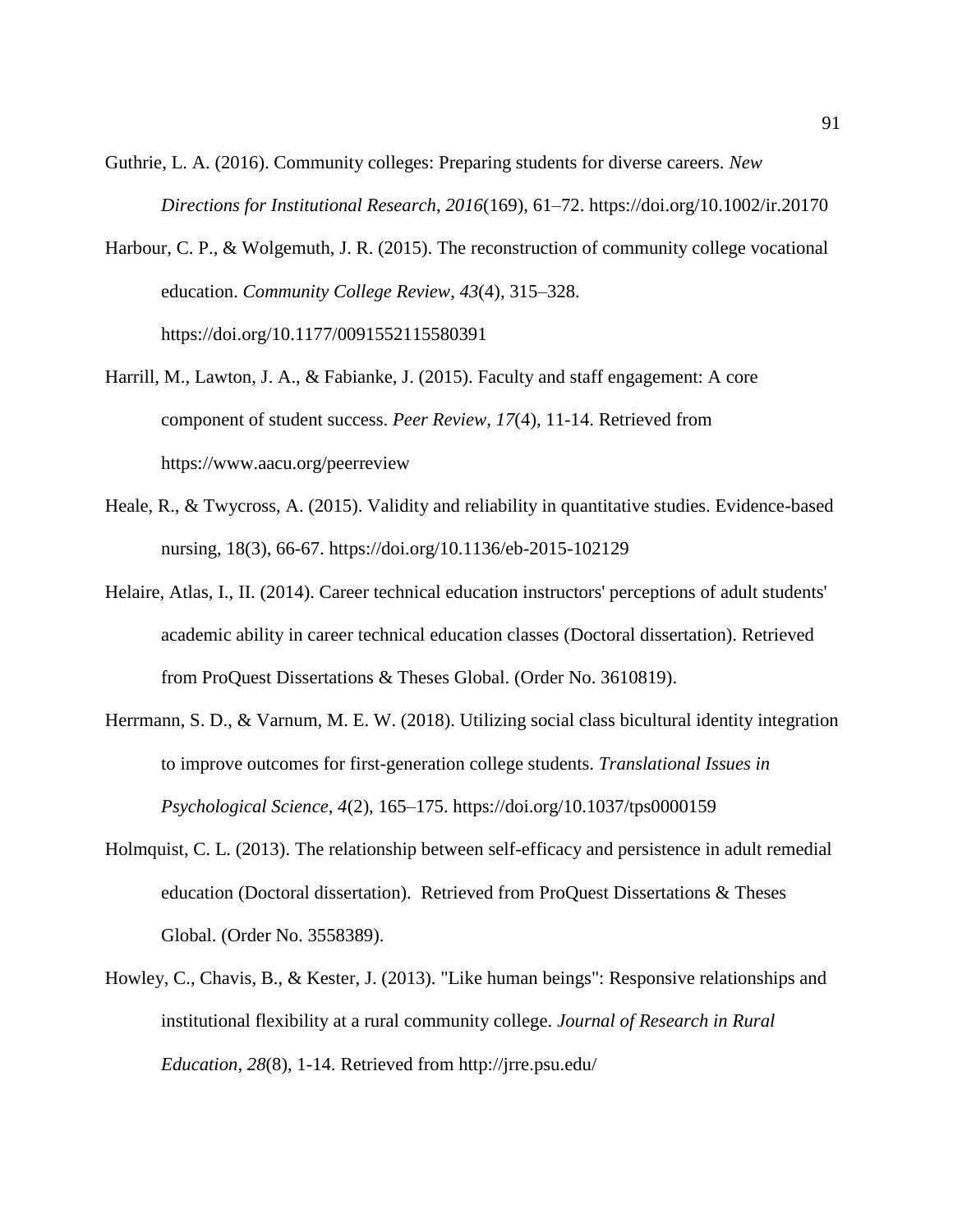- Juszkiewicz, J. (2016). Trends in community college enrollment and completion data, 2016. Retrieved from https://vtechworks.lib.vt.edu/bitstream/handle/10919/83047 /TrendsinCommunityCollegeData2016.pdf?sequence=1&isAllowed=y
- Karkouti, I. M. (2014). Examining psychosocial identity development theories: A guideline for professional practice. *Education*, *135*(2), 257-263. Retrieved from http://www.sciencepublishinggroup.com/journal/index?journalid=196
- Kennedy, D. D. (2015). Predictors of career and technical degree completion among students enrolled in Virginia's community colleges. (Doctoral dissertation). Retrieved from ProQuest Dissertations & Theses Global. (Order No. 3732638).
- Kennedy-Clark, S. (2015). Research by design: Design-based research and the higher degree research student. *Journal of Learning Design*, *8*(3), 108-122. doi: 10.5204/jld.v6i2.128
- Leeder, K. (2013). Open access: The community college reconsidered. *Journal of Library Administration*, *53*(2/3), 189-198. doi:10.1080/01930826.2013.853502
- Lowry, K., & Thomas, A. T. (2017). How community colleges are closing the skills gap through CTE and STEM funding innovations. *New Directions for Community Colleges*, *2017*(178), 45–54. https://doi.org/10.1002/cc.20252
- Lund Research Ltd. (2018). Descriptive and inferential statistics. Retrieved from https://statistics.laerd.com/statistical-guides/descriptive-inferential-statistics.php
- Ma, F. (2015). A review of research methods in EFL education. *Theory and Practice in Language Studies*, *5*(3), 566-571. doi:http://dx.doi.org/10.17507/tpls.0503.16
- MacDonald, K. (2018). A review of the literature: The needs of nontraditional students in postsecondary education. *Strategic Enrollment Management Quarterly*. Retrieved from https://doi.org/10.1002/sem3.20115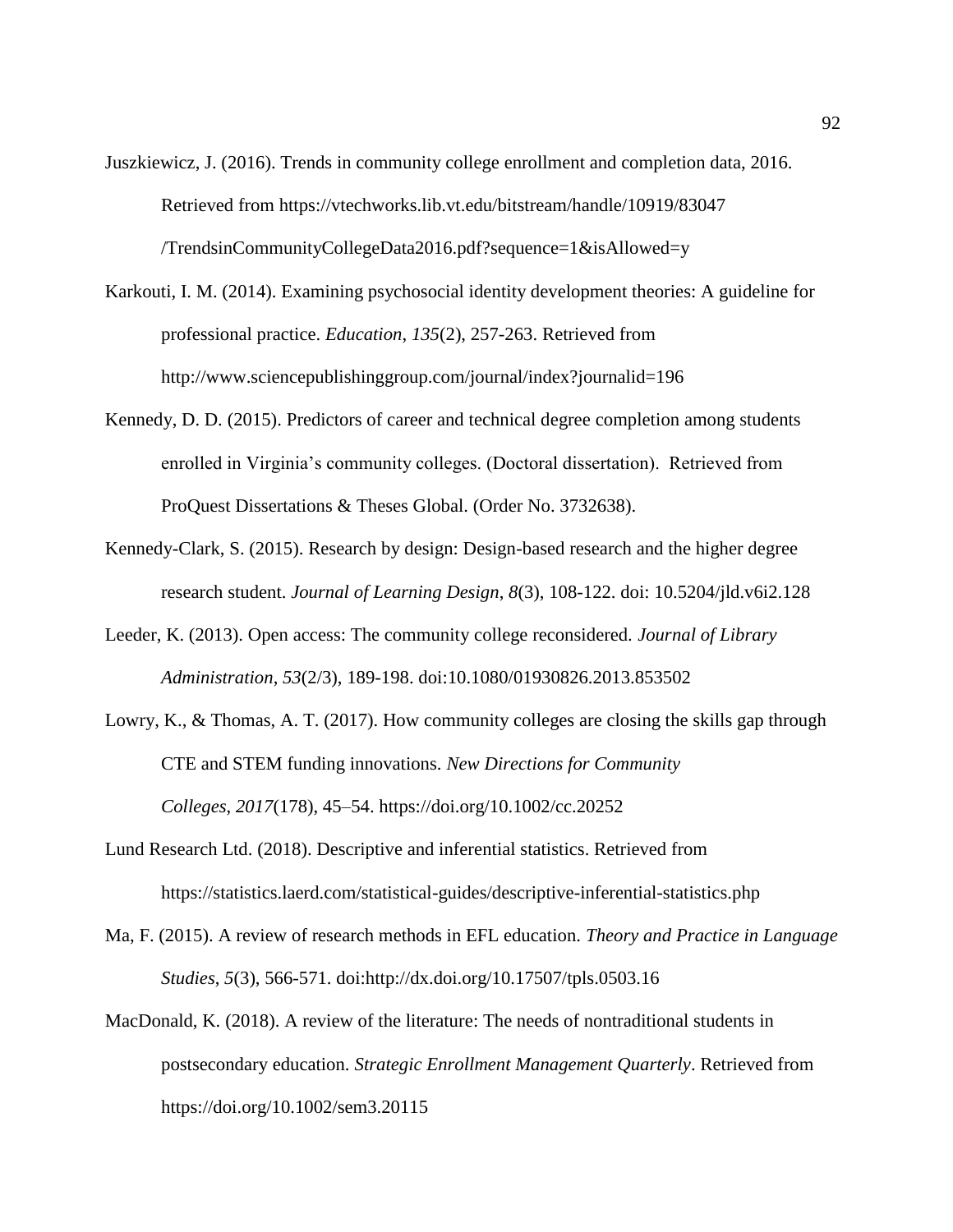- Mathewson, T.G. (2015). NCES data: Most college students are nontraditional. Retrieved from https://www.educationdive.com/news/nces-data-most-college-students-arenontraditional/406422/
- Maisak, N. (2017). Transitioning students from adult education to postsecondary education through co-enrollment career pathways model (Doctoral dissertation). Retrieved from ProQuest Dissertations & Theses Global. (Order No. 10619502).
- McKinney, L., & Burridge, A. (2015). Helping or hindering? The effects of loans on community college student persistence. *Research in Higher Education*, *56*(4), 299-324. doi:10.1007/s11162-014-9349-4
- McKinney, L., & Hagedorn, L. S. (2017). Performance-based funding for community colleges: Are colleges disadvantaged by serving the most disadvantaged students? *Journal of Higher Education*, *88*(2), 159–182. https://doi.org/10.1080/00221546.2016.1243948
- McKinney, L., Mukherjee, M., Wade, J., Shefman, P., & Breed, R. (2015). Community college students' assessments of the costs and benefits of borrowing to finance higher education. *Community College Review*, *43*(4), 329-354. doi:10.1177/0091552115594669
- Miller, N. B. (2014). Nontraditional student graduation rate benchmarks. *Journal of Continuing Higher Education*, *62*(3), 141–151. https://doi.org/10.1080/07377363.2014.953437
- Mince, R. (2017). Excellence in assessment at community college of Baltimore county. *Assessment Update*, *29*(1), 6–14. https://doi.org/10.1002/au.30082
- Modestino, A. S. (2016). The importance of middle-skill jobs. *Issues in Science & Technology*, *33*(1), 41-46. Retrieved from https://issues.org/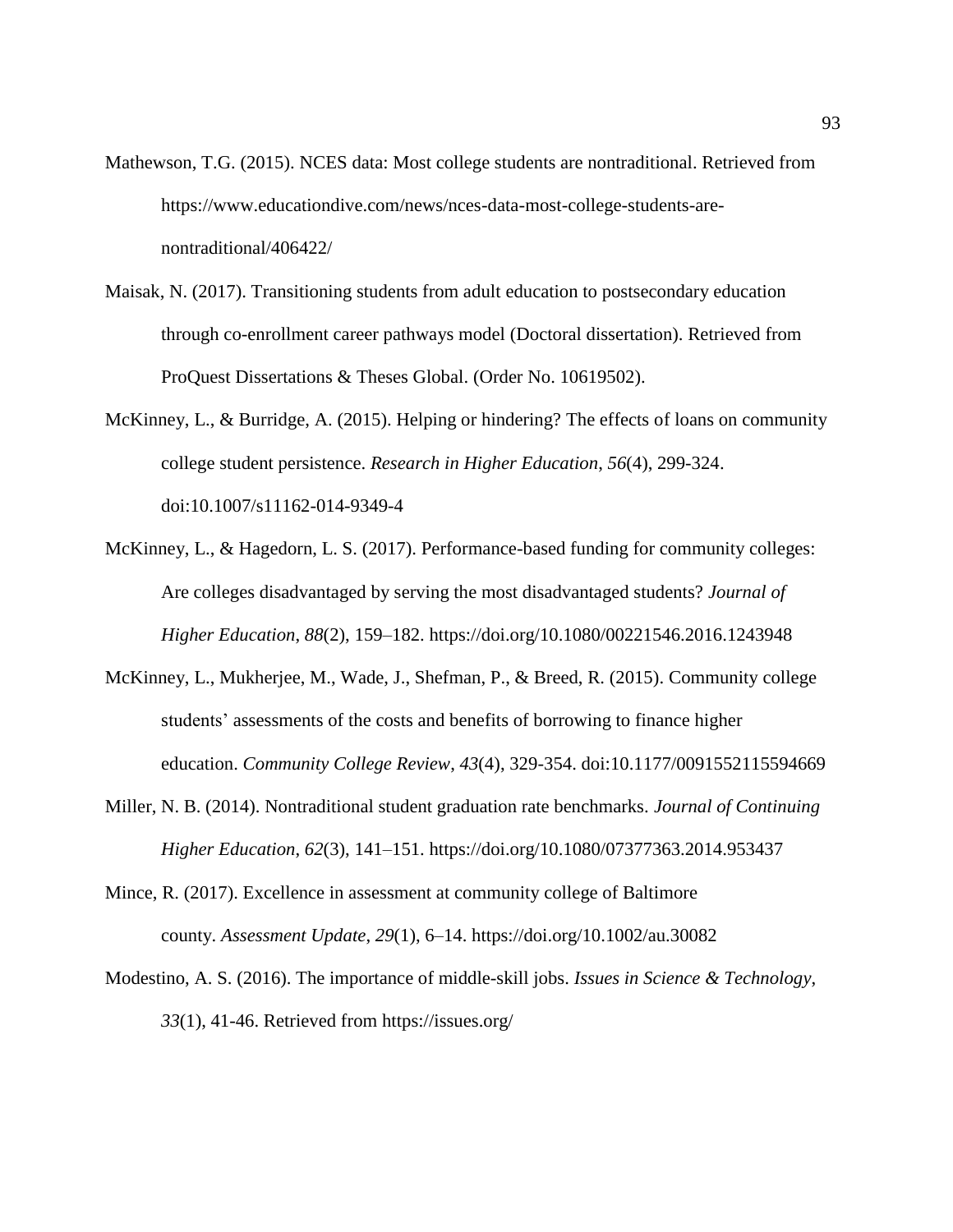- Moore, T., & Morton, J. (2017). The myth of job readiness? Written communication, employability, and the 'skills gap' in higher education. *Studies in Higher Education*, *42*(3), 591–609. https://doi.org/10.1080/03075079.2015.1067602
- Morrison Goings, A. M. (2013). Experiences of community college vocational students who were required to begin their studies by taking remedial courses and successfully attained their associate's degrees: A phenomenological study (Doctoral dissertation). Retrieved from ProQuest Dissertations & Theses Global. (Order No. 3604629).
- National Center for Educational Statistics. (2008). Community college spotlight. Retrieved from https://nces.ed.gov/programs/coe/analysis/2008-sa04.asp
- National Center for Educational Statistics. (2017). A comparison of federally funded sample surveys on postsecondary education: Areas of alignment and variation. Retrieved from [https://nces.ed.gov/npec/pdf/NPEC-S\\_Sample\\_Survey\\_Comparison.pdf](https://nces.ed.gov/npec/pdf/NPEC-S_Sample_Survey_Comparison.pdf)
- Ögeyik, M. C. (2016). Investigating the impacts of previous and current learning experiences on student teachers' teaching experiences. *Kuram Ve Uygulamada Egitim Bilimleri*, *16*(5), 1503-1530. doi:http: //dx.doi.org/10.12738/estp.2016.5.0409
- Osam, E. K., Bergman, M., & Cumberland, D. M. (2017). An integrative literature review on the barriers impacting adult learners' return to college. *Adult Learning*, *28*(2), 54–60. https://doi.org/10.1177/1045159516658013
- Petrovic, R. (2017). Ethical credibility of scientists in social research. *Research in Pedagogy / Istrazivanja u Pedagogiji*, *7*(1), 98–105. https://doi.org/10.17810/2015.52
- Rankin, D., Scott, J., & Kim, J. (2015). Oklahoma and Texas completion policies for community colleges. *eJournal of Education Policy*. Retrieved from https://doaj.org/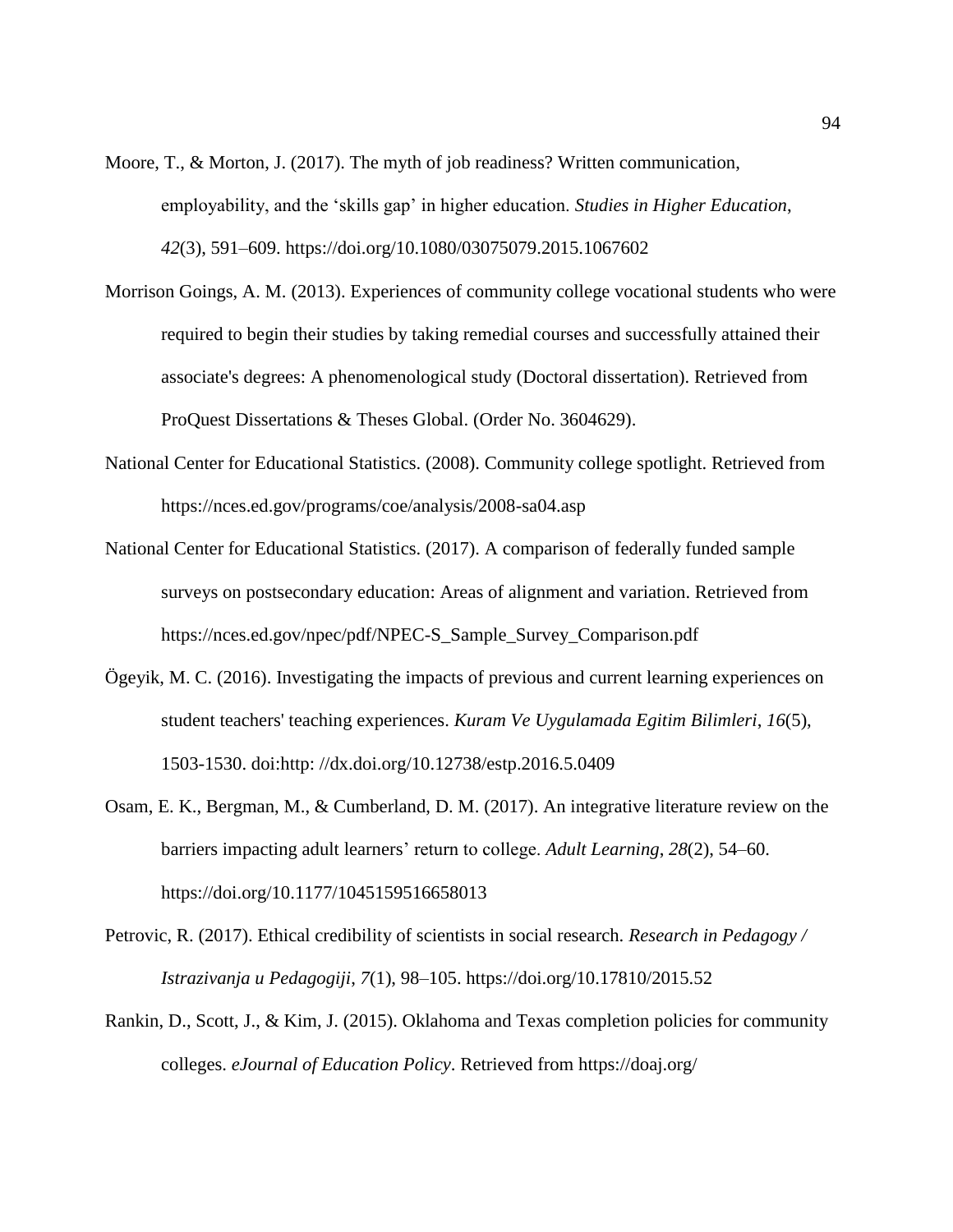- Ray, S. M., Galvan, O., & Zarestky, J. (2018). Gender-inclusive educational programs for workforce development. *Adult Learning*, *29*(3), 94–103. https://doi.org/10.1177/1045159518759733
- Richart-Mayfield, A. (2016). Influence of nontraditional students on traditionals in the community college classroom (Doctoral dissertation). Retrieved from ProQuest Dissertations & Theses Global. (Order No. 10245027).
- Riddick, A. (2014). The relationship between student demographics on persistence at a rural community college (Doctoral dissertation). Retrieved from ProQuest Dissertations & Theses Global. (Order No. 3670958)
- Robinson, T. S. (2017). Closing the skills gap: A comprehensive work-based learning model developed through partnerships among manufacturers, community colleges and high schools in northeast Ohio (Doctoral dissertation). Retrieved from ProQuest Dissertations & Theses Global. (Order No. 10604527).
- Rodriguez, D. B. (2013). The influence of student demographics and internal characteristics on GPA, persistence, and academic success of first-time college students (Doctoral dissertation). Retrieved from ProQuest Dissertations & Theses Global. (Order No. 3606906).
- Rossi, R. J., & Bower, C. B. (2018). Passed to fail? Predicting the college enrollment of GED® passers. *Adult Education Quarterly, 68*(1), 3–23. https://doi.org/10.1177/0741713617721970
- Sáenz, V. B., García-Louis, C., Drake, A. P., & Guida, T. (2018). Leveraging their family capital: How Latino males successfully navigate the community college. *Community College Review*, *46*(1), 40–61. https://doi.org/10.1177/0091552117743567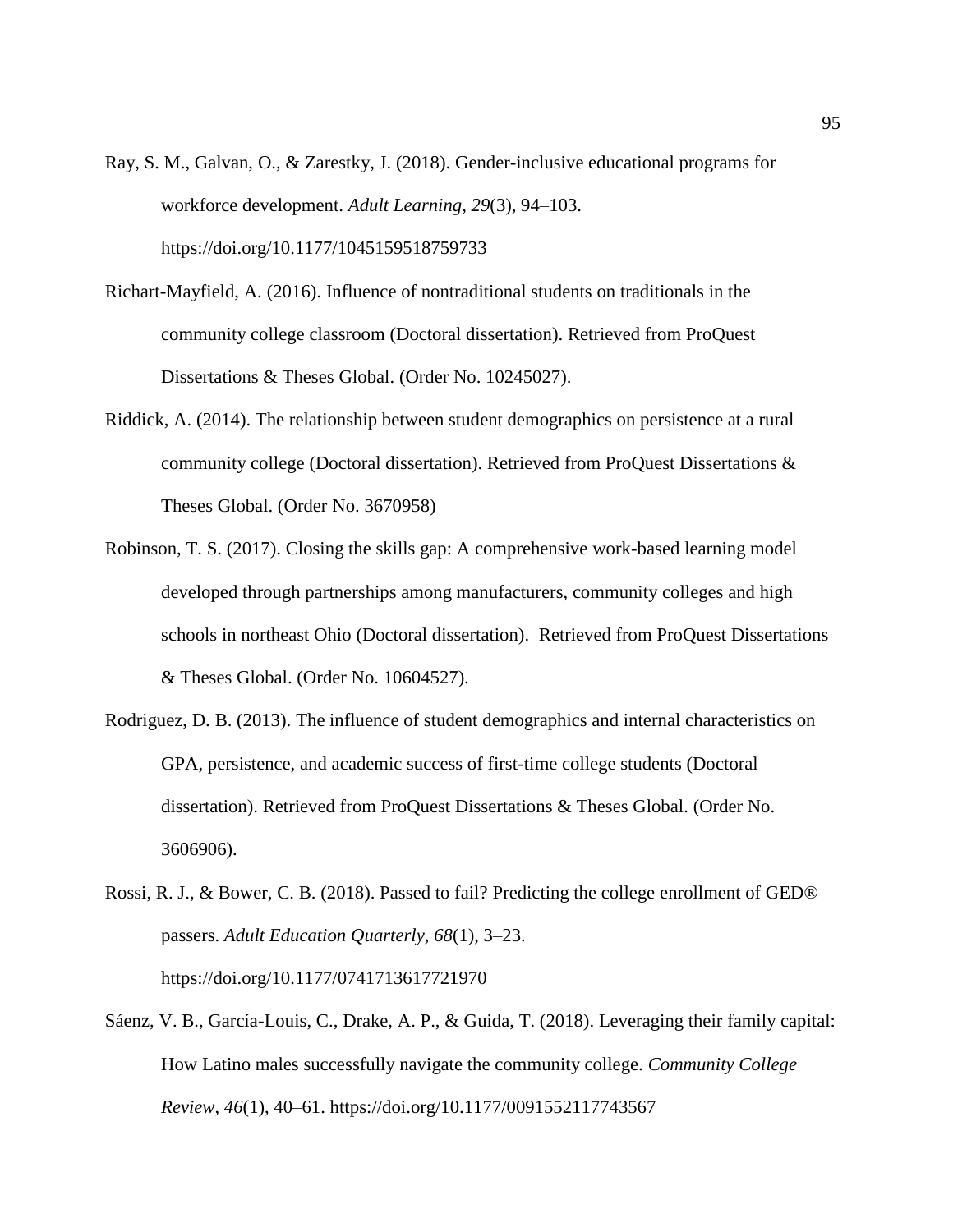- Schudde, L., & Goldrick-Rab, S. (2015). On second chances and stratification: How sociologists think about community colleges. *Community College Review*, 43(1), 27–45. https://doi.org/10.1177/0091552114553296
- Scott, S., Miller, M. T., & Morris, A. A. (2016). Rural community college student perceptions of barriers to college enrollment. *Academic Leadership Journal in Student Research*, *4*. Retrieved from https://www.gvsu.edu/ours/academic-leadership-journal-in-studentresearch-469.htm
- Shaffer, D. F. (2015). Higher education systems are assuming a larger role in the economic development efforts of their states. *Economics, Management & Financial Markets*, *10*(1), 54-79. Retrieved from https://www.addletonacademicpublishers.com/economicsmanagement-and-financial-markets
- Shaffer, L. l. (2014). Advising financially at-risk students: Detecting and addressing premature affluence. *NACADA Journal*, 34(2), 32-41. doi:10.12930/NACADA-13-101
- Sharpe, D. (2015). Your chi-square test is statistically significant: Now what? *Practical Assessment, Research & Evaluation*, 20(8), 1-7. Retrieved from https://pareonline.net/
- Shields, K. A., & O'Dwyer, L. M. (2017). Remedial education and completing college: Exploring differences by credential and institutional level. *Journal of Higher Education*, 88(1), 85– 109. https://doi.org/10.1080/00221546.2016.1243943
- Shih, J. H., & Fay, M. P. (2017). Pearson's chi-square test and rank correlation inferences for clustered data. *Biometrics*, *73*(3), 822–834. https://doi.org/10.1111/biom.12653
- Singh, A. K. (2014). Non-traditional students' quest for higher education: Personal and environmental challenges in a rural community college (Doctoral dissertation). Retrieved from ProQuest Dissertations & Theses Global. (Order No. 3615218)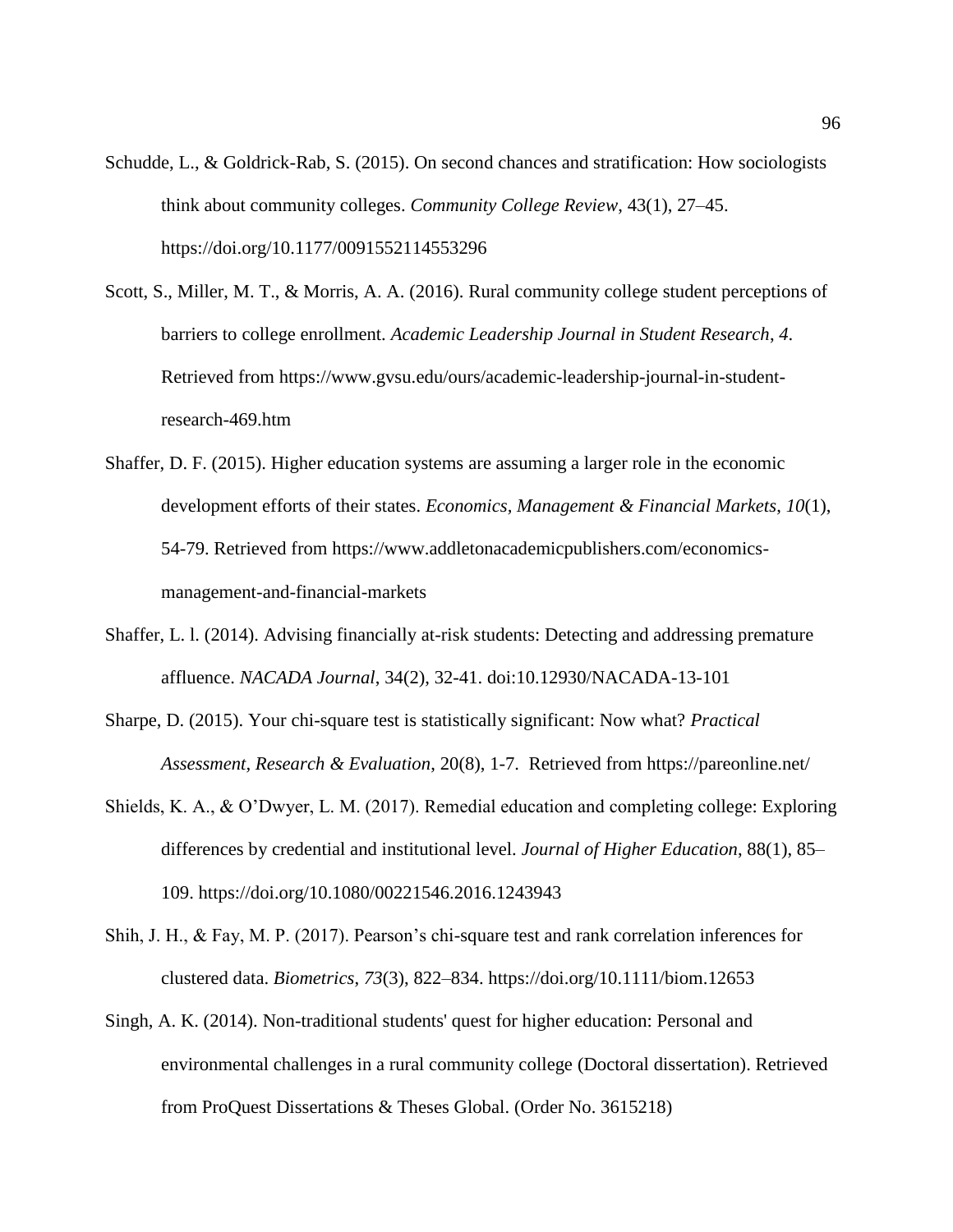- Spangler, J. M. (2012). Closing the gaps by 2015: College readiness initiative and student ethnicity in Texas community colleges (Doctoral dissertation). Retrieved from ProQuest Dissertations & Theses Global. (Order No. 3536717).
- Spannagel, A. E. (2016). Improving academic-skills efficacy and preparedness of students in a community college setting: An action research study (Doctoral dissertation). Retrieved from ProQuest Dissertations & Theses Global. (Order No. 10151273).
- Storlie, C. A., Mostade, S. J., & Duenyas, D. (2016). Cultural trailblazers: Exploring the career development of Latina first-generation college students. *Career Development Quarterly, 64*(4), 304–317. https://doi.org/10.1002/cdq.12067
- Suma, A. P., & Suresh, K. P. (2016). Correlation and regression using VASSAR STATS. https://dx.doi.org/10.21013/jems.v3.n2.p7
- Talla, S. K. (2015). Impact of data cleaning on user perception (Doctoral dissertation). Retrieved from ProQuest Dissertations & Theses Global. (Order No. 10140539).
- Texarkana College. (2018). Institutional effectiveness and research employee dashboard data. Texarkana College Office of Institutional Research and Effectiveness Office: Author.
- Texas Association of Workforce Boards. (2014). The workforce in Texas: Aligning education to meet the needs of Texas employers. Retrieved from http://tawb.org/wpcontent/uploads/2014/09/TAWB-EducationBookletv6.pdf

Texas Association of Workforce Boards. (2018). Welcome. Retrieved from http://tawb.org/

Texas Higher Education Coordinating Board. (2015). GIPWE. Retrieved from http://www.thecb.state.tx.us/reports/pdf/3378.pdf?CFID=87956365&CFTOKEN=906186 79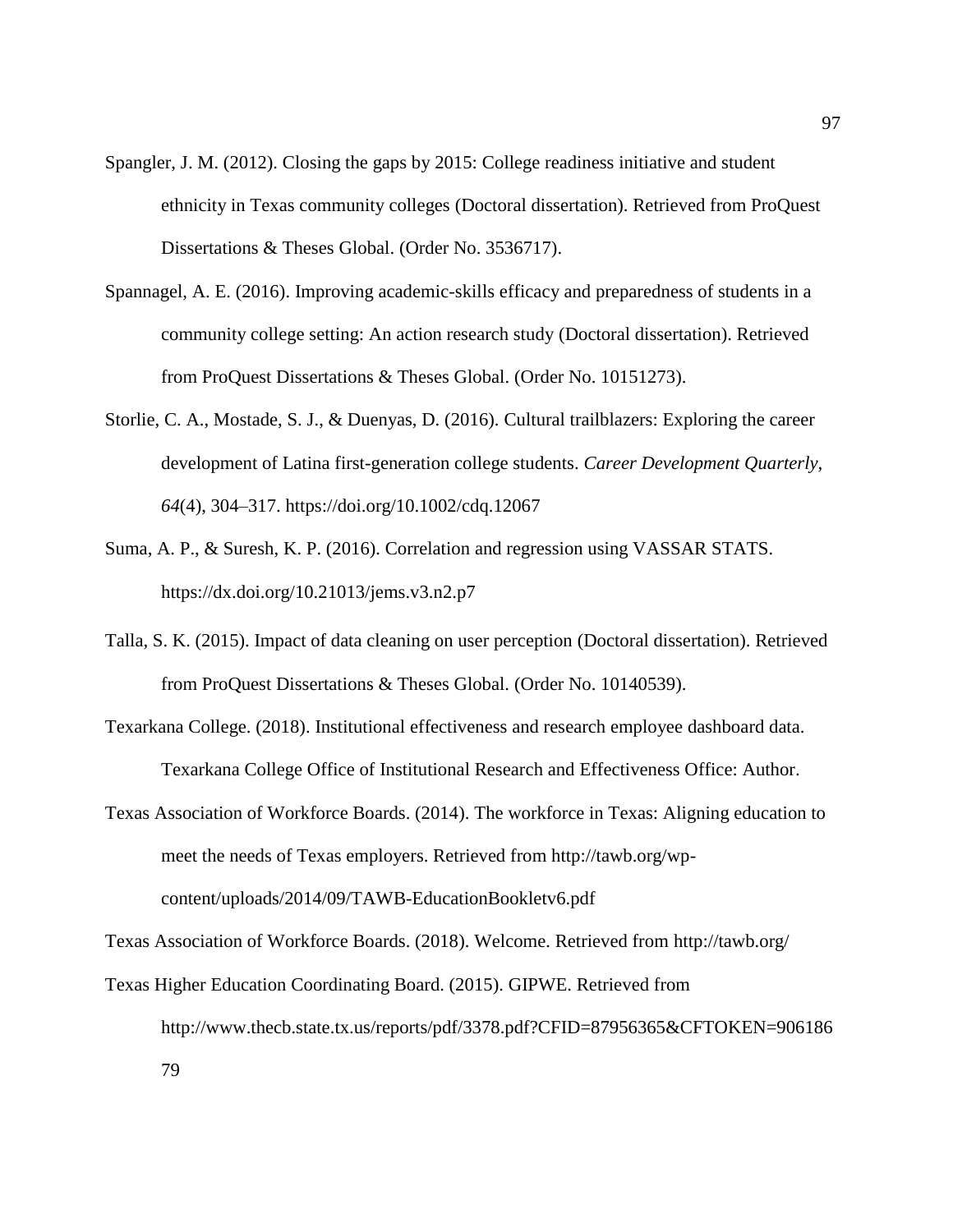- Texas Higher Education Coordinating Board. (2018a) Accelerate Texas at THECB and TWC. Retrieved from http://board.thecb.state.tx.us/index.cfm?objectid=D531A522-FA28-A1D6- A4D765FD55A5006D
- Texas Higher Education Coordinating Board. (2018b). 82nd Legislature- THECB recommendations. Retrieved from http://board.thecb.state.tx.us E8E48883-0E99-66EF-9445A942A166C686
- Texas Higher Education Coordinating Board. (2018c). Interactive accountability system report. Retrieved from http://www.txhigheredaccountability.org [/AcctPublic/InteractiveReport/AddReport](http://www.txhigheredaccountability.org/AcctPublic/InteractiveReport/AddReport)
- Texas Higher Education Coordinating Board. (2018d). Texas achieves 60.9 percent six-year college graduation rate, up from 59.3 percent since 2015. Retrieved from http://www.thecb.state.tx.us/reports/PDF/10655.PDF?CFID=75314517&CFTOKEN=138 39274
- Texas Higher Education Coordinating Board. (2018e). Texas public higher education almanac highlights progress toward 60x30TX goals. Retrieved from http://www.thecb.state.tx.us/reports/PDF/11011.PDF?CFID=78105647&CFTOKEN=562 56990
- Texas Workforce Solutions. (2018). Working Texas style. Retrieved from https://lmci.state.tx.us/shared/workingtexasstyle/WTS\_Chapter\_08.pdf
- The Center for Public Policy Priorities. (n.d.). Texas' investment in higher education lags behind student needs and workforce demands. Retrieved from http://www.demos [.org/sites/default/files/publications/Texasbrief-Final\\_0.pdf](http://www.demos.org/sites/default/files/publications/Texasbrief-Final_0.pdf)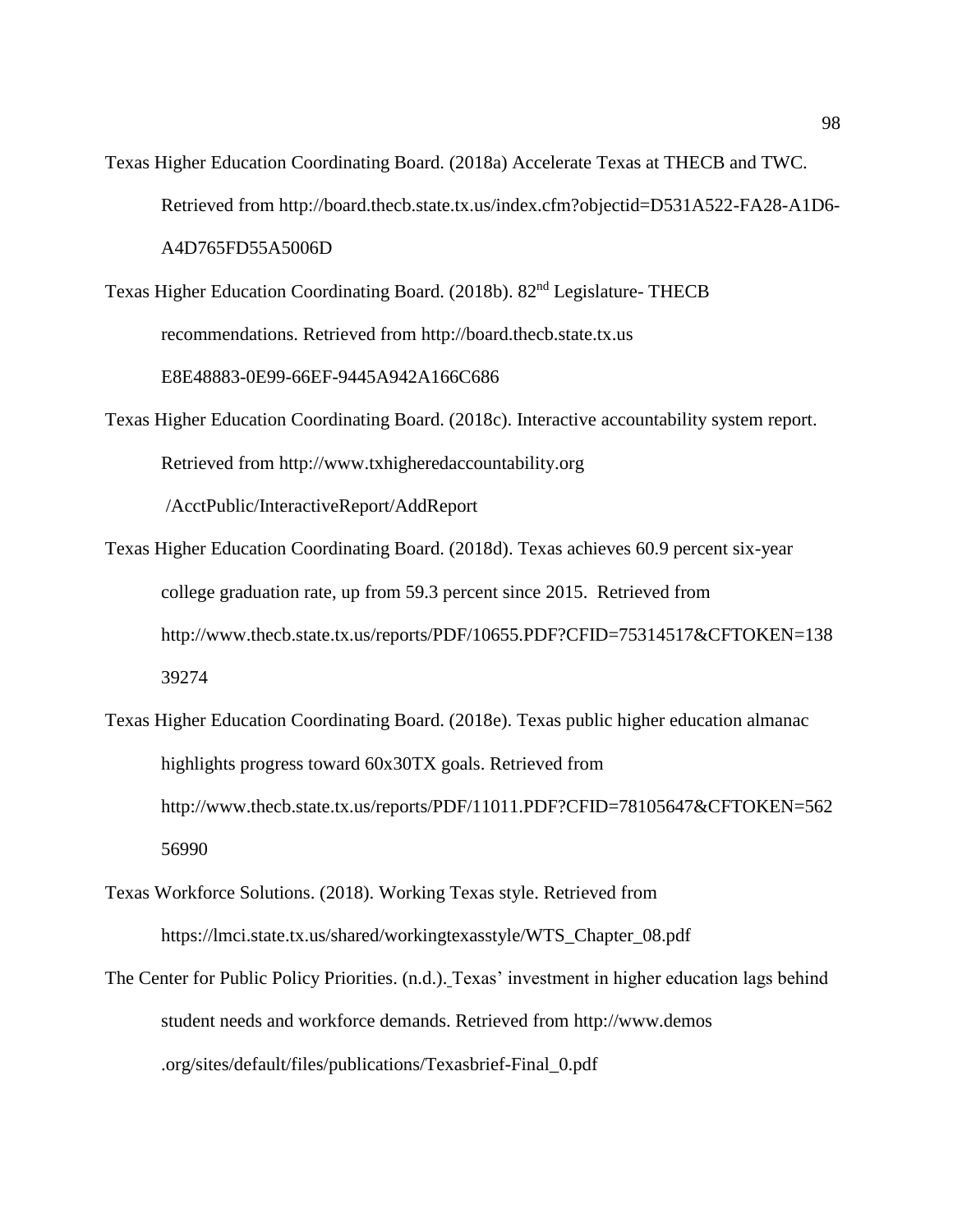- The United States Government. (2017). Federal policy for the protection of human subjects. *The Daily Journal of the United States Government.* Retrieved from https://www.federalregister.gov/documents/2017/01/19/2017-01058/federal-policy-forthe-protection-of-human-subjects
- Tuttle, H.S. (2018). Junior college movement. *Handbook of Texas Online.* Retrieved from https://tshaonline.org/handbook/online/articles/kdj02
- United States Department of Education. (2018). Student support services at community colleges: A strategy for increasing student persistence and attainment. Retrieved from https://www2.ed.gov/PDFDocs/college-completion/04-student-support-services-atcommunity-colleges.pdf
- United States Department of Education. (2018). Adult education and literacy. Retrieved from https://www2.ed.gov/about/offices/list/ovae/pi/AdultEd/index.html
- Verdino, J. (2015). What excellent community colleges do: Preparing all students for success. *The Community College Enterprise*, *21*(2), 100-102. Retrieved from http://www.schoolcraft.edu/cce/community-college-enterprise
- Washor, K. S. (2015). Bridging the soft-skill gap from education to employment through internships (Doctoral dissertation). Retrieved from ProQuest Dissertations & Theses Global. (Order No. 3688828).
- Welcome, S. L. (2014). Expectation versus reality: The impact of academic advising on nontraditional community college students seeking a career change (Doctoral dissertation). Retrieved from ProQuest Dissertations & Theses Global. (Order No. 3637275).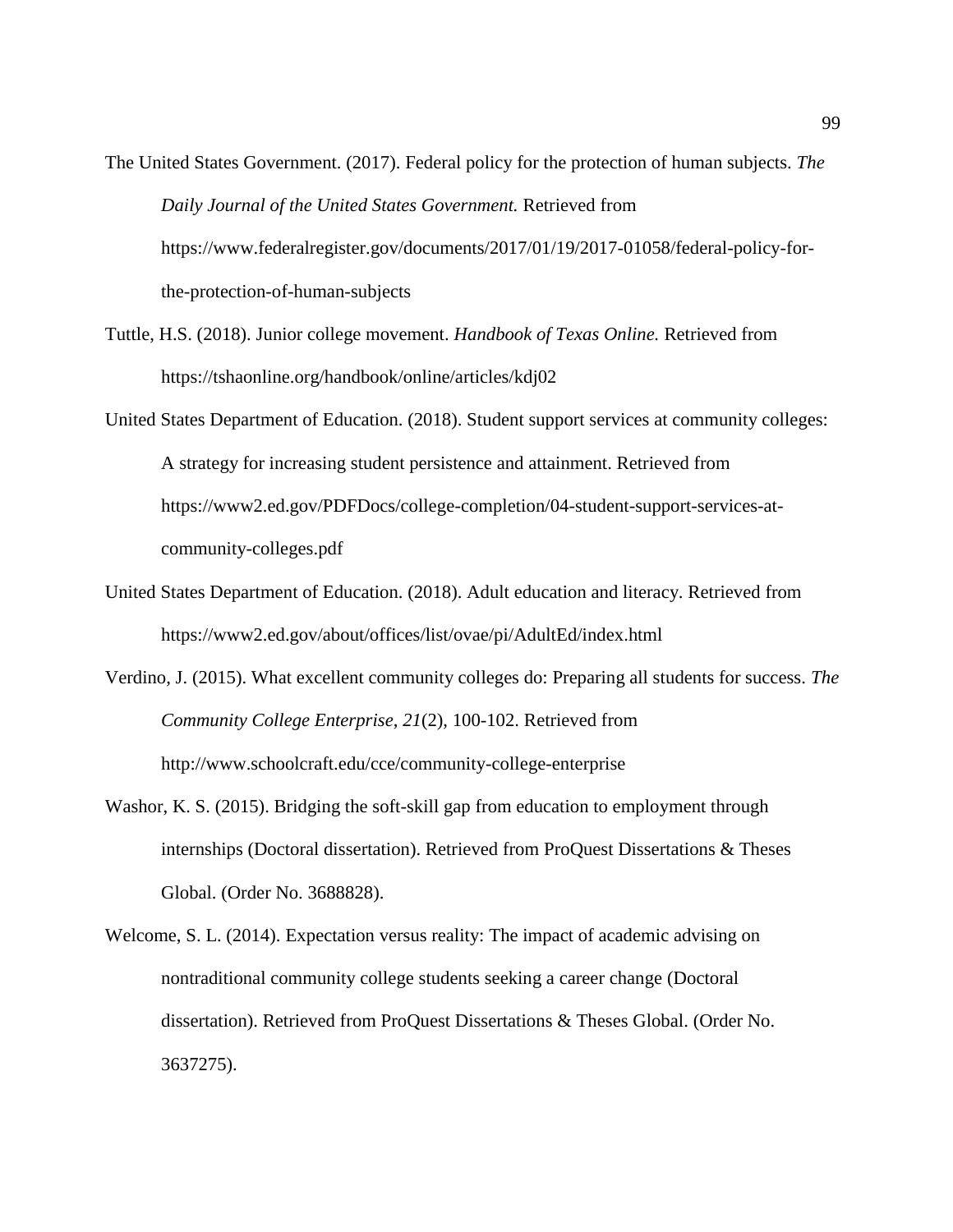Wilkie, D. (2019). The blue-collar drought. *The Society of Human Resource Management*. Retrieved from https://www.shrm.org/

- Womack, T. M. (2014). Discovering career self-efficacy among rural community college students (Doctoral dissertation). Retrieved from ProQuest Dissertations & Theses Global. (Order No. 3662430).
- VassarStats. (2018). Website for statistical computation. Retrieved from http://vassarstats.net/

 Zawacki-Richter, O., Müskens, W., Krause, U., Alturki, U., & Alaiweesh, A. (2015). Student media usage patterns and non-traditional learning in higher education. *International Review of Research in Open and Distance Learning*, *16*(2) Retrieved from http://www.irrodl.org/index.php/irrodl